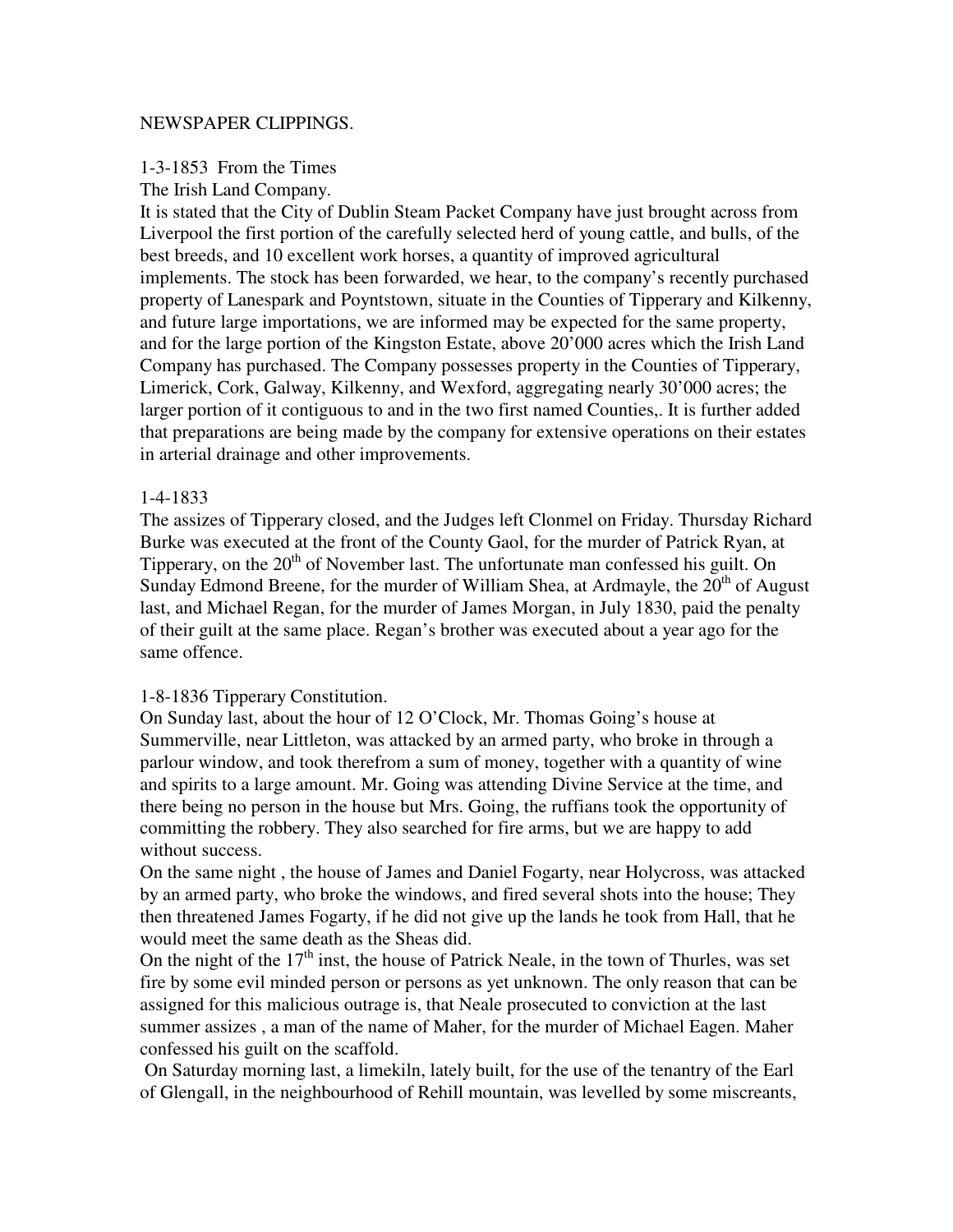who also burned a large rick of turf belonging to an industrious man, for having dared, contrary to their mandates , to take part of the mountain; They likewise fired several shots into his house, as well as into the house of the mason who built the kiln.

#### 1-12-1821 From the Times

We copy the following article from and Irish paper.

It purports to be a communication from "Moll Doyle" (A term for expressing the body of those who are committing the outrages in the South of Ireland, like the term "Captain Ludd" used some time ago in the North of England" and explains the grounds on which the rebels against law and human nature in Limeric and Tipperary rest their defence:-

#### TO THE EDITOR OF THE DUBLIN EVENING POST.

Sir-Though I own that I neither love or like you for your continued persecution of me and my family, in your paper and your manifold schemes to rouse our good friends, the landlords and magistrates againts us, I am willing to follow your own example, and shake hands with my enemy, so that there may be no want of concord amongst all classes of his Majesty's subjects, and, as you are now such an advocate for conciliation, and draw such glowing pictures of universal philanthropy, benevolence, Christian Charity, and the like fine things, I shall hope for your aid in behalf of my poor boys, than whom, with a little kind treatment, his Majesty has not better subjects. Very many lies have been told of us, and things laid to our charge that we know not of; we have been insulted and abused by all parties, as it answered their purposes, with little advantage to ourselves, the great loss to the country, and weary, at length, of the life we have led for years. But in order to render the reconcilitation permanent, we must avoid all future temptation; for this purpose prayer alone will not be sufficient, and, as open confession is good for the soul, a few lines ocasionally to you, by way of information, of the inducements that may be held out to us to trangress, may have the effect of keeping temptation from us, at least, it will assure you of our sincerity, and interpersed with occasional sketches of my birth, parentage, and education, may be amusing, if not, instructive.

"Illicit distillation has been, of late, the main stay of my family; it has secured us friends among all classes; by it the farmer gets more for his corn, the Landlord is better paid his rent, the gentleman is supplied with a cheaper beverage, and the peasant afforded his favourite cordial in the manufacture, sale, purchase, and keep of the poteen. All are concerned and liable to penalties and the informer is equally dreaded by all, and such effect has this community of interest and fears on entire districts, that every outrage of any of the inhabitants is connived at by the others, and protection afforded to them against every law process, by a call for some of my boys, who are acquainted with the secret springs that actuate the magistrates, the gentry, the landlords, the landholders, the police, and the peasantry, who only laugh at legal forms, proclamations, rewards, warrants and constables, and with what reason, the following scene, at a late Quarter Sessions, in a proclaimed district, will I trust satisfy you, it being the first session since the introduction of the Peelers. Myself and my boys were anxious to know how the land lay (as we term it). His Worship the Barrister was on the bench, with some of our neighbouring magistrates, he made a long speech about me and my children, and how he himself made the Government proclaim the district, and that until he took off the Peelers they should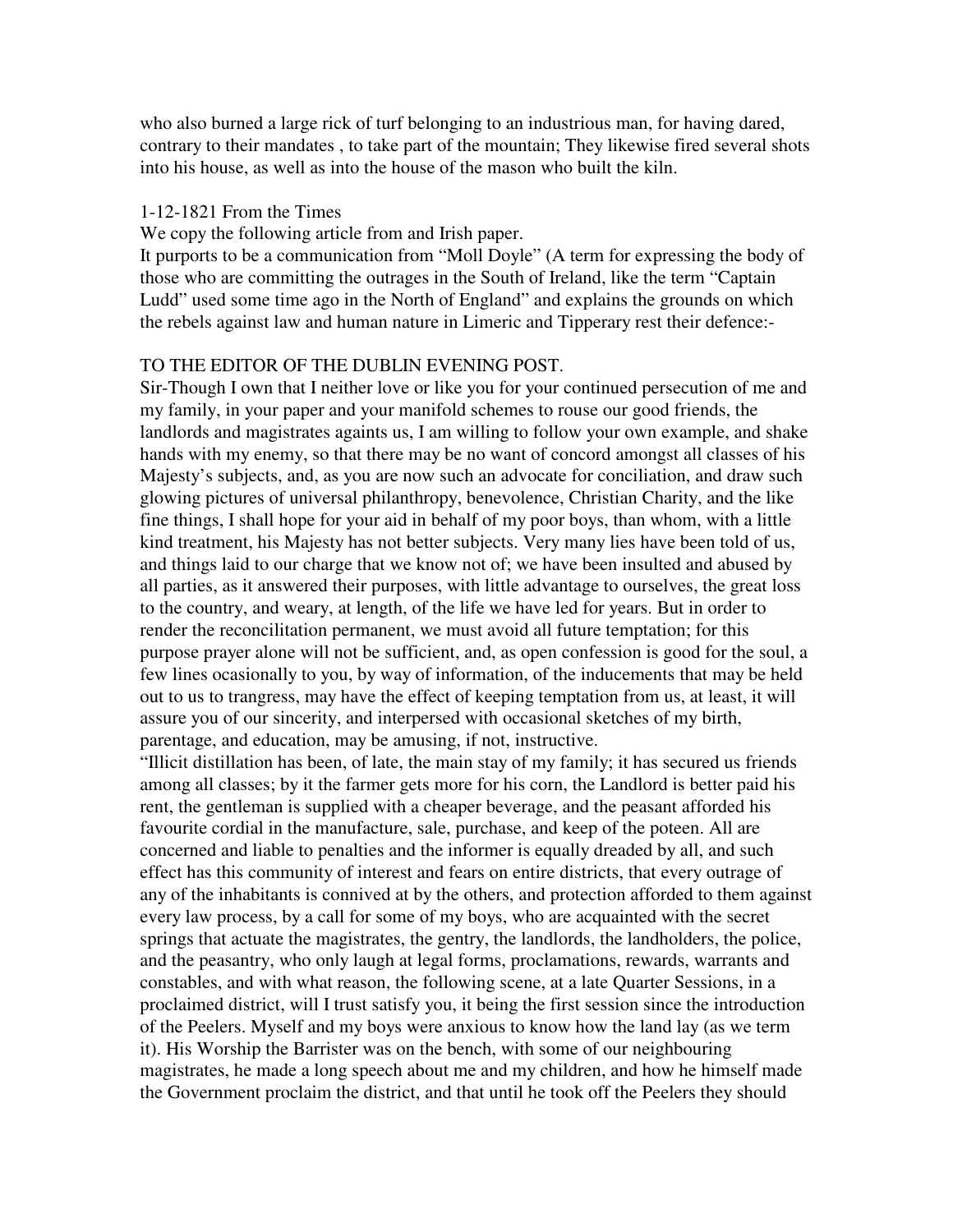remain. 'What is his worships name with the whig, ?' Says I, 'and where does he live?'. 'By my soul' says my son Pat 'that is more than I can tell you, but I know he is not an Irishman, and that it will not be an easy matter to find him for the next three months, for he only steps down once every quarter for three or four days, to earn his 500/. Per year, besides pocketing the small fees. 'Paddy' says I, the times are altered; the time was when some of our own worthy Gentlemen, born and bred amongst us, would be sitting in this place, knowing us all, and giving us his advice; and if he had anything bad to say, or good to tell us, all the Magistrates around him, would join with him in it, so that their punishment were well received, and submitted to; I was a bad day for Ireland that her gentry and magistrates gave up their true places; and until they shall resume them again, they will not go right; and, indeed, I feel as I speak. His worship then addressed the Grand Jury about Poteen whiskey. Paddy, says I, that will ruin us; why don't those other justices that we know take part in the speech/. Hush, Hush! Mother, says he, they are laughing in their sleeves at him; did not Tim and I sell them a nice half barrel each, of good poteen last Monday; and did not his worship on the right sell me five barrels of rum malt, for which I paid his Honour at his own table, and the exciseman by his side. His Worship, the Barrister, may talk as he pleases; them other Magistrates have interest enough to save us from all harm. Did not his Worship on the left make the exciseman give back the worm and pot he took from Tom Corragan last Sunday night, and hold his tongue about it, and as to the Grand Jury and the Petty Jury, the High Constable, and the permanent sergeant, don't you know every mother's babe of them to be either poteen of malt makers or dealers, and did I not bring in the nice five gallon jar this morning, to his Worship the Barristers own man, the crier, with the promise of two more when he came next, at 4s.6d. per gallon. Sure it is time for us now to know how these things work; tis all palaver as his Worship Squire------'s daughter says in the little song she sings for us when we take her Honour the present of poteen; and as for the Peelers, do you think they could do anything against the interests of their Worships, our neighbouring Magistrates, the Session Juries, and our other friends. To tell the truth of these same Peelers, they are decent fellows enough, and one of them told me the Barrister ordered they were not to mind or execute any warrants for common offences; so long as we keep from burning houses, they won't meddle with us; and I suppose that this is the reason that the Peelers allowed the big Poteen maker, in another proclaimed district, to be rescued, and one of the Bailiffs fired at and wounded next door to their guard house, by a large mob, because it was only a Sheriffs warrant for something about a thousand pounds of a debt, without taking any other notice of it than joining in a hearty curse of the bailiffs. To be sure, some of our Magistrates do their business clumsily enough, insomuch as to make it dangerous to accept of their friendship, however well intended; for 'Bless the mark' common sense and many of them might be married, inasmuch as there subsists no relationship, but my boys are grown sufficiently intelligent to distinguish between a 'Sheep's head and a carrot' as the common phrase goes.

"This little session scene will show you that our cottiers are as faulty as ourselves, and now that I have determined in good earnest to reform, let the gentry and the authorities of the country respect the laws, or I shall serve them as they would me (if it answered their purpose)-expose them to your view.

Dublin Evening Post.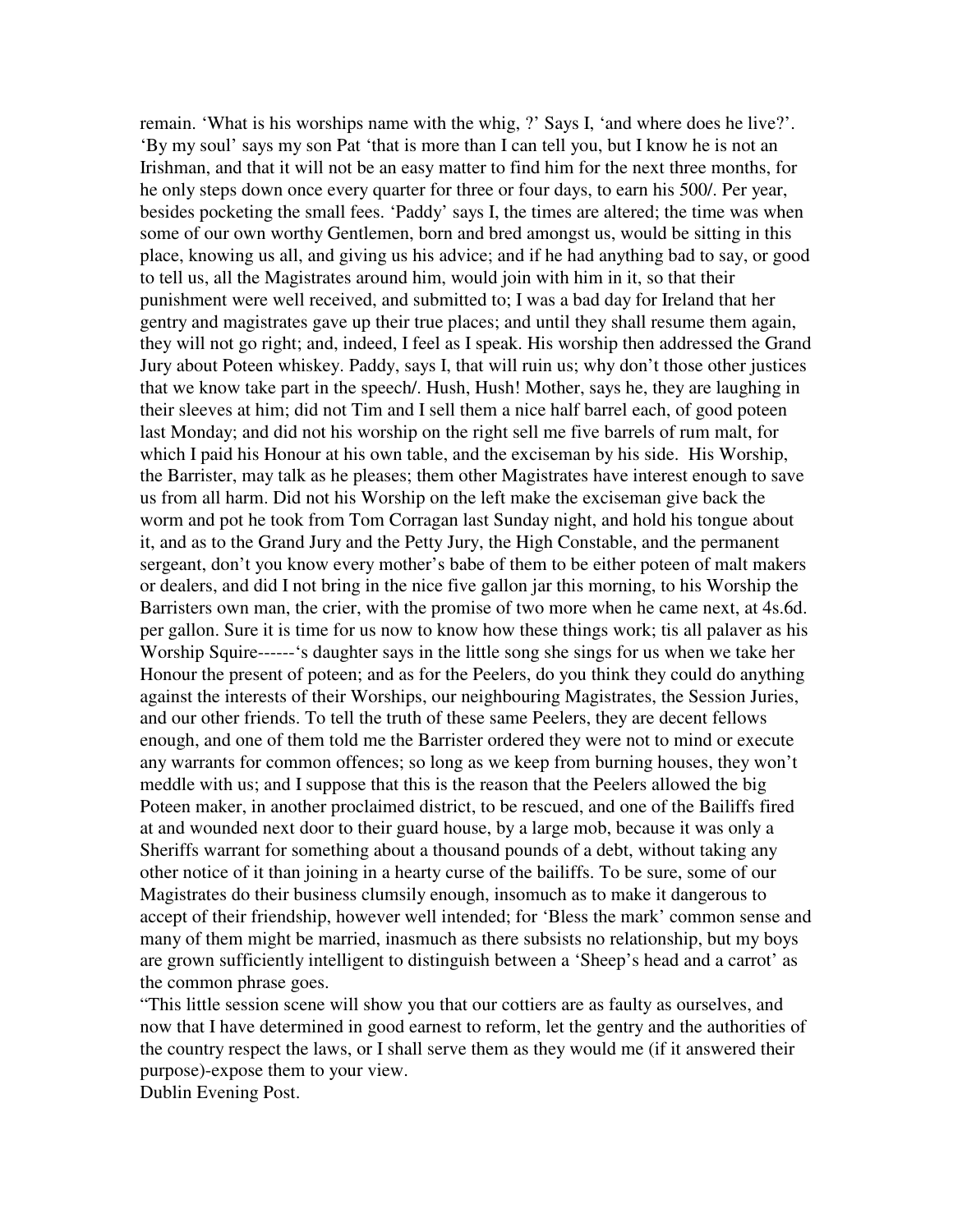#### Freeman,  $1<sup>st</sup>$  April 1817.

### **Co. Fermanagh.**

A most extraordinary and unprecedented trial took place in the Crown Court of Enniskillen, on Thursday last. A man of the name of Edward Rutlidge was indicted and tried for the fourth time, for the murder of his nephew. On the three former trials, the Juries disagreed, and each of them, after continuing a night in deliberating on the evidence, was discharged by the Judge, at the verge of the County. The evidence on the last trial differed very little from that produced on the preceeding trials. It was entirely circumstantial, but sufficiently strong-if the Jury believed it, to convict the prisoner. The jury, after deliberating for about two hours returned a verdict.-Not Guilty.

#### 2-1-1834 Clonmel Herald.

#### Christmas in Clonmel.

During the long period of our existence as a public journal, it has never been our painful duty to place upon the records scenes of such unparalleled atrocity, demon barbarity, and reckless immorality as we witnessed in our streets on Christmas day;. Any person who might lay the remotest claim to the nature of a Christian, whose heart was not as obdurate and whose nature was not as intractable as the most uncontrollable element, would shrink with ghastly horror and inconceivable dismay from a participation in such infernal and justly deprecated occurrences.

As early as 6 O'Clock in the morning the work of destruction commenced between some profligate characters who reside in a lane in the main street and some of the boatmen. The occasion of this deadly hate and inhuman spirit is not of recent birth; it was not the effect of a sudden paroxysm of rage, but is a continuation of that factious hostility which formerly existed between two parties, then denominated the Shanavests and Caravats, but now bearing the cognomens of Poleens and Gows. The moment the action commenced wretches were seen, like ferocious cannibals, seizing on stones and every other missile that chance threw in their way, and rushing as an arrow from a bow on their equally brutal foes. In a few moments the sight was horrific, a single feature on their countenances could not possibly be recognized;-wide gashes, blood, filth, and mire were alone discernible. In the midst of their fury a few police hastened to the spot and caused a temporary calm. They made every attempt to arrest the most prominent ruffians, but unfortunately without success. When all seemed quiet they withdrew, when again the insatiable fury of the belligerents was reanimated, and they proceeded over the old bridge, where they fought like demons. Captain Gunn repaired to the scene of the action with a strong party of police, and when about to interfere was simultaneously assailed by their united energies. Stones, dense as hail, flew from all directions, one of which inflicted a severe wound on his hip. Some of the police were much injured. At length, for the purpose of intimidation, a few shots were fired, but without the desired effect. Shortly afterwards two companies of the  $23<sup>rd</sup>$ , accompanied by three magistrates and the mayor, arrived. This array discomfitted the factions, who retreated, though not without having hurled several large stones in the direction of the police, some of which struck the magistrates. After much struggle some of the rioters were apprehended, and lodged in gaol for examination. The police force fortunately were protected by Captain Morton's gate entrance, or they would have been sacrificed to the fury of this relentless mob, and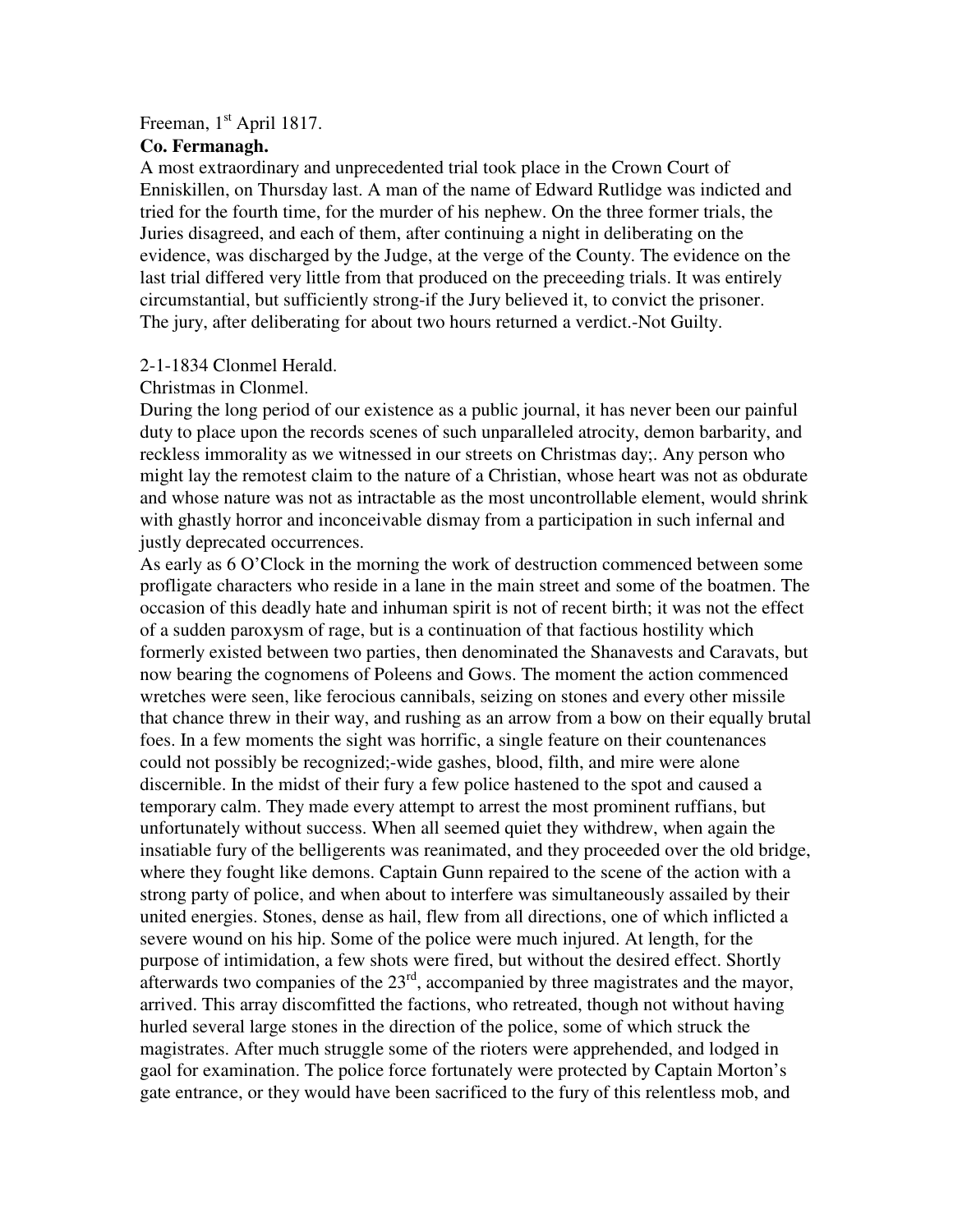although several rounds were fired on the misguided men, who in formidable parties took possession of the bridge at the County of Waterford side, we are happy to state that no life was lost.

### 30-4-1817 From the Clonmel Herald.

The accounts of outrages committed in the barony of Owney and Arra are now so much the subject of animadversion, that we think it right to insert the following verbatim, which we yesterday received from Capt. Waller.

"Castle Waller, April 21st.

Gentlemen-I beg you will insert in your paper tomorrow, that I have committed to the gaol of Clonmel, William and John Meehan, for being concerned in burning their own houses, in the vicinity of Newport, for the purpose of getting a large presentment to build a slated house.

I Remain,

Rich. Waller."

## 2-5-1833 From the Times.

In the County of Tipperary, various offences, partaking more or less of a Whitefoot Character, continue to be perpetrated; for instance, two ploughs were burned on Friday belonging to a farmer's widow, named Haydon, who did not give up her land pursuant to a threatening notice. Minor offences of this class are continually occurring, but the Police authorities have been very active of late, and last week made a wholesale draught of offenders (In Co-Operation with the system of arrest adopted in Wexford and Carlow), by which, 22 individuals were committed at once to Clonmel Goal. These arrests are altogether distinct from those still made on account of Tithes, although carried out by the same constabulary. On the last fair day of Clonmel a great number of Tithe defaulters were arrested on warrants previously issued and placed in the hands of the Police, who only waited for such an opportunity of doing business on a great scale. The defaulters, however, seemed to have made up their minds on the impolicy of further passive resistance in the present state of things (and of thereby remaining "marked men" liable to the operation of imprisonment under the martial law system, and the tithe system too), for they brought with them the amount of the several Tithe decrees against them, and discharged the claims on the spot.

The peasantry are frightened at the present aspect of affairs; how long their fight will last is a question yet to be solved. The poor laws, if speedily introduced, may do much, otherwise it is probable the old order of things, will soon be found on operation again, coercion met by conspiracy, and severity by vengeance, whilst the heartless cupidity of Landlords, and the despairing destitution of tenants, will constantly cut out new work for the constabulary and the Legislature.

## The Times. 2-9-1880.

The preparations for the new Land Commission are still proceeding in a satisfactory manner, and are attracting a considerable amount of local attention. There is good reason to expect that, notwithstanding the dislike evinced towards it by the Land League, the tenant farmers will not refuse to take part in the inquiry, but will follow the better advice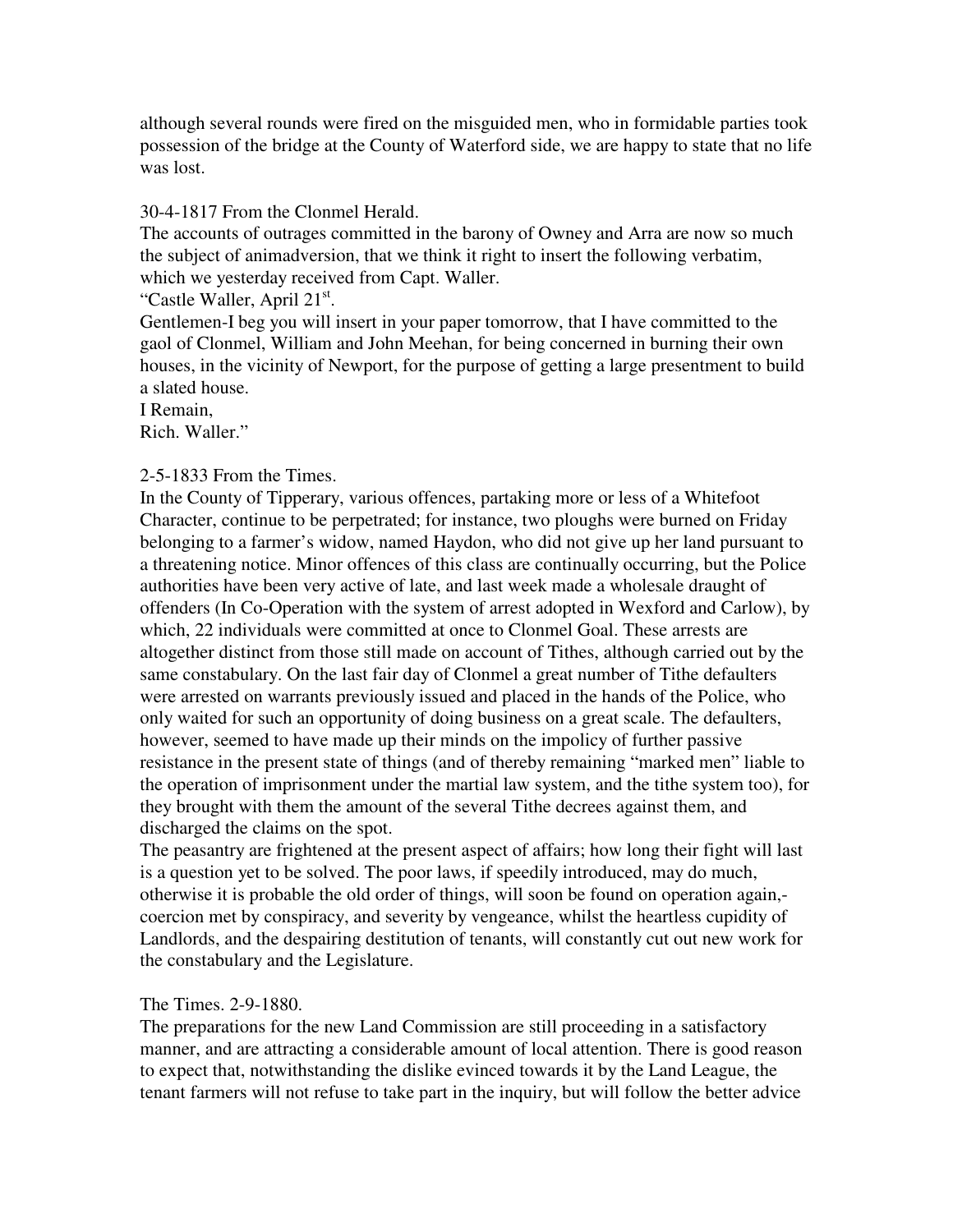which their friends give them to come forward as witnesses, and let their case be known to the commissioners. The O'Donoghue, MP, writing on the subject, observes that if those who give evidence before the Commission state the real arguments of the Irish farmers, the result of the inquiry cannot be otherwise than satisfactory. No matter what report the commissioners may draw up, the evidence, he says, will speak for itself, and place the wants and wishes and views of the farmers before the Government. The land agitation proposes two objects-namely, the putting an immediate stop to evictions, and the acquisition of the ownership of the land by the present occupiers. He advises for the moment all their efforts should be concentrated upon the first of those objects, as it would be poor comfort for evicted tenants to learn that the successors to their farms will be one day invested with the rights of ownership. He would not permit an agricultural tenant to be evicted for non payment of rent which had not been fixed by arbitration carried on in the manner described by Mr. Parnell in a speech delivered in the House of Commons some days since, the Landlord choosing one arbitrator, the tenant another, and both agreeing to select an umpire. With one voice the Country must cry out against the evictions of agricultural tenants for non payment of rents fixed arbitrarily by the Landlord. As to the other subject, the acquisition of ownership by the occupier, he can conceive no readier or better mode than that it should be provided in the case of all estates offered for sale that the occupier should have the rights of pre-emption, and should have loans on terms as moderate of those on which loans were recently made to Landlords. He advises that the farmers or their representatives should say to the Commission, "We want settlement of rent by a fair system of arbitration, continuous occupation while we pay that rent, and unconditional right of sale of our interests in that land. We also desire that the Bright Clauses in the Act of 1870 be amended so as to secure for us the right of pre-emption when eststes are offered for sale, and that adequate loans should be made to us at moderate interest.

Mr. J.D.McHugh, barrister-at-law, writing on the same subject, remarks that many farmers would give evidence if they knew the scope of the inquiry and the questions they would be called upon to answer. He suggests that Sir.G.Young should publish them in the newspapers, also that each witness should be made aware as far as possible the precise time at which his testimony will be taken, as during this glorious weather farmers will be unwilling to leave their crops. As to the composition of the Commission he says that everybody must regret that it was not made more representative by having such men on it as Mr. Kettle and Mr. Robertson, but there can be no doubt that the tenants have a friend and a very able one in Mr. Shaw, and though the Earl of Bessborough is a landlord, he is probably the best in the Country, while Baron Dowse may be considered neutral, being on the Commission because of his connexion with the Land Act of 1870, which though imperfect secured the sum of 20 millions to tenant farmers by legalizing the Ulster custom. He also reminds the public that both the secretary and his assistant are friendly to the tenant cause. He, like the O'Donoghue, relies upon the evidence, which, he observes, cannot be altered by the report, and that "facts, facts, facts", are what are wanted. He mentions as a proof of the value of evidence that that of Mr. John Handcock before the Devon Commission to the effect that if the Ulster custom were interfered with they would have a Tipperary in Down impressed the House of Commons more than the report. He asks why should not evidence yet to be given produce similar effects, and remarks truly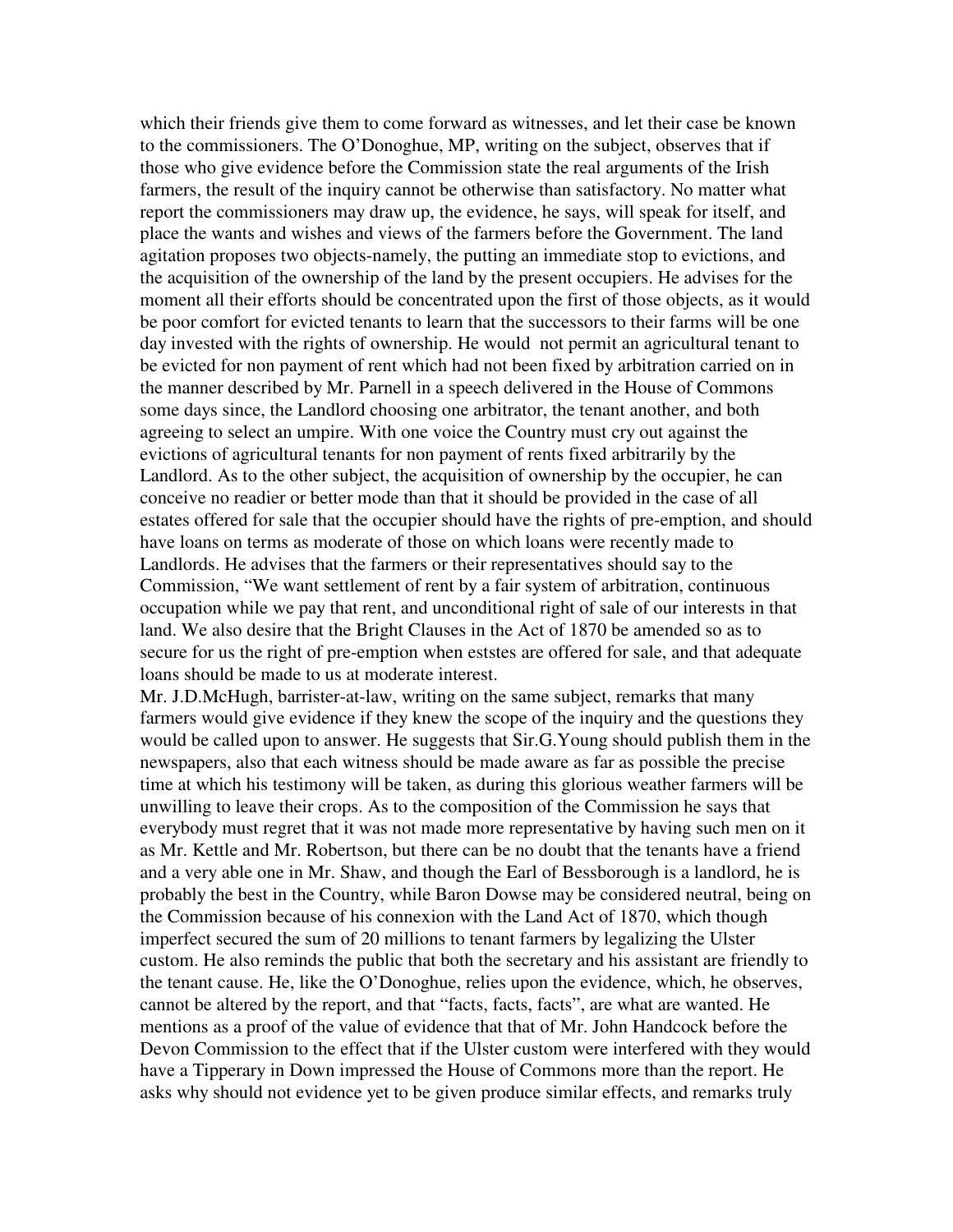that a farmer who has the true story to tell cannot be shaken by the ablest crossexamination. He advises the tenants to give all the evidence in their power. Mr. Donnell attended on Saturday evening at Monaghan, to arrange about the enquiry in that locality, and was met by Mr. Given. MP. Mr. W. Anketell. DL. Colonel Lloyd, JP. And a number of other persons representing the landlords and tenant classes, to whom he explained the object of the visit. He particularly desired to ascertain the names of the parties who had purchased any of the Glebe lands, and to learn whether their positions were improved or otherwise. After some discussion it was decided that the Press should be represented at the inquiry and Mr. Given handed in the names of the Rev. Canon Smollett, PP, Clones, and the Rev. Canon Hoey, PP. Carrickmacross who were anxious to give evidence.

The land Commissioners sat for the first time today, in their office in Ely-Place, to hear evidence. Their proceedings were conducted in private, but they do not object to any witness giving his evidence in public if he thinks fit to do so, while on the other hand, if a witness desires to have his name supressed in the report, or any other circumstance omitted which would tend to disclose his identity, they will meet his wishes. If statements be made affecting the conduct of a landlord, agent, or tenant, or other persons, opportunity will be afforded for his reply. The tenants were strongly advised by their friends in the Press to come forward and state their case fully before the commissioners, and it is suggested that in cases where they may be reluctant to do so, lest they should incur the resentment of the landlord or agent, other competent persons who sympathize with them and know their circumstances should detail their grievances. The first witness examined today was Mr. De. Moleyns, QC. County Court Judge and Chairman of the County Kilkenny, who declined to communicate his evidence for publication before the report. The next witness was Mr. Robert Ferguson.QC. County Court Judge and Chairman of the West Riding of Cork who also declined. The inquiry lasted from 12 O'Clock to nearly 5 O'Clock.

(At a meeting in Cork of the Newmarket Branch of the Land League, held on Tuesday, the president, the Rev. J. Green, referred to the Land Commission, and expressed an opinion that the Commission was to be regarded with suspicion, and that the farmers ought to take care lest they be deceived by it. He was of the opinion the Land League ought to appoint and independent commission of their own, which would put matters in their true light before the British Parliament. Resolutions were proposed, declaring that they had no confidence in the Commission, and suggesting to the Dublin Land League the propriety of formaing and independent commission of their own.)

#### 2-11-1833 Times

Friday last, All Saint's day, was selected for a scene of riot, outrage, and bloodshed, in the town of Tipperary, when two desperate factions, Doherties and Breens, assembled their respective forces in great numbers for a grand field-day. Sticks and stones were in active requisition, and several of the combatants lay prostrate on the pavement, when Messrs E. Moore and J. Scully, magistrates, ordered out the military and police, comprising Captain Acklom's company of the  $28<sup>th</sup>$  Regiment. The riot act was read, and the military loaded, while in the interim the police chief constables, Coote and Lawson, made a simultaneous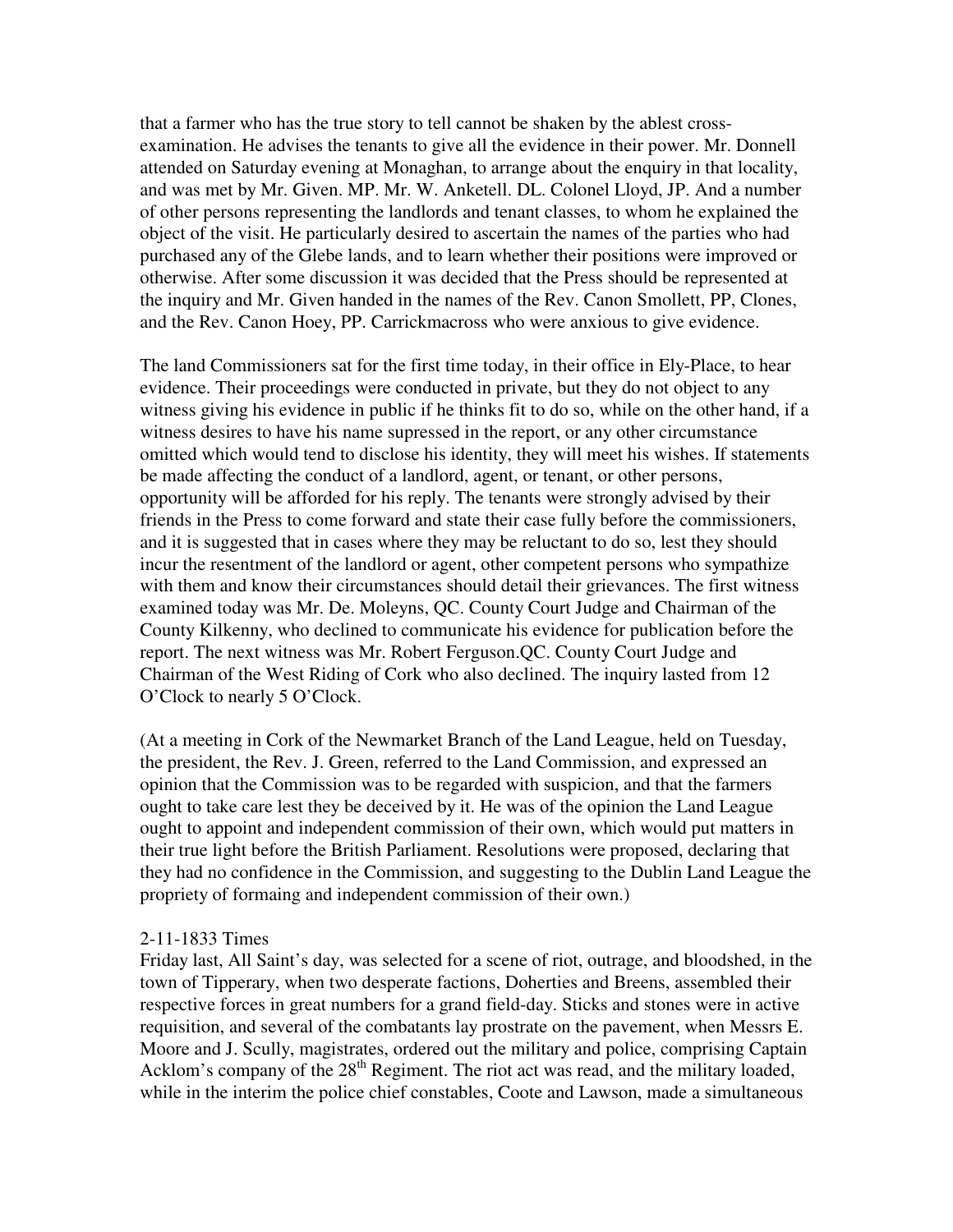charge on the country fellows, who dispersed in all directions. Several prisoners were taken with deadly clubs in their hands, and the magistrates, after cleaning the streets, turned all disorderly visitors out of the public-houses.

On Friday night last William Murphy, a countryman returning home from the fair of Nenagh, was attacked by a band of men near a shebeen-house at Ballywilliam, within four miles of Nenagh. Candles were held out while five of the party beat him to death. His only offence was an attempt to make peace, and save another man whom they were assailing. Chief Constable Kidston is in pursuit of the murderers, who have fled, but who are known to the police.

## Murder Cashel Dec. 23<sup>rd</sup>. 1814

This day, at noon, Hardy, a tithe farmer was murdered at the gate of Monagee about one mile from the city. Hardy, after enforcing the payment of some tithes, left Cashel on his return to Newport, accompanied by two other procters, who had been here on similar errands.

They were met by two men, supposed to be from Newport, who produced blunderbusses, ordered the two proctors to return to Cashel, and detained Hardy, the most obnoxious. They then fired three shots at Hardy, and left him for dead. A surgeon and other persons came out directly from Cashel and afforded every aid, but the proctor died within three hours. He had sufficient strength to relate the particulars, and name the murderers who were well known to him. Pursuit was made, but, for the moment they have escaped.

#### 3-3-1869 Tipperary Advocate.

On Wednesday, a man named Edward Treacy, residing at Ballynolty, near Tipperary, proceeded to that town for the purpose of selling butter, which he had left there a week previous. having disposed of the butter and received the price, he left to return home. At 4 PM on the same day he was found on the roadside about a mile and a half from his own house, murdered. On Wednesday an inquest was held on the body, and an open verdict returned. Two men named Byrne and Carroll were arrested, but as there was no evidence to criminate them they were discharged. Whatever may have been the object of the murder, it was not for the purpose of robbing the deceased, for the price of the butter (£50) was found in his coat pocket when the body was discovered.

#### 17-2-1869

At The Tipperary Petty Sessions, on Jan 14th, a woman named Margaret Hourigan, Ballingland, summoned William Hughes, from the same locality, for assaulting her, under the following circumstances:- Hughes, it appears, was, on two or three previous occasions, observed by the complainant to be going among her cattle, in what appeared to her to be a rather mysterious manner, and believing him to be there for the purpose of going through a certain formula of incantation, in order to take away the produce of her milk, and have it added to his own dairy, she went to him to remonstrate with him on the impropriety of his conduct, and gave him to understand that if he went there on any future occasion, he would not leave the land well pleased with himself. Some hot words on the part of the defendant followed, as a matter of course, this angry remonstrance, and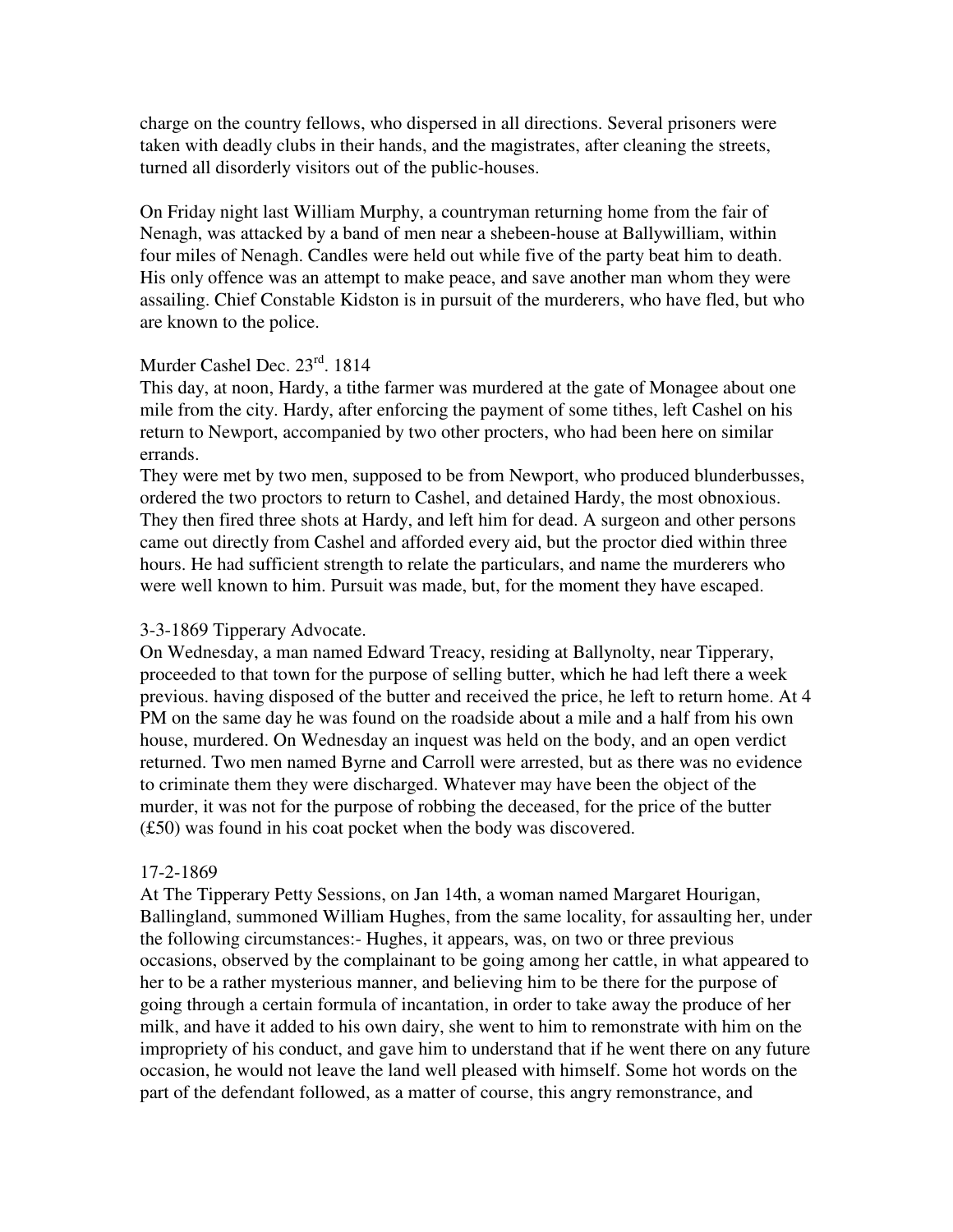ultimately she swore Hughes struck and knocked her down. The bench imposed a fine of 2s. 6d. which was paid.

## 10-2-1869 Clonmel Free Press.

A Fethard Correspondent informs us that on Friday last a boy named James Moore, of Vally, Fethard, was received into the Church by the Rev. James Cantwell, C.C., having first publicly abjured Protestantism. Catholicity has made rapid strides in the Parish since the Very Rev. Dean Cantwell undertook its pastoral charge.

## 10-2-1869

On the evening of the 23rd Dec. Patrick Barry, aged 75 years was severely wounded with a stone by a young lad named Michael Ryan, in Nenagh, because Barry's son had called Ryan his nickname "Cat" while they were drinking in Flannery's Public House. Ryan has been committed to jail.

## 3-4-1909 From the Times.

## Lawlessness at Thurles.

Shortly after 7 O'Clock last night a crowd of man, women, and children assembled in Tjurles and preceded with torch bearers and a man ringing a bell, they marched towards the Square. A house from which a tenant has been recently evicted was attacked and the windows and doors were smashed with stones. The police intercepted the crowd before it reached the Square. The people shouted defiantly, but were prevailed upon to to return to their homes. For disturbances which have recently taken place in the town a number of summonises have been issued, and last night a defence fund was opened and a house to house collection was begun.

At Thurles quarter sessions yesterday, before County Court, Judge Moore, William Maher County Councillor, and his mother were awarded £180 compensation for the malicious destruction of a shed and 55 tons of hay. The evidence showed that the Estates Commissioners had divided two estates called Killoskehane and Barnane and that a good deal of friction arose in the district of Templemore as to who should get the land. A man named Donovan got a portion of the land, but an outcry was raised and he disappeared from the district. A cousin of the applicant next got the place, and when he went into possession drums were beaten around the holding, resolutions were passed, and hostile demonstrations were held. During the division of the lands the Estates Commissioner's Inspector, the applicant said, was guarded by 100 Policemen. Since the land has been divided parties gathered about the applicant's house at night, and shouted and made hostile demonstrations. Sergeant O'Connor, RIC. said that there 140 applicants for 45 farms. Judge Moore ordered the decree to be levied off the North Riding of the County Of Tipperary.

3-8-1920 Times. Flight from Tipperary. At Willesden Police Court, Charles Dearman, 33, of Belshaw St. Hackney, was charged with travelling from Holyhead on the London and North Western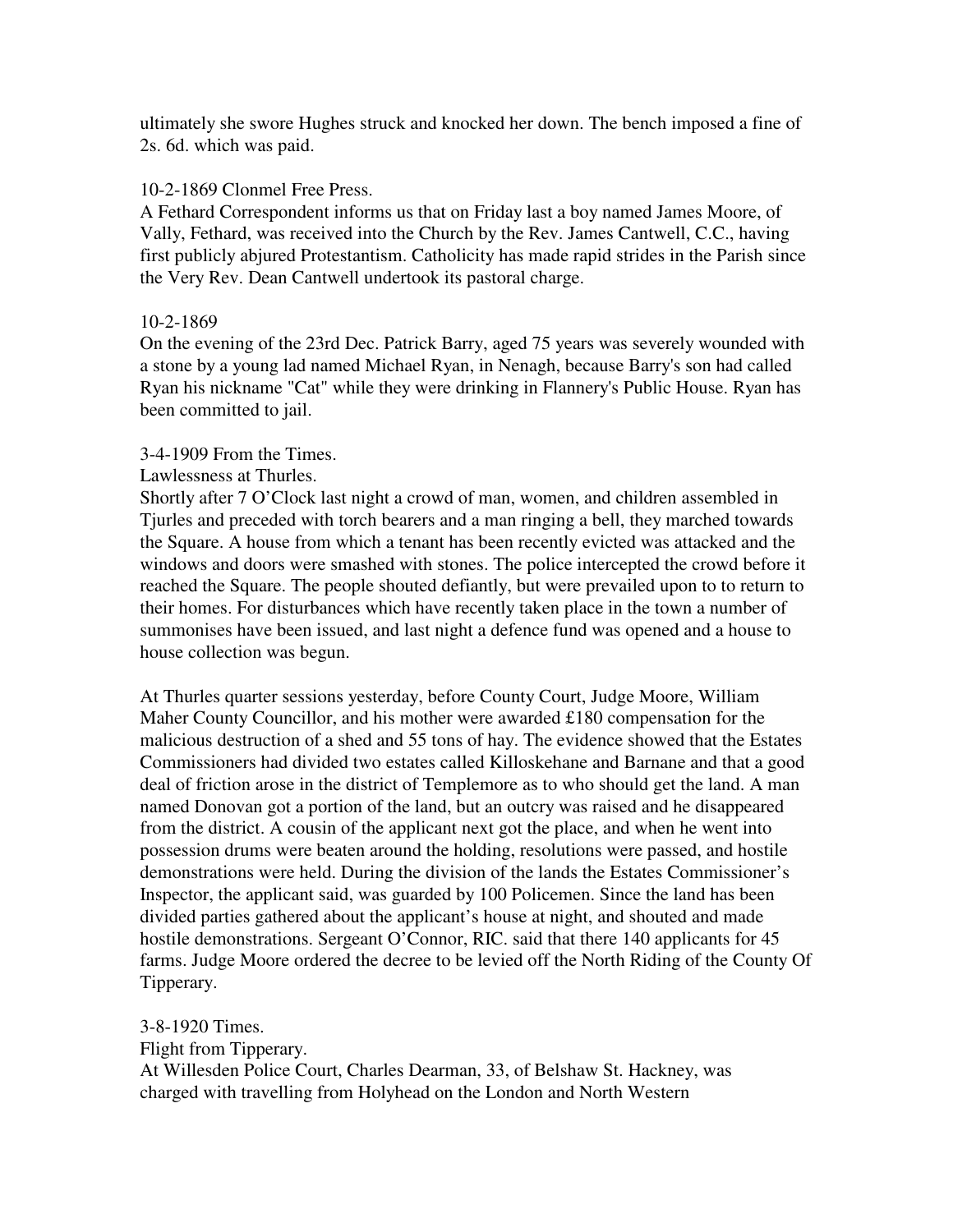## Railway without paying his fare.

He said that he left the Irish Constabulary at Tipperary and got away as fast as could, for Ireland was no place for an Englishman in these days. The Sinn Feiners held him up for two days at Dublin, but he managed to get away, and got in the boat for England. He came away in such a hurry that he left everything behind and had no money to pay his fare. He never wanted to see ireland again, and was only too glad to get away at any price. He was fined 40s. and told that he would be given an opportunity of sending to his friends for the money.

## 3-9-1832 Times.

On Friday last, as Captain Trevellyan and Lieutenant Eaton, of the 60<sup>th</sup>. Rifles, quartered in Nenagh, and a nephew of Mr. Benett, M.P. for Wiltshire, were returning from a grouse shooting party near the Silver-Mines, they stopped to take some refreshments at Mr. Lawrence's in the village, and while adjusting the guns on the jaunting car, Mr. Benett incautiously pulled one of them by the muzzle towards himself, when it unfortunately went off, and lodged the contents in his stomach. Surgical assistance was immediately at hand, which proved ineffectual, as he was mortally wounded. He lingered until next morning, when death finally put an end to his excruciating sufferings. He was a remarkably fine young man, and is deeply regretted by all who knew him. Mr. Carroll, the coroner held an inquest on the body. Verdict-Accidental death.

## 3-10-1815 The Times

Clonmel Sept  $27<sup>th</sup>$ -A proclamation has been issued, and was posted a few nights ago on the Bridge of Clonmel, commanding the Irish People to abolish all the little mischievous distinctions and party feuds of the Caravats and Shanavests, at the peril of their lives, and to stick to the one great cause, to cut down the Tythe Proctors, and those who gain by the Tythes.

"Lieutenant Derenzy of the Wexford Militia, and one of the soldiers under his command, were wounded, on the night of Saturday last, by a shot fired from the house of Mr. Ellard, near Littleton, Co. Tipperary. It was understood that an attack was to have been made upon those in th house, and the military party were hastening to their support.

# 4-3-1831 The Times.

The particulars of the murder of Milo. Burke, Esq. a catholic magistrate residing between Borrisoleigh and Templemore, in the County of Tipperary have been received today. Between 6 and 7 O'Clock on Wednesday evening five ruffians came to his house and demanded admittance under the pretence of searching for fire-arms. Contrary to the advice of his servants, Mr. Burke (who had some time since lodged his fire-arms at a neighbouring police station), allow the men to enter. They then proceeded to search the house, but in a few minutes, pretending to take umbrage at some observation that fell from Mr. Burke, one of the wretches struck the unhappy gentleman a violent blow with a spade, which fractured his skull, and when down, they assailed him most furiously. Some of the neighbouring magistrates with the coroner and a party of police arrived at the scene of this most atrocious murder on Thursday morning; an inquest was held, and a verdict of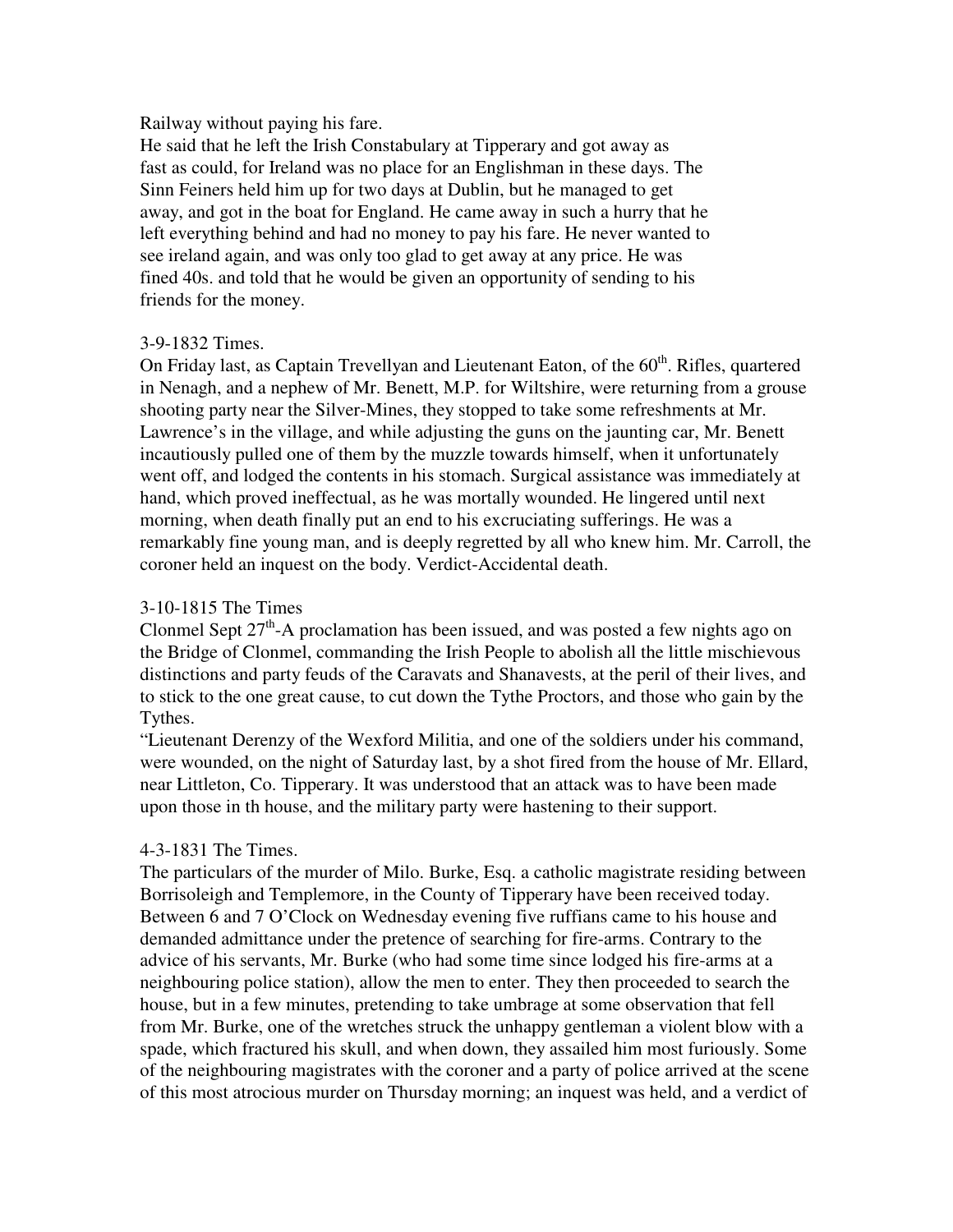"Wilful murder against persons unkown", was returned. The most probable cause which we have heard assigned for this shocking murder was Mr. Burke's connexion with the letting of lands in that part of Tipperary.

#### From the Times 4-4-1826

Clonmel assizes.

Maurice Crowe was put to the bar, charged with uttering base coin on the  $7<sup>th</sup>$  of Feb. last, at Thurles. This was rather a curious case; James Caesar deposed, that he went on the  $7<sup>th</sup>$ Feb. last to the fair in Thurles, for the purpose of selling a cow; the prisoner was the purchaser, and tendered in payment six sovereigns and some change, and observed that he had received them in payment the day before for pigs. Witness objected to some sovereigns that the prisoner took out of a bag, on which he took more out of another bag and offered them to witness. The witness having occasion to pass the sovereigns shortly after, ascertained that they were base. The prisoner on being brought before Captain Wilson (Chief Magistrate) was searched, and other sovereigns found on his person, on that occasion he said he had got them in England.

Mr. George Harkness, assay-master to the Bank of Ireland, was called upon, and having examined the coins found on the prisoner, as well as those he had passed over to the first witness (Caesar), pronounced them base. On being questioned he said that the coins purporting to be sovereigns were in fact British farthings.

The Lord Chief Justice expressed his opinion that the prosecution should drop, inasmuch as the coins in question, which had been laid in the indictment as counterfeit, was not really so, but the representation of British farthings. The court and several gentlemen of the bar seemed to think the case a novel one.

Mr. Harkness was further examined by the Court-The reverse on the sovereigns, he explained, (which was previously done by the learned Judge), was St. George and the dragon, that on the British Farthing, the figure of Britannia, consequently there was a dissimilarity between the money found on the prisoner (which the indictment described as counterfeit coins, but which in reality was no more than a farthing) and the genuine sovereigns. Counsel for the crown read extracts from acts of Parliament in support of the prosecution, which were, however, overruled by the Court, as not being analogous to the case under consideration.

The learned Judge, in conclusion, expressed his intention (should there be a conviction) of suspending judgement, in order that his Lordship might have an opportunity of submitting the question to the consideration of the 12 Judges. He then briefly charged the jury, who brought in a verdict of guilty.

4-4-1846 Times

The murder of Patrick Clarke.

The trial of two men, Patrick Rice and Patrick Hayes, charged with conspiracy to murder Mr. Patrick Clarke, in October last, commenced at Nenagh assizes so far back as Tuesday week, and was not brought to a conclusion until yesterday. A host of witnesses were examined for the crown, the principal being an approver named Burns, two of his sons, very young men, and a daughter aged between 12-13. The prisoners were ably defended. Mr. Justice Ball's charge commenced at 12'30 on Tuesday, and adjourned the court without going through all of the evidence. On Wed. (yesterday) morning his Lordship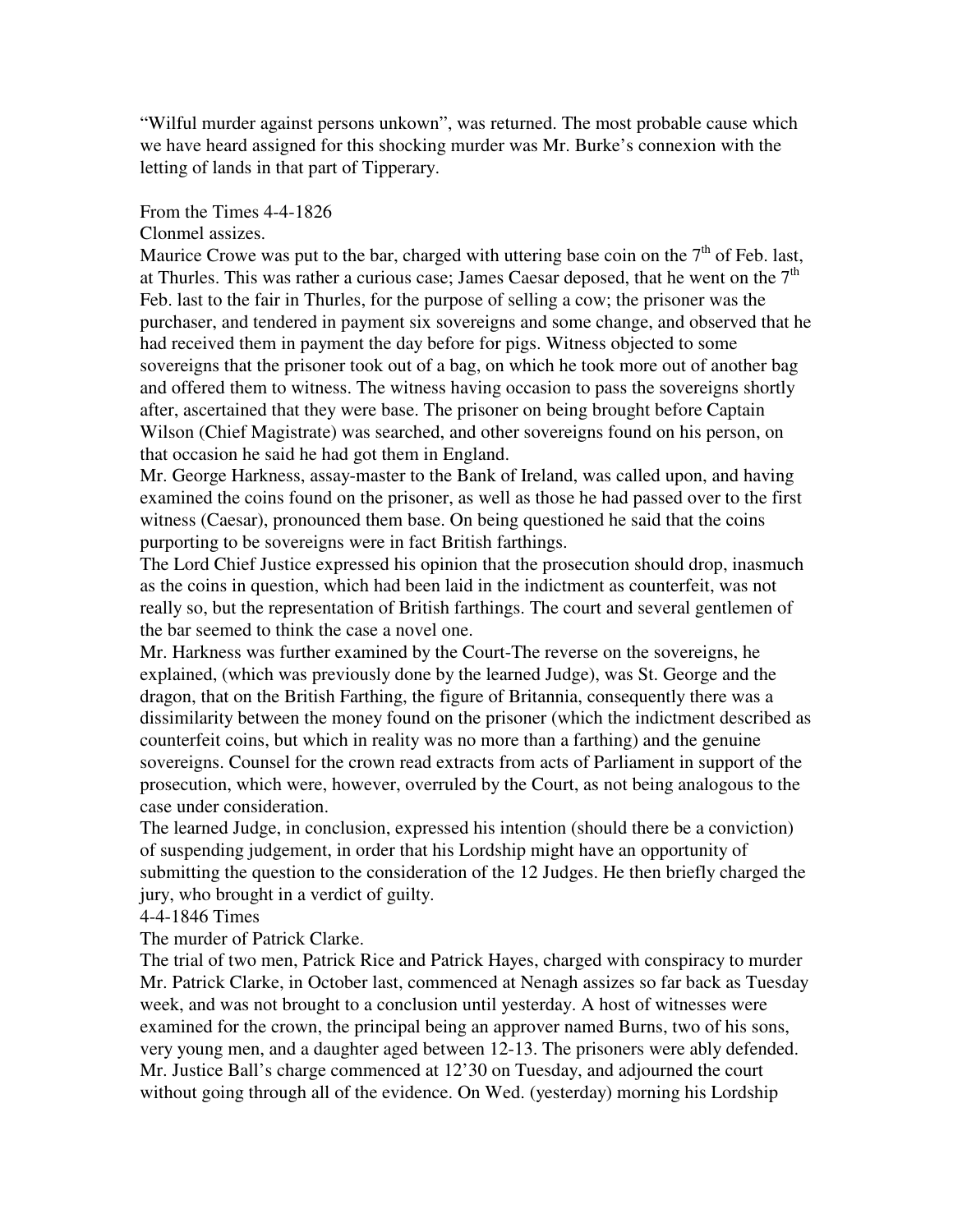resumed his charge, and at 11 O'Clock the jury retired. At 10 minutes past 2 O'Clock they returned into the Court with a verdict of Guilty against Rice and Hayes. The most awful sensation prevailed in the Court. The prisoners appeared unmoved.

Mr. Dwyer at once demanded an arrest of judgement.

His Lordship enquired his grounds?

Mr. Armstrong (Mr. Dwyer's colleague) requested time from his Lordship to have the grounds on which he and his learned friend relied engrossed.

He was allowed till the adjournment of the court for the purpose.

## 4-7-1837 Tipperary Constitution

In a recent number of this journal, we noticed the robbing of a gun from one of the Killenaule police, in a public house in New Birmingham; we now have to acquaint our readers that the gun was, a few days since, given up to Mr. Lane of Lanespark, by one of the blue gowned individuals, y'cleped ? Priests , who it is plain possess unbounded sway over "the night walking, arms robbing, gentry". What a pity such influence is not exercised for the spread of the Gospel religion, and the honour and glory of our great Redeemer; but, alas, we find it almost invariably used for the basest purposes. We hope and sincerely trust the sctive magistrates in that neighbourhood will not rest content with having the gun restored, but will immediately institute a strict inquiry, and have all the circumstances of this atrocious case sifted to the bottom, that the guilty may not pass with impunity, to increase the number of those who raise the nocturnal warwhoop of terror and dismay against Her Majesty's peaceable subjects in the part of O'Mulgravized Tipperary.

## 4-8-1842 Times

At the Assizes on Saturday, Patrick Hayes and John Slevin were put on trial for the wilful murder of Samuel Hardy, at a place called Dolla, in the County of Tipperary. The offence with which the prisoners were charged occurred a few hours after the close of the late special commission in Clonmel. The prisoners are both very young men, particularly Slevin, who is not more than 20 years of age. The evidence adduced on the trial was nearly the same as that given at the Coroners inquest, the principal witness being Mrs Hardy, the mother of the murdered man, who deposed to the facts of the murder and robbery of arms, and identified the prisoners as being of the party concerned in the outrage.

The Case for the crown having closed.

Council for the prisoners called the attention of the court to the indictment, and argued that the crown should not press the case for murder , but take the prisoners plea of guilty to an indictment, which had been found, charging them with having stolen fire arms from the house of Mr. W. Hardy, there not being evidence to prove that the prisoners were the persons who had struck the blow.

After a long discussion, Council for the crown consented, the bill for murder was then by consent quashed, and the prisoners plea of guilty received. Chief Justice Doherty made a most impressive address to the prisoners, and concluded by sentencing them to be severally transported for 15 years.

4-9-1849 Nenagh Guardian.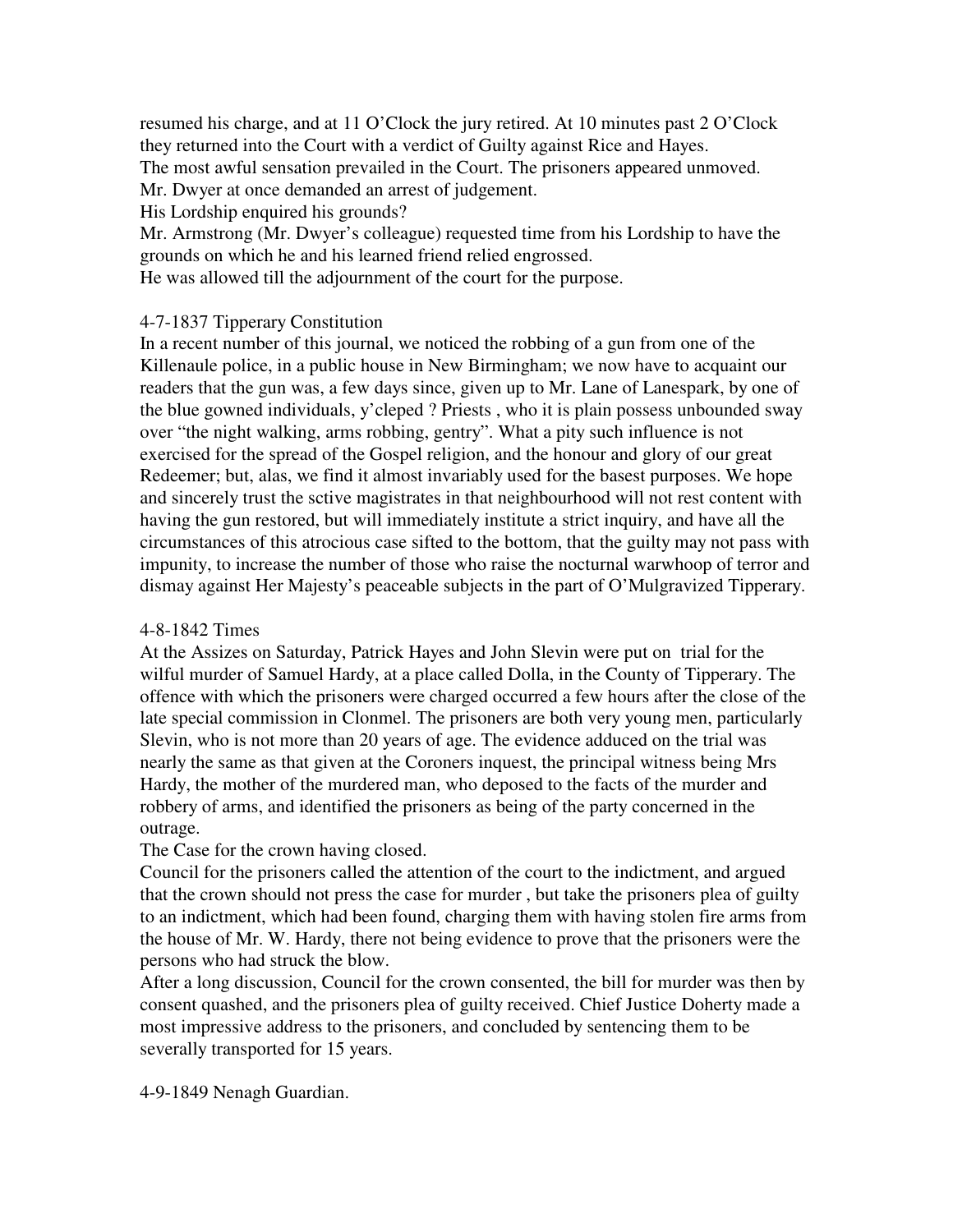On the 30<sup>th</sup> ult. Mr. Gore Jones, resident magistrate, Thurles, accompanied by Sub. Constable Nolan and 40 police, went on the lands of Carrickloughmore for the purpose of affording protection to Dr. O'Ryan, while removing crops which were clandestinely carried away by Fogarty, who was a tenant on the lands of Lisheentaggart, but who had been ejected therefrom for non-payment of rent. Fogarty came at night with a large party of men, and made off with the crops. When the police and Dr. Ryan's bailiffs arrived at the spot to which the corn was brought, there was a large concourse of people assembled there in order to offer resistance and to prevent the removal of the crops. The bailiffs, when attempting to seize the corn, were repeatedly repulsed, and threatened with violence. The party offered the most determined and unflinching opposition from 8 O'clock in the morning to 7'30 in the evening, when Mr. Jones was compelled to read the riot act, and force had to be resorted to by the police, in order to allay the excited feelings of the crowd, to disperse them, and to avert the serious consequences which might follow a conflict. No personal injury was sustained by any one of either party; and at 8'30 in the evening Doctor Ryan's bailiffs removed the crops, which had to be escorted by the police. As addende, we may state that at this moment numerous tenants, who are deeply in arrears, are endeavouring. Vi et armis, to make away with the crops, to dispose of them as best they can, irrespective of civil or legal rights; while at the same time the landlord has them under seizure for his rent, the rate collector and the tax gatherer have a vigilant eye on them, and, though last not least , a usurious creditor sets his bond upon them and claims them for his own, if he be not paid within a specified time.

4-11-1910 Times

Tipperary Boycotting Case.

Dublin Nov. 3rd.

Yesterday and today, before the master of the rolls, Rena Going and others claimed damages from Jeremiah Delaney and Patrick Power, and sought an order to restrain them from trespassing on the lands of Ballynulty, which are in the occupation of Matthew Hughes. It appears that Hughes entered into occupation of the lands in 1897, and on several occasions there had been trespass on them by Delaney, and Power had pulled down a boundary fence. A joint defence set out that there was a public right of way over the lands, and the defendants counterclaimed for damages for obstructing it.

Mr. Matheson. K.C. in stating the case, said that Hughes's offence seemed to be that he was a grazier, and when in November, 1908, cattle driving was started, a crowd with a band collected at his house and started up a row. Afterwards his cattle were driven away, and he had to get Police protection. Pressure was put upon his workmen to leave, and two of them went away. Then an agitator came down and addressed a meeting. He carried a rope and suggested what might be done to Mr. Hughes. This man was afterwards prosecuted, and was send to gaol for three months.

The tenant stated that at night crowds collected near his house cheering and shouting, and the bands played "The wearing of the Green" and "The Dead March". He never went out at night without a revolver and a flashlight in his pocket.

The Master of the Rolls;- Didn't you know that you live in a civilized Country, and that the Government are responsible for the safety of the lives and property of the people?. Mr. Matheson;-Supposed to be.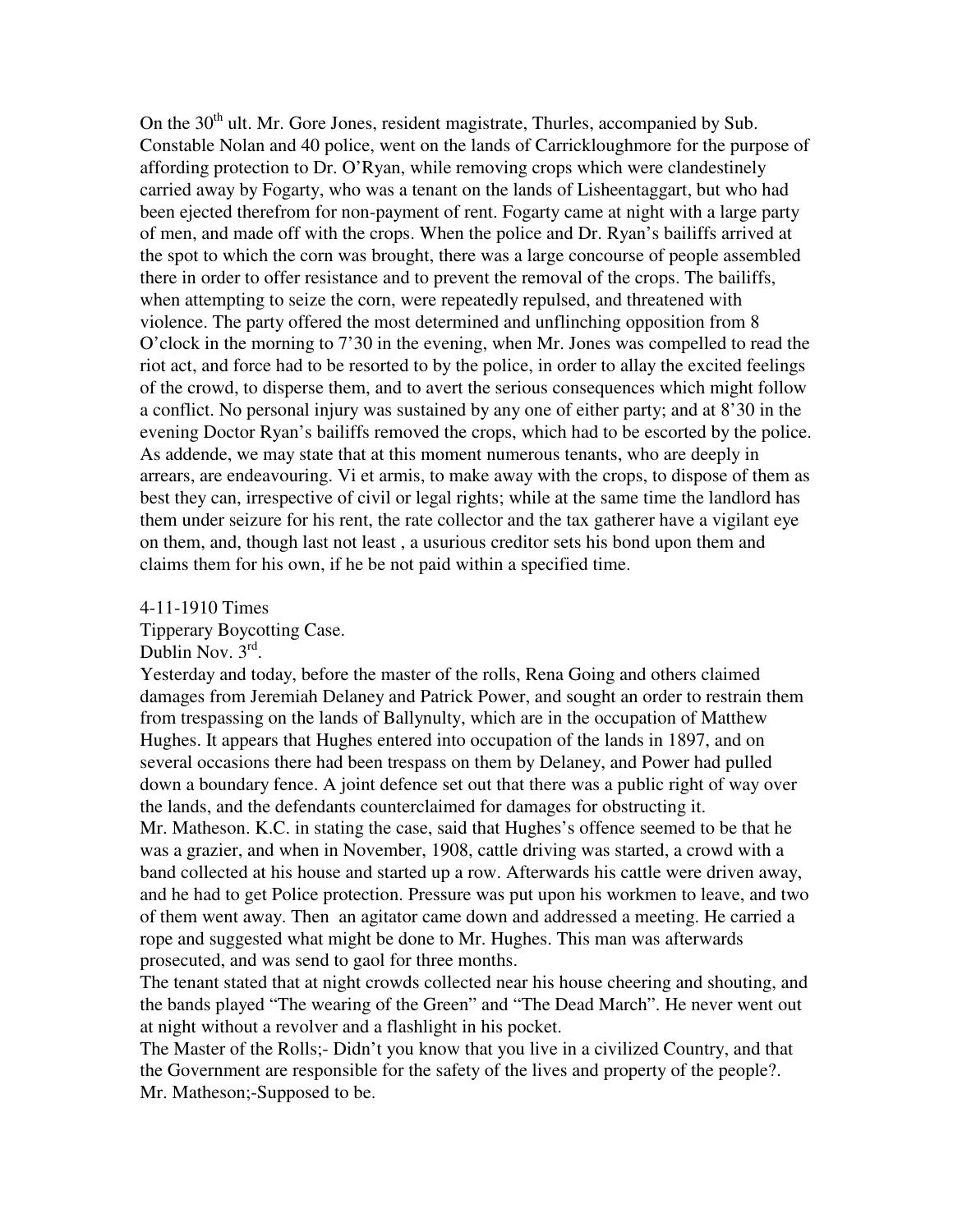Master of the Rolls;-Absolutely responsible, Did you make any complaint to the Police?. The witness said that he did, and that the police were aware of all that went on and patrolled the place constantly.

The case is at hearing.

## 4-12-1821 Clonmel Advertiser.

About 3 O'Clock yesterday, a barn and haggard, the property, we learn, of a Mr. Cuffe, were burnt near the North East foot of the Sliebnaman mountain, beyond Nine-Mile-House, close by Killemry, and just within the bounds of the County of Kilkenny. A notice has been addressed to the brother of the unfortunate Shea, who perished with his family and the inmates of his humble dwelling by the hands of midnight incendiaries, requiring him to abandon the possession of some lands held under circumstances somewhat similar to those which excited the horrid vengeance of his brother's murderers. Whether he is in a situation to resist this arbitrary and cruel mandate, which annexes the penalty of death to non-compliance, we are not sufficiently informed. In Consequence of a requisition from the Magistrates, there was a meeting, last Friday, of the inhabitants of the town of Tipperary, when nearly 80 most respectable individuals tendered their services, and were enrolled as special constables, in order to maintain a nightly watch, and to prevent the contagion of the bordering disturbed counties from being introduced into their vicinity.

## 5-1-1836 From the Times

On Sunday last, during the hours of divine service, the servant of Mr. Armstrong, of Nodstown, perceived two men disguised and armed, approaching the hall door, he immediately ran in and fastened the door, then went upstairs and took his masters gun, and presenting it from the window, told the fellows that if they did not be off he would give them a hot reception. It is needless to say that the good folks took the hint, and took themselves away with a whole skin.

An additional force of 100 Police are to be send into the County of Tipperary, in consequence of its present disturbed condition.

Sunday evening during Divine Service at Kilcooly Church, two men entered the house of William Bedford, gamekeeper to Mr. Baker of Kilcooly Abbey, County of Tipperary. One of them presented a pistol to Mrs Bedford, and demanded fire-arms. They then searched the house and found a gun, which they carried away.

A man by the name of Connery was killed on Christmas night at Farnane, Tipperary in a drunken quarrel.

## Times 5-2-1838.

On the evening of Tuesday, the  $30<sup>th</sup>$  inst. Between the hours of five and six, two armed men entered the house of Mr. James Woodward, Captain of the Lockamore Mine, situate on the estate of the Earl of Stradbroke, near Newport, in the County of Tipperary. One of the ruffians discharged a gun or blunderbuss at him, the contents of which lodged in his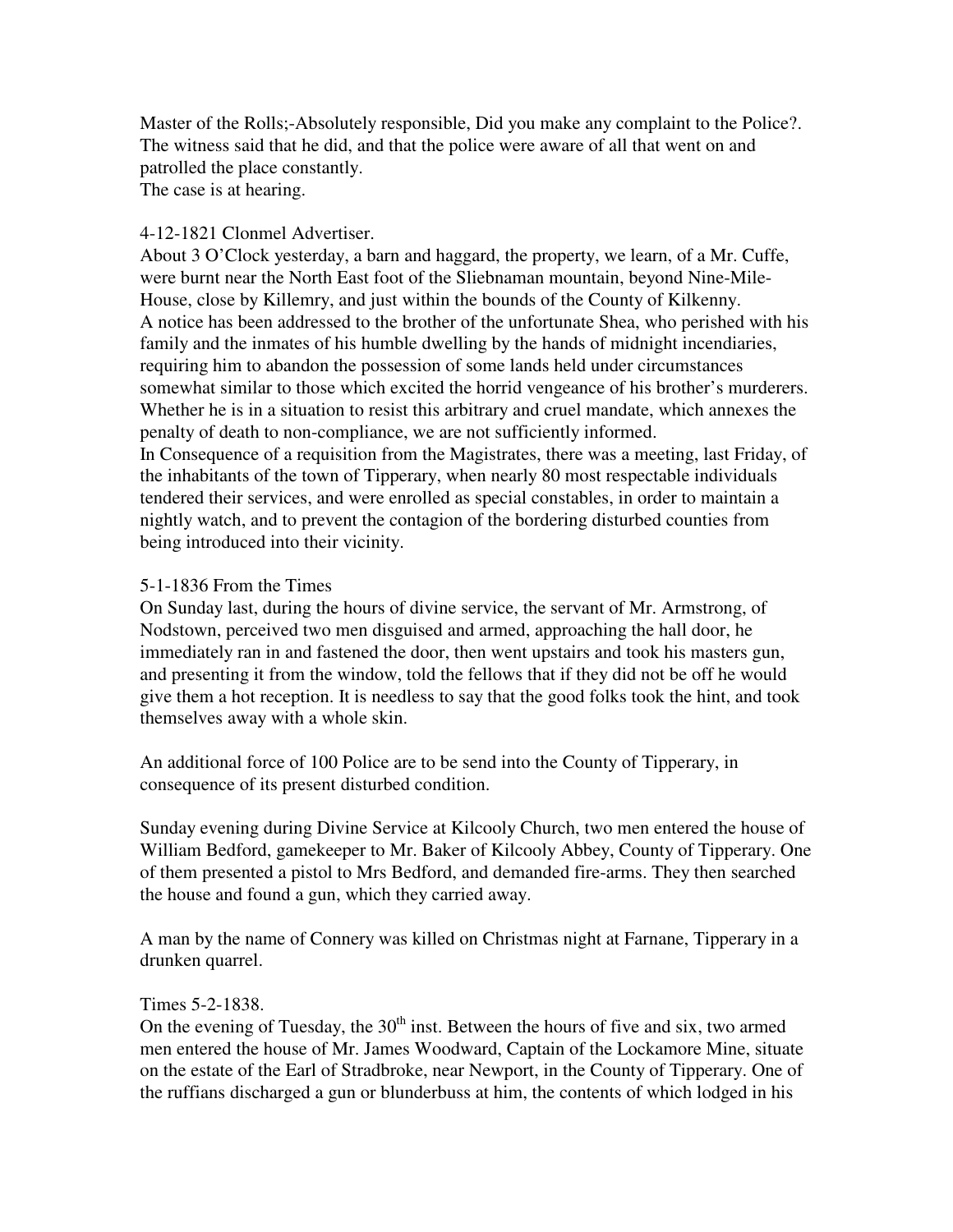right side. Mr. Woodward was removed to Newport, that he might receive surgical assistance. Up to an hour ago our correspondent wrote mo medical man had seen him; but from what we have learned, there is too much reason to fear that he will be remembered among the victims of a deluded and sanguniary peasantry. Mr. Woodward is a Protestant, and was not more anxious about the interests of his employer, the Earl of Stradbroke, than about the comforts of the peasantry, hundreds of whom have been constantly employed since the opening of the mine about 12 months since. Interested agaitators clamor about the "ill effects of absenteeeism" and about the "want of employment for the industrious people". Who are the cause of these evils?. Certainly not the landed proprietors of Ireland. But in this instance a public spirited nobleman invests a large capital in a raine, on his own estate, gives his tenantry abundent employment, affords them the means of becoming comfortable and contented, and what is the return he meets with?. A threacherous and cold blooded attack on his confidential servant.

#### Tranquility.

There are now in jail and houses of correction, 455 prisoners, 164 of whom are for trial at the next assizes, out of which number there are 66 charged with the high offence of murder. Clonmel Advertiser.

#### Murder.

On Thursday last an inquest was held at Tipperary before Michael Cormick, Esq. coroner, on the body of James Hayes, who was murdered near this town, when a verdict of wilful murder was returned against 11 men, who were arrested and committed to Clonmel Jail.

A process-server of the name of Patrick Gooney, was murdered near Killenaule, and an inquest held on his body yesterday at the Four Roads. It appears he went for the purpose of executing a civil decree, when he was knocked down, and beaten with a spade handle. (Tipperary Constitution.)

## 5-2-1902 From the Times.

We have received a letter disclosing a number of facts about the United Irish League and its methods in County Tipperary. The writer of the letter is Mr. George S. Thompson, whose father and uncle hold about 3000 acres of grazing land in County Tipperary. The Thompsons have held the greater part of this land for nearly half a century. Without word or warning, says Mr. Thompson, a public meeting, which had been secretly called together, was held in the village of Drom at  $6$  O'Clock on the evening of Jan.  $21<sup>st</sup>$ . Fortunately the Police had got wind of the meeting and were well prepared. The object of the meeting was to denounce the Thompson family for not surrendering their holdings to the landlords, though, as a matter of fact, they had not been asked to do so by the league. The holdings are not held on the 11 month's system, but, by lease and agreement. After the meeting was over the crowd moved on in order to hold another meeting within 300 yards of the Thompson's house. The demonstrators were accompanied by two local bands and about a dozen torch carriers. The ostensible object of the second meeting was to intimidate the Thompson family. At this point, however, the police intervened and stopped the advance of the crowd, not, however before the league organizer had made a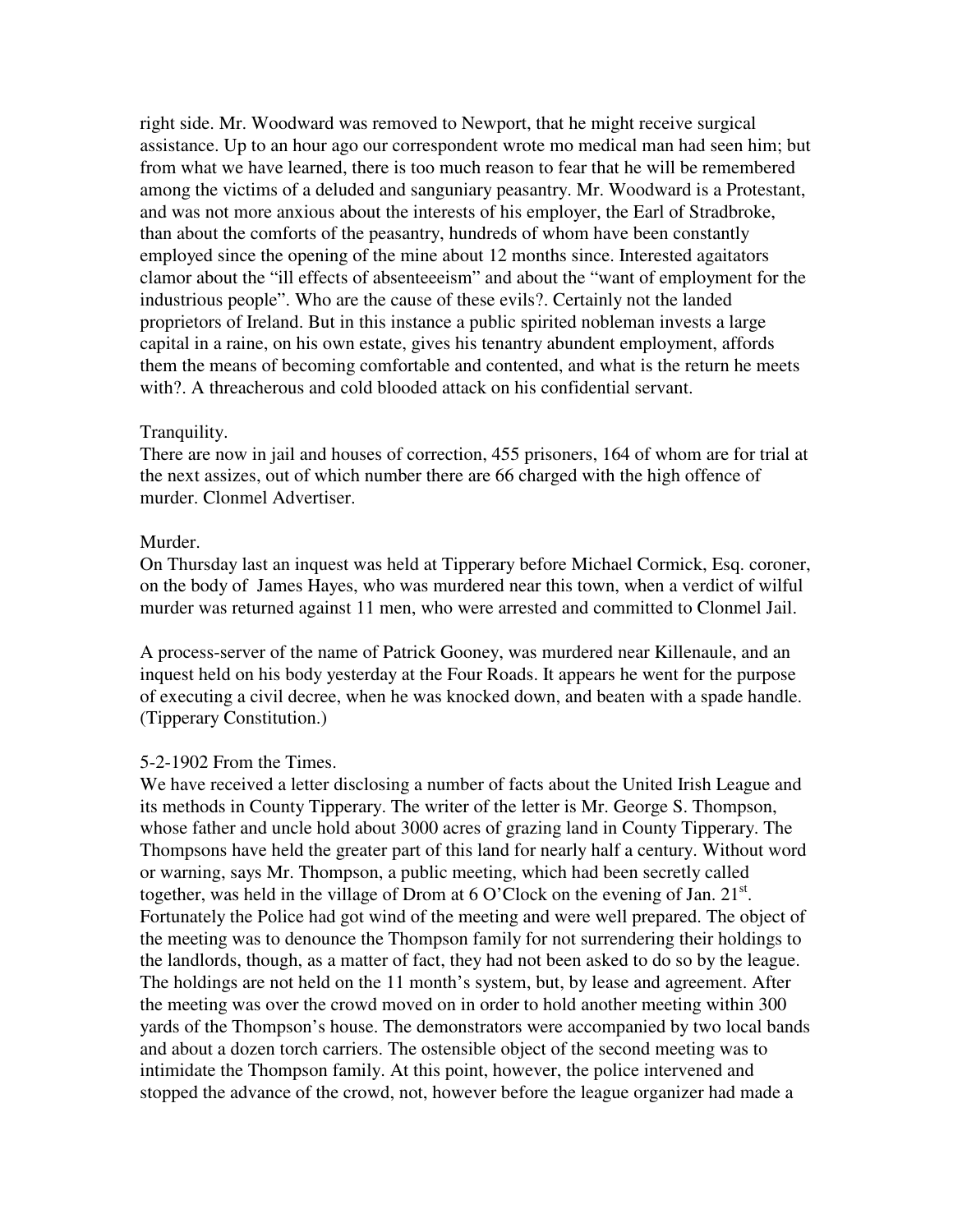speech. The torches consisted of sods of peat drenched with paraffin and stuck on the prongs of hayforks. There were between 150 and 200 people present at the meeting. On the following night another meeting was held, this time in Borrisoleigh. The meeting was publicly announced, and in consequence there were more people present. The object of the meeting was to denounce one George Cook and another man of the name of Kennedy for opposing the erection of Labourers cottages on their lands, the land being practically their own. The league organizer, who had spoken on the previous night, again addressed the meeting, and denounced the two men in the strongest terms, and also the Thompsons. He advised the crowd to boycott them, but didn't use the actual word boycott. The man Kennedy lives in Dublin, and a stack of hay belonging to his manager in Borrisoleigh, John Young, was burned to the ground by some of the crowd. It was on the following Sunday, however, that the largest meeting was held at Barna-cross, near Templemore. It was opened by a Priest and addressed by the league organizer, who told the people that they knew how to persuade people to give up their holdings. He said "Where do they buy their stock?. Where do they get their meat?. Where do they buy their victuals?. " and more in the same strain. After the meeting the crowd proceeded to the Thompson's house. The police tried to stop them, but they broke into the fields. There was a slight skirmish , but no one was hurt. At the gate of the house they halted for another speech, but the police moved them on and they went home.

This is from a Dail Debate in 1938. Dáil Éireann - Volume 70 - 23 March, 1938

Ceisteanna—Questions. Oral Answers. - Division of Tipperary Estate.

#### Mr. M. Ryan

Mr. M. Ryan asked the Minister for Lands if he will state what is the cause of the delay in proceeding with the division of the Carden Estate, Barnane, Templemore, County Tipperary, applicants for which were interviewed several months ago.

#### Mr. Boland

Mr. Boland: The Land Commission have instituted proceedings for the acquisition of some 626 acres of the lands of Barnane on the Thompson Estate (formerly a holding on the Carden Estate), but these proceedings have not reached the stage when the lands can be acquired for division. No avoidable delay has occurred.

#### 5-12-1815 From the Times.

William Baker, of Lismacue, one of the most upright men living, was savagely murdered about 5 O'Clock on Monday evening, in the middle of the Thomastown demesne, on his way home from the sessions. On the particulars of the murder, we know no more than that abour 5 O'Clock in the evening, a shot was heard near the three gates in Thomastown demesne by a man, who, on running to the place, found Mr. Baker murdered on the road, having been shot through the body and head, the last shot fired very close to him, as his cravat was burned, he appeared to have received a blow on the cheek. The murderer, or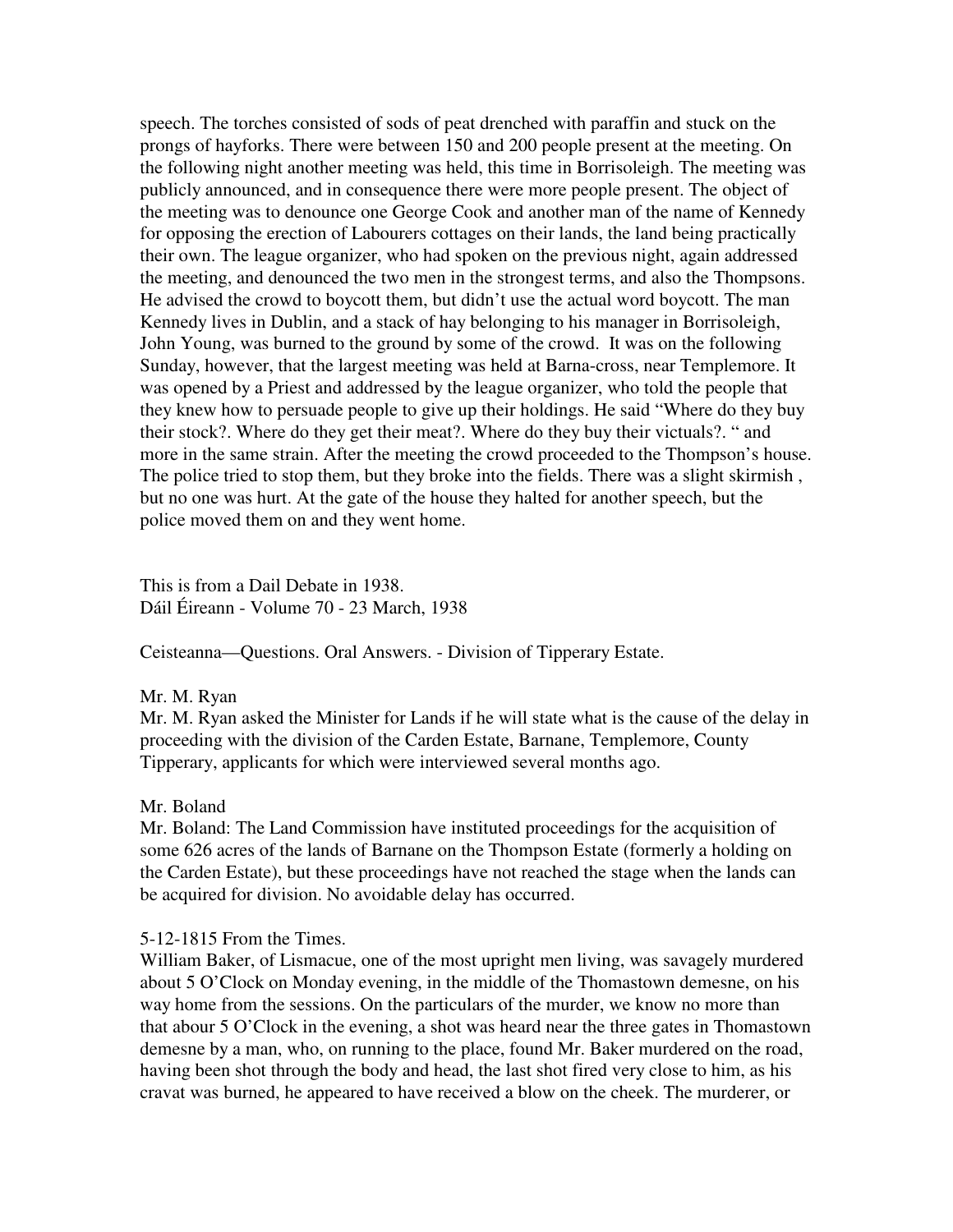one of them, if there were more, broke his girth in remounting, and left his saddle behind him on the road. All the army in Cashel, with every gentleman in it were immediately out, as were all the troops from the neighbouring cantonments, but without efect.

### 6-4-1835 Times.

On Saturday night last the fox-covers of John Lane, Esq, of Lanespark, near Killenaule were maliciously set on fire in three different places; but owing to the exertions of the Police, who gave the alarm, and the assistance of the neighbours, the fire was happily got under. We have also been informed that threatening letters have been sent, and informations given to two highly respectable gentlemen in that neighbourhood (one of them a magistrate) that their lives were in danger. No other cause can be assigned for this daring outrage and threat but that these gentlemen had been obliged to attend at our late assizes on the trial of the persons charged with the murder of Constable Feely, who was sentenced to transportation.

## 6-6-1833 Clonmel Papers.

### Tithes, County Tipperary.

On Tuesday last a small party of the Killenaule police went to the parish of Lismolin, under the command of Chief Constable Smith, to protect Mr. Benjamin Wright, the proctor of the Rev. Archdeacon Cotton, whilst serving writs on the parishioners for arrears of tithes. Here they were met by a party of between 500 and 600 armed with spades, shovels, forks, etc. who demanded that the Tithe-Proctor should be given up to their vengeance. This Mr. Smith of course refused, and foreseing the probability of a contest, in which his small force would perhaps suffer severely, he very prudently retreated to the Police-Barrick at Harley Park. The writs, of course, remain unserved, and the necessity of an increased force is spoken of ere they can be executed, without a resistance that might lead to Bloodshed in the present irritated state of the peasantry in that Parish.

At an early hour on Friday morning, a party of military (Horse and foot) and a number of Police, accompanied by Dr. Fitzgerald, resident magistrate, set out on a secret expedition, and searched the neighbourhood of Lowesgreen, with warrants for the apprehension of the tithe defaulters. The birds were, however, up, and flown; not a defaulter was found in bed. On enquiry it was found that a Policeman had given the defaulters timely notice of the warrants out against them, and of the intended capture.

On Thursday night, between 10 and 11 O'Clock, an attack was made on the Glebe House of the Rev. Mr. Lawrence, at Littleton, by four men. They were in the act of forcing an entrance through the roof, when Mr. Lawence rang the Labourer's bell, which is attached to the Glebe, which woke the Police, who came on the instant and captured the men. They are fully committed.

On Monday, the fair day of Ballingarry, a desperate riot took place between the old factions of Shanavests and Caravats. The results were most serious to the inhabitants, who were all implicated, as one side or the other happened to prevail. Every door, gate,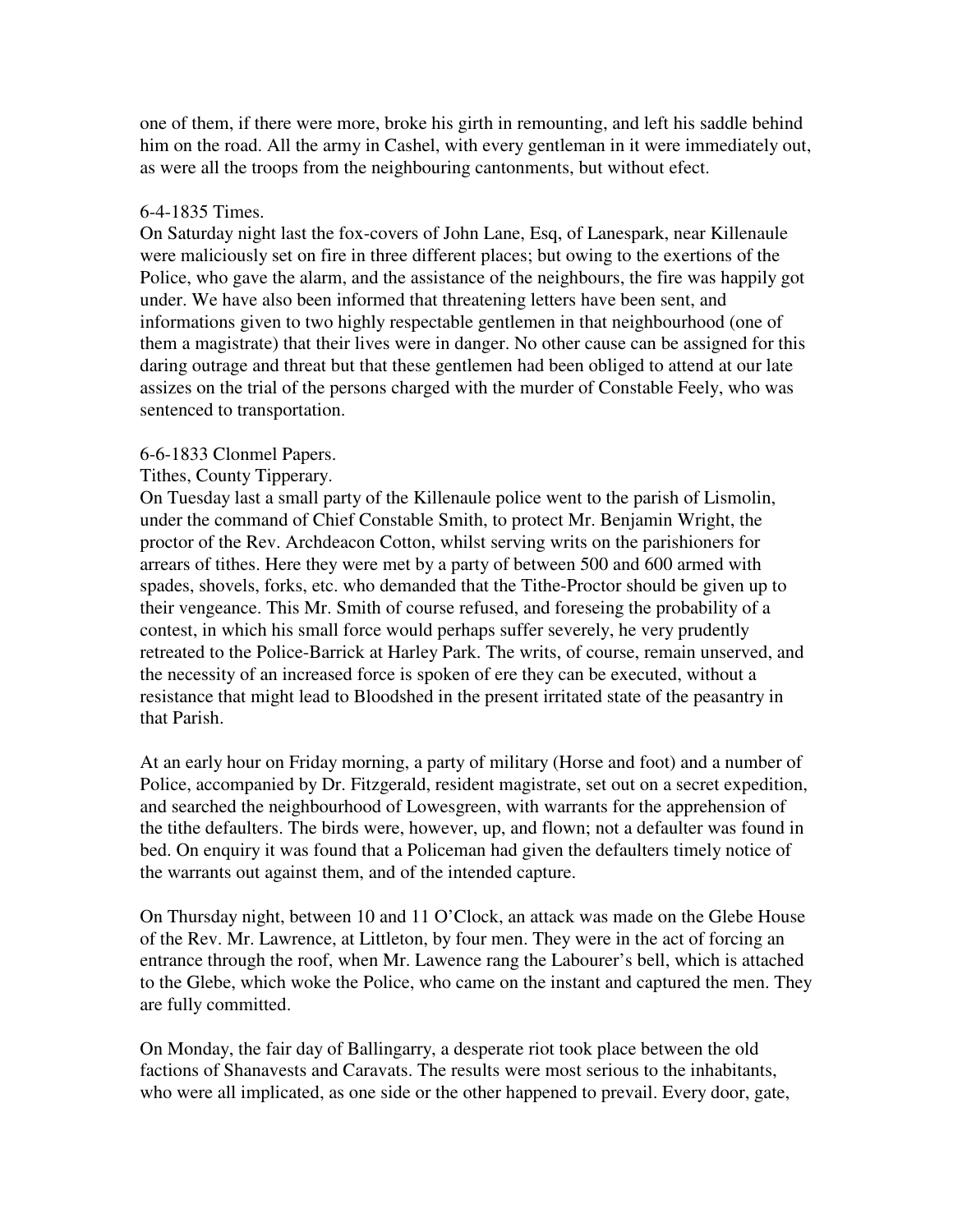and window, in the village was broken; amongst others, the house of Mr. O'Donnell was furiously assailed, and a great part of his furniture, etc, was destroyed. His servant-boy was beaten so badly, that his life was despaired of. Several others were seriously injured in the affray.

The Caravats pursued a man named Maurice Ivors in the very Chapel of Ballingarry , where they murdered him, an act before unheard of in Ireland, for this century at least. Mr. O'Donnell, and his brother fired six shots from their windows at the assailants below, who waged war with stones, etc. but none of the shots took effect.

#### 6-7-1842 From the Times.

Thomas Stapleton and Thomas Gleeson were respectively indicted for having, on the  $27<sup>th</sup>$ of April, at Lissatunny, in this county, fired a loaded gun at one Patrick Gleeson, with intent; To murder him, or to disable, or disfigure him.

Patrick Gleeson, sworn and examined: I live at Lissatunny, in this County and am a tenant of Mr. Stafford O'Brien. That gentleman some time since made some changes in the quantity of land held by tenants, in order to square the farms. No one was dispossed altogether. I lost abou 5 acres, and gained two. The two acres I got were previously held by men named James Gleeson and Martin Nowlan. On the  $27<sup>th</sup>$ . of April, a little after 7 O'Clock in the evening, I was returning from my work, and as I was passing a grove of trees , I met three men on the road, one who was armed with a gun, another with a pistol, and the third with a stick. They put me on my knees, and when they did so I asked them why they were going to shoot me, and how I deserved it. They replied, for tilling Nowlan's land. The prisoner Stapleton held the pistol, and Gleeson the gun. They went behind me in the road, Stapleton snapped the pistol twice at me, but it missed fire and would not go off. Gleeson then handed Stapleton the gun , who fired a shot at me, which broke my arm near the elbow. (The witnesses arm was bandaged up, and he appeared to be in a very bad state of health.) He was quite close to me when he fired, and my clothes were burned. The men were not disguised in any way, and I am positive that the prisoners were two of the men who attacked me. I have not recovered the use of my arm since, and have been under the care of Dr. Kempster up to the present time.

Dr. Dempster deposed that he was the surgical attendant of Gleeson, and that it was only within a few days he had a hope of being able to save the poor man's arm from amputation. He was also present when the prosecutor, in the fullest manner, identified the two prisoners, and singled them out from a number of men of similar appearance and dress. Mr. Joseph Tabuteau, stipendiary magistrate, also proved the identification of the prisoners by Gleeson in his presence.

The case for the Crown having closed, Several witnesses for the defence swore to an alibi for both prisoners.

The Chief Justice then charged the jury, who found both prisoners guilty. Sentences.

The several prisoners convicted of transportable offence-namely John Pound, Michael Hayes, Cornelius Flynn, Patrick Dwyer, Thomas Stapleton, and Thomas Gleeson, having being placed at the bar.

The Right Hon. The Attorney General having applied for judgement of the Court upon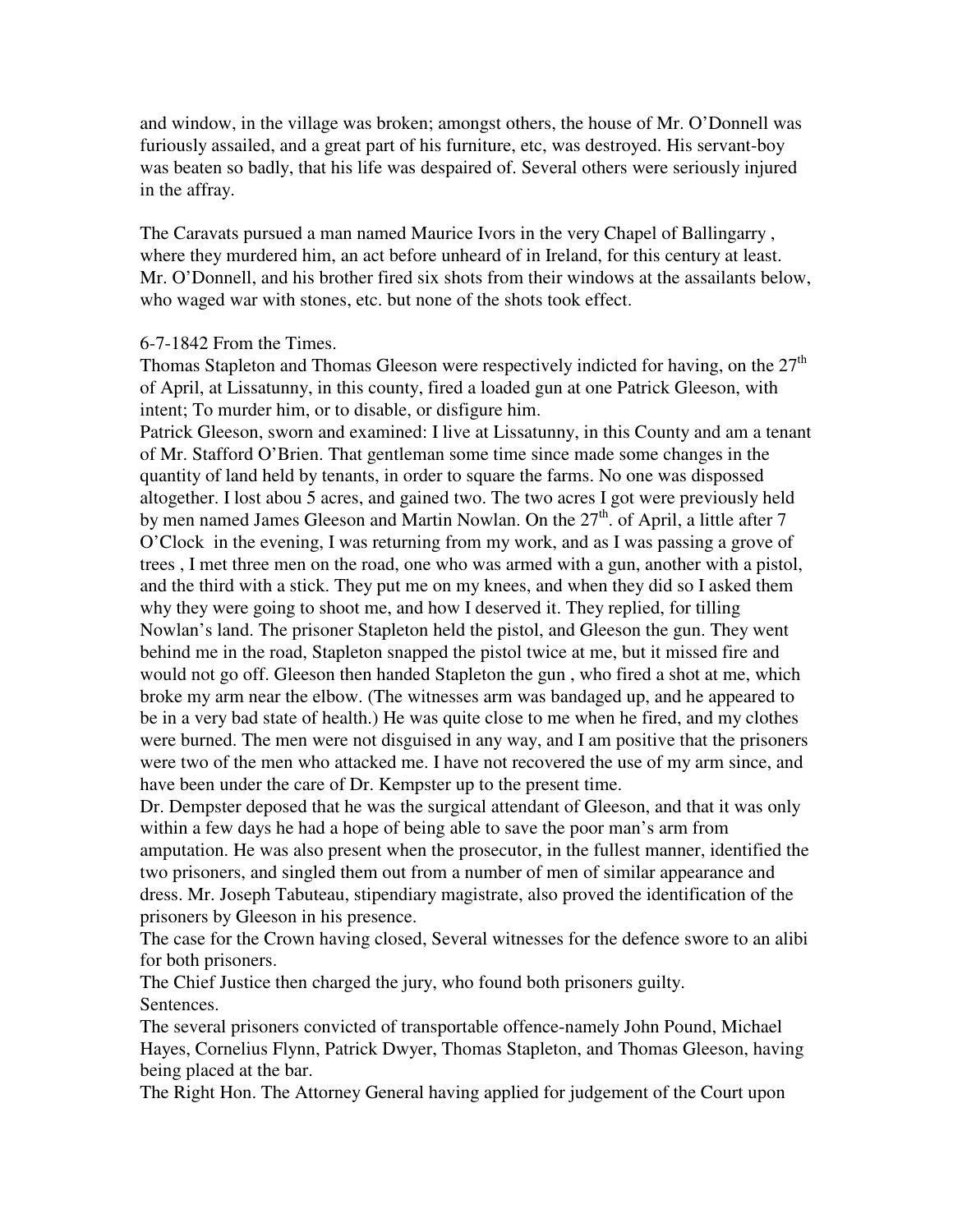### these prisoners.

The Lord Chief Justice, addressing th prisoners, said that the offences of which they had been convicted were one and all of them crimes of no ordinary enormity-crimes, by the commission of which they had respectively brought on themselves the moral guilt of murder. It had, however, pleased God to spare their souls from the pollution of that greatest offence; but no person who had heard and considered their trials; could have a doubt left on their minds, that though death had not ensued as a consequence of the outrages of which they had been convicted, it was solely through the mercy of God, and not owing to any forbearance on their parts, that that dreadful guilt did not then rest upon them. His Lordship next adverted to the case of Gleeson and Stapleton. Who were convicted of firing at Gleeson, and fracturing his arm, and concluded by saying, that a remarkable feature in all these crimes was, that there was no attempt of concealment. His Lordship then pronounced sentence of transportation for life against all prisoners, and the commission closed.

## From the Nenagh Guardian March  $9<sup>th</sup> 1839$ .

From a compendium of crime in the County Of Tipperary, as recorded in the Nenagh Guardian form the first publication on the  $21<sup>st</sup>$  July 1838 to the 13<sup>th</sup>.March 1839. Comprising a period of 8 months.

July  $21<sup>st</sup> 1838$ .

Murder.

John Kennedy, who had been placed as and agent by Denis Canny, Esq, over some of his property, about three miles from Nenagh, and from a situation a man named Gleeson had been removed. Kennedy was fired at nearly two years ago, and shot through the arm, for which offence two sons of Gleeson, were prosecuted by him at the Assizes in Clonmel, but acquitted in consequence of the Prosecuter's testimony being shaken by a celebrated cross-examiner on the Leinster circuit, and ever since he has been obliged to carry fire arms for protection. He has been repeatedly served with threatening notices, and on Monday morning last, about 4 O'Clock, these notices were carried into full force against him. As he was proceeding at that early hour to look after the cattle under his care, he was pounced upon by a number of men, and murdered in a savage manner; he was a very muscular man, and the ditch and grass in the place where he was murdered bore marks of a furious struggle. At the time he was murdered he was armed with a stick and pistol, but such was the plan laid for his destruction, that these weapons were of no avail to him. It was known by his assassins, that he should pass through a narrow lane or Boreen, and inside the ditches they divided themselves into two parties, and when the fated man entered this passage, they set upon him, blockaded him up, and accomplished their deadly purpose, for as he escaped the pistol on a former occasion , they were determined , as the nature of his wounds proves, he should no more be a living witness against his assailants.

#### 6-7-1909 Times

On Saturday, before Mr. Hornibrooke, R.M. and other magistrates, three men, Michael Flynn, Snr, Michael Flynn, Jnr, and John Ryan, were charged by District Inspector Madden under the Prevention of the Crime Acts, 1871, with having assaulted Sergeant Mullally and Constables Hervey and Kelly. The evidence showed that the prisoners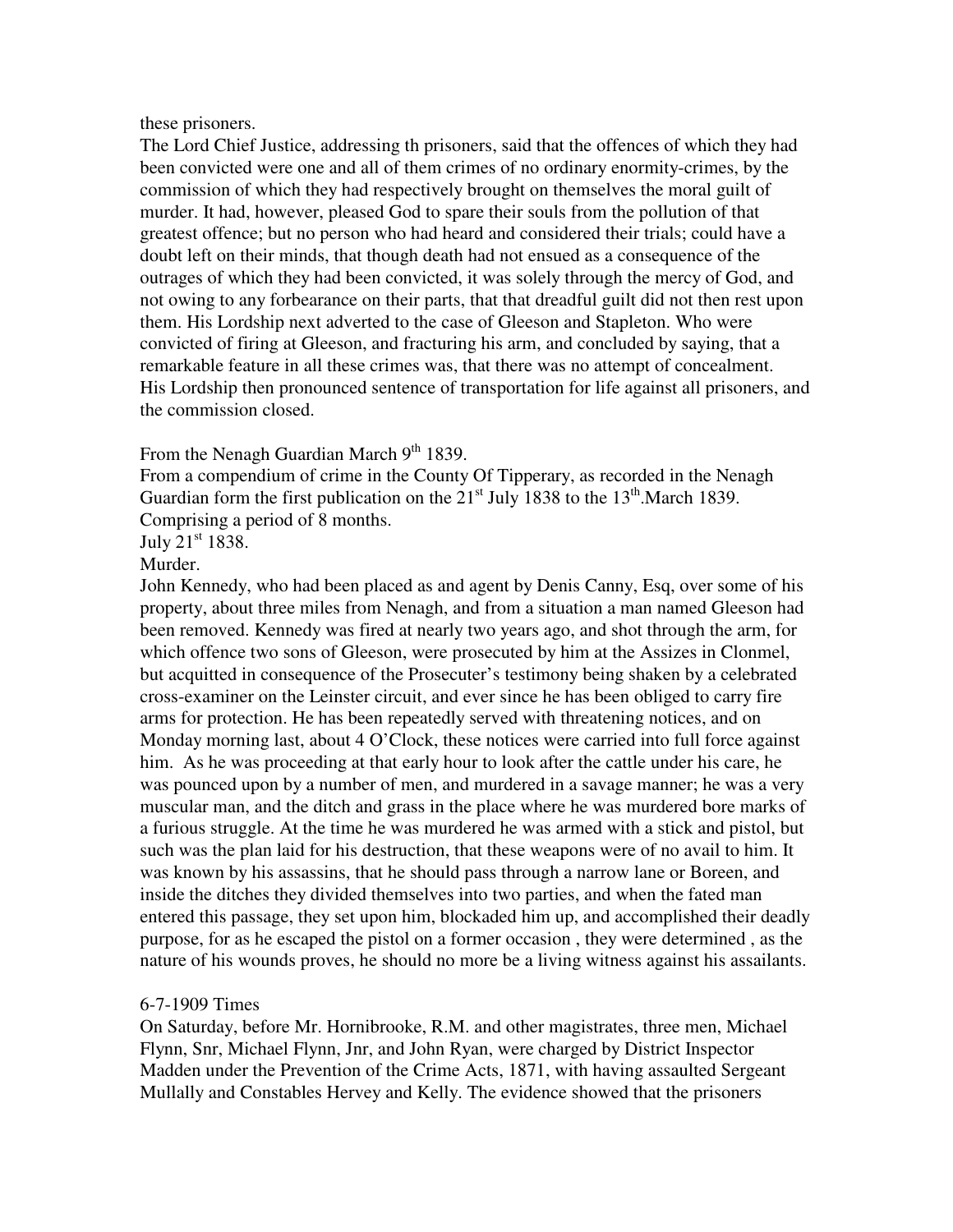formed part of a disorderly crowd who attacked and beat the police in the streets of Thurles. Some of the policemen were so badly injured that they were unable to resume duty for some days. The Bench ordered Michael Flynn, Jnr. to be imprisoned for two years and three months and bound him to the peace. John Ryan and Michael Flynn, Snr. were ordered to be imprisoned for six months and three months respectively and to find securities for their future good behaviour.

#### 6-8-1838 Assizes

Tipperary Tuesday.

The following cases before Judge Moore;-

John Sausse, Tady Dunne, Johhn Dunne, Richard Dunne, Andrew Fox, Francis Pollard, Thomas Finane, and John Hennessy, were indicted for the wilful murder of John Haydon. It appeared that on Christmas Day last there was a row between two parties; the deceased was attacked with stones, and was so much injured, he died 10 days after. The jury returned a verdict of manslaughter against Sausse, Rd. Dunne, Finane, and Hennessy. The other prisoners were acquitted.

Patrick Ryan was indicted for the wilful murder of John Lanigan. Mr. Scott, Queen's counsel, stated that the prisoner was indicted for the wilful murder; amd the crime could not be designated by any other name, as the case had been established to be of that character upon a previous investigation at the summer assizes of 1837. Five men had been put upon their trial for the offence, four of whom were found guilty. The prisoner was not made amenable at that time, but the evidence and the informations strongly against him, the crown felt bound, now that he had been arrested, to put him on trial. It appeared from the evidence that the deceased lost his life in a quarrel, having been struck with stones on the head. Judge Moore charged the jury at great length, and stated that if a verdict of guilty was to be returned, it could only be for murder, as no circumstances appeared to reduce the offence below that crime. The jury remained upwards of four hours in deliberation, and returned a verdict of *Not Guilty* .

Two persons of the name of Pollard and Dwyer were charged with the homicide of William Cashin. The transaction which terminated in the death of the unfortunate deceased was connected with a dispute concerning land , and he was beaten solely because he was the cousin of the Landlord's agent by whom an ejectment had been brought. The evidence however, was not sufficient to sustain the charge of homicide against the prisoners, although their participation in a riot was established, and the Judge directed an acquittal.

Patrick Dwyer, snr. and Patrick Dwyer Jnr. And Judy Dwyer were indicted for a grevious assault on Constable Scuice, when in discharge of his duty. Patrick Speerin Police examined;-Arrested John Dwyer at Donaskea on the night of the  $21<sup>st</sup>$  of Oct. last under a warrant from Major Wilcocks. The prisoners mother caught him, and endeavoured to take him from witness, and cried out "Would they let her son go with the Peelers)?. 30 people then came in, and witness made his escape with the prisoner and his party into an outhouse, when old Pat Dwyer broke in the door, and a large mob pelted the police.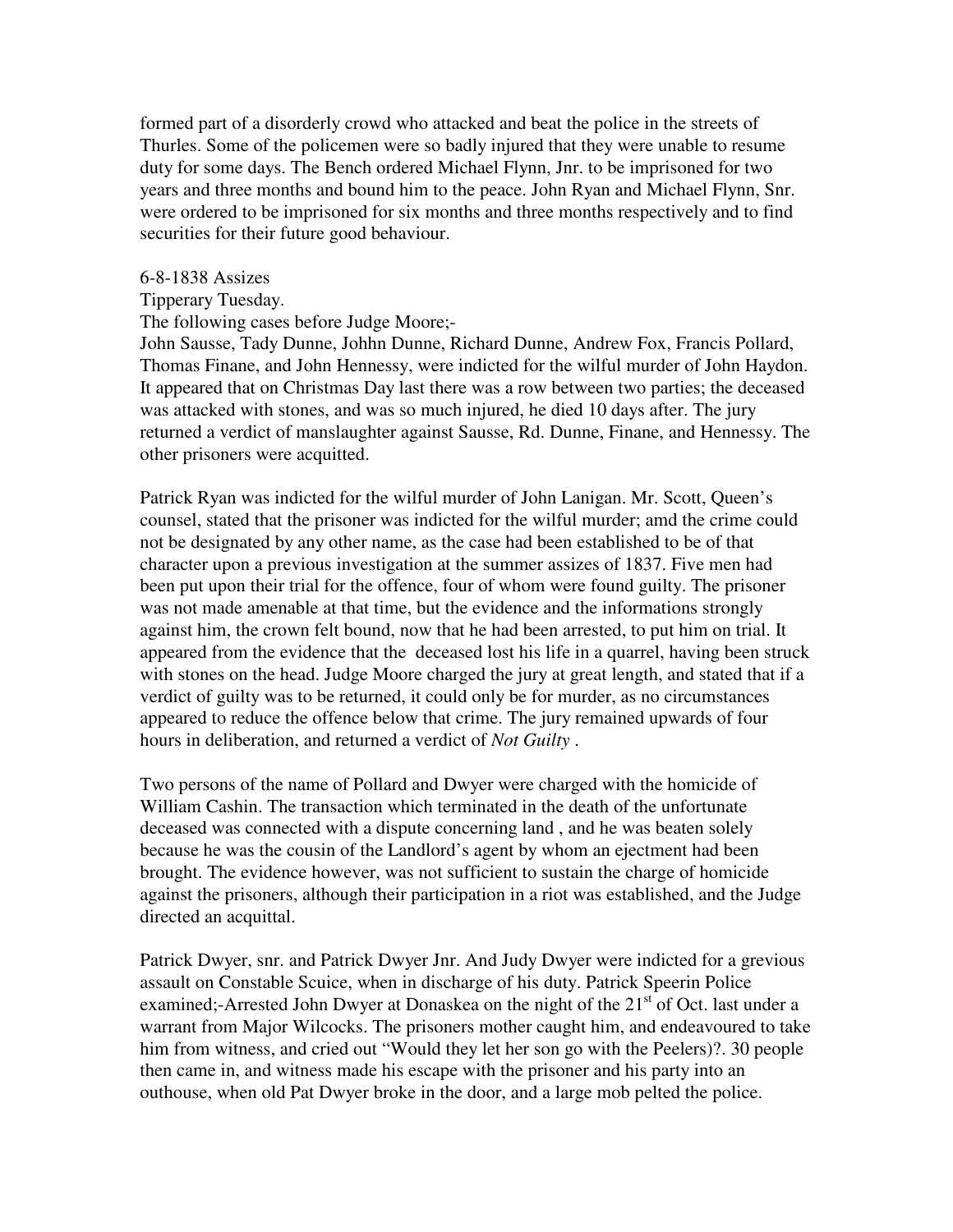Witness directed the police to fire, and the prisoner called out (Fire, Fire,) in a few minutes the house he and his party were in was all in flames. The police fired out two shots, and the prisoner cried out, "Burn them all, don't spare me, I have only one life to lose". Witness let the prisoner out on a promise that he would interfere with the mob to save him, instead of which , after he got out, he cried out "Hero's Dwyer and Cooper" etc. and several stones were then pelted at him and his party. Got a blow of a stone before he fired. Heard Scuice struck, After he and his party had gone a little way, he missed Scuice and went back to look for him. Found him lying in the lane senseless, and his carbine a few yards from him. Witness got the man home, his head was fractured. Heard persons in every direction crying out "where are they, where are they". Witness had a warrant which he produced. Was with his party that night in policeman's dress. Heard that a man was shot that nightof the name of Michael Ryan. There was an inquest held on the man.

John Scuice examined. Was with Constable Speerin on the night at the arrest of John Dwyer.on the night of the  $21<sup>st</sup>$  Oct. Was struck that night by a party of persons, five of whom he knew, Dwyer whom he went to arrest, was one of them, he has since been transported, another of the five is dead, and the three prisoners at the bar are the remainder of the five. Saw the elder Pat Dwyer and his son Pat throwing stones at him and his comrades that night. Was very much injured.

Mr. J. Wilcox Examined;-Proved the warrant, The man against whom that warrant had been issued, had been since transported for the offence for which he was then arrested. The father Pat Dwyer was sentenced to one years imprisonment with hard labour, and the son to 7 years transportation.

Patrick Dwyer sen, who is a notorious character, fell upon his knees and uttered dreadful imprecations against Mr. Wilcox. The younger Dwyer, when leaving the dock, swore that if he ever returned from transportation, he would put a bullet through the brain of the magistrate.

#### Ireland.

From the Clonmel Herald of the  $30<sup>th</sup>$  Sept 1815

On Wed. last in the middle of the day, a large party of men, armed, assembled in the neighbourhood of Rehill, and robbed Mr. Meagher, of Rehill Lodge, and a number of persons in that neighbourhood of their arms.

On Thursday last, in the middle of the day, a party of eight men attacked the house of Mr. John Beere, at Scart, between Cahir and Clogheen, for the purpose of taking his arms-Mr. Beere, however, with laudable determination not to submit to those lawless ruffians, sallied out upon them, and with the assistance of his three brothers, most bravely encountered the assassins, when, after a discharge of a mumber of shots on each side, the villians fled, leaving one of the party wounded behind them, who was brought into Clogheen, and is in custody there.

## State of Tipperary.

The Baronies included in the late Proclamation comprise nearly two thirds of that fertile and beautiful County, its best towns, its most splendid seats, the well known "Golden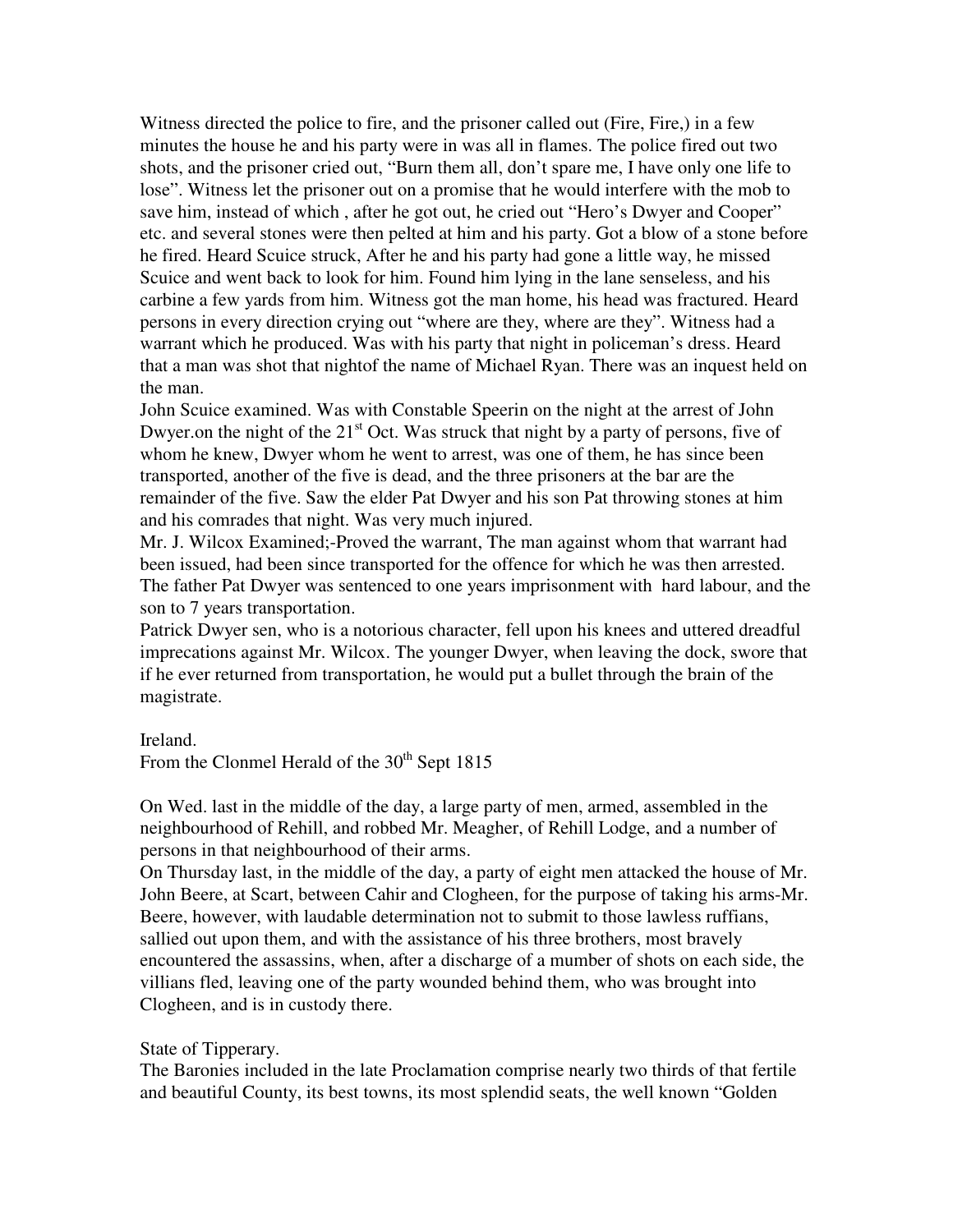Vale" of 40'000 acres, the romantic secnery along the river Suir; the nutritious pasturage, the well dressed sheep walks; the productive corn fields, for which the County of Tipperary has long been celebrated. The City of Cashel, the assizes town of Clonmel, Carrick-on-Suir, Thurles, Tipperary, Killenaule, Fethard, Burrisoleigh, all are comprised within the disturbed district.

The Principal proprietors of the estates are, The Earl of Llandaff, Lady Caroline Damer, Messrs Smith Barry, and Henry O'Brien, Earls of Derby and Mountcashel, Colonel Pennefather, Sir William Barker, Messrs. Barton, Massey Dawson, Perry, Bagwell, Scully, Langley, Maher, Butler, Hunt, Moore, Fitzgerald, Palliser, Lord Hawarden, and Lord Norbury.

#### 6-12-1883

A number of unemployed labourers waited upon the Tipperary Board of Guardians to request Outdoor relief or employment. Their manner was so menacing that it was decided to admit but one at a time. They represented that their families were starving. They wanted employment, but the farmers would not assist them. The Board informed them that they had no power either to give employment or outdoor relief. They could only offer them admission to the workhouse. One of the labourers, with a family of eight, said if he went into the workhouse, he would have to give up his house, and thus lose it. Could not the Board assist them to emigrate? The Chairman intimated that they could not help them in that way. The applicants then left.

#### 7-1-1918

The Nenagh Murder.

At the Inquest in Nenagh, Co. Tipperary, on George Sheehan, who was killed in his own house while trying to prevent three masked and armed men from stealing a rifle belonging to his son, a soldier, home on leave from France. Mrs Sheehan aged 70, stated that while she and her husband were in the house after her son had gone out three masked men entered. Her husband grappled with one of them, and shots were fired. Her husband cried out that he was wounded. The men then left with her son's rifle. Sergeant Daughton, of the Royal Irish Constabulary, said that the old man, who was 76 years of age, told him that he had his assailant under him on the ground, when the latter shot him in the stomach with a revolver. He continued to hold him by the throat, and the man then shot him in the wrist and disabled him. The Police and Military are searching for the stolen rifle.

## 12-1-1918

Three arrests have been made of men alleged to have been concerned in the murder of the old army pensioner George Sheehan, at his home near Nenagh, a short time ago. Sheehan lost his life while trying to prevent three masked and armed men from stealing a rifle belonging to his son, a soldier home on leave from the front. The men arrested are three brothers named O'Brien, the sons of a woman who was postmistress in the Silvermines district, of Tipperary, up to a few weeks ago. Two of them are National School Teachers, and the third who was a postman for a time, is a Captain in the Sinn Fein Volunteers, Their Father who is dead, was a Policeman. The accused men, who are in Limerick gaol, have been remanded for 8 days.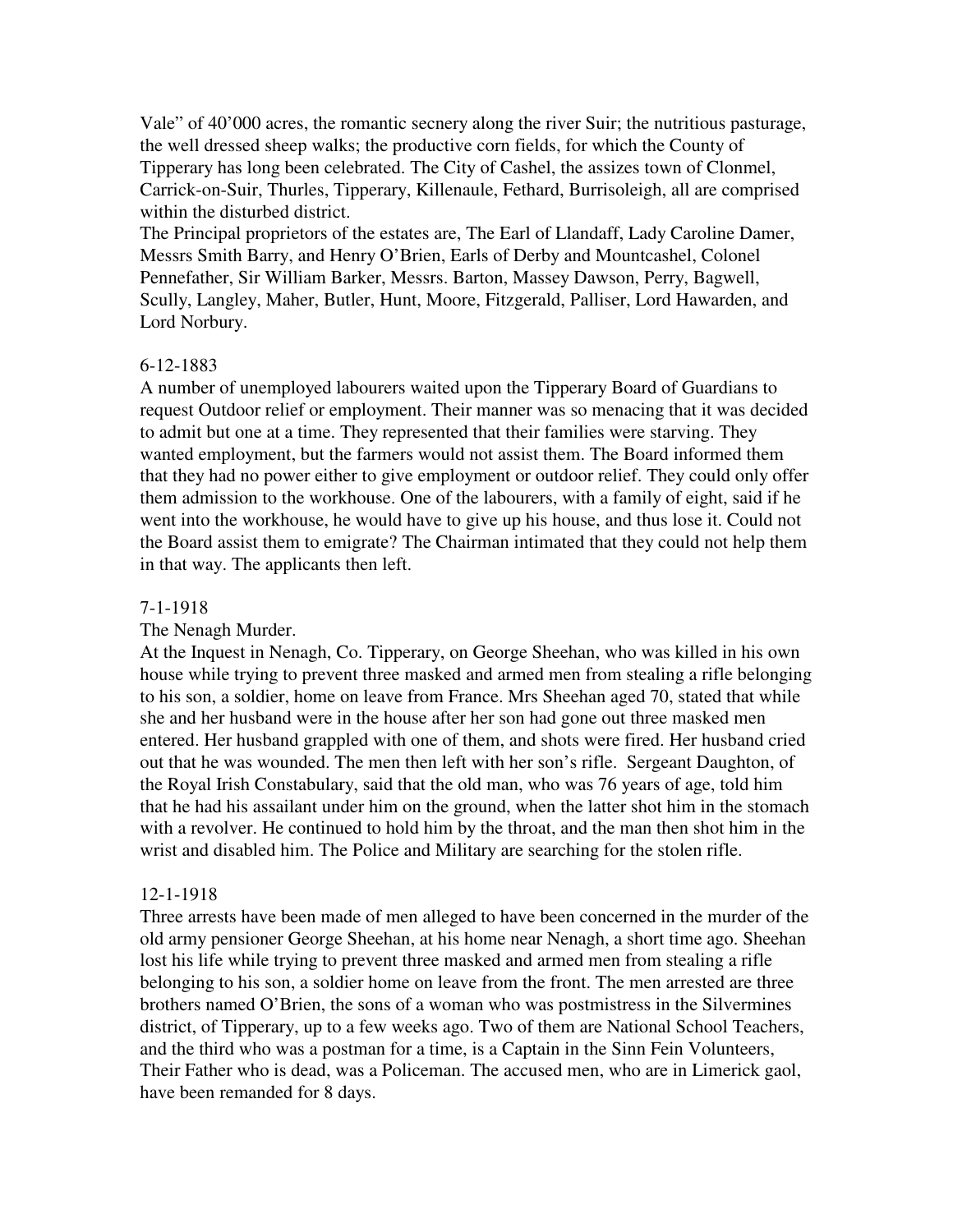### 7-7-1832 From the Times.

At Clonmel, on Sunday last, an immense anti-tithe meeting took place, at which Lord Galway presided. The whole town and the country for miles lent its population to swell the procession to the platform in the centre of the great square. All was unanimity and activity; even the quiet members of the Society of Friends lent a hand. Mr. T.L. Grubb and Mr. Jacob (Both Quakers) provided hugh beams and six inch planks for the floor of the platform; and Messrs Greer and Murphy (Brewers) rolled out their puncheons to support it. The people of Clogheen, Cahir, Cashel, Thurles, etc, marched and rode into town, in separate bodies, in excellent order, preceded each by its band with banners, etc. About 2000 horsemen from Cahir rode deep in procession, and entered Clonmel at 11 O'Clock; but though all the horses of the surrounding country appeared to have been in requisition (some bearing two riders, some three), yet numbers came from such a distance, hour after hour, that the proceedings did not commence till very late in the day. They were of the usual determined character.

## 7-7-1837 Tipperary Constitution.

A married woman, the wife of John Donohoe, of Ballinaclough, within three miles of Nenagh, met her death on the night of Thursday, the  $22<sup>nd</sup>$ , ult, under circumstances of a most revolting and aggrevated nature. The husband of the deceased having been detained in Nenagh, until a late hour, a man named John Kennedy went to the house and informed the poor woman that her husband was lying in a state of intoxication at some distance and unable to proceed, at the same time offering his services to conduct her to the place. The unsuspecting woman sprang from her bed and after dressing herself went in the direction pointed out by Kennedy. After a lapse of considerable time her daughter and another woman, an inmate of the house became alarmed at her long absence, and proceeded to look for her, to their horror they found her dying in a ditch, merely able to articulate the name of her attacker before she died. The dreadful occurrence was immediately made known to the Police at Ballinaclough, and through the active exertions of the Sub-Constable the ruffian was speedily taken into custody, and his appearance exhibited the fullest evidence of him having been engaged in a deadly struggle. At an inquest the next day the jury unanimously found a verdict against Kennedy for the violation and murder, and he has been fully committed to abide his trial at the next assizes.

#### 7-1-1882 From the Times

Last Thursday night a raid for arms was made in the Glen of Aherlow. Among the houses visited were those of Thomas Kennedy, Thomas Brian, John Hogan, James Mulhally, and others. The raiders had their faces blackened and wore military overcoats. In each case they demanded arms, and the farmers had no alternative but compliance. The raid caused a great deal of terror in the district.

At Carrick-on-Suir Petty sessions yesterday, three young men named Corbett, and one named Shea, sons of tenant farmers, were charged with thrusting writs down the throat of a process server named Sheidy, who was employed by a Mr. Scully. The Prosecutor was held on his back, two writs were thrust into his mouth, and dirty water was poured upon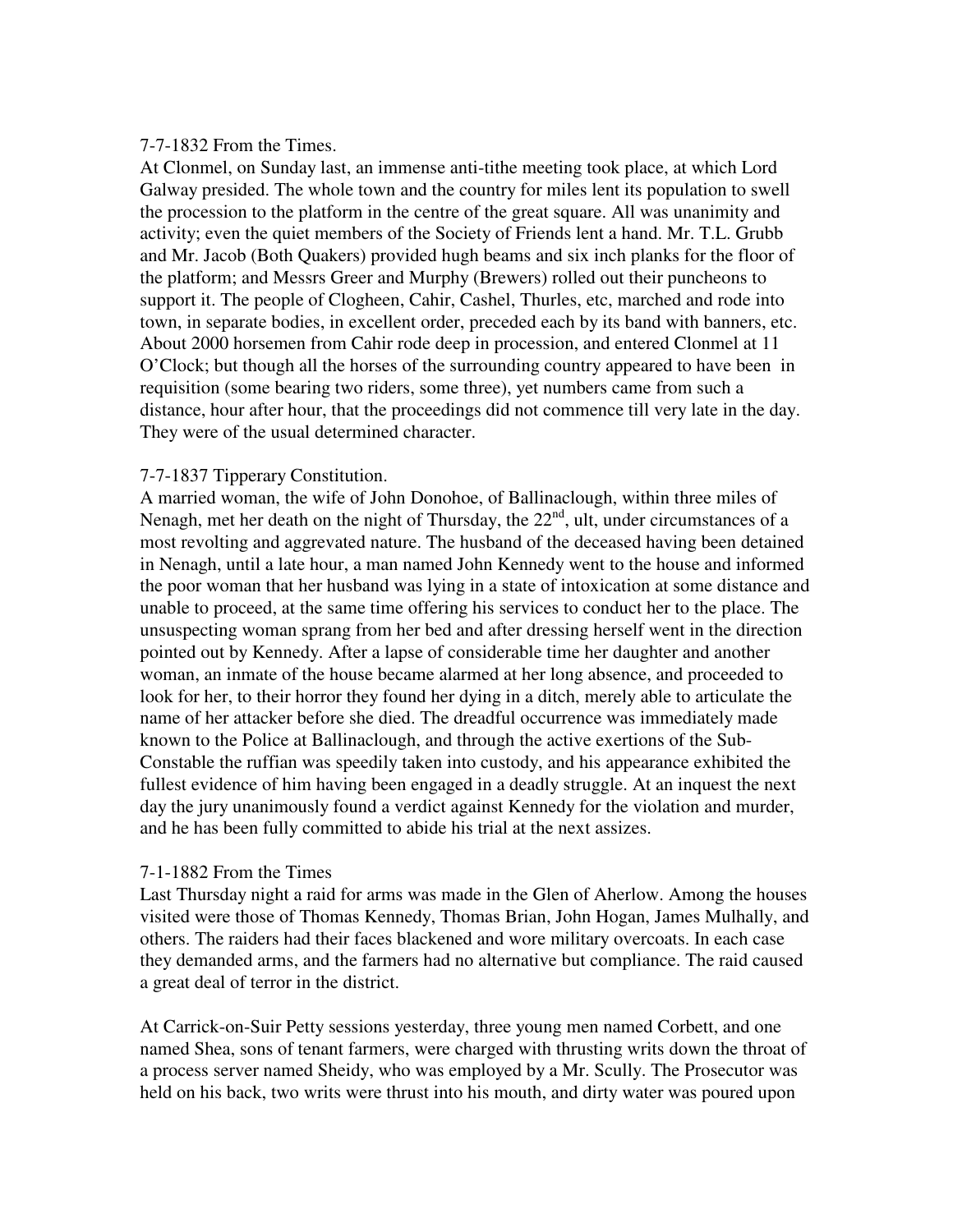them to effectually carry them out of sight. He was only liberated on giving a promise not to serve any more writs on the estate near Ballyneal. The magistrates came to the conclusion that the prisoners, although present, were not the ringleaders, and sentenced them to only one months imprisonment, with hard labour.

#### 7-10-1807 From the Times

On Sunday last, during the time of divine service, a party of ruffians entered the house of the miller at Kilmaneham. In Tipperary, and plundered it of its arms. On coming out of the house, they saw a man named Collins, who was passing through an adjoining field, and thinking him to observant of their nefarious proceedings, one of the villians discharged a blunderbuss at him, and lodged two balls in his thigh.

The last fair of Holycross, in the County of Tipperary, was the scene of one of those savage murders which are of late the uniform consequence of these meetings. One John Neale, a peaceable, unoffending man, after driving from the fair place some stock that he was in care of, was attacked by a large party, headed by two fellows, named Edmund Devane and William Rahill, and beaten so unmercifully, that he died a few hours later.

### 7-11-1827 From the Times.

Insolvent Debtors Court.

Henry W?m. Graves, a gentleman of respectable Appearance and address, who by his petition, upon which he sought to be heard, appeared to have been one of the secretaries of "The committee of Management for the Improvement of Ireland" appeared before the court, praying to be liberated from custody, under the following novel circumstances:- No creditor or counsel appearing to oppose the insolvent, the Chief Commissioner interrogated him at an unusual length, and among others, put the following questions;- There appears to be a sum of 600/. Inserted in your schedule which you paid for an appointment as secretary to the committee alluded to in your schedule, tell me what was the nature of the transaction.

Insolvent:-Sir, my memory has been much impaired since my confinement, and if I err in the statement I give, I trust it will be attributed to forgetfullness rather than a desire to conceal from the Court the facts which I know it is their duty to inquire about. It appeared by the subsequent statement , that Major Nicholls, his (Insolvents) Brother in Law, in August 1826 advanced him 700/. Out of which 600/. were paid over for the situation which was now the subject of inquiry. At that time witness understood that a Mr. Baird, a general agent to the scheme, was resident at Clonmel, in the County of Tipperary, who was a party to secure the stipulated secretaryship to "The committee of Management for the Improvement of Ireland", the office of which was in Parliament Street. The insolvent further stated, that a Mr. Whitfield was engaged to secure Major Nicholls for the 600/., in the event that the committee became defunct within the space of one year from the date of the document which stated its commencement.

Court;-But you were employed in the concern?.

The insolvent said, that he called at the office daily for some time, and saw books there for certain purposes, but he employed himself during his secretaryship, in reading newspapers; what was worse than non-employment, he did not receive a farthing of the stipulated 500/., annual salary.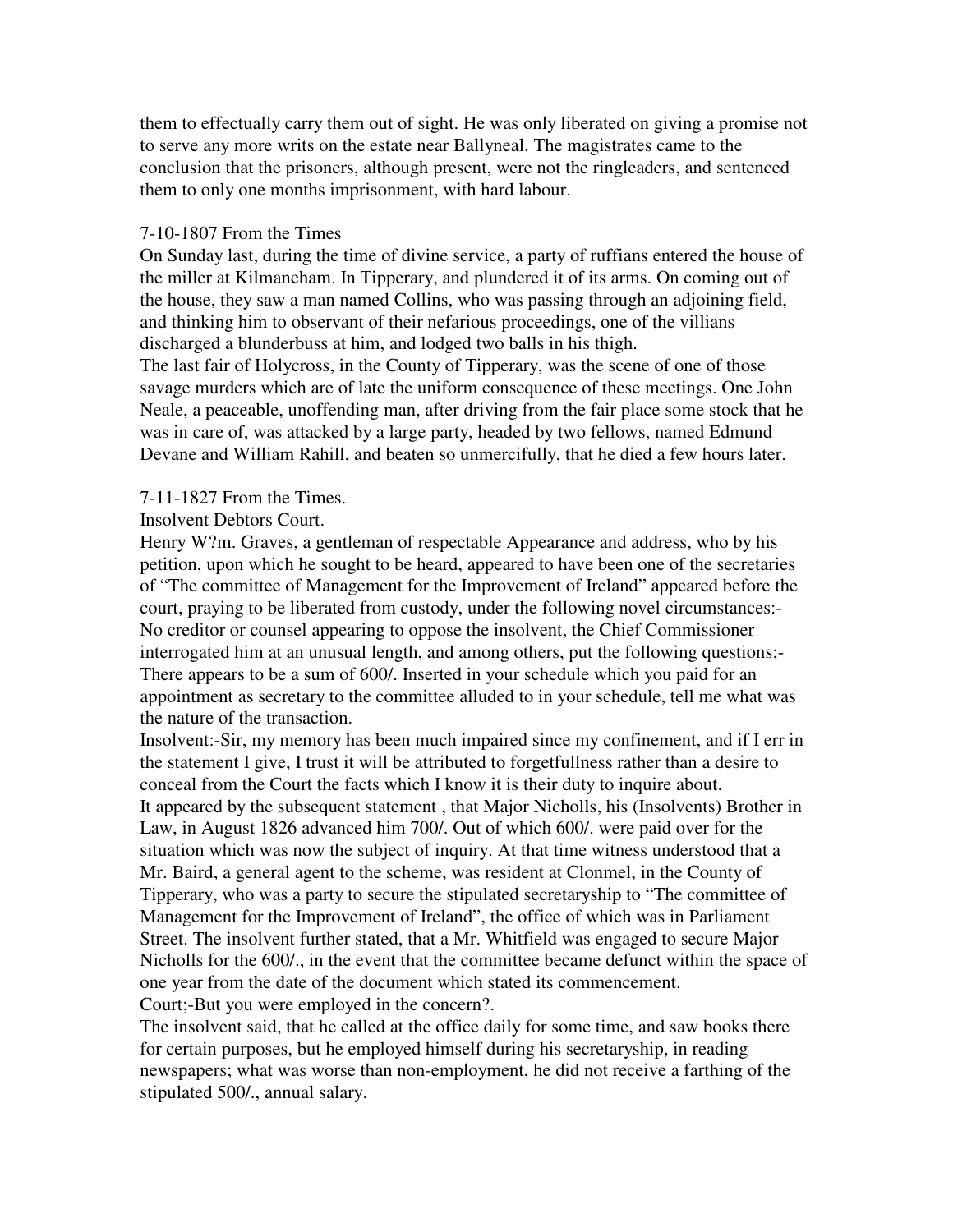Court;-Did the society, or committee to from one, really exist?-I suppose so.

Court;-When did it cease to exist?-Last year.

Court;-Did you ever meet to transact business?-Never to my knowledge.

Court;-I see the name of the Marquis Conyngham mentioned in your schedule as connected, by your statement with this committee; how is that?- that is a mistake, or at least a misconception, into which I was led by a Mr. Whitfield.

Court-That is a very extraordinary misconception certainly.

In this stage of the inquiry, Mr. Cooke, the barrister, entered the court, and although not engaged in the case pending, stated, that he was present when Whitfield appeared there upon a petition of insolvency, when it appeared by the evidence then adduced that the present applicant and Major Nicholls , his brother in law, had been made complete dupes. The fact was, that the committee was formed for no other purpose, as had already appeared, than that which could only be denominated an act similar to swindling. The Chief Commissioner said, that he was not present when the corresponding case was heard, and was therefore much obliged for the communication made by Mr. Cooke; had he been so, he should not probably have prolonged the inquiry to such an extent. Thinking that the insolvent was the deceived rather then the deceiver, the Court ordered his discharge to issue forthwith.

# 24-5-1921

In a fight between Crown Forces and armed civilians at Upperchurch, Thurles, Co. Tipp. The rebel leader, a young man named Gleeson, was killed, and two wounded men were arrested. The Crown Forces are reported to have lost two members.

# 7-11-1839

# County Tipperary.

The village of Portroe was the scene of a wanton and brutal assault on the Police stationed there. A crowd of people having assembled on the evening of Sunday week, they commenced quarrelling. Constable Lalor and two policemen named Foley and Looney, came up, and ordered them to disperse, upon which the police were knocked down with stones. Lalor was wounded so severely that his life is in danger. Foley was also hurt, not to as great a extent as Lalor, who we fear will fall a sacrifice to the recklessness of life in Tipperary.

On Sunday night three men who were drinking together in a public house in the neighbourhood of Mealiffe, three miles from Thurles; and although they had no quarrel, when on the way home two of them (Brothers) named Taylor, attacked the third named Fleming. The assaulted him with stones and a spade, and left him on the road insensible. When discovered, the unfortunate man said he did not know why they beat him, unless it was that he was not a Ribandman.

On Sat. night, a man named Cusack, who was engaged at work in a yard at Bird-Hill, having had, a few days previously, some words of a trifling nature with another person, of the name of Keogh, was assaulted by the latter on coming into the yard, who took up a pitchfork and inflicted a deep wound with it on Cusack's head. Keogh then fled.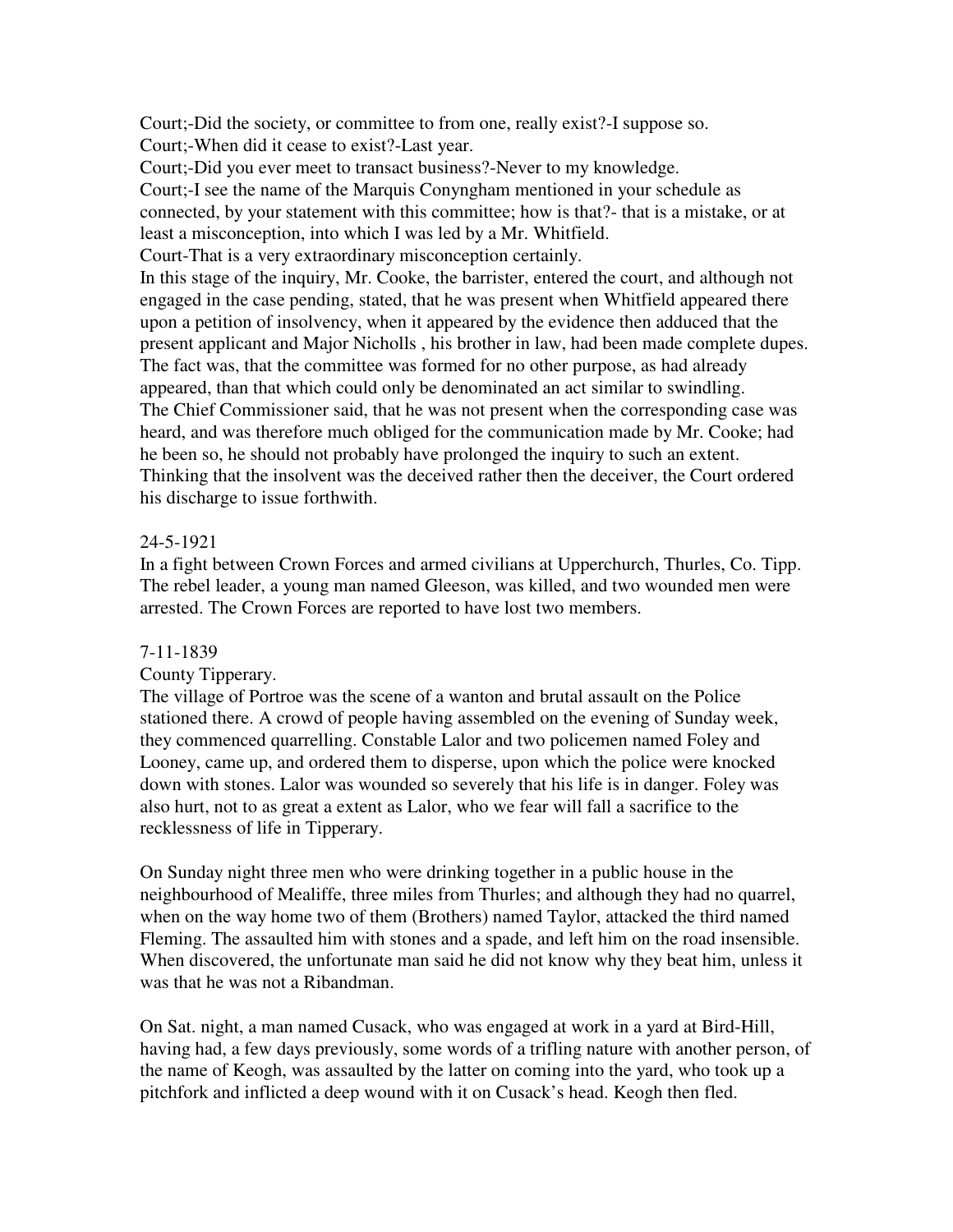#### 8-1-1855 Times

The Curraduff Murder.

Several apprehensions of persons suspected of being concerned in the murder of Patrick Hocter at Curraduff, in the County of Tipperary, have been made at Liverpool. On Thursday afternoon, in consequence of information he had received, Head Constable McHale, of the Irish Constabulary, accompanied by Constable Sheean, went on board the ship Universe bound for New York, and arrested a man named John Toohar, on suspicion of being one of the murderers. The man had taken a passage on the vessel under the assumed name of William Harrington. Mr. McHale having expressed his suspicions that others of the gang were on board, the Captain and Mr. Ramsden rendered him every assistance in searching the vessel, and, after a close search, he found concealed in a chest, Martin Toohar, the brother of John. The officers then went to the house of a man named James Corrigan, in Chisenhal-street, where, in a recess formed in the wall of a cellar, they discovered concealed behind two chests a third person, named James Coughlin, who was lying on his back smoking his pipe. The men, when confronted, denied all knowledge of each other. They were all, however, recognized by Constable Sheean as the parties described in the warrant under the authority of which they were apprehended. They were taken before the magistrates on Friday, and an order was given for their transfer to Tipperary.

# 8-3-1808 Unknown Newspaper.

# Clonmel March  $8<sup>th</sup>$ .

John Ryan and Matthew Kearinge were indicted for the murder of David Bourke, in a second count, with the murder of John Dougherty, in a third with setting fire to the house of Lawrence Bourke, with an intent to kill him. They pleaded the general issue. After the Solicitor General had opened the case, he called Lawrence Bourke, the prosecuter, who stated, that on the night of the  $11<sup>th</sup>$ . October, between the hours of 10 and 11 O'Clock, he was informed by his servant, that there were a number of men in arms advancing towards the house. In consequence of this information he went to the window, and saw the prisoners with several others, all armed, surrounding his house; They desired him to open his door, but he refused, they then fired several shots in throught the different windows. There was in the house, Dougherty, the deceased, a man who was servant to the witness and to the witnesses wife and child, they were armed, but had no ammunition, but what the guns were loaded with. The prisoners and the party finding that they could not get into the house, set it on fire; and the witness heard the prisoner, Ryan, say "take it easy boys, you will see what b?lting we shall have by and by". The witness's wife and child then went to the window, and called out to Ryan, who was her relation, not to burn the house, but he replied with an oath, that he would, and a shot was fired at her, which though it did not take effect, frightened her so much that she and the child fell out the window, and were seized by the prisoner Kearinge, but they afterwards, fortunately made their escape. The house was now falling in flames about the witness's head, and he therefore opened the door, and ran out, several shots were fired at him, but he escaped them, and made his way to David Bourke's, his fathers house. In his flight he fired his piece and killed one of Ryan's men. When witness arrived at his father's, he found he had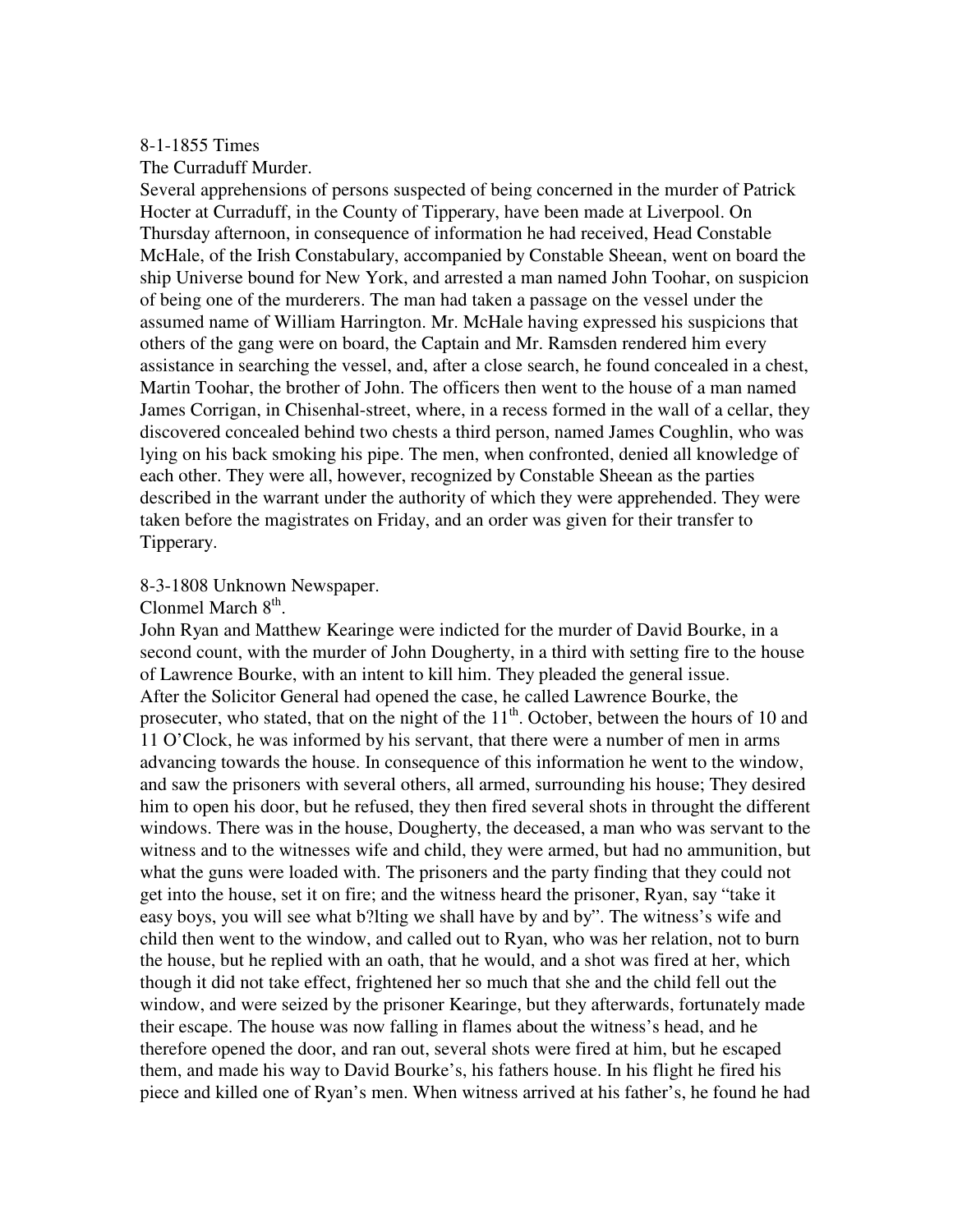gone to the assistance of witness, and on returning to the place where his house stood, in search of his father, he found that Ryan and his party were gone, and his father was lying dead about 12 yards from the smoking ruins of his house.

Winifred Kennedy and other witnesses were examined who corroborated the testimony of Bourke, and proved that the deceased, John Dougherty was burned in Bourkes house. It was also proved that the whole of Ryans party were entertained at dinner by him that day, and that they all left his house armed, for the purpose of attacking Bourke.

On the part of prisoner Ryan, an alibi was attempted to be proved by a woman who lived with him, which entirely failed, and after a minute charge from the Learned Judge, the jury brought in a verdict of –Guilty-against both the prisoners. They were instantly sentenced to be executed.

8-5-1902

# Dublin May  $7^{\text{th}}$ .

At Templemore, today. Before Mr. Bruen and Mr. Heard, resident magistrates, Thomas Gleeson and others were tried under the Crimes Act on charges of participation in an unlawful assembly and of intimidation of one Lawrence Long, the accupant of a farm formerly in the possession of Michael Gleeson. Evidence was given in support of the charges, which were not maintained against three of the defendants. The remaining nine were convicted on the first charge. Thomas Gleeson was convicted on both charges, and on the first charge he is to be imprisoned in Clonmel Gaol for one month with hard labour, and at the expiration of the time he must find bail in £20 and two sureties of £10 each for a yearor in default remain in gaol for three additional months. On the second charge he must be imprisoned for one month with hard labour, to run concurrently with the first imprisonment. James Hennessy, Thomas Hennessy, Edward Osborne, and Michael Dywre were sentenced on the first charge to one months imprisonment in Clonmel Gaol. Thomas Burke, Timothy Geehan, and Patrick Fanning were sentenced on the same charge to three weeks imprisonment, and Cornelius Burke was sent to gaol for a fortnight.

8-6-1920 From the Times.

A report from Thurles. Co. Tipperary, today states that an Army Officer was riding a motor-cycle through the village of Drombane, when a man with a revolver called on him to throw up his hands. The officer refused, and drew his revolver. The man fired, the bullet glancing of the buckle of the Officers belt. The officer returned fire, and five or six civilians drew revolvers and shot at him. The officer was shot in the thigh, but he started his cycle and rode towards Thurles. He is convinced he shot one of his assailants. A short distance away the motor cycle ran into a cow, and the officer was flung into the ditch, but was not injured. He was unable to start the cycle again, and walked along the road until he met an army lorry. He was afterwards taken to the military hospital in Tipperary. Soldiers and Policemen found the motor cycle smashed, parts of it having been removed, and buried in a field.

8-8-1845 From the Times. Attempted Suicide of a Crown Witness.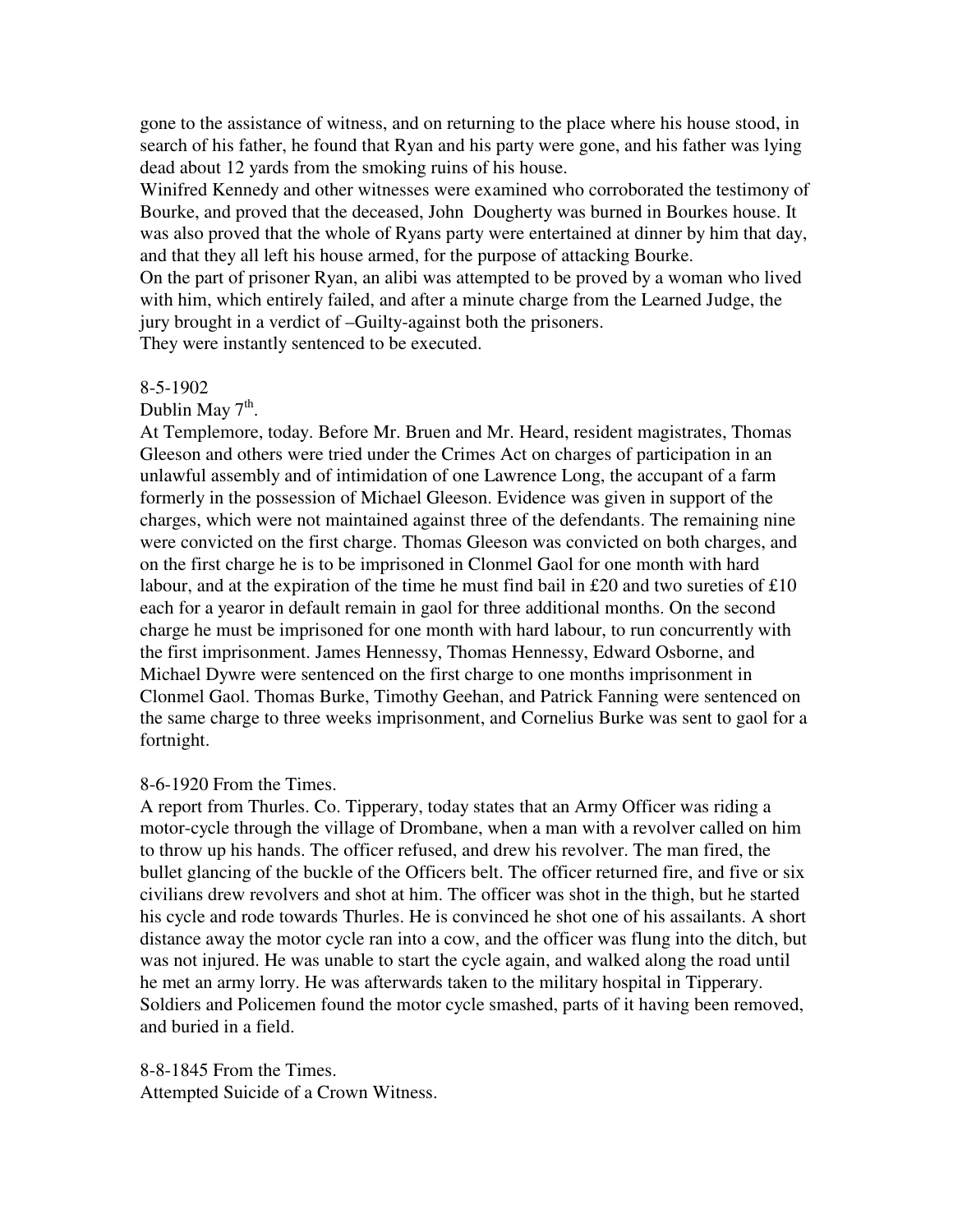Under the imposing head of "Astounding Relevations" the Tipperary Vindicator thus narrates the particulars of an attempt at suicide by a man named Cooney, who was one of the Crown Witnesses at the recent trial for the murder of Mr. Cardens Stewart.

On Saturday while the learned Judge was passing sentence of death upon Martin Meagher, Michael Cooney, at the house in which he lodged in Pound Street in Nenagh, procured a razor from a Policemans Pack, the Policeman being in the next room, and cut his throat. He was discovered by the Policeman who had been appointed to watch over him. Dr. Kitson was in immediate attendance , he stitched up the wound, and as there was every appearance of the unhappy man's instant dissolution, the Catholic Clergyman, the Rev. Mr. Bowles, was called to attend him. He seemed to be fully conscious of his state, and possession of his faculties. Our readers will find in the following appalling declaration the cause which prompted this wretched man to the dreadful deed; the cause was remorse-despair, which instigated Judas to a similar crime. This declaration was taken down by the Rev. Nicholas Power, after many refusals on he part of the wretched man, because, as he said-"If I recover they will prosecute me for perjury". The clergyman, however, told him that there was every prospect of his immediate death, as indeed was the opinion of the physicians and others at the moment, and it was only then that he consented to make this fearful confession.

"I, Michael Cooney, being now on my death bed, do make this solemn and dying declaration;-The evidence I gave on the trial of the Mahers and Shanahan, for the murder of Timothy Cleary, was false. I am sorry for it. I ask pardon of God, and of them. I feel bound in justice to them and to the public, to make this declaration.

Signed;-Michael Cooney.

In presence of [Colin McDonald] [Frank Holland]

August  $2<sup>nd</sup> 1845$ 

## The Times 8-12-1884

A report has been received of a murder in County Tipperary under mysterious circumstances. An evicted tenant named Thomas Dillon went into Clonoulty on the  $26<sup>th</sup>$ of November last for the purpose of receiving his allowance from the National League. On his way home he went into a Public House and had some drink, and then left for home. He was afterwards found lying unconcious on the road, and died shortly after being removed to an adjoining house. He was buried without any particular notice having been taken of his death; but some suspicion having being aroused, his body was exhumed, and it was found he had received two wounds to the head, which the Doctors believe were the result of direct violence, and had caused his death. The Coroner's jury, acting upon the evidence, returned a verdict of murder against some persons unknown.

## 9-7-1894 From the Times

The Lord Chief Justice, Sir Peter O'brien, addressed the Grand Jury at the opening of the South Tipperary Assizes yesterday, mentioned that the number of offences specially reported since the last assizes was 20, as compared with 27 in the same period last year. Some of the accounts which he had received in connection with another return presented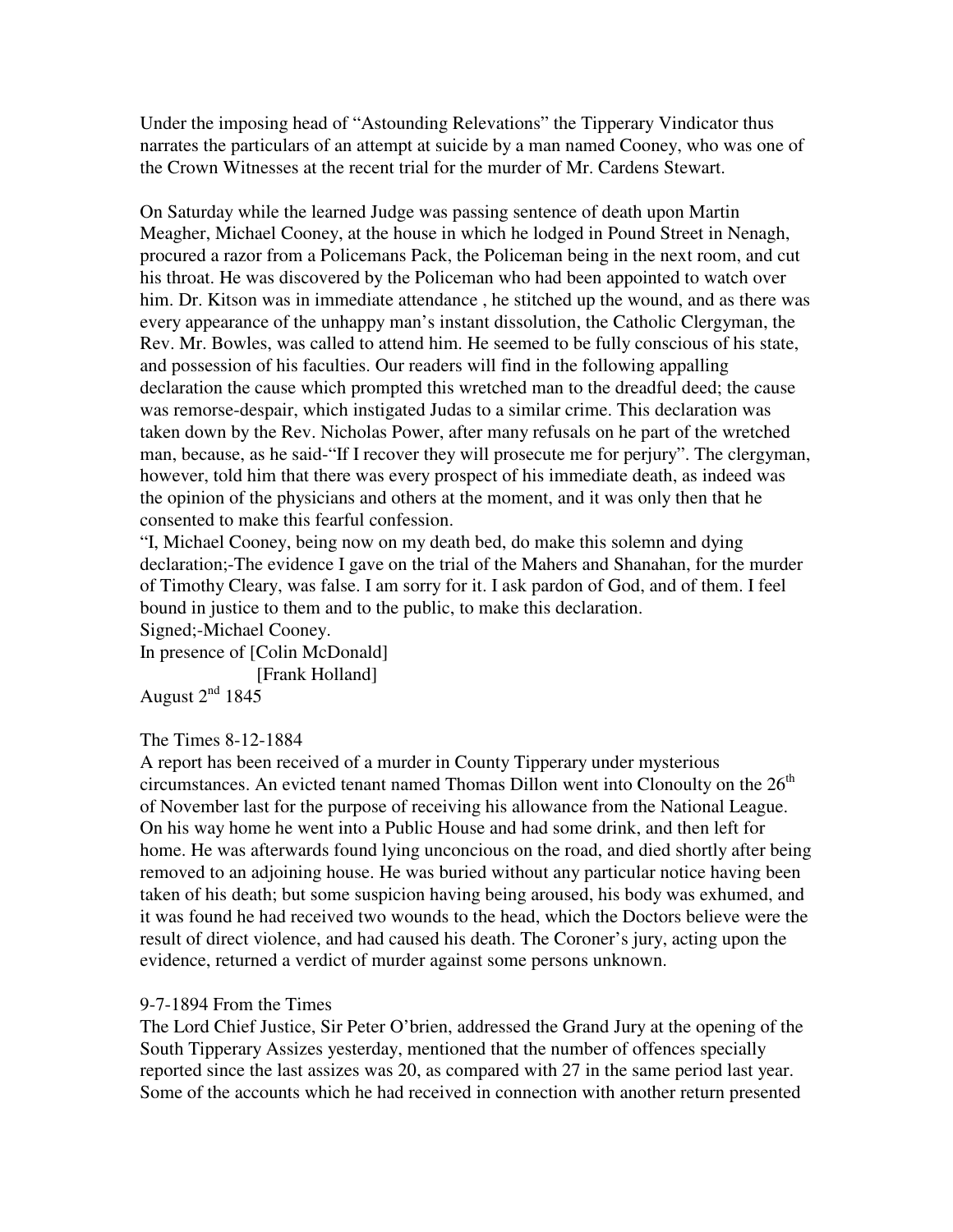a rather melancholy picture. In the South of the Country there were 61 persons under the protection of the Police. He had been furnished with a return which disclosed the reasons why these persons were protected. There were three persons specially protected-that was to say, by policemen residing on their premises. One man named Cody was so protected, and accompanied by police where ever he went, and unless he was a man of very strong nerves, he appeared to be a man who was leading a very unhappy existence. Some farms were the scene of evictions in 1881. They lay derelict for many years. Last September Cody took some of them. A meeting was then held at Clonoulty, speeches were made, and Cody was forthwith rigorously boycotted. He could not get his horse shod, neither could he obtain supplies of food, except indirectly, and he could not get firkins for his butter. This man was referred to in the official returns as "Partially boycotted." His Lordship asked if that description truly represented the man's position, and he was told it did not, for Cody was rigorously and severely boycotted. But the word "partially" was put into the return because some purchasers from a distance were found for cattle which Cody sold. 42 persons were being protected by patrols because of their being caretakers on evicted farms, and four were being protected because they made themselves obnoxious by paying their rents. He wished to repeat what he said in the North Riding, that if people needed protection because they took evicted farms, those who spoke in public in reference to evicted farms should at least be moderate in their language.

### 9-9-1828 Times

On Sunday last about 40'000 man and women met at Thurles, for the purpose of being reconciled, and of burying in oblivion their intense feuds and bickerings. Amongst this immense concourse were to be seen "Black hens" and "Magpies", "Shanavests" and "Caravats" and a long list of the other foolish factions whose strife had deluged this Country with blood. The leaders of those factions bore the insignia of their separate parties, and it is not a little amusing and at the same time consolatory to have witnessed Paddy Ryan shaking hands with his opponent, and presenting him with a live black hen, while the sturdy leader of the opposite clan accepted the gift, embraced, and offered in return a magpie.

#### 9-9-1837 Tipperary Constitution.

#### Popish Outrages.

We have just heard that an excellent farmhouse on the lands of Jossingstown, near Fethard, in which were several cars, carts, and farming utensils, and a large flock of geese, the property of Mr. Matthew Jacob, of Mobarnane, was maliciously set fire to on the night of Friday, the  $1<sup>st</sup>$  inst, and the entire sonsumed. We have also been informed, that an attempt was made a few night since to set fire to the fox cover at Coleman, near Fethard; and also a similar attempt made to set fire to the fox cover near Cashel racecourse, and a great part of it consumed. The only remarks we at present make on these outrages are, that, with respect to the farmhouse, Mr. Jacob lately had ejected some tenants there from, and continued to hold it and farm it on his own account, not wishing to let any new tenant hazard his life, while the present system of midnight legislation, so universal in this county, exists. But with respect to firing the fox covers, which belong to the Grove Hunt, of which Mr. Jacob is now the managing proprietor, we cannot say we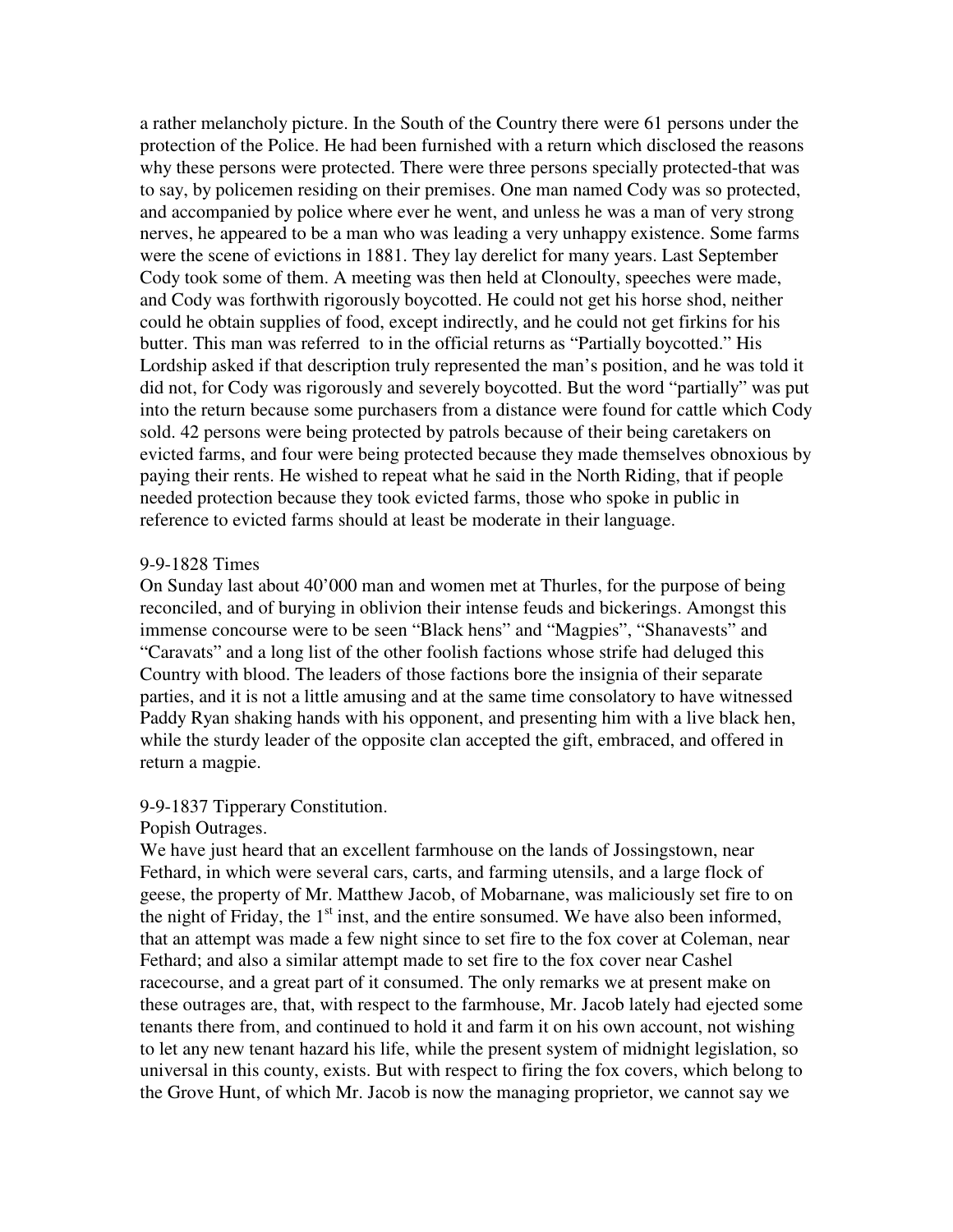are much surprised, as it was faithfully threatened by a reverend divine, in consequence of Mr. Jacob and his tenantry observing a strict neutrality during the late contest, that such would be done. This is only the prelude to what may be expected when the winter nights come on.

### 9-10-1827 Constitution.

It becomes our melancholy duty to announce another murder in addition to the many horrible ones that have already been perpetrated in the County of Tipperary, and which is, unhappily connected with the horrible murder of the late Mr. Chadwick. It was rumoured, that immediately after his conviction, and while leading from the dock, the guilty Grace said, that before May-Day every person who had a hand in his conviction would be shot. If he did make this declaration, his prediction is being fulfilled. As three brothers of Philip Mara, who had the honesty and manliness to prosecute one of the murderers of the late Mr. Chadwick, and an apprentice,were returning, about 7 O'Clock in the evening, from their work (being Masons employed in building the ominous Police station at Rathcannon), they were waylaid by 12 armed ruffians, not at all disguised, who fired on them, from behind a ditch, between the place where Mr. Chadwick was murdered, and the cross roads at Bournacroosna. The shots did not take effect. Two of the brothers immediately ran off in the direction of Holy Cross, and the apprentice made off, and pursued his way to the intended Barrack. Unfortunately, Daniel Mara, the third brother took refuge in the house of one Kennedy, which was close by. The murderous ruffians having seen him enter, immediately proceeded to the house, smashed the windows, and broke down the door. As soon as they entered, they seized their unfortunate victim, in the midst of Kennedy's family, and shot him dead, thus effecting their horrid and murderous purpose in the face of a whole family, and in the midst of a village. The murder of this unfortunate but honest man was effected almost in the centre of three police stations-viz. at Rathcannon, Brasford, and Holy Cross. The audacity of the murderers was only to be equalled by their sanguinary dispositions.

Ireland-The Times-From the Tipperary Vindicator 10-4-1846.

From our Correspondent.

The Evictions at Gurtmore.

The Tipperary Vindicator of yesterday gives a circumstantial account of the eviction of tenantry on the lands of Gurtmore, the property of Mr. Tuthill, and which was briefly noticed in a recent number of that journal. As in all such cases, it is more than probable that the subjoined detail will be met by a counter statement in justification of the measures adopted on the occasion; and, if so, it is not likely that the aggrieved party will be denied the benefit of your circulation.

"We witnessed on Friday morning one of the most melancholy spectacles that ever fell to the lot of feeling humanity to behold, namely, the casting out of nine wretched families from their miserable hovels on the bleak roadside at Gurtmore. It was a wet and stormy morning, when a detachment of Her Majesty's 72d Highlanders, under Captain Pollard, who were marched ten miles on this unsoldier like duty, drew up on the public road within a few hundred yards of the cabin of Mara, the first of these poor tenants on whom was executed the law of ejectment. A strong body of police was posted opposite the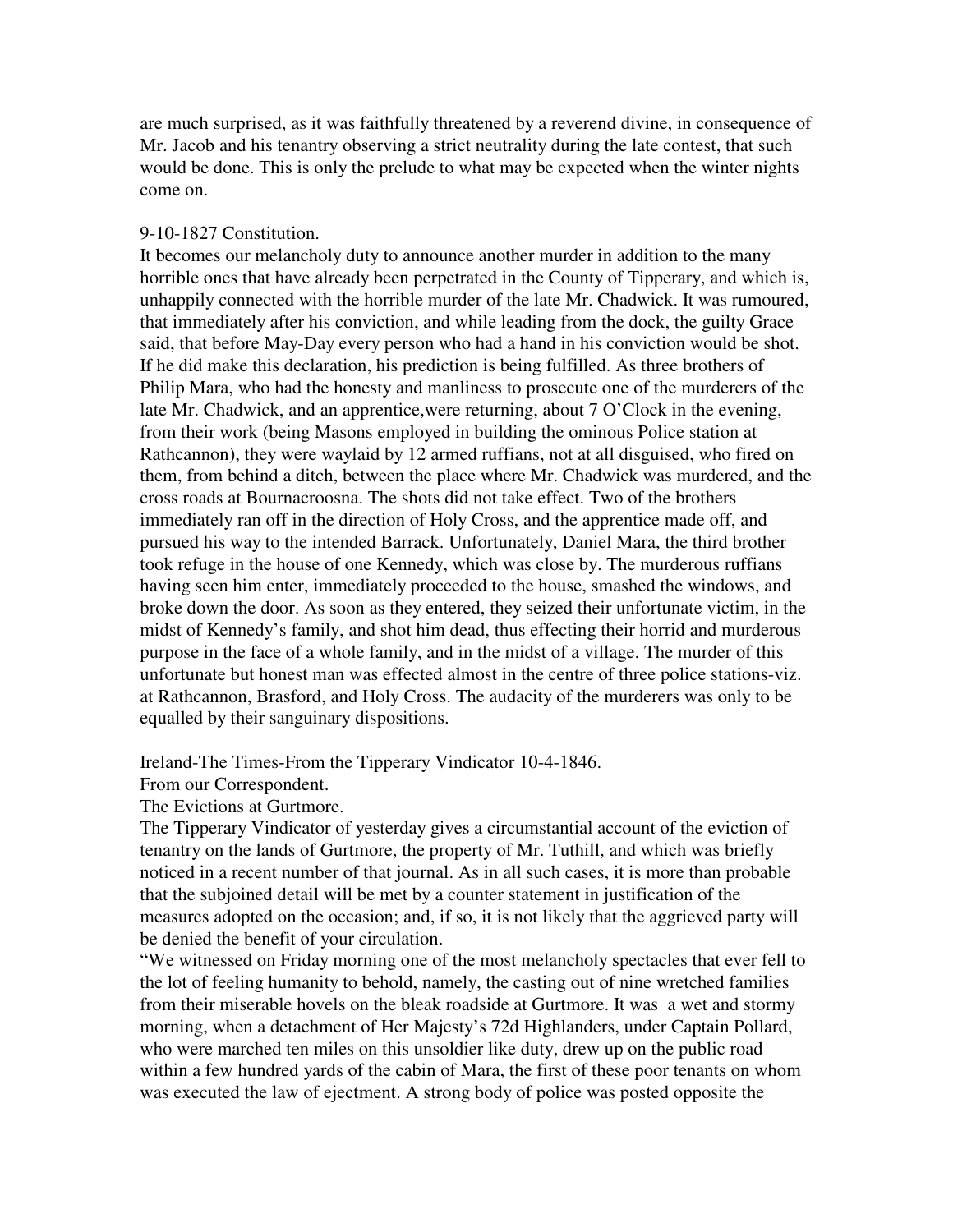house, and more about the door, to keep the passage clear for the landlord, the sub-sheriff and the bailiffs. It was disgusting to observe with what recklessness the bailiffs dragged out every little article of furniture which belonged to the wretched inmates of each hovel they visited, and in some instances, threw out the miserable remnant of rotten potatoes which they had for subsistance. We have been informed that the sheriff, on more occasions then one (when we were not near him), reproved these fellows for misconduct in discharge of their office, and checked their wanton impropriety. Both the military and police comported themselves on this occasion with the bearing of men who knew and felt that they were performing a disagreeable duty, but the soldiery openly expressed their repugnance to this mode of campaigning. 'I have been in the army (said a veteran) for 27 years; this is the second time I have been called out on this duty, and I hope it will be the last, for, by God, I would rather face an enemy than withness what I have seen today'. Pat Clancy was the second man dispossessed, and who showed our reported a receipt for a half years rent up to November. The commanding officer of the 72d met him at the rear of his house, and expressed deep sympathy for him as well as for his fellow sufferers. Another officer said to Clancy's son, 'Well, my boy, where will you sleep tonight?. 'I don't know Sir' said the boy. The brave humane man put his hand in his purse and gave the boy a shilling to procure lodging. A remarkable circumstance occurred at the house of Clancy. One of the Bailiffs was dragging a piece of frail furniture with unnecessary force out of the house-Clancy's wife caught him by the throat with her left hand, while in her right hand she brandished a naked knife until she made the ruffian relinquish his hold of the old table; meanwhile, the military and police laughed heartily, and not a man among them showed the slightest disposition to come to his rescue. The third man ejected was Fennell, next door to Clancy. They were in the act of carrying out a cupboard from his kitchen, when he showed what was rent in bank-notes, which he had a minute before offered to his landlord and which was refused. A bailiff was nailing a hasp to one of the doors, when a woman, with a crying infant in her arms –'That is mightn't be long till I hear the sound of the nail in your coffin, you villian:, what she meant I can't say but the campaign of the day had a ludicrous termination. Though ball cartridges were not flying, the women, to the great amusement of the force, both civil and military treated the bailiffs to rotten potatoes and eggs of the same quality. One fellow with an oilskin cap and a hangman visage, smeared all over, appealed to the sheriff for protection, and told his honour that was the third time he had been pelted at by the same woman on that day.When the bailiffs were send to drive the cattle of Herberts land, they were followed by a crowd of women and boys, who saluted them with missiles of all sorts, and it was not until one woman tried 'what virtue was in stones' that the police interfered to protect the detested slaves of the law. It was upon the whole, fortunate, that the country people did not expect this campaigning visit, and thus the proceedings of the day passed off without bloodshed or riot.

#### Tipperary Vindicator 10-4-1846.

Mr. O'Connell and his Quondam "Friend".

Mr. Ryan of Liscahill-house whose name has been frequently mentioned in the debates upon the Irish Coercion Bill, has addressed a long letter to the Home-Secretary, praying that a strict inquiry may be instituted into all the outrages committed on him (Mr. Ryan)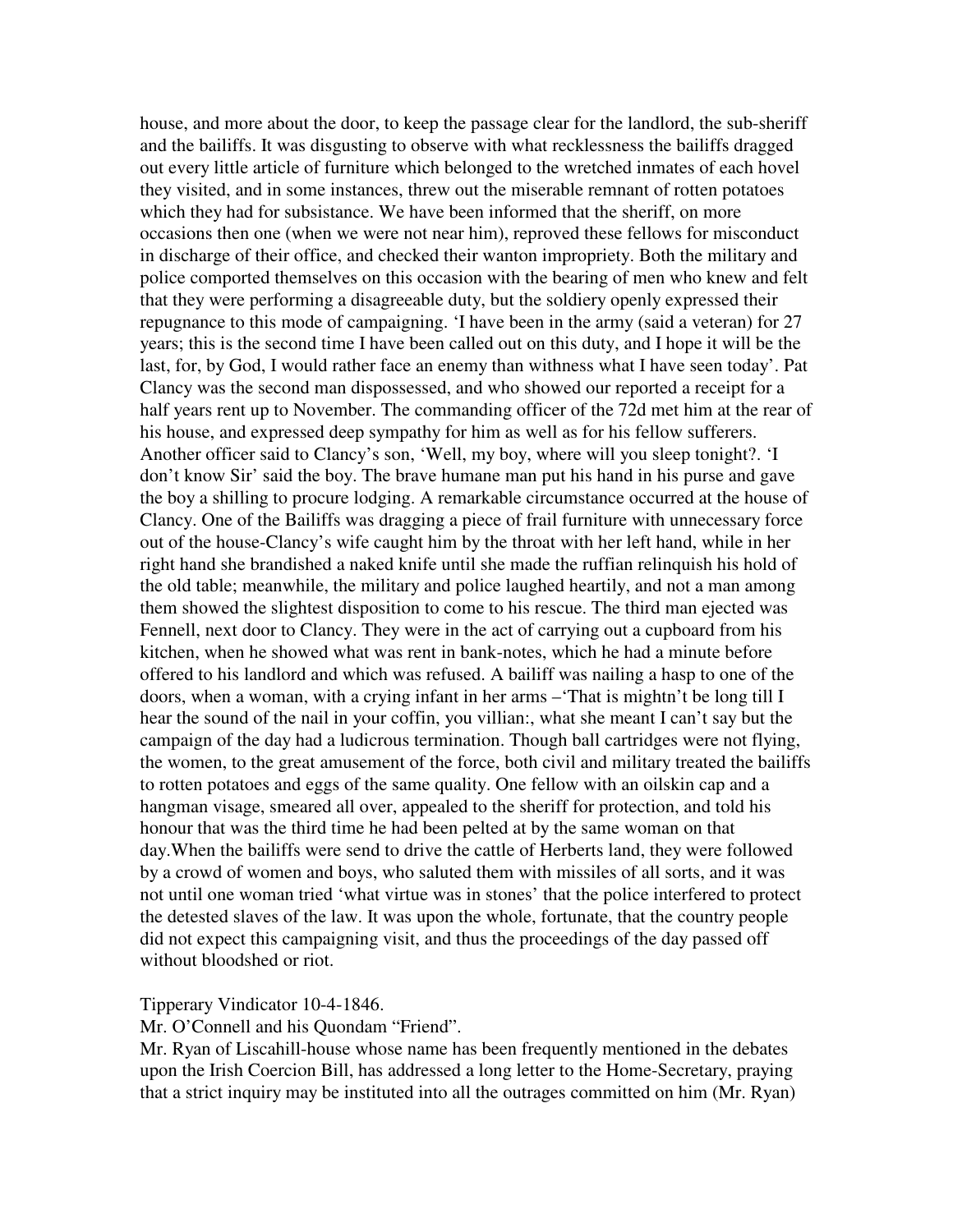as stated in his memorable letter to his friend the "Liberator"

"This" he says, "will not be as difficult as it may appear at first view; because out of ten malicious injuries, seven presentments only were sough for; and each and every one of them passed, their merits being discussed on oath before the magistrates and Cesspayers at Road Sessions, and again by the grand jury-and I insist they passed solely on my own evidence. The last presentment I obtained was for the breaking of my window at Liscahill in 1845. This must be the attack alluded to by Mr. O'Connell and Mr. Maher. This latter gentleman was on the grand jury, when 6s was awarded me for this malicious injury, which he calls an unfounded attack, and which Mr. O'Connell calls a fabrication. My windows were broken before and the magistrates sent Delahenty, who was caught in the act, to prison for two months. There was no presentment sought in this case, nor in two other cases, because the amount of compensation was not worth looking for. This disposes of the then malicious injuries; now as to the two attempts on my life. The first attempt on my life was by a man named Delaney, who struck me a blow on the side of my face with a stone. Doctor Leahy of Templemore , who dressed the wound, can prove if I were hit a half inch higher on the temple that my life would have been lost. The second attempt on my life, and indeed the lives of my family, was the monstrous murderous attack on the night of the  $7<sup>th</sup>$  of last month, as stated in my letter to Mr. O'Connell. I know not, I care not, what the report of any stipendiary magistrate may be. I will prove beyond the possibility of contradiction, and by the most unsullied testimony, that every syllable in my letter was perfectly true and correct; and I will show that, instead of exaggerating, I have not recounted other outrages which I had suffered. As to Mr. O'Connells allusion to my insolvency, it was a mean, paltry, pitiful device, which no man in his station ought to have resorted to, It was a most miserable subterfuge by which to attempt to rebut sound arguments, or controvert stubborn facts quite beneath the dignity of a great statesman. I could with much more propriety call on him to account for the enormous sums which we have paid him in the shape of the Repeal rent, and which account he has repeatedly refused to give the public. In my letter I did not say one disrespectful word to him. Whether the usages of the house allow it or not, I request that my schedule will be produced. By it will be proved the very reverse of what he states. It will show that one of the most improving tenants in Ireland was sacrificed by oppressive landlords. I laid out on farms over 2000s in building, manuring, planting, draining, and permanent improvements, and besides losing all these improvements without one shilling remuneration, the crops on the lands were valued at three times the rent due to the landlords. Yes, that schedule will show the small sums that were due to other creditorsand the receipts of those creditors will show that I have struggled to pay them even after my discharge as an insolvent. It will also show that what Mr. O'Connell states is not true, when he asserts that Mr. Maher was a sufferer. Neither he nor his predecessor suffered one shilling up to the day of my discharge-nor up to the present moment. And when it is thrown on me by Mr. Maher to relate the part he acted in the melancholy drama of my unexampled misfortunes, I shudder lest the revealing of the truth may be of further injury to my already grievously afflicted family".

Tipperary Vindicator 10-4-1846. Emigration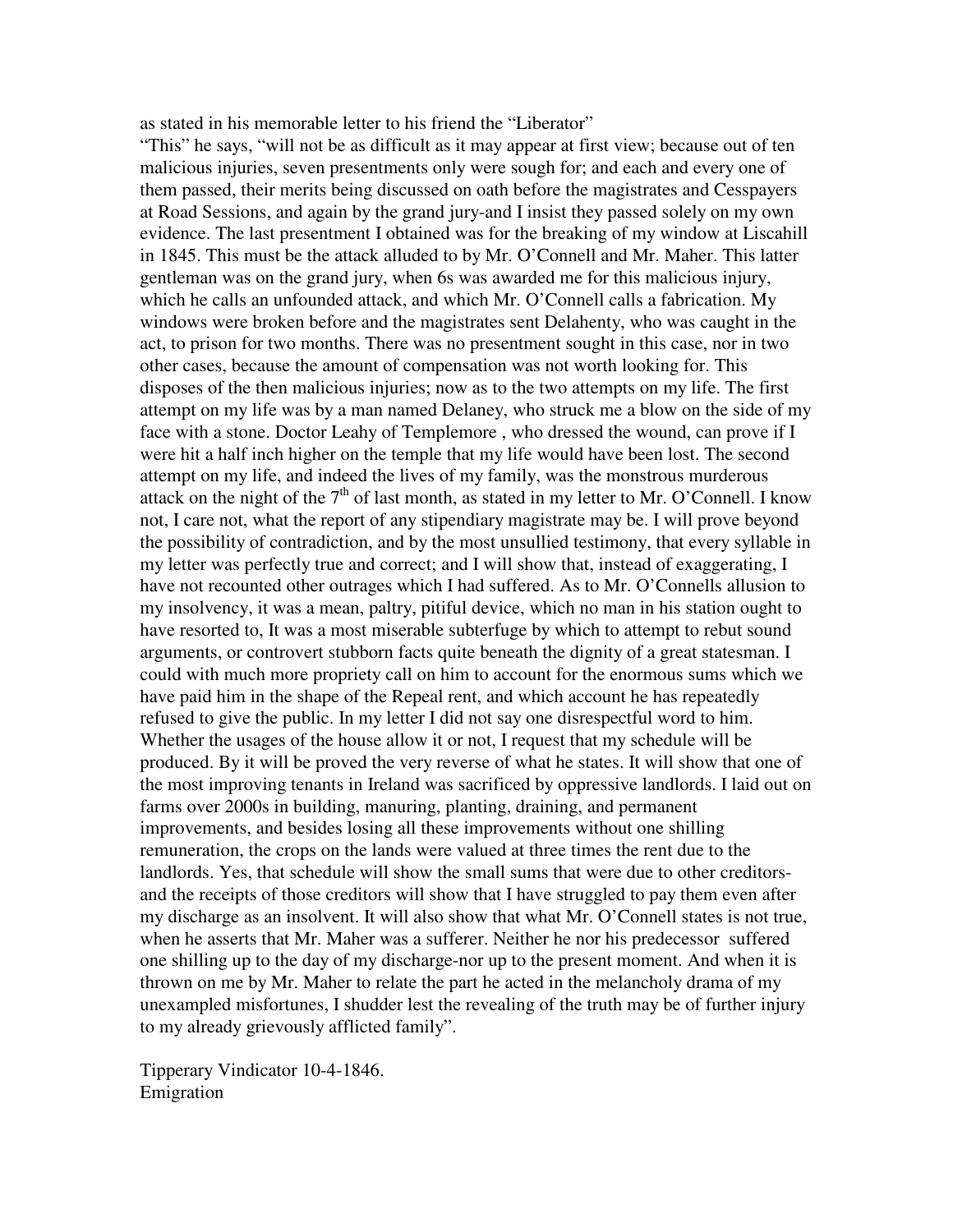The Tipperary Vindicator truly observes,-

"Within our remembrance, the tide of emigration has been seldom, if ever, so strong as at the present moment. From the ports of Cork, Waterford, Limerick, Dublin, Sligo, Galway etc. hundreds of the population are quitting their native shores, determined to trust their fortunes to the protection of Providence in other and more favoured climes. From the North Riding of Tipperary, and more particularly from the baronies of Upper and Lower Ormond, the number of emigrants is extraordinary. Nearly all of them are the more comfortable class of farmers; at least, of those who have not felt the pressure of distress. From Borrisokane and its neighbourhood hundreds have gone out, or are preparing to leave. From Ballygibbon Parish, we learn no less than 100 persons have already gone. From Derry-Castle estate we are informed that numbers of the poor cottier teanantry on that property have left by way of Limerick. The emigration returns, we are certain of, this spring will announce a far more numerous quantity of emigrants that have been returned for some years.

The Vindicator, in another column, has the following account of the process of "emigration" on the compulsory system:-

"One of the most melancholy exhibitions ever witnessed was presented in Limerick and Nenagh on Monday-the departure, under a strong escort of the  $13<sup>th</sup>$  Light Dragoons, the 72d Highlanders, and a formidable body of police, of the convicts tried at the last assizes and sentenced to transportation, some for 7 years each, some for the period of their natural lives. No less than 30 convicts entered Nenagh from Limerick, some of them we believe were from Tralee and Ennis, and to this number was added those who were left under sentence in Nenagh Gaol, and who amounted to 9 or 10. All these convicts were either handcuffed, or chained one to the other, or chained down on the cars on which they were placed, with the strong guard above mentioned around them, and nothing could present a more degraded, a more wretched, or a more pitiable appearance, as they were driven off on their way to the Hulks at Dublin, where, in the course of a few days, they are to take their departure, some for life, never more to see friends, relatives or familiesthose in whom their affections are centered. The exhibition they made was well calculated to impart a terrible lesson to all who indulge in crime, and suffer themselves to become the victims of the spy and informer.

10-7-1856 From the Times.

Mutiny of the Tipperary Militia.

The Limerick papers this morning bring accounts of a most disgraceful series of outrages which occurred at Nenagh on Monday and Tuesday, consequent upon the preparations for the disembodiment of the North Tipperay Militia, now stationed in that town. The Reported supplies this version of the affair:-

Nenagh July  $7<sup>th</sup>$ .

For the past week an order has been received at the barracks that any soldier who chose might, on application to the colonel, obtain his discharge. An order having also been received to take up the new clothing issued to the militia in April last, yesterday morning, a sergeant commenced to take up the clothing from the men, when some few quietly gave it up. One man refused to give away his black trousers, whereupon he was send to the guardhouse. In a short time afterwards the company to which he belonged (No. 4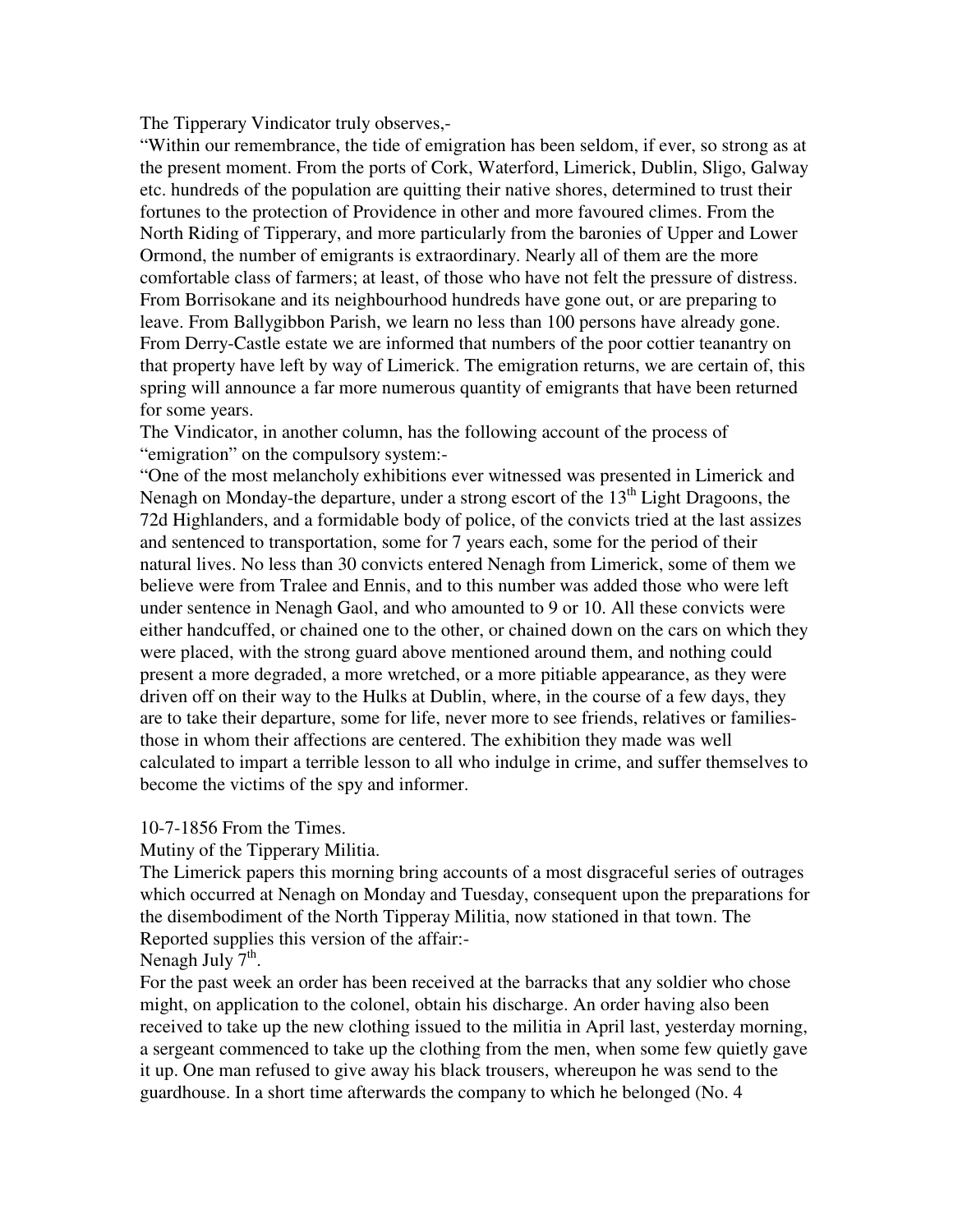Company) came down to the guardhouse to rescue him. The guard was ordered to fire, which they did not, I believe, owing to them having no ammunition. The men, however, desisted, but, in a very short time after, the five companies quartered in Pound Street barracks came to Summerhill barracks, as is their custom every day, for the purpose of being drilled. Hearing that the man was confined, they simultaneously fixed bayonets, and rushed at the guardroom, flinging the guard away, and with their guns and stones they broke open the cell doors, and let out all the prisoners at the same time demolishing all the windows and doors, and seats, etc. The Colonel (Maude) came down, and I am told, a soldier attempted to stab him. They all declared that they never would part with their arms until they were paid the residue of their bounty, and also be let take their clothes with them. After some time they were brought into line by the Colonel and Major, and addressed upon the erormity of their conduct. The Rev. J. Scanlan, P.P. Nenagh, came up at the time and addressed them. The address of the Rev. Gentleman had a good effect on the Militia Men, but they, at the same time, firmly declared that they would not give up their arms until their bounty was paid. All this time the Barrack gate was shut, and no one was admitted. When the men stationed in Pound Street were returning to their Barracks they were loudly cheered as they went through the streets. The greatest excitement prevailed at the time, but since the Rev. Scanlan has appeared there all seems quiet. When the men stationed at Pound Street were being marched to Summerhill Barracks they refused to go without their arms.

#### Monday Night 10 O'Clock.

Of all the scenes, real or imaginary, that an inhabitant of Nenagh ever saw or read of, that of this night threw them all into the shade. At 10 O'clock the Militia stationed in Pound Street barracks broke out of the Gate, knocking down sergeants and sentries. Carrying with them their guns with fixed bayonets, they went through the town, to the terror of the inhabitants, yelling and shouting. They first attacked the Police Barrack in Summerhill, the windows they quickly demolished with stones. They then in an irregular body proceeded to Summerhill barracks, the gate of which was closed, and commenced to pummel it with the butt ends of their muskets. In this way they quickly opened the gate and broke into the magazine, from which, with a wise precaution, the officers had removed the ammunition. Not finding it, they forced the band, who played them through the streets, which tended to keep them in a regular body. They first marched down to the police barracks in Barrack Street, firing shots at intervals all the way. When they arrived at the police barracks they demolished the windows with stones, together with the house of Mr. Bull, petty sessions clerk. The band played them back again to Pound Street Barracks, where they halted for a short time, and again played down Barrack Street, firing at intervals of a minute along the way, to the terror and dismay of the inhabitants, not many of whom slept all the night. The Militia were followed by a large concourse of people who kept up a regular cheer. They continued marching through the streets in this manner until 12 O'Clock. It is thought they purchased powder and shot during the day in town. When they fired, it was in the air; all they said they wanted was to force the authorities to give them their bounty. It is said that regiment of the Line is to arrive here tomorrow to quell the mutiny. The Militia say they will keep their arms, that, if such be the case, they will fight to the last, and that they may die at once, as die with hunger after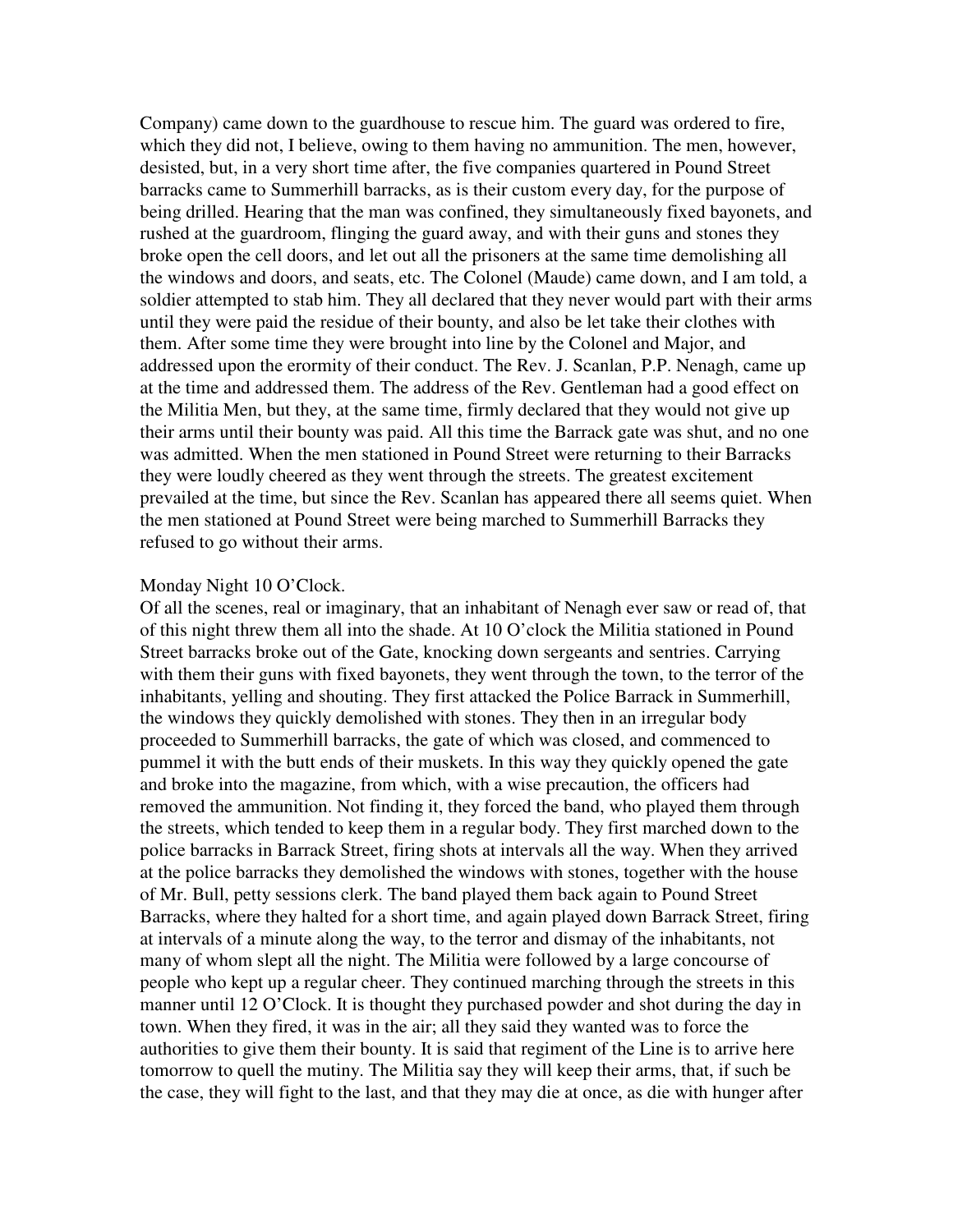being disbanded without a shilling in their pockets. During this time no officer or sergeant dared approach them. Sergeant Cole was knocked down with a blow of a firelock when the party first left the Pound Street Barracks. It is believed that the ammunition had been removed to the gaol when the rioters were leaving the barracks. They seemed to have their vengeance particularly directed against the police, who were wisely kept within their barracks.

#### Tuesday morning.

A great many of the soldiers are going about the town this morning. I learn that they did get ammunition in the magazine last night. Before going home they attacked the gaol, smashing all the glass in the large windows over the drop. The appearance of the two police barracks this morning was frightful, not one pane of glass was left in either, the sashes and shutters were smashed to pieces, as were also the windows of Mr. Bulls house, adjoining the police barrack, in Barrack Street. The house of Mr. John Kennedy, in Silver Street, shared a similar fate.

There was a great number of balls picked up in the streets this morning. The Militia are certain that there will be artillery in today to put a stop to the rioting, and are preparing to resist them-if such be the case there will be awful bloodshed. The town is greatly excited. When the regiment was coming from Tralee all their ammunitions was taken from them, which accounts for the guard not firing yesterday when called on to do so. When the officer told them to load they answered "What will we load with", and allowed the prisoners to be taken out of the Guard House. It was while coming out of the Barracks with a havresack of ammunition that Sergeant Cole was knocked down. The scene that was enacted baffles all description . The men did not sleep in their barracks all night, but remained up watching. There were plenty of guns and bayonets smashed. Some foolish persons posted notices on both Barrack gates, telling them to keep their ground inside, and that the people would mind the outside. The rioting continued all day.

The Limerick Observer has the following from the scene of Outrage, dated 5 O'Clock yesterday evening.

Intense excitement prevails respecting the accounts from Nenagh. Some go the length of saying that 11 Policemen have been shot by the rebellious militia;, but this we only give as the prevailing rumour, not undertaking to answer for the accuracy, though we were informed at the police station in William Street, that the messenger who arrived on a car at 4'30 this morning stated positively that they had fired into both police barracks and demolished the windows. A telegraphic despatch reached Major-General Sir James Chatterton at 4'30 today, when he immediately issued orders for the squadron of the  $17<sup>th</sup>$ Lancers which had arrived from Cahir to act as guard of honour to the Lord Lieutenant tomorrow to be ready to march to Nenagh within 15 minutes. The General and his aidede-camp, Major Foster, 4<sup>th</sup> Royal Irish Dragoon Guards, proceeded instantly in a carriage from Cruise's Hotel(Limerick) to Nenagh; the bugle call was at once sounded through the city, and within a quarter of an hour the full troops had assembled at the Artillery Barracks, under command of Captain George Hector Leith, Cornets Cleghorn and Waymouth. They fell in with admirable precision and regularity, and rode off by the Palmerstown Road to Nenagh as being the shortest route. The Protestant Lord Bishop of Limerick, the Mayor, the Rev. Pryce Peacocke, Mr. William Gubbins, J.P. and a great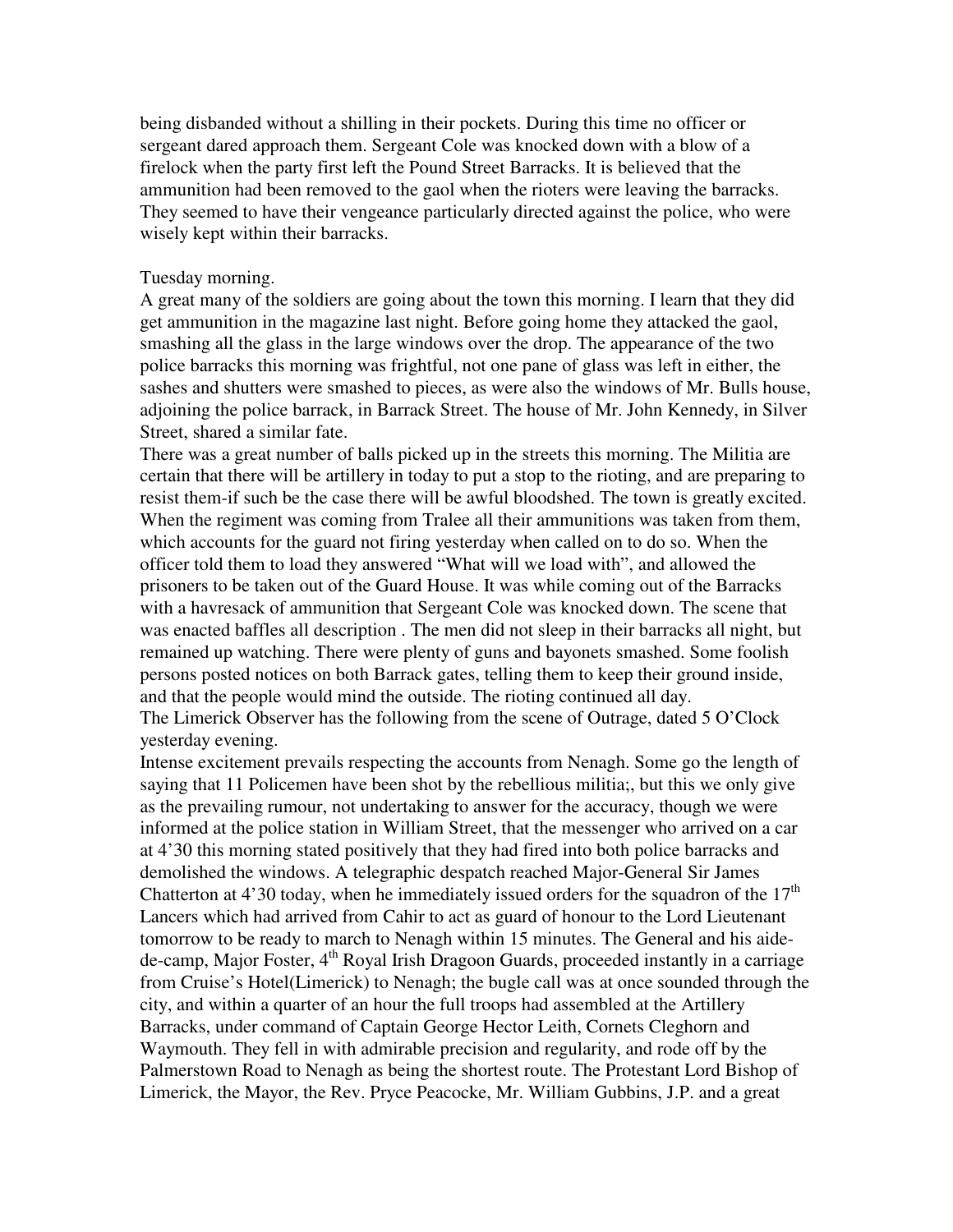number of respectable citizens were present at their rapid muster and departure.

Nenagh Tuesday night by magnetic telegraph.

At 4 O'Clock this evening 520 men of the  $30<sup>th</sup>$ ,  $41<sup>st</sup>$ ,  $47<sup>th</sup>$ , and  $55<sup>th</sup>$ , Regiments, under command of Colonel Hart, arrived from Templemore, and marched up to the Summerhill Barracks, having previously loaded their pieces. Contrary to expectation, the gate was thrown open, when they marched in and formed into line in the Barrack Square. The Militia having formed opposite them, they were asked to give up their arms, which they refused. The riot act was read, and the square cleared of all civilians, and both parties stood opposite one another, the militia remaining firm in their determination to keep their arms. In the meantime a body of militai who had stopped straggling about the town commenced firing outside the Barrack gate. One man fired a shot through the keyhole of the wicket, and killed a soldier inside. Another body went around the walls, and fired several shots at the troops, three of whom, it is said, were mortally wounded, and two others slightly. A Part of the troops were then send to chase them away, but the militia got into lanes and nooks, and fired at the troops as they passed.

General Chatterton arrived at 8 O'Clock to reinforce the troops from templemore. The police barracks were strongly barricaded, and none of the police stirring out. They were reinforced early in the morning by men from surrounding districts. The firing of the Militia and troops continued up to 9 O'Clock. Five or six men were wounded and one killed. In Pound Street, three of the Militia were killed. An industrious man named Gibbons, in Pound Street, was shot dead by the regulars. At 9'30 all was quiet, and at 11 O'Clock a troop of Lancers arrived from Limerick. The Militia were taken prisoners; they have lost 3 killed and 8 wounded.

## 10-8-1838 Nenagh Guardian

On last Sunday evening, between the hours of 6 and 7 O'Clock in the evening, as the rev. Mr. Goolde was reading the burial over the remains of Michael Shea, a Protestant, in Fennoe Church-yard, two men, one armed with a stick, and the other with a spade, followed by many others, rushed in, knocked the minister aside, alike regardless of his calling or the manner in which he was engaged, and commenced huddling the coffin into the grave, and covering it, remarking at the same time that they would not allow any of their friends to be damned. The widow Shea threw herself into the grave, and implored of the miscreants to let the service to be read; the man with the spade struck her, and she fell prostrate on the coffin, while the other fellow shovelled the clay on her. Her cries alarmed Thomas Waller Esq. whose house is in the vicinity of the grave-yard, and were it not for his interference and that of Counsellor Waller, Dr. Hopkins, and Thomas Stoney, Esq. it is not unlikely but that the savage monsters would have buried the woman alive, sooner than allow the burial service to be read by the minister.

## 10-11-1862 Times. Most Rev. Doctor Leahy. Archbishop of Cashel.

This pastoral is addressed "To those calling themselves the Three-year-old and the Fouryear old factions in the Parish of Emly and thereabouts."

The Archbishop with grief complains that those people-"almost alone of the people of Ireland certainly alone of all the people of these dioceses"-have revived those wicked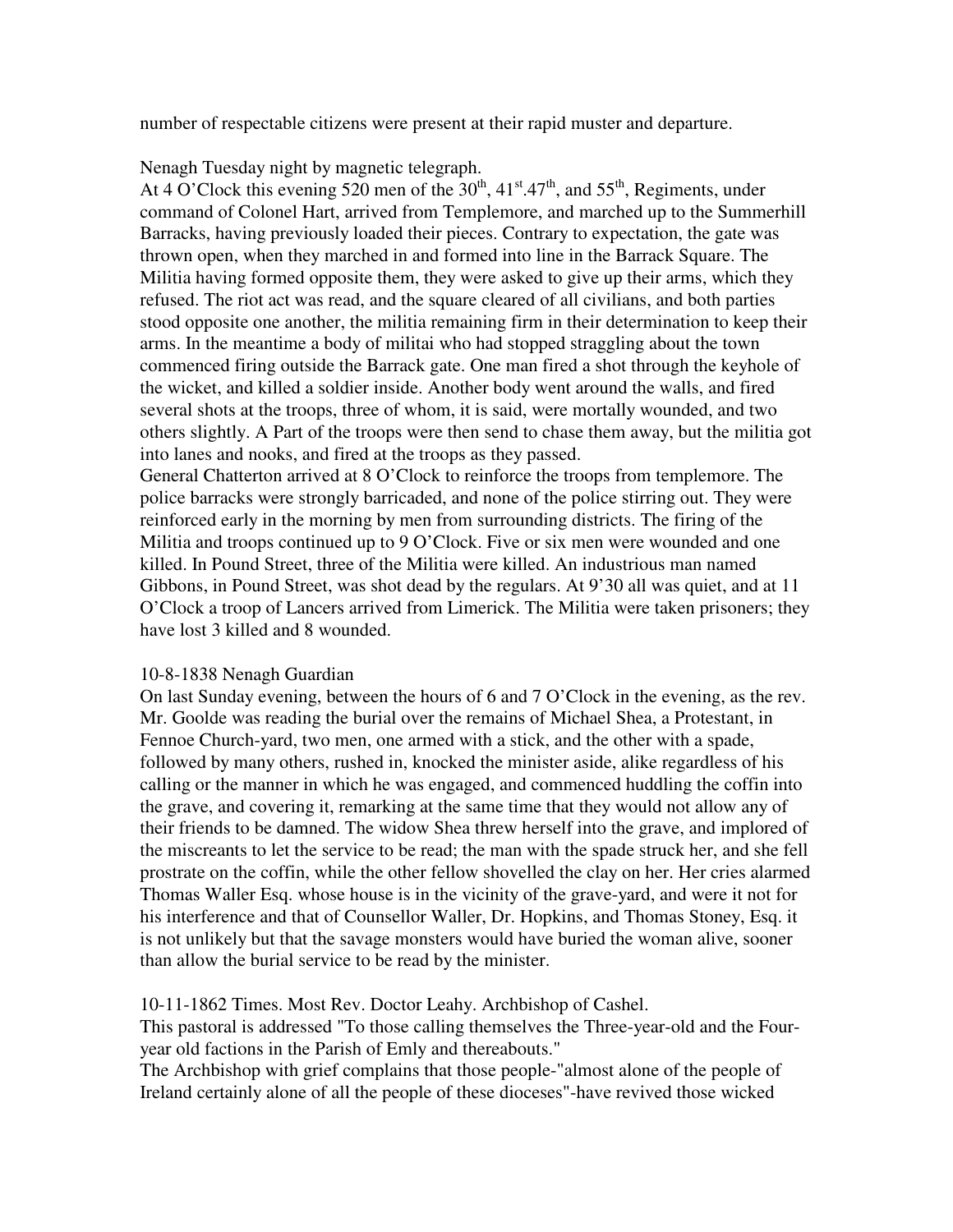factions which some years ago were the disgrace of the County. Emly is the stronghold of the two factions-the "Three year olds and the "Four year olds". He then goes on at length about the two factions and then ends the Pastoral with a well authenticated detail of murders and maimings, and other grevious bodily injuries that have occurred in the district in the last six years.

Perhaps such a record was was never before embodied in any Bishop's pastoral. 9th July 1856. Denis Quinlan, (four year old), Parish of Emly, killed at the fair of Hospital.

August 1856-John Fitzgerald, (four year old) killed at his own door in Emly. October 1856 -John Kenna, parish of Emly, killed at Rodus, in the same Parish, He did not belong to either faction.

September 1858-Michael Hayes, Parish of Hospital, (four year old) killed at the fair of Hospital.

1859 -James Brown, Knockany, received a stab wound, which put his life in danger. 1859-At a funeral in Kilteely, John McGrath of Emly, (four year old), badly fractured. 1860, Nov. 6th, Returning from the fair of Knockany, Edward Fitzgibbon was killed

1860, One Murphy, a three year old, was killed between Ballylanders and Galbally. June 12th 1860-At the fair of Ballybrood, several persons were injured in a faction fight between the Mulcahys and Connollys of Caherline, and the Smalls of Kilteely on one side, and the Lundons and Conways of Kilteely on the other.

May 1861-At a funeral at Emly a wicked fight took place between the Three and Four year olds, from which nine persons from the Parish of Emly, and four from the parish of Hospital were punished by Sergeant Howley at the sessions of Cashel.

1861-John Moloney, a three year old, and Daniel Connors, a four year old, began to fight at the Chapel gate on a Sunday, and having retired to a field close by fought it out during Mass, in the presence of several spectators.

December 1861-At a hurling in the Parish of Emly a man named Taylor was badly fractured, for which a man named Kennedy was sentenced to three of four years penal servitude.

1861-A man named Callaghan, not of any party, returning from the fair of Emly, was killed.

1861-At a hurling in Kilteely, a man named Small was badly fractured by persons of the opposite faction. This occurrence arose out of a faction fight at the fair of Ballybrood, in 1860.

1862-At the fair of Kilteely, Moloney, a Three year old, badly beaten by Connolly, a four year old.

April 1862 -At the fair of Ballincreena,? Parish of Knocklong, Roger Egan was badly fractured by some of the three year olds, because he was seen in the company with some of the opposite party, though he did not belong to either.

August 22nd 1862. Edward Fitzgerald, Hospital, was killed in the same place 1862-Michael Buckley, of Emly was badly fractured.

The cause of the feud which has led to such deplorable results was so trivial and ludicrous that it would be almost incredible if given on a less authority than this pastoral. The cause was too ludicrous to be more than alluded to by the Archbishop. It was all about a BULL and the age of the Bull.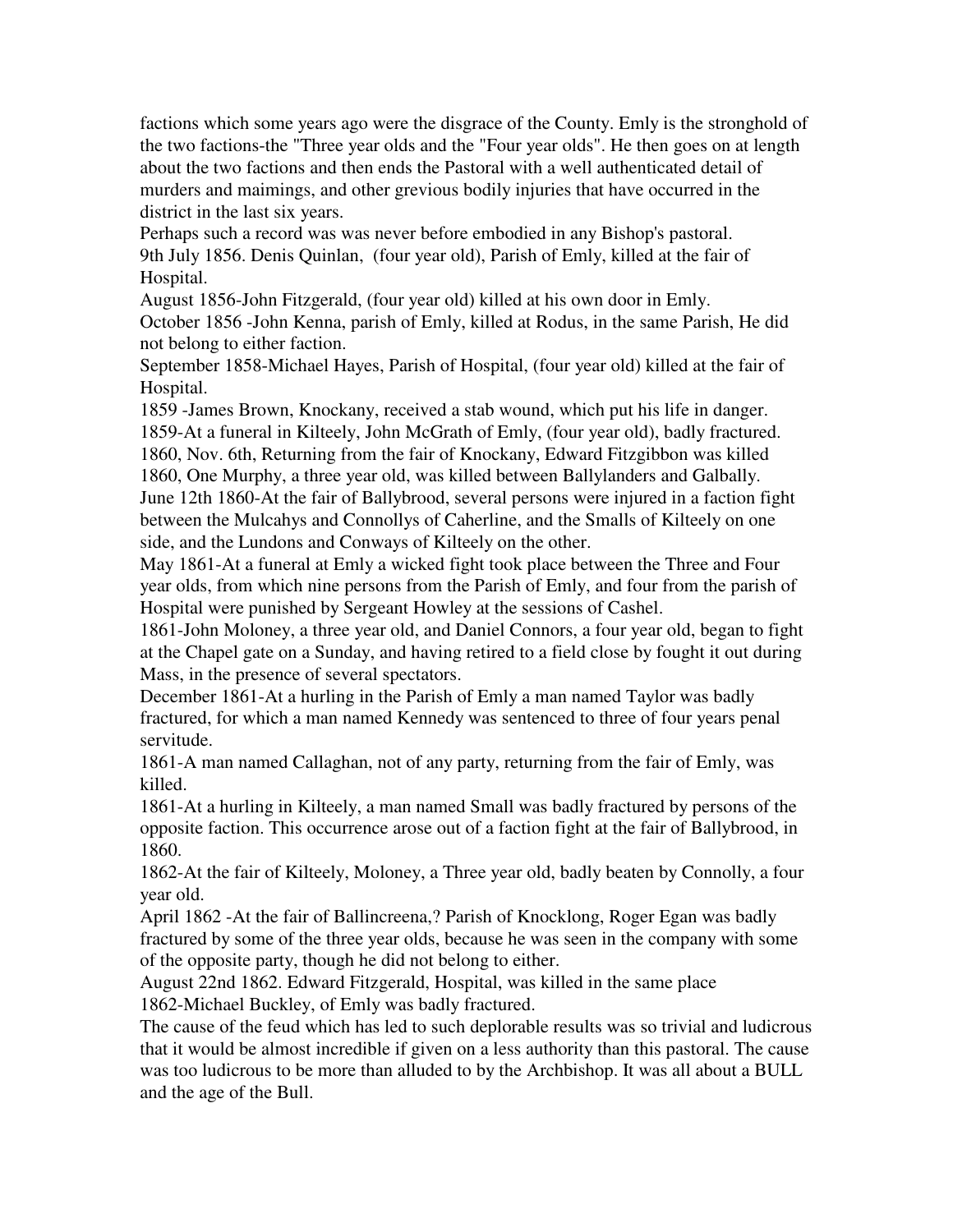11-4-1836 Clonmel Advertiser.

Lord Mulgrave's Sturdy Yeomanry.

The Tipperary boys were "up and doing". Last Sunday night fires blazed on all the numerous hills between Duharrow and Keeper, and from Gouig, in the County of Limerick, to Ballywilliam. The first light appeared on Durrow, of outrage celebrity, which was quickly responded to by similar signals on Ballinahinch, Lacken, Gouig, Bushfield, Kilmastulla, at one time were counted 100. The wild yells of the Duharrow boys, the brilliancy of the illuminations, and the stillness of the night, produced a strange and indescribable scene. The object of the hills being lighted remains a secret.

On Monday a man named John Tobin was stopped near the Chapel of Powerstown, within a mile and a half of Clonmel, where he was coming to get possession of a farm, from Lord Clonmel's agent, by a man armed with a blunderbuss, who ordered Tobin to give up the farm, the ruffian told him to turn back, as there was six men in waiting for him, who would not deal so mercifully as he did.

On Wednesday night last two sheep, the property of John Maher, Esq. of Tullamaine, were killed on the lands of Ballygamane, within two miles of Thurles, where his furze had been maliciously consumed a few days since.

# 11-8-1838 Tipperary Constitution.

On Wednesday evening last, a woman, a stranger, name unknown, was found lying in a state of insensibility on the roadside, near Templetoohy. At first it was thought to be the effect of liquer, but, on the following day, the police hearing of the case, had her removed to the village of Templetoohy, and had medical advice procured, when it was ascertained, that the stupor did not proceed from liqour, as was first supposed, but was caused by an extensive fracture on the side of her head. The poor woman died on the same day. A coroner's inquest was held on the body, and a verdict of wilful murder returned against some person, or persons unknown. She is supposed to be the wife of a pedlar.

On the  $17<sup>th</sup>$  of March last, a man named Connors, was murdered near Ashlypark, about half way between Burrisokane and Nenagh.His wife identified some of the murderers, had them apprehended, and they were tried at the last assizes. However, a few days before the assizes, two men came to the deceased's wife, with a false token, and told her that her sister wanted her on particular business; she thinking their story was correct, went with them, and has not been heard of since.

Two ruffians with their faces blackened went to the house of Mr. Palmer, near Cloughjordan, on the  $22<sup>nd</sup>$  ult, whilst the family were in town at prayers, and took a blunderbuss and a case of pistols.

# 11-9-1848 Nenagh Guardian

We publish the following curious and rather extraordinary notice, which was on Sunday morning found posted on the Chapel door of Kilcommon;- "To the people of Tipperary"

"There is a man in the Parish by the name of a clergyman, Father Moloney, Do you be all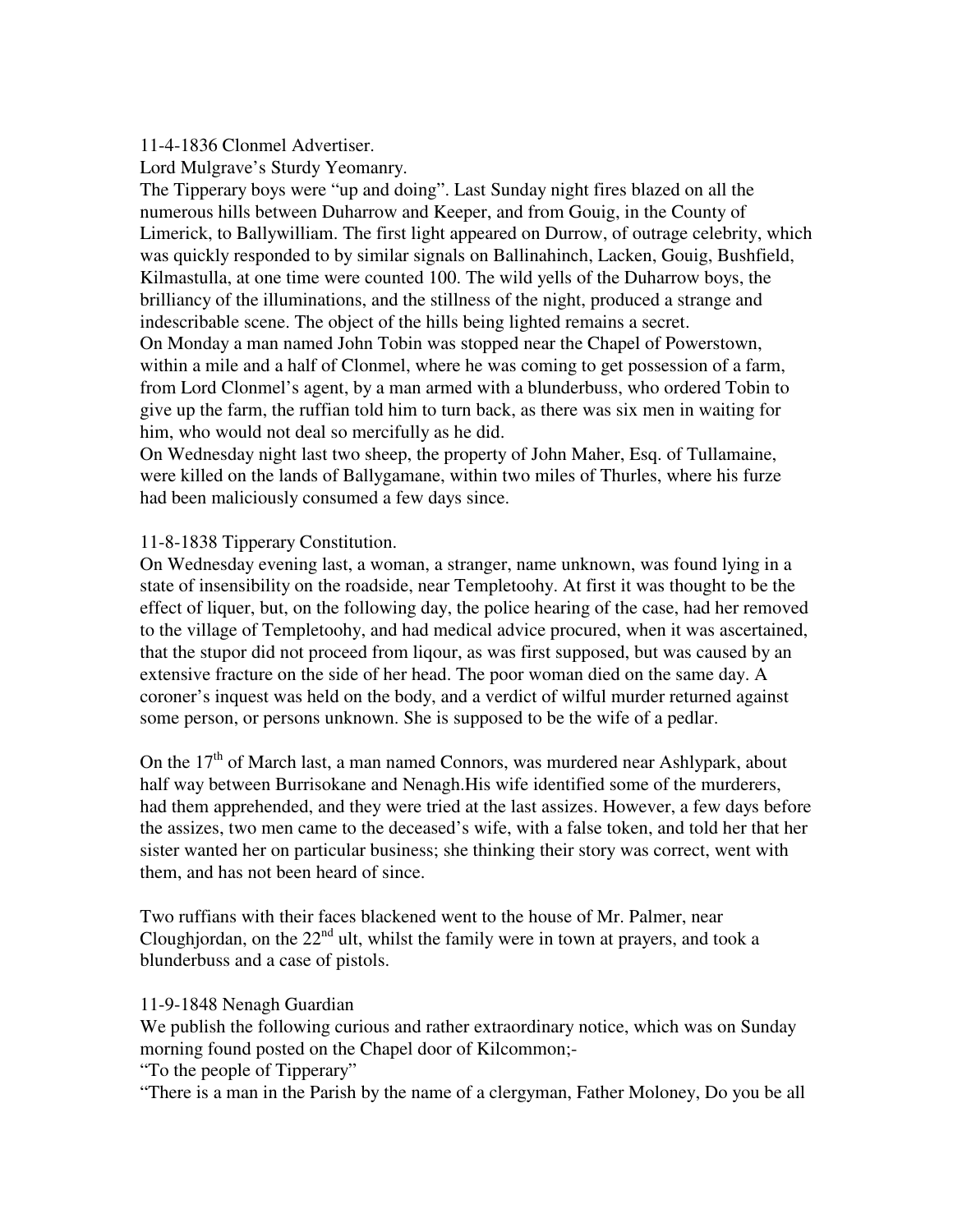aware of him, for he is a real government spy. Ye all know John Ryan of the Barrack, also his on Pat,, another government man, not forgetting his son denis, that undermined Smith O'Brien, and went off to Nenagh the might he stood Kilcommon. Beware of them".

An ebullition of some Young Irelanders found posted on the gate of Mr. Michael Morley, of Borrisoleigh, on the morning of the  $28<sup>th</sup>$  August.

"There are good and tried men still living. Attention!. Men of Tipperary, will you ever have it said that you will let the noble and high minded men of Ireland who have sacrificed their lives, freedom, and properties, for your sakes, to be either hung or transported. Now is your time, and now only, to redeem your country. Men of Tipperary, remember not to let one month pass you without being armed, and driving the steel to the hilt-and that there is no use being armed without being determined to use them. No Longer, oh, no longer, remain slaves or crouch to the hardened, cruel sovereign of England. As millions kneel to ask and demand, and when I call again be ready to strike the blow"

### 11-10-1811 From the Times

On the  $25<sup>th</sup>$  ult. A most wanton and unprovoked murder was committed on Thomas Connors, a weaver, residing on the lands of Ballykeeveen, near Cappaghwhite, in this county. On learning the circumstances, Mr. Crutty, one of the Coroners of the County, attended by two constables, proceeded to Ballykeevan, where he held an inquest on the body of the deceased, when the following circumstances apppeared in evidence;-About the hour of eleven in the forenoon of Wednesday, the  $25<sup>th</sup>$  ult. The deceased saw from a window in the rear of his cabin, near to his loom, where he had been at work, Daniel Crough, of the same place, hunting three small pigs, his property, with two dogs; He went out of his house to prevent the dogs from tearing them, when Crough struck him with a stone on the head, which cut him and knocked him down. Immediately on him getting up, Timothy Crough, brother to Daniel, came up and struck the deceased with a stick about two foot long, by which he cut him on the head, and knocked him down at the same time. James Fleming of the same place, came up to assist the two Crough's, and he struck the deceased on the head with a pounder, such as is generally used in pounding flax, which prostrated him to the ground; and immediately they went away; when the deceased exclaimed "Fleming, I leave the cause of my death on you" and expired about three hours after. The jury found the following verdict;- That the said Thomas Connors was wilfully murdered by Daniel Crough, Timothy Crough, and James Fleming. All of them have absconded, but it is hoped they will not elude that punishment which is si justly due to their crime. The deceased was about 22 years of age, and has left a wife and two children destitute of support to deplore his loss.

12-1-1832 From the Times From the Globe Dublin Jan.  $9<sup>th</sup>$ .

The Tithe agitation in the provinces bids fair to eclipse the political agitation in the city. In the last accounts I have seen, some facts are stated which are well worth notice. In a recent letter I mentioned the arrest of 40 of the peasantry for remaining at a tithe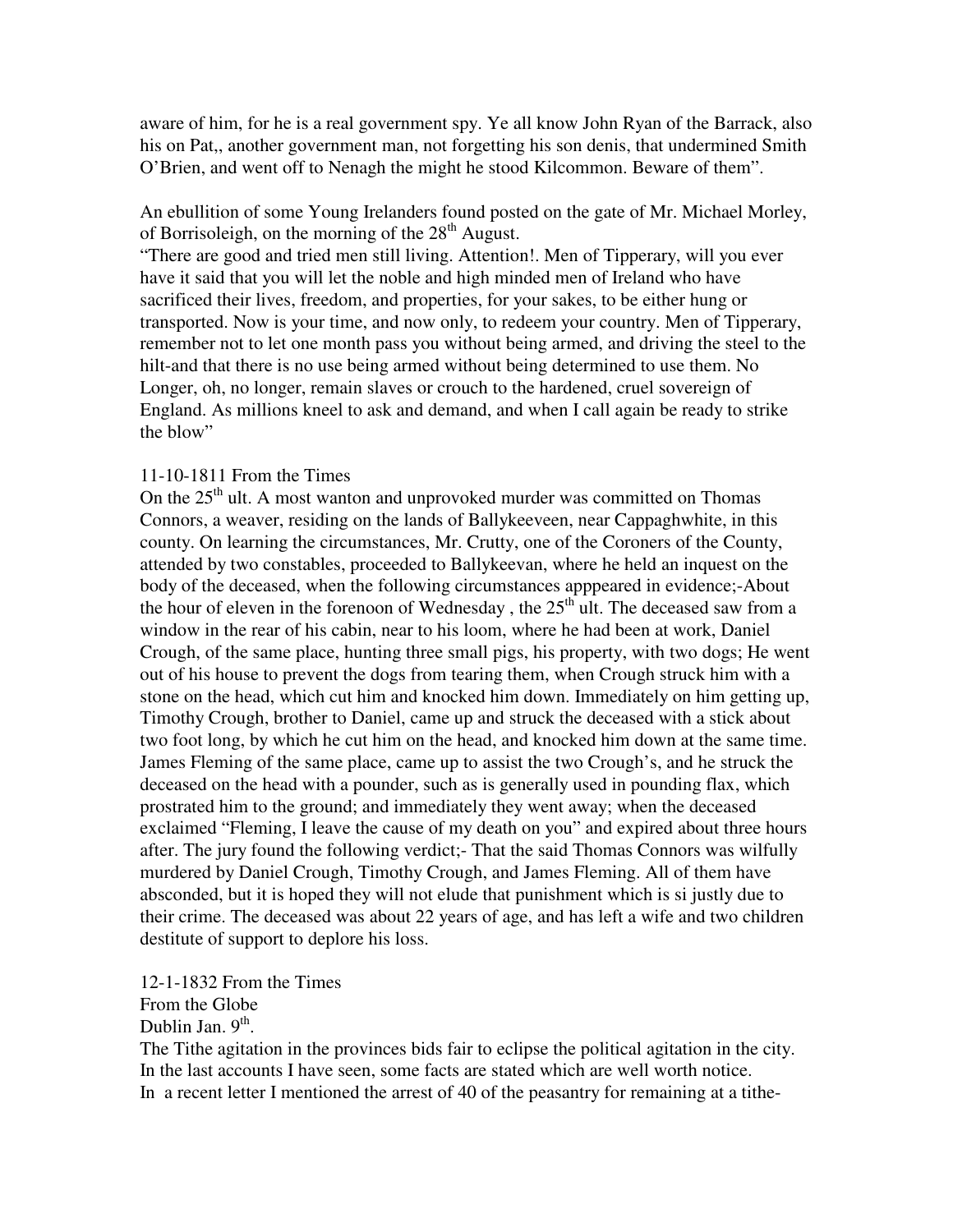meeting after the Riot Act had been read by a magistrate. All of them, except one, remain in the Cashel Bridewell. The individual liberated is a youth about 14 years old, son of Henry White, Esq, of Golden Villa, a highly respectable Protestant gentleman. Youth and inexperience were pleaded as his excuse, and the magistrate consented to discharge him. The military forse has been consideralby increased in Cashel, and the guard at the Bridewell has been reinforced, by a military party, consisting of an officer and twenty men, and seven police. The city was patrolled on Wed. night by 30 constables, and the military remained under arms until morning. Parties of police have arrived from Caher, and other out-stations. These precautions were considered necessary, in consequence of an attempt to rescue the "hurlers" confined in the Bridewell.

#### 12-3-1875 World.

Life in Tipperary;-It happened that a London newspaper despatched one of its correspondents to Tipperary, with a mission to send it letters on the matters connected with the recent election. There are circumstances under which the truth is no doubt calculated to create irritation. Before the newspaper correspondent had been in the County a week he received numerous intimations that Tipperary was fiercely offended in consequence of the character of the information he had found it to be his duty to forward to his journal, and that it was intended to inflict retribution on him in the manner characteristic of Tipperary. He received anonymous threatening letters, telling him that men were lying in wait to perform a rough surgical operation on his skull. He was assiduously followed about by hang-dog ruffians, obviously only waiting for a favourable chance to embroil him in a quarrel. Gentlemen called upon him, and partly out of a kindly feeling towards the stranger, partly with intent to avert a disgraceful slander from the place where they have their habitations, begged of him to quit the scene, while as yet he was safe. Railway officials came to him, and warned him that a gany of miscreants were hanging around the Railway station waiting for him with venomous perseverance. The Landlord of the Hotel in which he abode gave him notice to quit, because he did not dare to brave the popular odium and the risk of having his house wrecked by continuing to entertain the stranger who had made himself obnoxious by a little plain speaking. The very telegraph clerk who despatched the correspondent's letters by wire was threatened with personal violence if he continued to fulfil a duty in which he was merely the irresponsible instrument. Letters were send from Tipperary to Clonmel, cautioning the bete noir of the "dhalteens" not to visit the former town. That he did so-that he persistently disregarded threats as well as cautions, meeting both with the quiet intimation that he was quite prepared to take care of himself, and that he remained uninjured till the conclusion of his mission, is as strong an evidence of the cowardice of the mob of Tipperay as its hostility furnished proof of its ruffianism.

#### 12-4-1828 From the Times.

# Clonmel Assizes Monday April  $7<sup>th</sup>$ .

The Hon. Judge Moore presided. This being the day fixed for passing sentence on the two Keogh's, found guilty on Sat. last of the conspiracy to murder Daniel Mara, the Court was excessively crowded, chiefly by the peasantry.

The prisoners were put forward, and asked in the usual form what they had to say why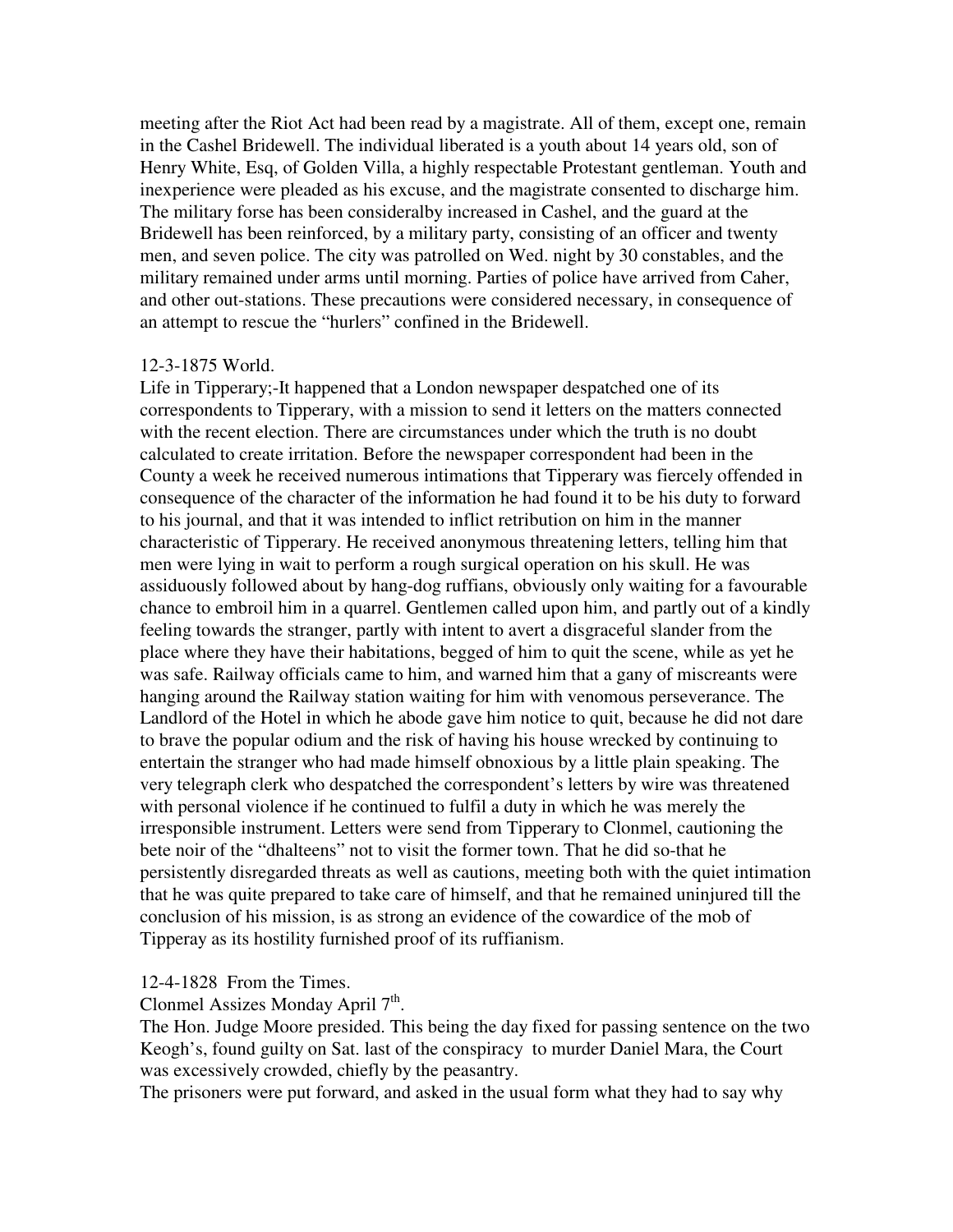sentence of death and execution should not be passed upon them, to which not having made any reply.

Judge Moore, in a feeling manner, addressed them, exhorting them to prepare for the awful transition they were soon about to suffer, from life to death; and after pointing out to them the enormity in the eyes of God and man the crime of which had most satisfactorily been brought home to them, sentenced them to execution on Wednesday. They were moved to their cells amid the wailing and shrieking of their friends and relatives. They were immediately visited by the Roman Catholic Clergymen of the Prison, to whom it is understood they have openly confessed their participation in the conspiracy. This afternoon, Leonard, the man who was found guilty of murder before Mr. Sergeant Lefroy, in the other court on Saturday, was executed in front of the County Gaol. The unhappy man seemed very penitent , and when he came on the scaffold could hardly stand, the vital spark having neatly fled before he was placed on it. He hung the usual time and his body was given to the surgeons for dissection.

#### 12-8-1868 Nenagh Guardian.

#### The latest phase of Police Rule.

One of the most outrageous acts of official tyranny and police insolence which we have read of for a long time was committed in Borrisoleigh, on Tuesday. On that day a posse of the Royal Irish made a raid on the shop of Mr. Patrick Maher, a most respectable trader, and seized about five stones weight of paper bags, used by him in his trade, which they carried away with them in triumph and confiscated, as "treasonable documents" we suppose. One of the bags has been forwarded to us by a correspondent. On the upper portion of the bag there is a harp, surrounded with a wreath of shamrocks, and underneath " Patrick Maher's Grocery, Spirits, Hardware, Drug, Oils, Colours, and Window Glass Warehouse, Borrisoleigh, -T. Harrington, printer, Johnstown." We suppose the harp and shamrocks were what the loyal constables objected to. But can it be possible that the authorities will allow a lot of ignorant policemen to rob a respectable trader of articles for which he has paid his money, simply because the harp and shamrocks are objectionable to them. If so, they should seize Mr. Harrington's types, for it was he who put the emblems on the bags. They should seize any books upon which Mr. Duffy, the publisher, has placed these emblems, and they should arrest any ladies who wear harps as brooches. In Dame Street, Sackville Street, Grafton Street, and other parts of Dublin, they will see plenty of harp and shamrock brooches offered for sale; and, surely, they have as good a right to order the police to confiscate these as to permit them to rob a shopkeeper of bags upon which the same emblems appear. We strongly advise Mr. Maher to summon the Police for robbery, for we are confident that their act was perfectly illegal.

### 12-9-1833 From the Times

Last Tuesday, at sun-rise, six men, armed with a gun, four pistols, and a spade handle, went with their faces blackened to the lands of Rathsalla, in the County of Tipperary on the estate of Andrew Roe, Esq. and attacked two keepers that were placed on some property distrained for rent by that gentleman, due to him between two and three years. One of the keepers begged his life, and was suffered to escape, the other fought them, and was fired at and beaten in a shocking manner. Next day, Mr. Roe seized all the cattle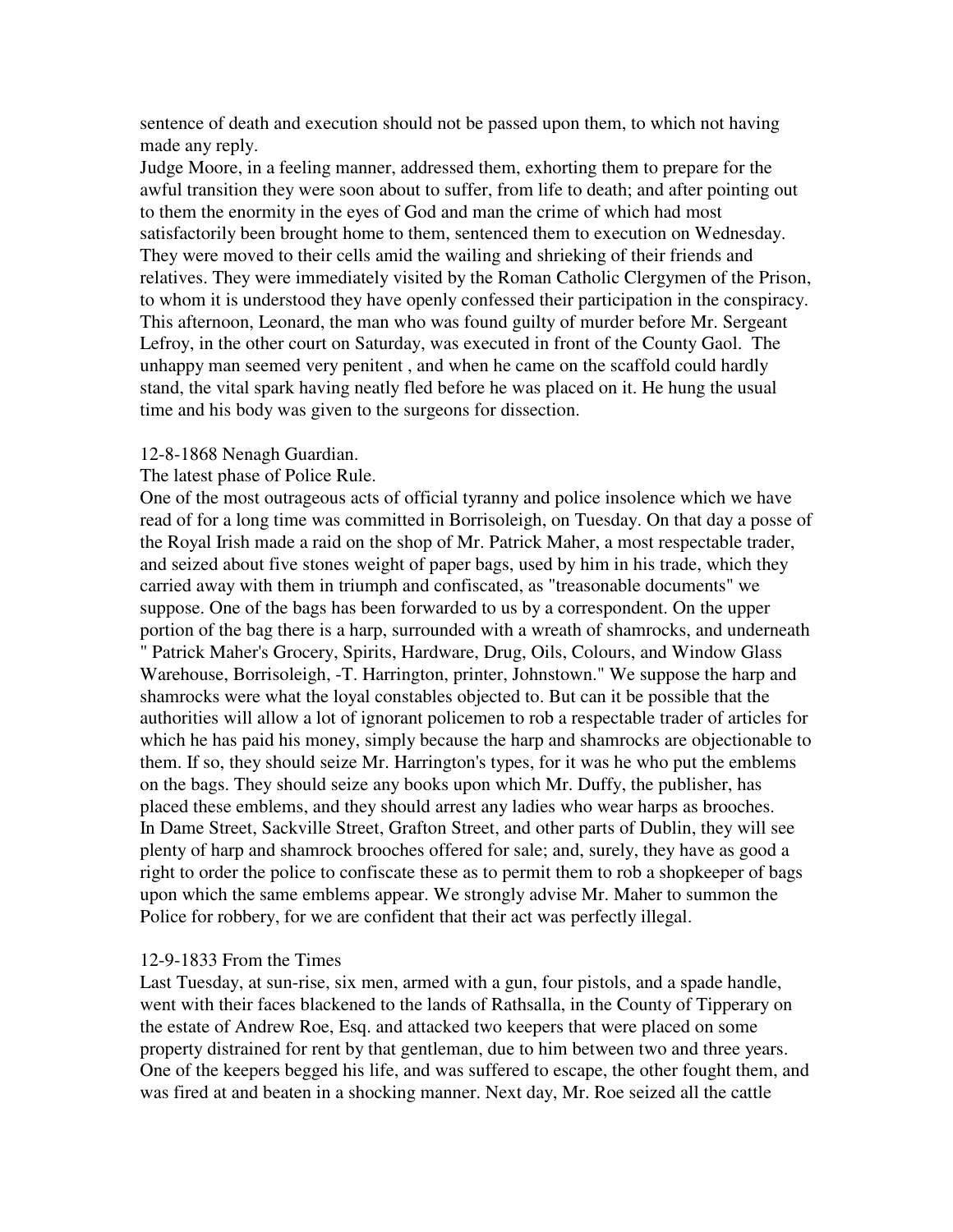belonging to his refractory tenants, and lodged them in the adjacent pound, placing an additional guard over them. The tenants then came in and paid up their arrears.

# 13-1-1877 Clonmel Chronicle.

# A good hoax.

A few days ago, a discharged soldier came home to his native place in the vicinity of Kyle, about three miles from Timoney. On his arrival he was in his full uniform, which, upon procuring a suit of plain clothes, he laid aside as useless. A rural wit took advantage of the circumstances to practice upon the fears of his neighbours, and soon appeared, with streamers flying, a splendid specimen of a soldier. In a business like manner he provided himself with a note book and pencil, and entered the houses of the rustics, where he enquired the names and numbers of the male inmates. Upon being informed he struck the proportion of two out of four, and one out of three, and directed them to be prepared to depart at a moment's notice to the headquarters of the district, to undergo a course of drill preparatory to their departure to the seat of the war, which had already broken out. So completely was he metamorphised that no one even guessed at identification, and so impressed were the people that the anticipated adieux induced many tears and sobs on the part of loving parents, and tender hearted sisters. The truth has since come out, and the simple minded people feel quite ashamed.

# 13-3-1889 Times

# Clonmel assizes

Mr. justice Holmes, opening the assizes at Clonmel yesterday, congratulated the Grand Jury on the peaceful state of the Southern Division of Tipperary. The calendar contained but 11 cases, eight of which were of malicious assault, and one of arson. The state of the County on the whole, showed an improvement as compared with previous returns.

# 3-4-1819

Saturday night at about half past two, Nicholas Kelly and Thomas Carroll, were executed in front of the Waterford County Gaol, pursuant to their sentences at the late Assizes for that County, the former for stealing, on the  $5<sup>th</sup>$  Dec. last, at Kilmacthomas, a mare bridle and saddle, the property of Edmund Cantwell, of Carrick-on-Suir, Esq. and the latter for stealing a cow, the property of Patrick Lonergan, near Cahir on the  $1<sup>st</sup>$  of January. They both acknowledged their having participated in the offences for which they suffered, and evinced in their last moments the strongest appearance of penitence and resignation to their unhappy fate.

John Power, and William Brien, for the murder of Michael Fleming, stewart of Mr. Grubb, at Clogheen, were hanged at Clonmel on the  $26<sup>th</sup>$  ult. This murder was a case of the greatest atrocity, and a mode of punishment of the most appalling nature was resorted to, in order to strike terror by a dreadful example, the two offenders were ordered for execution by night, at the new drop in front of the Clonmel Gaol by torch light. This manner of execution has not, we believe, been parctised since the days of the White Boys.

13-4-1836 Tipperary Constitution.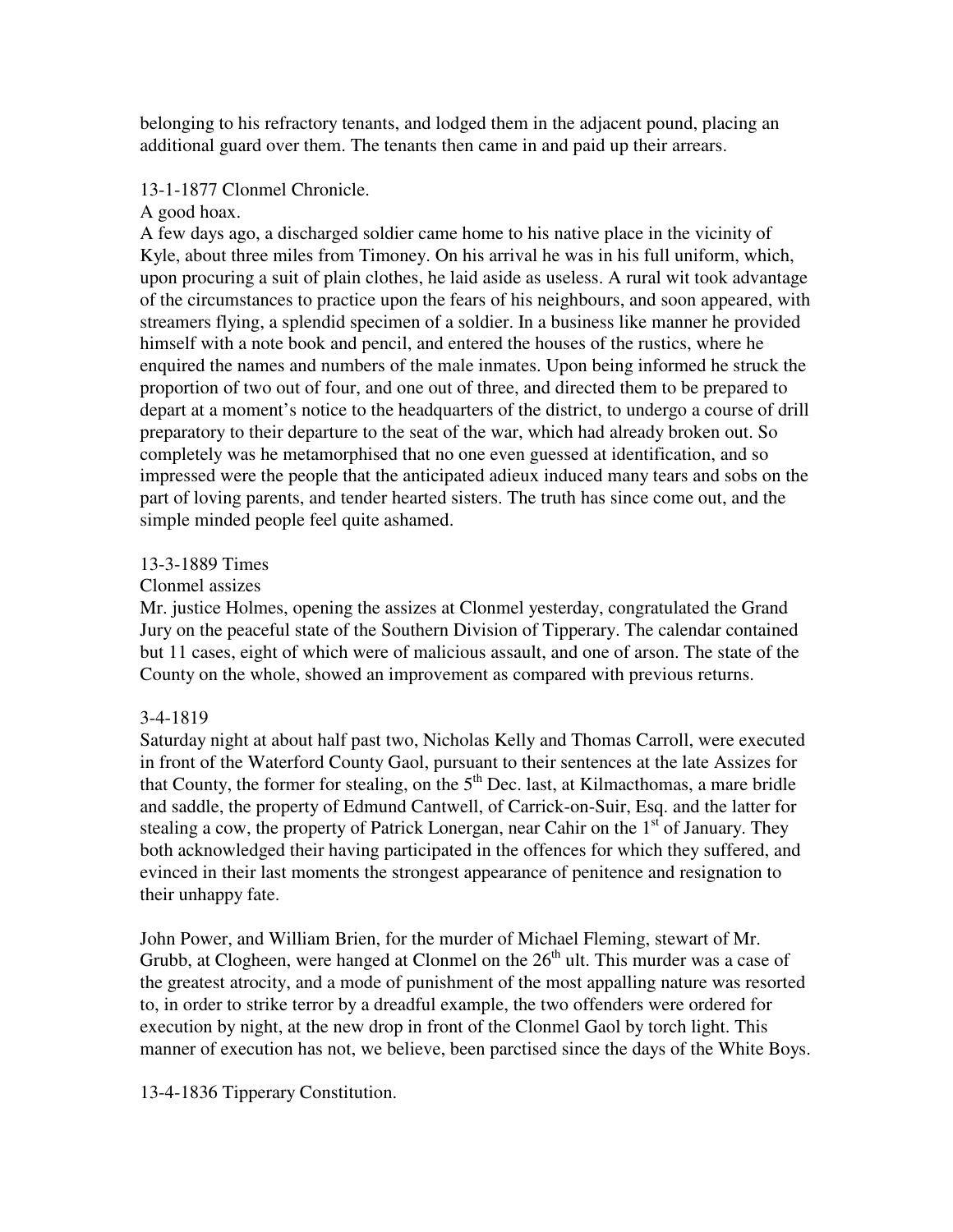County of Tipperary-Priestly Denunciation.

On Sunday last, in the chapel of Fethard, a Priest read from the altar the names of the gentlemen and magistrates connected with that barony (Slevardagh) who signed the protest to the O'Mulgrave address, and after some observations made use of this memorable, never to be forgotten sentence—"Look to them, men of Tipperary,!". As if the reading of the proscription list from the altar were not enough, the names and residences of the victimized individuals were posted on the chapel gates; and throughout the town, and beneath them the appalling denunciation—"Look to them, brave yeomanry!. Protestants of Tipperary, of Ireland we say, look to yourselves".

# 13-6-1833 From the Times.

The operations going on through the Country for the collection of arrears of tithes now engross the public attention. Every eye is turned to the movements of the tithe proctor, who serves as the nucleus of the constabulary, the militaty, and the mob, in whatever district he is seen abroad. He is now the real agitator. Sometimes he suffers severely. Thus a violent attack was made on a Mr. Moss, tithe agent at Castledermot, County of Carlow, last Tuesday , by a crowd that collected to prevent his men serving latitats, and he had a very narrow escape, The Hartigans' father and son, were on the same day, almost beaten to death at Kilsheelan, but with characteristic national vitality have sufficiently recovered to swear informations against the three of them, who were in consequence arrested by the police as partisans in the riot.

On Saturday week Chief Constable Smith went with a party of police to Lismolin, in the County of Tipperary, to put up Tithe notices, but seeing an immense number of country people assembled, and apparently rather rudely inclined, he prudently retired. On Monday last, however, he returned to the work, assisted by a large military force, and affixed a tithe notice to the door of M'Cormack, of Mohobleir. Upwards of 5000 peasantry assembled on the occasion, and it is stated that they fired some shots at Mr. Smith's party, but no actual injury occurred.

### 14-8-1848

Times Monday Morning.

Ireland.

Arrest of Meagher, O'Donoghue and Leyne.

Our reported writing from Thurles yesterday morning at 6, announces the arrest the night before, between 11 and 12 O'Clock, of Messers. F.W.Meagher, P.O'Donoghue, and Maurice Connor Leyne. The arrest was effected by Constable P. Madden, and the Police patrol on the road between Rathcommon and Holy Cross.

The prisoners were conveyed to Dublin by special train from Thurles at 6'30 and conducted under an escort of 20 of the Thurles police to the Royal Barracks. Captain Mackenzie, having seen them safely deposited in the Royal Barracks, immediately proceeded with despatches from General Macdonald to the Vice-Regal Lodge. By the few provincial journals which reached Dublin yesterday morning all would appear to be perfectly tranquil in the South. There is a close chase after O'Gorman, but his capture is not likely to be effected without giving the authorities some further trouble.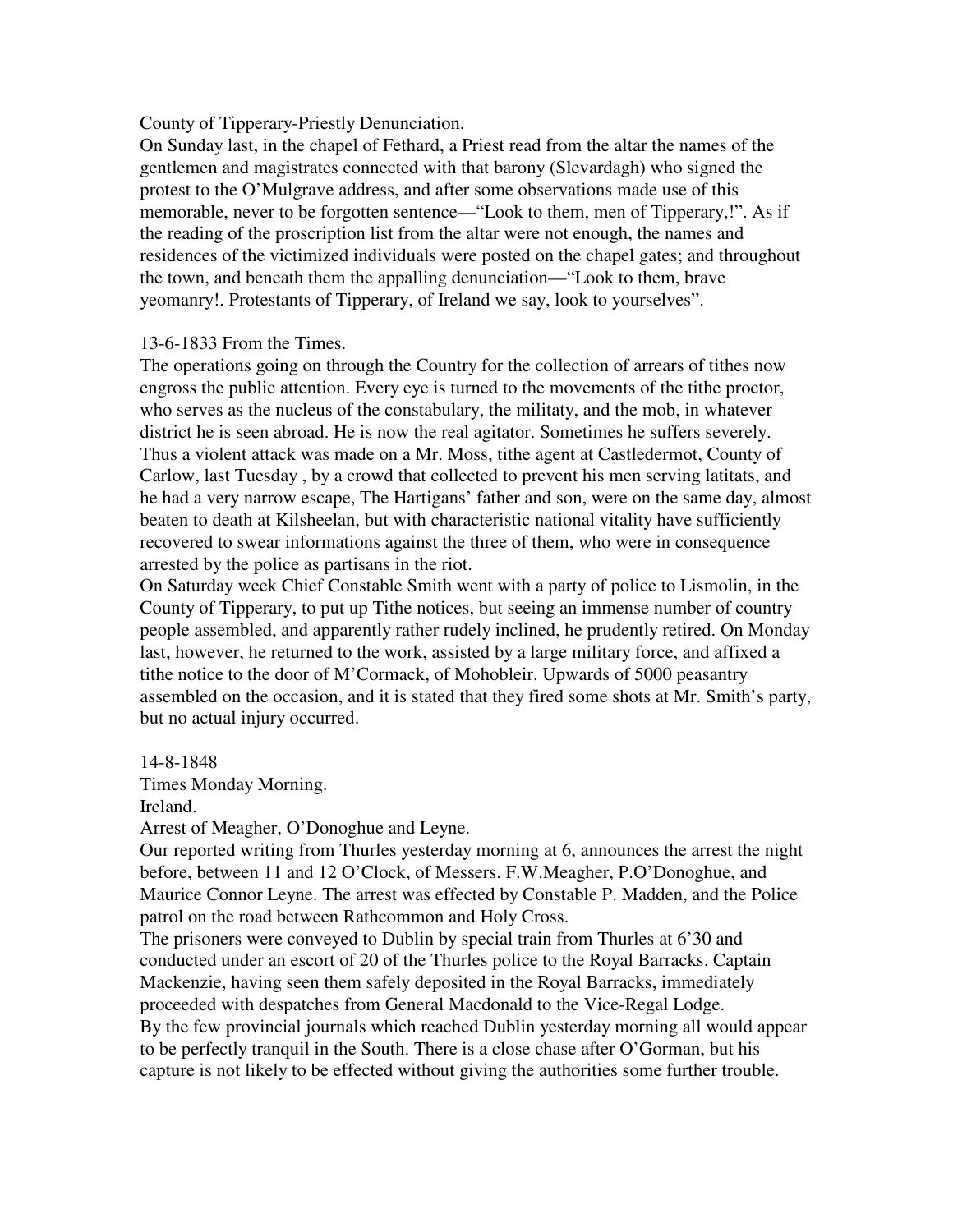#### 15-3-1876 From the Times.

Dublin March 13<sup>th</sup>.

The assizes are drawing to a close, the Judges havin approached the last towns in their circuits except those on the North East, which started a week later than the rest. They have expressed themselves satisfied with the general improvement of the Country, except as regards the vice of intemperance, which appears to be still on the increase. There are circumstances, however, which are very discouraging to those who are engaged in the administeration of justice. An usually large number of heinous cases has come before the Courts, and in every instance the prosecution has failed, though the evidence in support of it was very strong, and the Crown was represented by the Attorney General and other able counsel. There were several charges of murder, most of them remaining over from past Assizes, owing to the disagreement of jurors, and in those cases the result was a acquittal. In no instance has a conviction been obtained. An example will show the unsatisfactory character of the proceedings. At the last assizes for Tipperary, two men named Bourke, father and son, were tried for the murder of a farmer named Scanlan, at Killenaule. After two abortive trials, this case stood over until the present assizes. The older man died in prison, but the son was put on trial before Baron Deasy, and the jury again dismissed.

### 15-3-1890

Chief Baron Palles, in opening the Assizes for the South Riding of Tipperary in Clonmel today, said the amount of crime was very small, indeed for such a large list. County Inspector Stevens had informed him that with the exception of the district comprised in the Smith-Barry estate and a small district near Mullinahone that the rest of the riding was in an extremely satisfactory condition.

Patrick Dillon, a young man of the farming class was charged with the murder of his father on the evening of Feb.  $13<sup>th</sup> 1888$ , at Killaghy, Mullinahone. Dr. Falconer defended the prisoner, who pleaded "Not Guilty". Mr. W. Ryan, Q.C. and Mr. Curtis, Q.C. appeared on behalf of the crown. Mr. Ryan in opening the case for the prosecution, said the affair occurred so far back as Feb.  $13<sup>th</sup> 1888$ . The depositions of the principal witnesses, who were two in number, were not made for a period of 14 months after the man lost his life. The witnesses kept back the information, and their depositions were not made till after a prosecution had been instituted against two principal Crown witnesses for perjury. The deceased, Patrick Dillon, was a farmer. The family consisted of his wife, , the prisoner, three daughters and a young lad. On the day mentioned the deceased, his son, and a labourer, named Martin Byrne, were engaged in cutting down timber, and taking it into the kitchen of the house. They continued to be engaged so until 4 or 5 O'Clock that evening. When they went into the kitchen his daughter struck him on the mouth with a stick, which caused him to bleed profusely. The prisoner, Patrick Dillon, then snatched up a spade which was near and rushed at his father, but was prevented from striking him by Byrne, who took the spade from him. The son then took up a heavy piece of ash in both hands and struck his father a blow on the side of the head which felled him to the ground. The evidence went on to show that, although the family were present, not one single word of remonstrancewas uttered by any one of them. The only one who did anything for the deceased was Byrne, who went and got him to bed in a senseless state. Byrne then told deceased's wife that he was killed, to which she replied, "He is only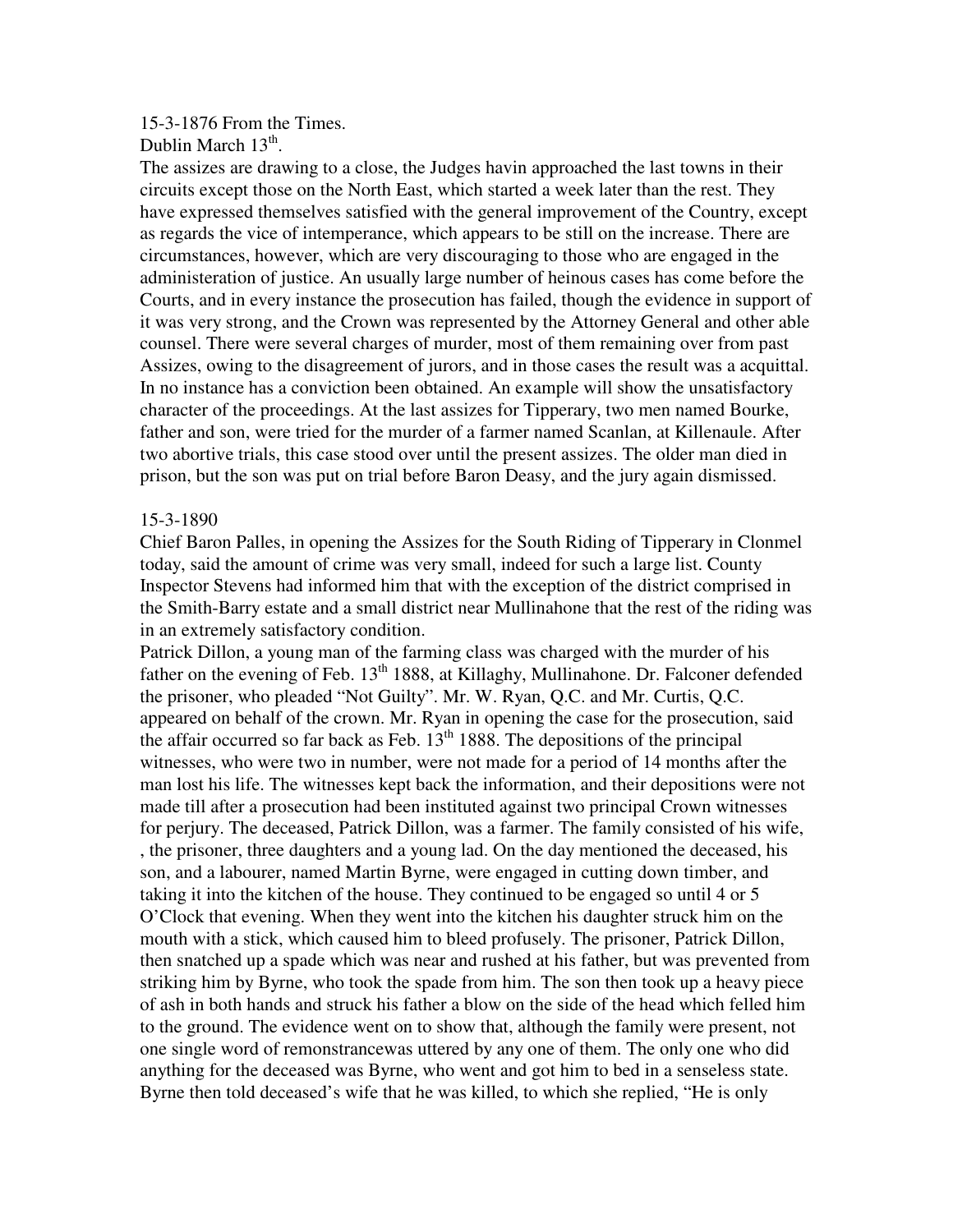stunned". The only words the man uttered afterwards were "Oh, my head, my head". Byrne then left, and did not return until 8 O'Clock the next morning, when he found the deceased as he had been left the night before, in his clothes and insensible. On Sept  $28<sup>th</sup>$ the corpse of the deceased was exhumed and examined by Dr. Moloney, who was of the opinion that death resulted from the injuries received on the head. Byrne was examined, and deposed to the facts as already stated. The court at this stage adjourned until tomorrow morning.

### Next Court Sitting.

Chief Baron Palles, referring to the charge preferred against Patrick Dillon of having murdered his father, said he had carefully considered overnight the evidence heard on Friday, and more especially the evidence of the Doctor and Priest; and taking into consideration that it lay with the Crown affirmatively to prove the case, he had come to the conclusion that a verdict of guilty would not be satisfactory. Mr. Ryan.Q.C. on the part of the Crown concurred with his Lordships view, and the jury, by direction, acquitted the prisoner.

### 15-6-1856 Clonmel Chronicle.

### Joey the Tailor.

On Sunday, a deserter named Pollard, well known as "Joey the Tailor" had the temerity to go into the village of Ballingarry to drink in the middle of the day, remaining there until rather tipsy. Having got a hint that the Police had information of his visit, he went away on the Commons road, and stopped at a house of a man named Kelly, a carpenter. Constable Davis, with another followed, but Pollard bolted and a most exciting chase took place through Garrancola, in the direction of Lisnamrock, the fugitive being so hard pressed as to throw away his hat, coat, and shoes, while hundreds of people from the neighbouring country and village topped the surrounding hills as spectators of "the run". Pollard was overtaken, and arrested by the two constables, who endeavoured to bring him in the direction of Ballingarry, but the prisoner lay down, alleging that he was overcome with fatigue and feigned sleep. The police having again succeeded in getting him on his feet, he proceeded a little further, when one of his sons, coming behind Davis, threw his arms around his waist and flung him to the ground. The prisoner having procured a strong blackthorn stick, laid about him with such vigour, that the police found it impossible again to close on him, more especially as he was most ably seconded by his two sons, who send showers of stones at the constables. Davis being twice knocked down by blows received on the head, besides getting a severe wound on the right side of the chest. Against such odds it were vain to contend, and the police were obliged to return to their barracks. During the melee numbers of persons stood at a distance looking on, but did not interfere in either side. The deserted is a native of Ballingarry, where in the fighting times he attained such celebrity in that line as at length to become the acknowledged leader of the great Shanavest party whom he led against the Caravats in many a scrimmage. In 1848 he joined Mr. Smith O'Brien, and was present at the attack on the police at the Widow McCormicks of Farrinroy, commonly known as the battle of the "Cabbage Garden" where he received two severe bullet wounds. From that period he worked at his trade in Ballingarry, until the Spring of 1855, when he enlisted at Fethard in the  $2<sup>nd</sup>$  Regt.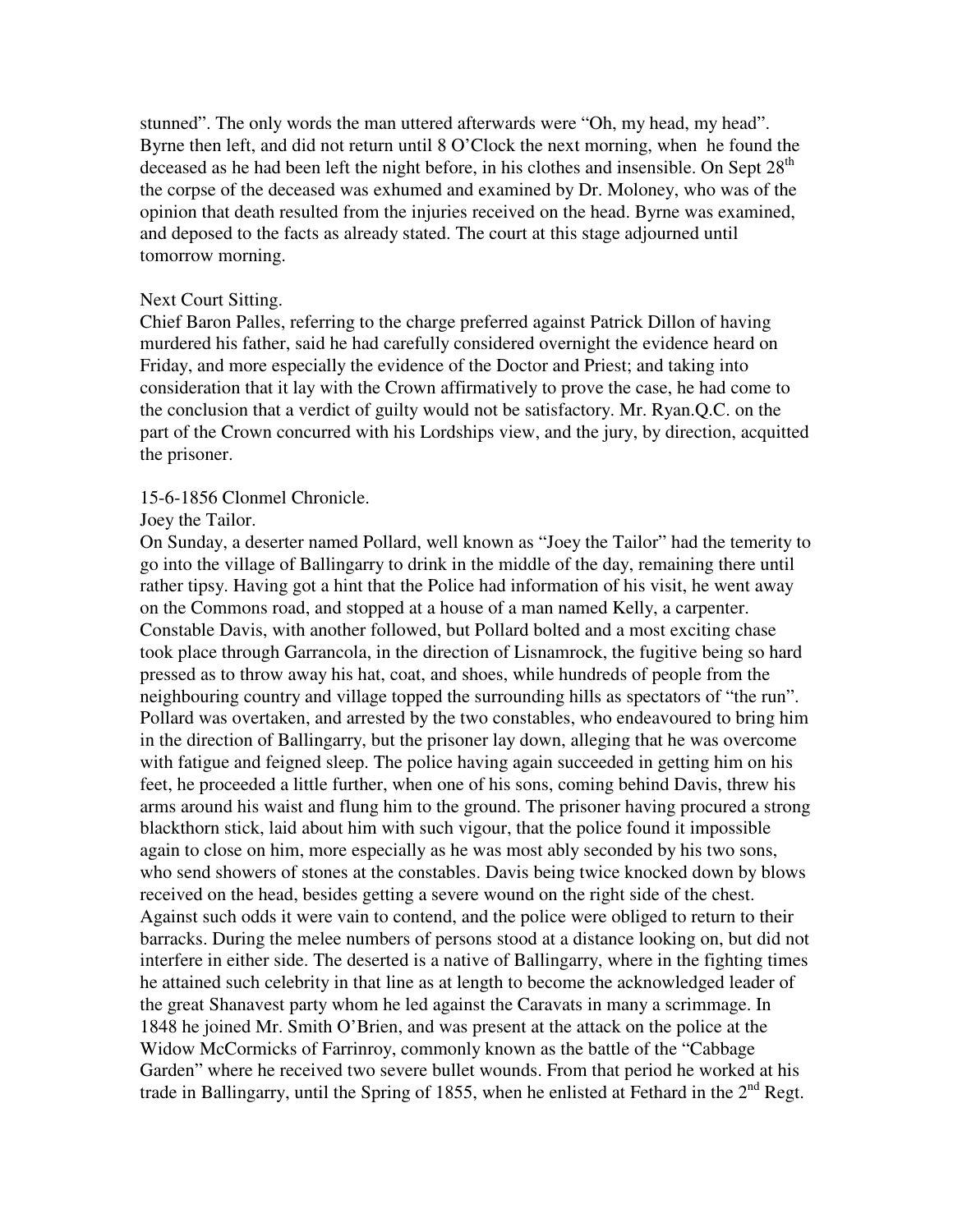Having remained a few months in her Majesty's service, it seems he got tired of the army when a subscription was set on foot anongst his friends at Ballingarry for the purpose of raising £20? Smart money to purchase him out of the service. The contributers were numerous, and the collection shortly amounted to £14-£15, but on arriving at that figure, Pollard deserted, and a report was circulated that he had spend the money emigrating to the West. He was however, much nearer home, and it was publicly known that he has since his desertion been working at his trade in the country around Ballingarry.

#### 15-9-1903

#### Extra Police tax

General indignation is felt by the people around Templemore at the attempt to impose taxation to the amount of £540 for the introduction of the extra police force drafted into Barnane. What makes the tax more maddening is the fact that the police were imported into the district and kept there without there being any just reason showing for their presence. The people all through the campaign of last year and a half have not committed one single crime in the district, and yet a police force of about 50 were brought here without the people's consent, but at the people's expense. The only crime of which the people are guilty of (if crime it be) was the brave effort which they made to break up the big grazing ranches and plant the people on them. If it is a crime for the peasants of Mid Tipperary to advocate the breaking up of the grazing ranches in their midst, surely it is no less a crime on the part of the Irish Secretary to advocate the breaking up of the grazing ranches in the West of Ireland. It is all a farce pure and simple. It was this effort to tax the people of America without their consent, that led to the battle of Bunker's Hill and the subsequent Declaration of Independence. On Tuesday morning brakes, etc. arrived in Barnane and Drom for the purpose of conveying some of the 'Standing Army' of the police out of the district. I learn that the two Thompsons, George and John, are only going to be left two police each for their protection. If they want any more, they will have to pay for them with the profits of the big bullocks. Surely, if there was any necessity for retaining the hugh 'army of occupation' in the district for the last 18 months, they ought to be kept there for the future. The feeling of the people regarding the grazing ranches has not changed, and they mean to achieve their ends.

### 15-11-1832 From the Times.

### A Priest elected President of a Political Union.

The Nenagh parochial committee, which has long been famous for its restless spirit of agitation on tithe affairs, etc., has transformed itself into a Political Union, and elected as its president the Rev. Nicholas power, a Roman Catholic Clergyman, who, in conjunction with the Rev. Dr. O'Connor, argued with the members for a length of time on the inconsistency of their placing at the head of a Political Union, a clergyman, instead of a layman. They argued in vain, for despite their opposition, the Priest was appointed President by acclamation. He consented at last to hold the situation for three months, on a distinct understanding that he should be free to resign at the end of that period. This union has determined to supersede the practice of requiring the Church Bell to be rung at the funerals of Roman Catholics, and has given notice that the Chapel bell will be rung instead. This is looked on as a great step in the march of toleration. A few years since the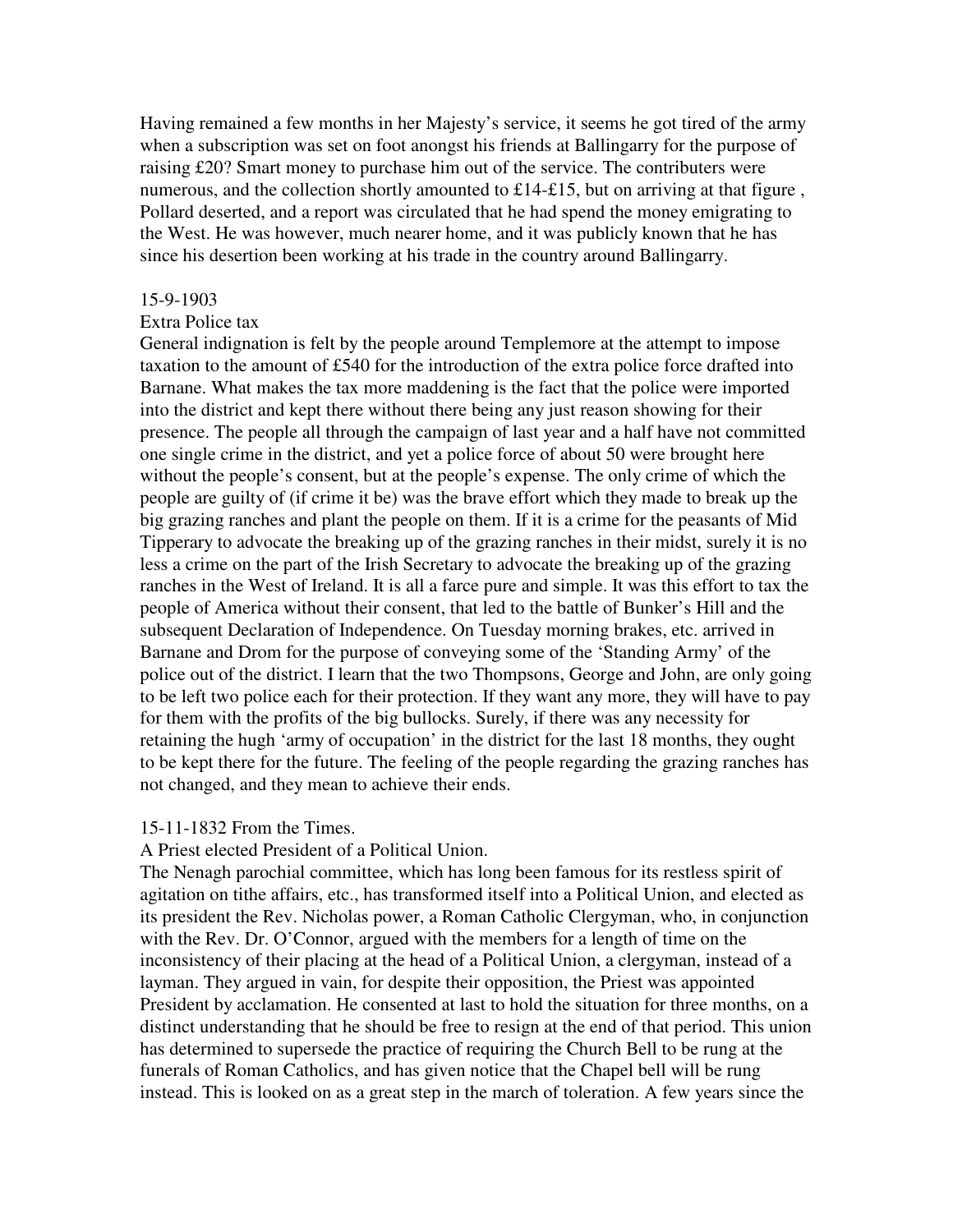Chapels were not allowed to have any other than a small hand-bell, such as seen on tavern tables in England, which was rung by the servitor at Mass. Now almost every Chapel has its public bell erected outside, but only the newest have bellfries or steeples.

### 16-1-1843 Times

## Dreadful State of Tipperary.

This wretched district is again disgraced by another of those foul murders which have long made Tipperary a byword and blot upon the map of Ireland. The last victim, it will be seen from the subjoined account, extracted from the Nenagh Guardian, was a person of the humble class; and no cause is assigned which led to the commission of the dreadful deed;- "Again blood has been shed-again the gaping wounds of the murdered cry unto Heaven for vengeance upon ill-fated Tipperary. The reign of the assassination is again commencing, and the uplifted arm of the law seems to have lost its terrors with the savage peasantry. On the evening of Thursday , about 7'30, Thomas Bourke, herdsman to Mr. James Scully, was waylaid and murdered in Tipperary by two men, who assaulted him with stones. The dire outrage was perpetrated at the end of Mr. Massey's garden wall. On Friday an inquest was held on view of the body by Captain Bradshaw, and a verdict of wilful murder returned".

On Tuesday evening, as Mr. Edmond Byrne, of Lissanure, near Templemore, was returning from the fair of Thurles, he was fired at from a grove of trees, at the entrance to his own house, but providentially escaped the assassin's bullet, in consequence of riding a spirited horse, which was in full gallop at the time the shot was fired. The brother of Mr. Byrne was shot about three years ago since, near his own house, he having sinned against the agrarian code, by taking some land from Mr. Val. Maher, M.P. from which a man named Feely had been ejected. Mr. Edmond Byrne holds his lands under the commissioners of the endowed school of Clonmel, and not a single acre sublet.

# 16-1-1891 The Times.

At a Crimes Act Court, held at Clonmel today, before Colonel Evanson and Mr. Bruen, stipendiary magistrates, Mr. J.J.Long, editor of the Nationalist, was charged with intimidation by having published in his journal, between July  $1<sup>st</sup>$  and December  $30<sup>th</sup>$ , 1890 resolutions of the Inch and Loughmore branches of the National League, condemning the conduct of Mr. Edward Ryan, cattle dealer from Thurles, for having taken a grazing farm from Colonel trant. Evidence having been given, the magistrates said they considered the charge proved; but, as it was mr. Longs first offence, they would deal with him under the first offenders act, and order him to find bail for 12 months, and come up for judgement when called on, or go to gaol for three months. The defendant, who declined to give bail, was removed in custody.

# 16-7-1839 Times

Mr. Justice Perrin opened the assizes on Friday. The Calendar is very heavy, and includes some cases which it had been intended to prosecute at the special commission. One of them is for the murder of Mr. Charles O'Keeffe, of Thurles.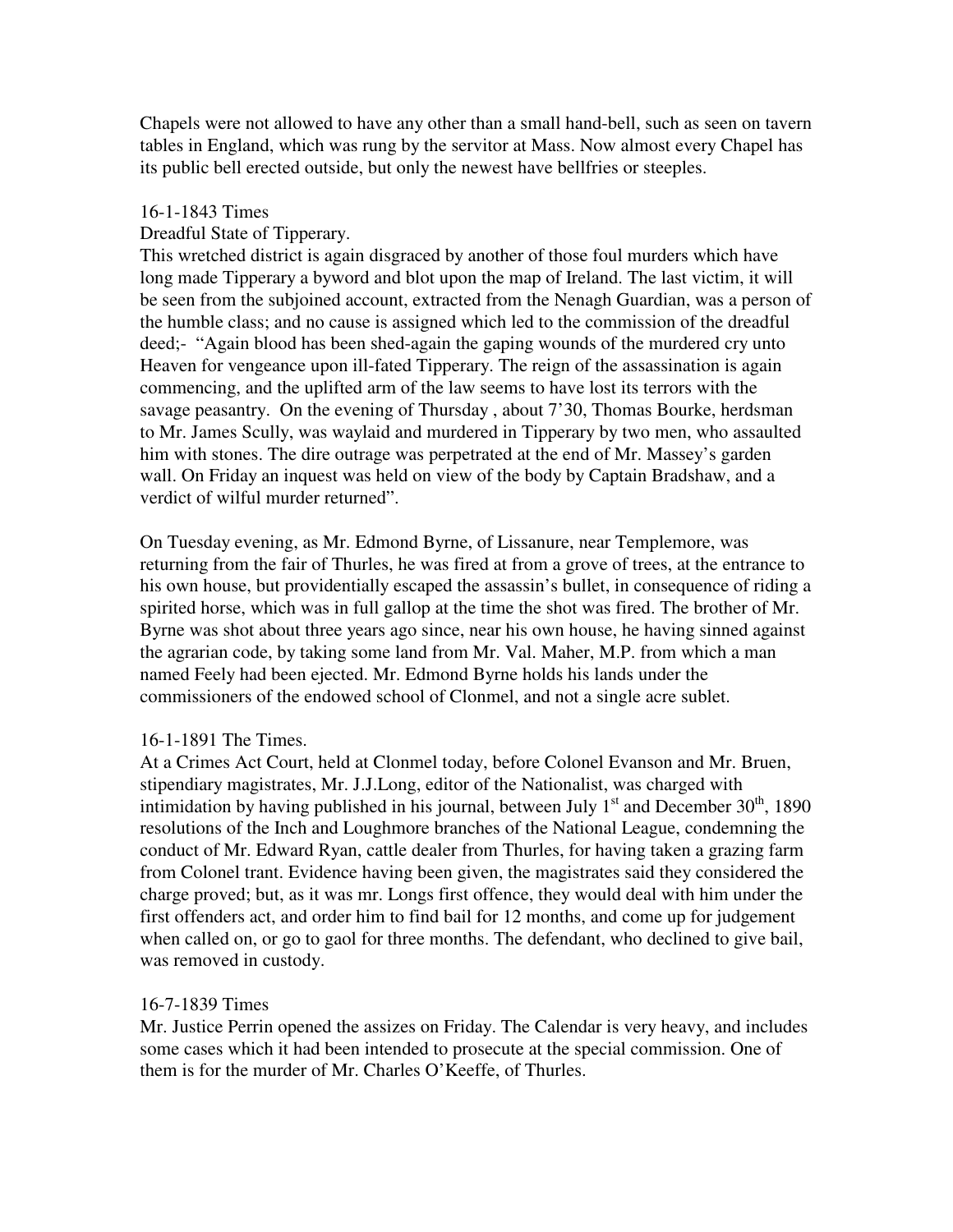Wednesday evening a ploughman, named Morrissey, in the employ of Mr. J. Chaytor, of Caher, was brutally murdered near Bansha, on his return from the fair in Kilfeacle. He was a most unoffending man, and of very good character. Morrissey's uncle was murdered about three years ago, very near the chapel yard, at Bansha, immediately after Mass. This is a good beginning in the Assizes week of Tipperary.

#### 16-9-1786 From the Times.

# Clonmel Sept. $4^{\text{th}}$

Committed to our County Gaol, the  $2<sup>nd</sup>$  inst, by the Right Hon. Major General Lord Luttrell, James Davane, John Cahill, Denis Callahan, John Dwyer, James Nugent, Laurence Moore, William Common, Edmond Meagher, John Cuinan, James Heaney, William Bourke, William Parker, T. Headen, and William Mullowney, charged on oath with having, on the 23<sup>rd</sup> July last, with many others, under the name of White Boys or Right Boys, abused and struck John Manning, of Shanbally, Esq. and feloniously took and carried away from him, and his men, eight guns, one pistol, and a silver-hilted sword, value 8 pounds, and upwards, fired a gun at said Manning, with a felonious intent to kill him, and also did grievously wound him, swore him to abide by the White or Right Boys regulations, to become their Captain, not to prosecute them, and put him in great terror.

### 17-3-1870 From the Times.

Irish Sentences.

To the Editor of the Times.

Sir-If you would have the goodness to publish the following statement of how some Irish Judges perform their duties, perhaps many of your readers would no longer wonder why murder and bloodshed run riot through this unfortunate country. On the night of the  $23<sup>rd</sup>$ of Sept. last two men entered a cottage in the mountains near Cappawhite belonging to a man named Mara and his wife, who at the time had an infant in her arms. After talking for some minutes with Mara, they both set on him and his wife, knocked them down and left them for dead. The doctor's evidence on the trial was as follows:-

I know Mara. I saw him on the  $24<sup>th</sup>$  Sept last. He had 13 lacerated wounds of the scalp, and two fractures of the skull. His wife had two lacerated contused wounds on the head, one of them 3in. long. Their lives are in iminent danger."

The two fellows were tried at Clonmel last Friday before Baron Hughes, convicted on the clearest evidence, and sentenced to 12 months imprisonment in a comfortable gaol, where they will be well fed. I enclose my card, and remain,

Your obedient servant,

A Tipperary Grand Juror.

Tipperary March  $12<sup>th</sup>$ .

#### 17-8-1918

Strange Story of a funeral from an Irish Asylum.

A remarkable indident is reported from Bansha, Co. Tipperary. It appears that the wives of two farmers from the district, bearing the same surname, and who may be described as Mrs. A. and Mrs. B. were inmates of the County Asylum in Clonmel. The son of Mrs. A. hearing that his mother was ill, went some time ago to see her. Six weeks ago, hearing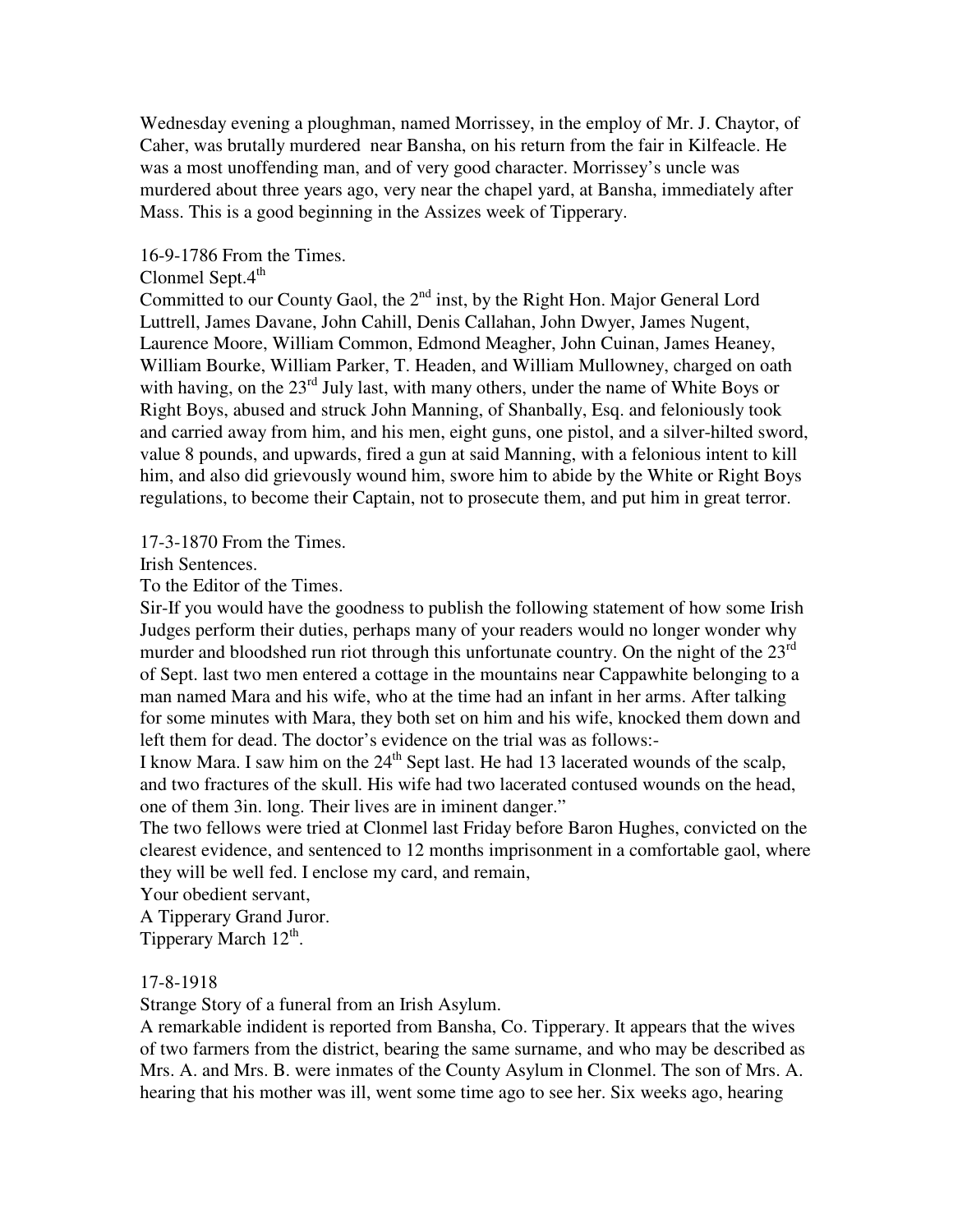that she was dead, he and his friends went again to the Asylum and received the remains, which it is stated, had already been coffined, and which were buried in the family burial place in Bansha Churchyard. Afterwards there was a requiem Mass for the repose of the dead woman's soul.

The other day when another son of Mrs. A. who is in England, and who had her life insured, applied for a certificate of her death, he discovered to his amazement, that it was Mrs. B. who had died. The remarkable fact is, therefore, that the wrong people went to the funeral, that the coffin was placed in the wrong grave, and that the relatives of the dead woman have been unaware until now of her death.

### 17-9-1829 Times

State of Tipperary.

The actual state of Tipperary has been much misrepresented in the daily papers, for this reason-, the Orange prints are desirous of proving that the emancipation bill has failed, while the liberal side endeavour to show that it is the rancour of the Orangemen which is the cause of the county being in a state of turbulence, they being resolved that the bill shall fail, consequently, the real truth does not appear.

The fact is, that out of the eleven baronies in Tipperary, nine are as tranquil, or more so, than usual, comprising the towns and neighbourhoods of Carrick, Clonmel, Cahir, Tipperary, Mitchelstown, Thurles, Fethard, Cashel, etc. The country called Ormonds is excited.

In the first mentioned districts the population is Catholic, and, generally speaking, the gentry liberal; in the Ormonds, the population is also Catholic but the gentry are Orange. The property there is much divided, consequently there are no individuals resident who have any commanding local influence to restrain the violence of these little squireenmagistrates;, who, universally broken in fortune, endeavour to maintain their dignity by keeping up the party spirit; thus inflaming the bad passions of the peasantry, which accounts for their violence at Borrisokane towards the Police, whom they consider as belonging to the Orange magistrates; and no wonder, for the old stipendiary magistrates who first embodied them were notoriously Orange, such being the system of the old Irish Government. The Police themselves were in a shameful state, owing to their inspectors becoming superannauted; they are now, however, exceedingly improved.

A certain degree of outrage has from time immemorial being going on in that country, and so will continue probably for some years, for the bad effects of centuries of misrule cannot be obliterated in a moment, particularly when an uninformed and unemployed population is to be dealt with, but the establishment of the Petty Sessions, which ensures that before unheard-of-Blessing, equal justice, and the improvement of the Police, will soon have most decided effects.

These outrages, although bad enough, have been very frequently magnified, from the desire of certain magistrates to have military stationed in their districts to consume their cattle, etc., and also obtain for themselves the situation of stipendiary magistrates from the Government.

As long as an immense unemployed population exists in a county, so long there will be outrages; and the present system which Landlords in ireland are adopting will increase the evil, for no man will now cut up his lands into farms of three to four acres and destroy his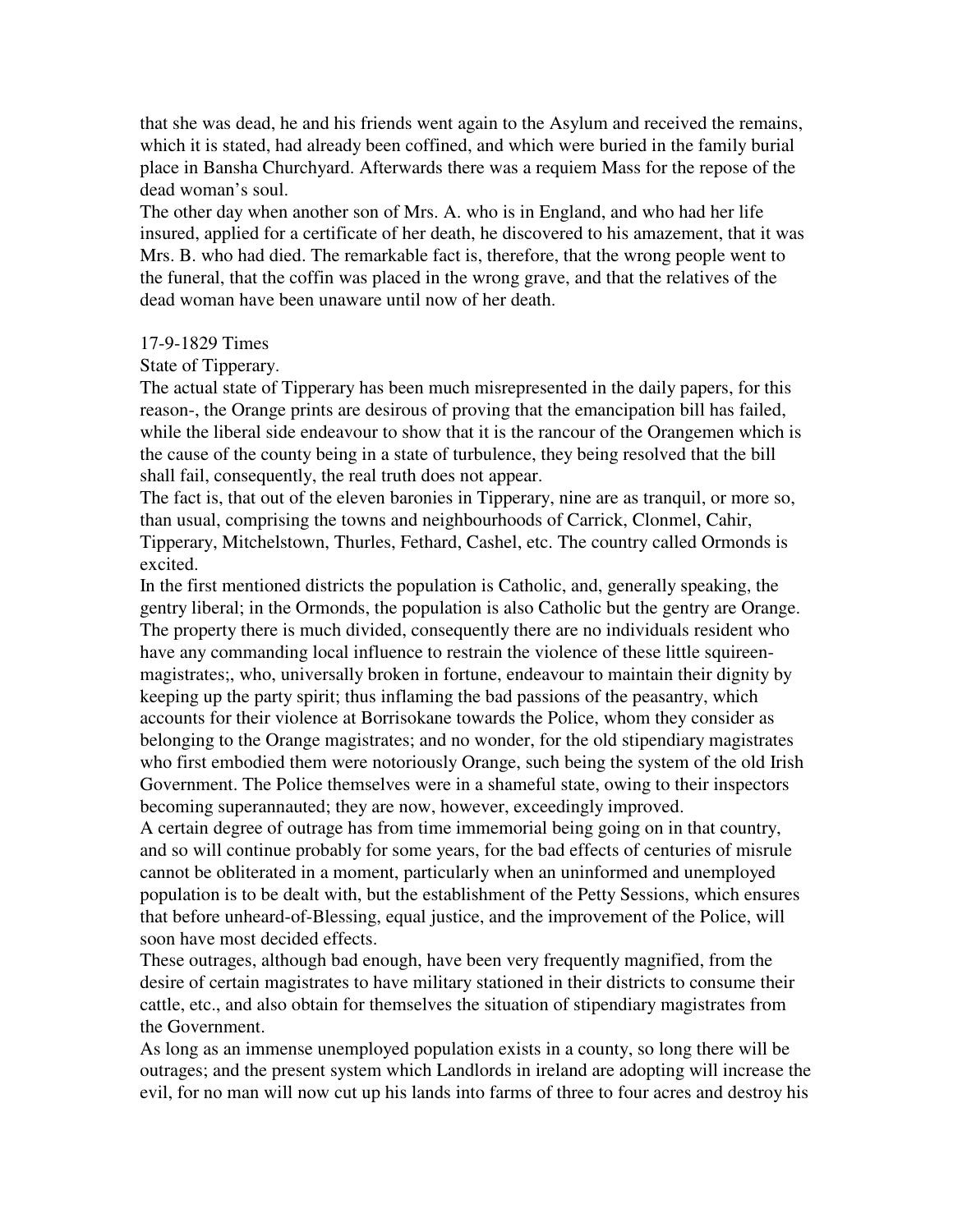estate, as was very much the case formerly, before sub-letting was found to be so injurious to property.

Employment is the sole remedy for this state of things. While thousands upon thousands of Government money have been lavished upon the Grand and Royal Canals, and every descriptions of public woks in other parts of Ireland, a solitary 10,000/. Granted by Lord Anglesey to make a road, is the only premium ever given to labour in that enormous County, which, from the richness of its soil, could scarcely fail to yield abundant returns. There does not, unfortunately, exist capital sufficient to undertake any great enterprise, or public work, in the south of Ireland. This poverty is the bane of the Country. The magistrates have memorialized to have the Insurrection Act restored. It is no doubt a very severe measure, but although re-enacted, there is no occasion that it should be enforced, unless required. The great point is, that when it is known to the peasantry that it is in the power of the Government to place a district under its operation, a most sensible effect is produced on the minds of the population. To an Englishman no reasoning will make this bill palatable, but there is not a decent farmer in Tipperary who would object to it, for no class suffer so much as they do from the ruffians who keep the country in fear or trembling, and who alone (practically speaking) feel the act.

They have also required the provisions of the Arms Act to be amended, making it a serious crime to have unregistered arms in a person's possession. Ever since the rebellion in 1798, the peasantry have a mania for collection arms, which they have used for plundering, etc, but chiefly for the purpose of keeping down tithes, rents, and preventing the taking of land except under certain rules of their own. It is this unemployed population which commits these outrages, and possess these unregistered arms, and it is certainly is no hardship to deprive such a class of persons of the power of doing mischief, and oppressing equally the gentry and the farmers.

This act, as well as the Insurrection Act, would have been brought before the Parliament during the last three sessions had the Government not dreaded moving any question which would bring the state of Ireland under discussion; thus the Catholic question prevented the discussion of the most necessary measures.

No man, however, can deny, who is practically acquainted with that Country, but that in spite of all its misfortunes it has advanced in the scale of improvement, more sensibly, during the last 15 years than any Nation under the sun.

### 18-1-1832

On Wed. morning a cruel and diabolical murder was committed in Templemore. The victim was a young man named Short, apprentice to a brazier in that town of the name of Gunning. While on business he was way-laid and murdered within a quarter of a mile of Templemore. His body was found soon after on the public road, and a deep wound over his temple. Same day James Cormick and Mrs Gunning were apprehended on suspicion of being concerned in the murder, and on Thursday an inquest was held on the body, when it appeared that the evening before the murder, Cormick was heard to say he would take Short's life, and that Mrs Gunning had requested another apprentice of her husband to fill a sack with 3lb. of molten lead, the instrument with which it is supposed the fatal deed was effected-that Cormick slept with the apprentice, and rose early in the morning, was absent for some time, and returned to bed again. The jury found a verdict of wilful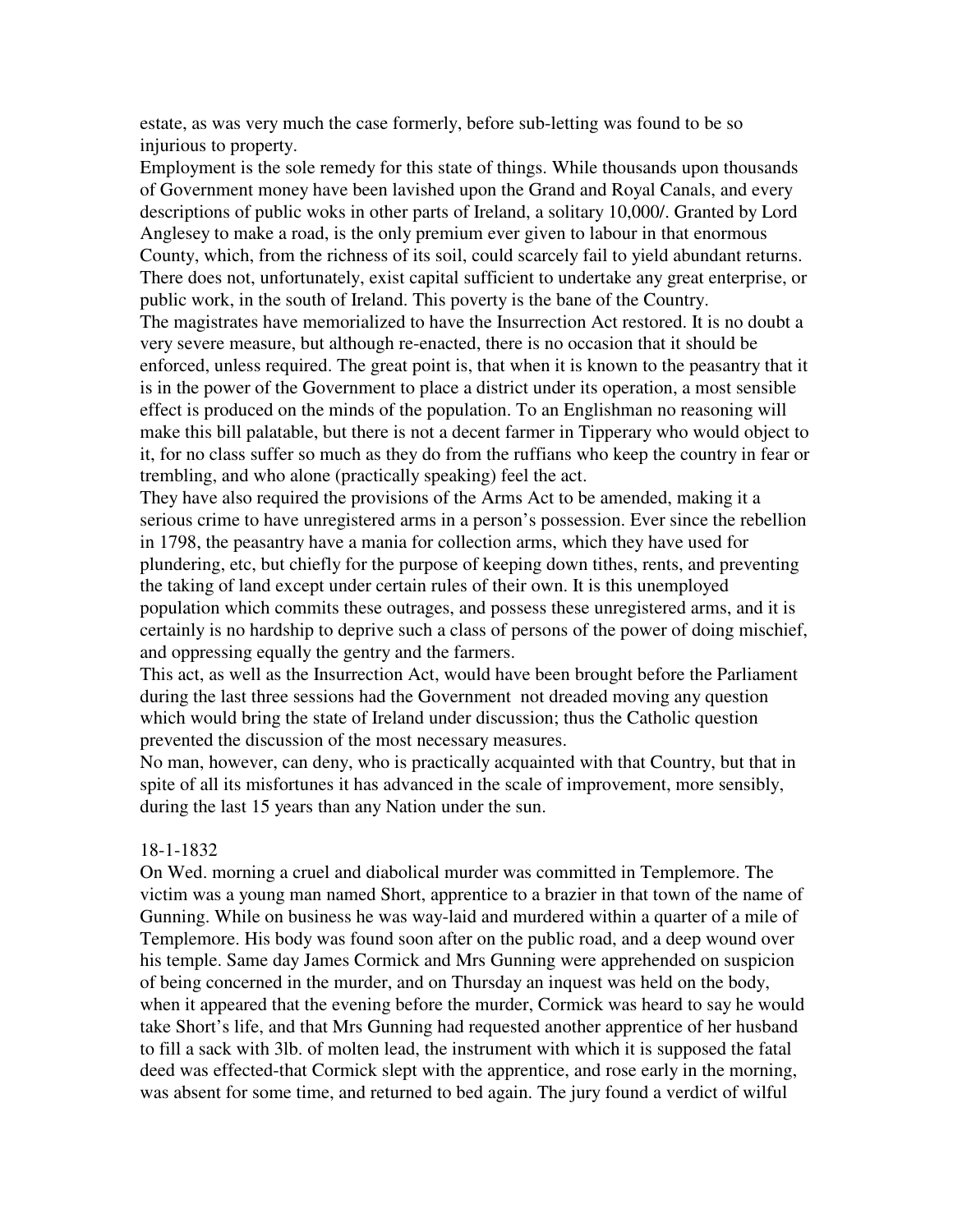murder against Mrs Gunning and James Cormick, who were send off yesterday morning to Clonmel Gaol, under an escort of the 74<sup>th</sup> Regiment.

### 18-4-1832.

Several Palatine families from the neighbourhood of Adare arrived in town this week to embark for America. A great many Chelsea and Kilmainham pensioners are emigrants this season to America, after compromising their stipends for four years payment in advance. 16 Protestant families, tenants os Mr. Ponsonby Barker, left Kilcooly, on Monday to embark for America.

18-4-1867 From the Times.

Dublin April  $17<sup>th</sup>$ .

A party of 18 prisoners, charged with high treason, were lodged in Nenagh Gaol yesterday. They are described as extremely respectable-looking, and able young men, their parents, in some instances, being farmers in comfortable circumstances. Thurles Bridewell is still fully occupied by prisoners of this description , who are awaiting an investigation into their several cases prior to their ultimate discharge or committal. It is said that several districts from which the prisoners have been brought, -Thurles, Holycross, Borrisoleigh, etc –are in a very backward state of cultivation, and in consequence of the unsettled state of those places, and the numerous arrests which have been made, no preparation for putting in the crops have been made.

# 18-4-1923

Rebels Surprised.

Tipperary April 17<sup>th</sup>.

The scene of the capture of Dan Breen, the rebel leader, is a place called Longford, on the slopes of a range of hills parallel with the Galtees and overlooking the Glen of Aherlow. With Breen were two others, Tim Donovan, commander of a local company of irregulars, and Maurice Walsh of Mitchelstown, who, it is stated, was the late Liam Lynch's secretary.

The troops came upon them by surprise and no resistance was offered. About noon to-day the attention of the troops conducting the search was attracted by a number of empty cigarette cases on the hillside. On closer inspection some fresh clay revealed an opening to a dugout. Hearing voices inside, the troops called on the occupants to surrender. Apparently the latter were in bed, for in answer to a summons Dan Breen came forward, clad only in his trousers and shirt, and said "Its all right, I am Dan Breen". He then surrended, saying that he would not have been captured alive had he not wanted to spare the lives of his two comrades. The latter, also clad only in shirts and trousers, then came forward and also surrendered, all three shaking hands with the troops. Dan Breen was one of the leaders of the IRA, during the Anglo-Irish war, and the British Government offered £10,000 for his capture, but, though several times wounded, he was not caught.

# 18-9-1832 Times

We are informed that a mine has been discovered at Oulah. Within four miles of Tipperary. It appears to possess properties similar to those of the Silver-Mines near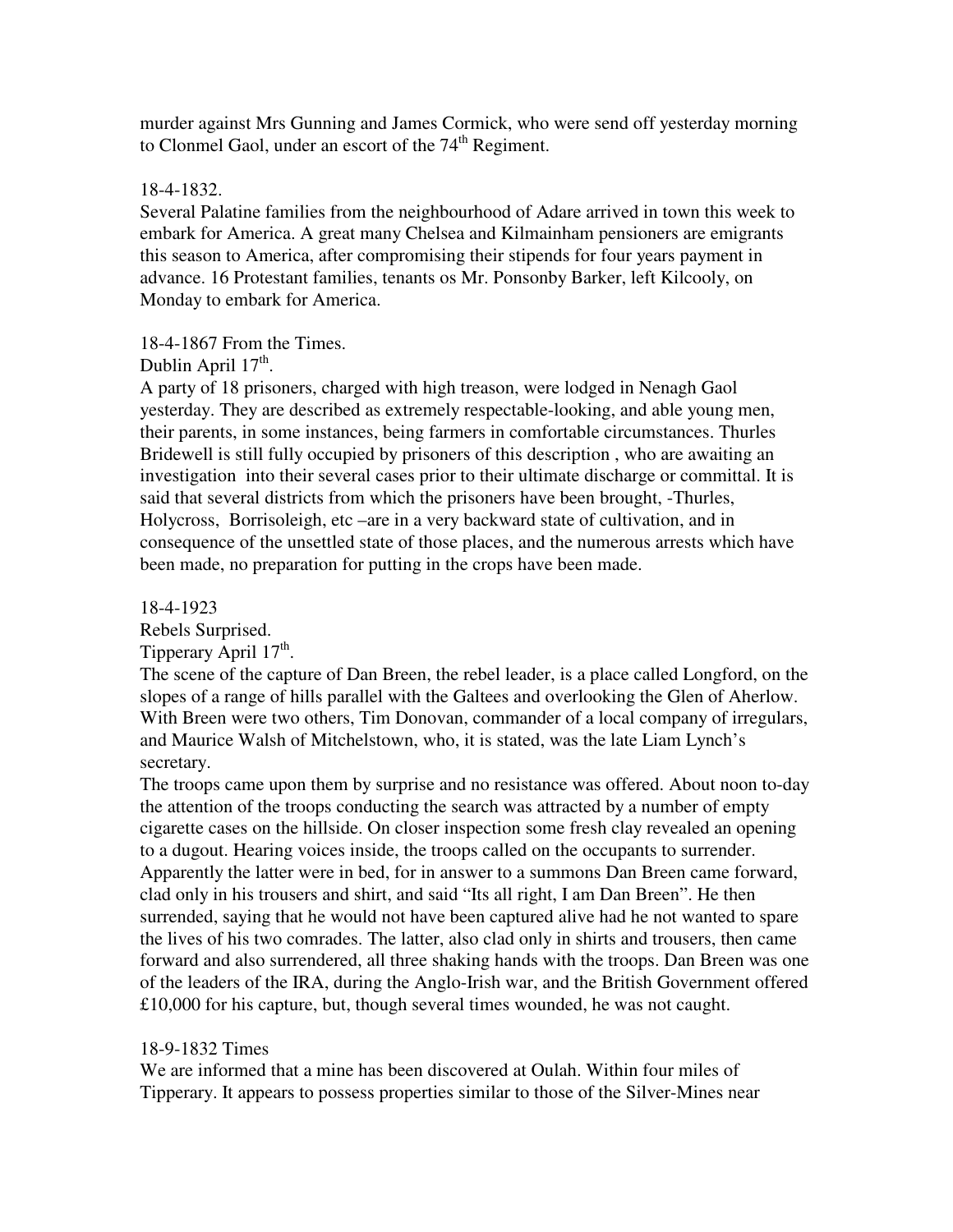Nenagh. Several cartloads of the ore have already been drawn away.

#### 18-10-1847 From the Times.

The following singular proceedings are abridged from the Tipperary Vindicator. It is almost needless to remind the reader that he hero of the piece is the renowned clerical champion of Young Ireland, and the eloquent denouncer of the repeal humbug as carried on by the late Mr. O'Connell and his successors;----

"The walls at Templederry, well nigh as celebrated as the Great China Wall, the wall of Babylon or Jericho, are any other of those great walls of which history records the particulars, fell on Thursday beneath the pickaxes, crow bars, and spades of labourers, brought out from Nenagh by the county surveyor, under an escort of 100 rank and file of the 77<sup>th</sup> Regiment of Foot, and 100 of the constabulary, under Sub-Inspector O'Dell and Head Constable Hayes, a display of physical force seldom on any previous occasion witnessed in that mountainous district. A covered car carried Captain Pollack to the scene of the action. The wall, all the world knows was erected by the Rev. John Kenyon some months ago-all the world also knows that he was summoned to the petty sessions for having trespassed, as it was said, on the highway in the erection of the said wall, and all the world is equally aware that he was fined, which fine he paid after some resistance, and that a fiat to abate the alleged nuisance was issued, which fiat he would not obey, stating in round terms that "Though a man may be got for money to hang another man, yet that no man could be got for money to tumble down his wall". Thursday saw this prophesy vanish into emptiness. About 11 O'Clock in the morning the forces reached the place, and were soon drawn up in line opposite the obnoxious wall. In a short time the Rev. John, mounted on horseback, approached, followed with about 200 people. He appeared greatly excited and rode about expressing a hope that his wall would not be tumbled down. A car which conveyed the pickaxes and crowbars, and other implements, from the Board of Works stores, was then led inside the cordon of military and police by a carman engaged for the day, and the persons employed by the county surveyor for the purpose of using these implements also appeared, there were four in number. The Rev. John Kenyon rode up to the carman and remonstrated with him on what he termed the disgracefulness of his conduct in allowing his car to be used for such a bad purpose. The carman was about to withdraw, when he was stopped by the military, on which Mr. Kenyon called upon the officer in command for his name, which the officer did not give. The Rev. gentleman then commenced to pour a torrent of abuse on the officer, calling him sundry nicknames, such as 'an insignificant little brat of an officer', 'a thing of an officer' etc. and told him he had no authority to detain any man on the Queens Highway, and held him up to ridicule of the crowd by which he was surrounded. The officer appeared to take no notice of these expressions, but detained the car in the position it held before Mr. Kenyon reproached the carman. Mr. Kenyon then reproached the labourers with having gone out on such a duty, and demanded of Captain Pollock the warrant on which he acted. Captain Pollock said it was quite unnecessary to exhibit his warrant—that he did not appear there without competent authority, that of the Lord Lieutenant---that the county surveyor knew his duty, etc. Mr. Kenyon replied, the that Lord Lieutenant was not the law—that he trusted he would soon see the day when no English official could dictate to the people of Ireland that he would make the Lord Lieutenant know he was in error etc.. The labourers engaged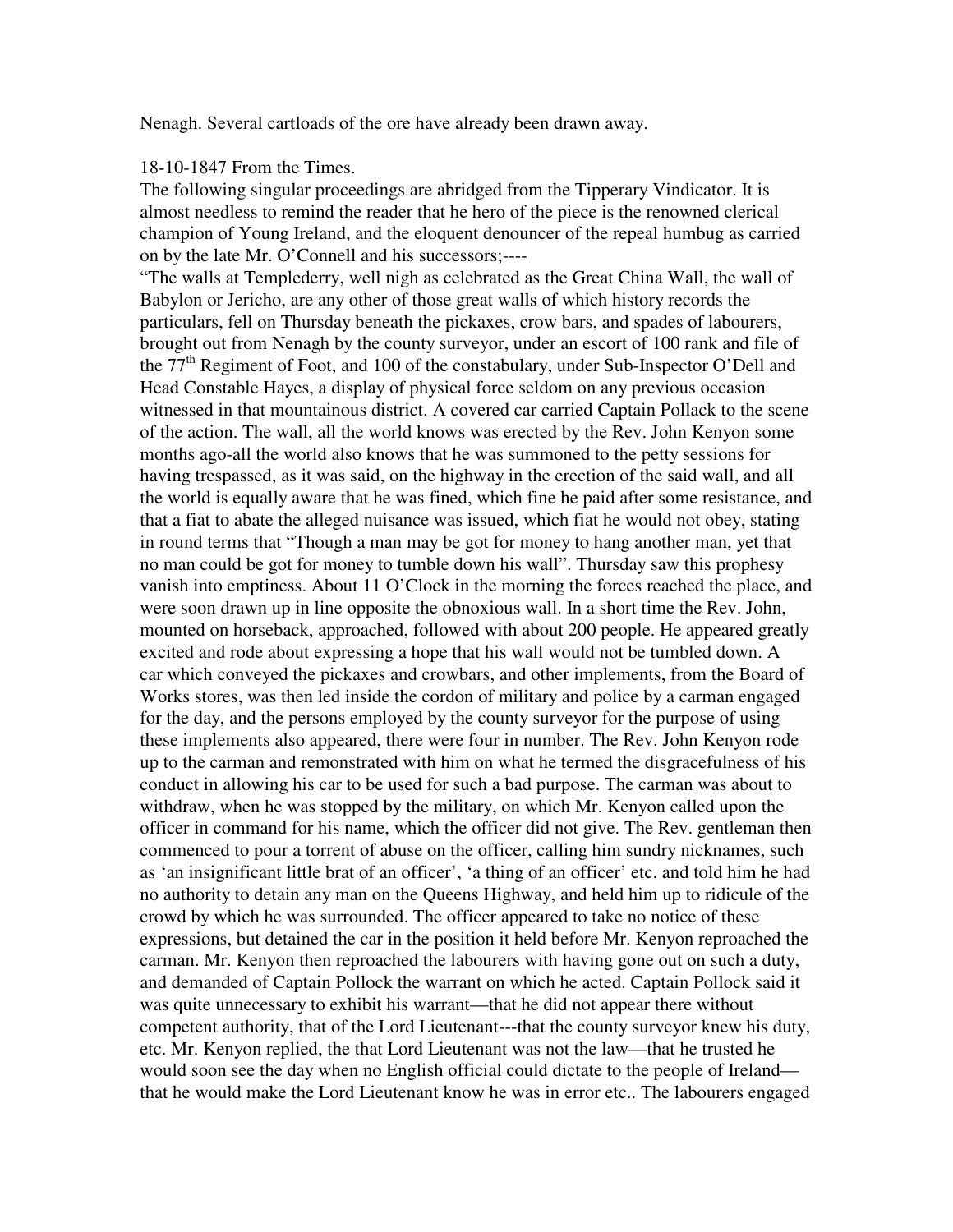for the work of demolition were again about to begin at the wall, when Mr. Kenyon again interrupted them. Mr. Crawford then went forward and threw down a coping stone, when Mr. Kenyon began an outrageous attack on him, which he kept up, with little intermission, for nearly an hour. He sneered at his white hands with rings on his fingers, and wondered why they should do such dirty word, as tumble down a wall. He frequently used the words, 'ruffian, infamous, and scoundrel' to Mr. Crawford, which he, Mr. Crawford, took in the best good humour, laughing heartily at the rage which the Priest was thrown into. The work at length commenced, when a groan issued from some of the crowd. Captain Pollock read the riot act. Mr Kenyon, on going so near the wall on one occasion, while the labourers were using the crowbars, that one of those implements touched his horse, exclaimed that he was assaulted and should have redress. The police having gone inside the wall, to keep off the pressure of the crowd, he (Mr. Kenyon) asked Mr. O'Dell on whose authority they went on his land, did he not know it was trespass, etc. Mr. O'Dell replied that it was by his authority they went there—that he Mr. O'Dell was acting under the authority of the magistrates, and some of the crowd pressing, and a few of them being under the apparent influence of whiskey, Mr. O'Dell requested that they would remain back, hoping that Mr. Kenyon would use his influence to the same effect. Mr. Kenyon promised to do so, and said it was not the aid of such ruffians he wanted—that he would look elsewhere for redress on that occasion. This remark seemed to stomach the crowd very much, who were anything but complimented by the observation. While all this was going on it started to rain heavily. Mr. O'Dell offered part of his cloak to Mr. Crawford to protect him from the weather. Mr. Kenyon seeing this expressed his astonishment that Mr. O'Dell would give that 'Infamous ruffian, Crawford' part of his cloak—it was not for that purpose he got the cloak. Mr. O'Dell laughingly observed, that as he had purchased the cloak he could accommodate any one he pleased with it. Mr. Kenyon went on in this manner for a considerable time. It is impossible that we could record all he said in the way of unsparing abuse of every one engaged in the work. He said, however, that he principally blamed that 'ruffian Crawford and his satellites, Walker and Going', two of the magistrates who gave the adjudication against the wall at the petty sessions. He told the crowd to mark well that he protested at the entire proceedings, that he would take action against 'Crawford and the magistrates' that he would see himself righted, no matter what it cost him. He then left still protesting against the entire proceedings; but as he said, to show he had no ill-feeling towards the towards the police or the magistrate, he requested Mr. O'Dell and Captain Pollock to accompany him and take refreshments, regretting he could not also ask 'the infamous Crawford'. Those gentlemen declined the compliment. Previous to going away, he observed one of the labourers-the smallest and youngest of the four-very busily engaged in knocking off the stones;in reference to this person he was understood to use the most extraordinary observation—'If that fellow be not hanged yet, the Almighty does not write a legible hand'.

### 18-11-1815

### Ireland.

Now when the avenging laws have taken their course, now, when the policy of Peel and Grattan has been tried, surely it is not now too soon to inquire into the causes which have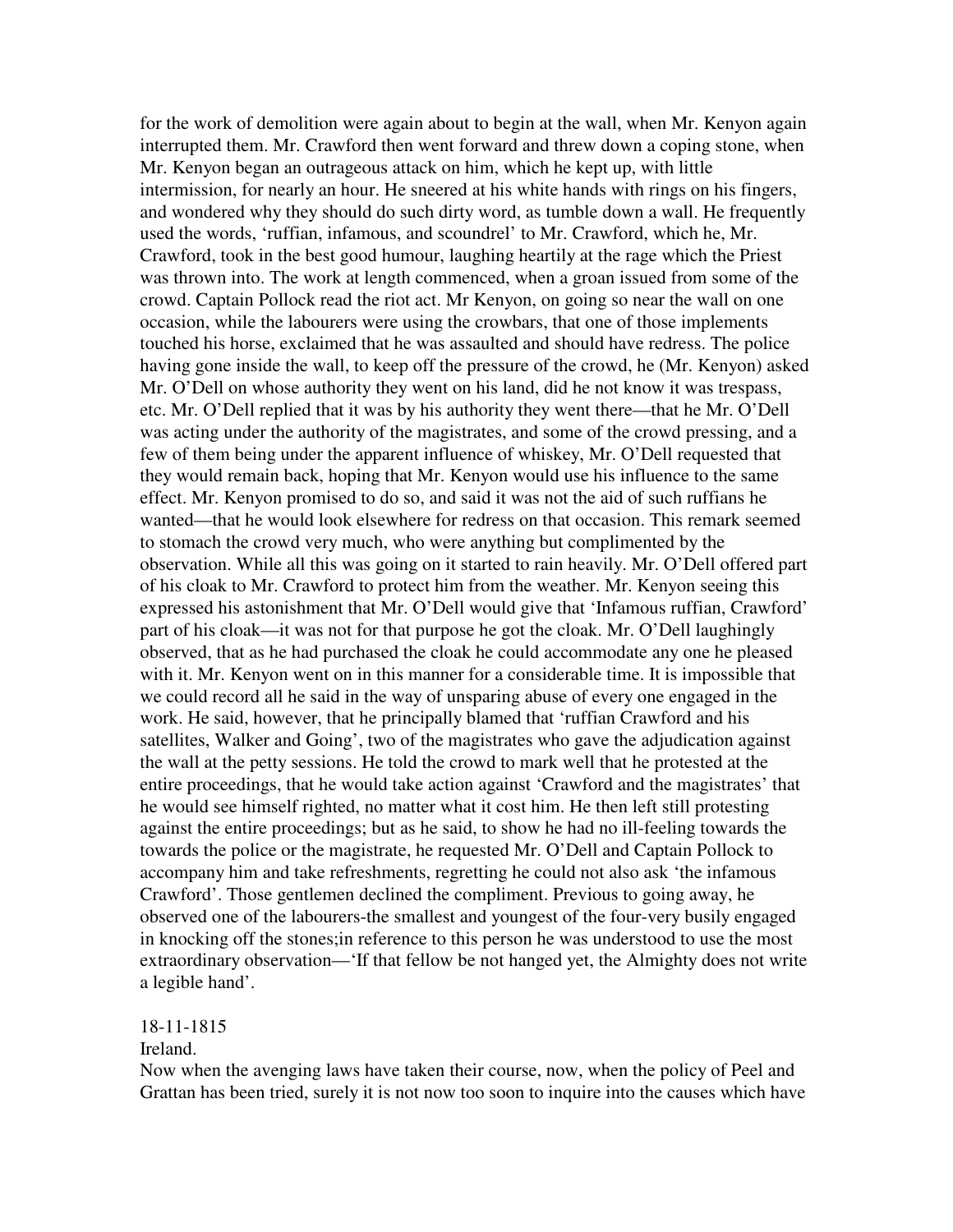produced so much affliction to the poor, and their consequences, which have produced so much satisfaction to others. The most plain and simple course which we could follow in the pursuit of such an inquiry, would be to turn directly to the scene of operations, and there to ascertain the number of arrests and convictions, the nature of the crimes, and the extent of the punishments.

As the County of Tipperary has been the principal object of complaint among the present race of strong measure men, we prefer selecting it as the basis of inquiry in order that the patrons of the present measures may be the better enabled to judge the efficacy of their favourite system, by ascertaining its influence and effects in that quarter, to which it was, in the first instance applied, and for the improvement of which it was in a principal degree intended.

# Cashel Oct.  $9<sup>th</sup>$ .

Edward Dwyer, charged with having concealed arms, on Monday Oct.  $2<sup>nd</sup>$ , convicted and sentenced to immediate transportation; the circumstances in this case were very peculiar. Michael Finn and William Finn, charged with being out of their houses at an improper hour, Sunday Oct.  $1<sup>st</sup>$ , acquitted.

John redding and William Vaughan, charged with same, Sunday Oct.  $1<sup>st</sup>$ . acquitted. Denis and Roger Corcoran, the first charged with being out of his house at an improper hour, the second with having concealed arms-Denis acquitted, Roger adjourned to Thurles sessions.

Flanigan---Hectrop, charged with being out at improper hours, acquitted.

# Thurles Oct.  $16^{\text{th}}$ .

John Stapleton, charged with being a disorderly person, and with having concealed amunnition, convicted and transported.

Matthew Ryan, charged with being out of his dwelling house at an improper hour, convicted and transported.

Michael Dargan, same, acquitted.

Corcoran, whose case had been adjourned from Cashel-Acquitted.

John Spellane, charged with tumultuous assembly-acquitted.

Thurles Oct.  $17<sup>th</sup>$ .

Thomas Mara, charged with being out of his dwelling house at an improper hour, acquitted.

John Moroney, charged with being an idle and disorderly person, and having concealed ammunition, the powder amounting to a good charge-Convicted and transported. James Flannery, Con Flannery, William Bonnicom, Patrick Mahon, Con Mahon, and Edward Lanigan, charged with being idle and disorderly persons, out of their dwelling houses at an improper time, on the 14<sup>th</sup> of Oct. and Edward Fannin, Joseph Triby and D. Triby, charged with a similar offence on the  $8<sup>th</sup>$ , referred to the quarter sessions.

Stephen Burke, charged with being out of his dwelling at an improper hour-prosecution dismissed by the bench.

Edward McGrath, Patrick Flinn, and James Gilligan, charged with being out of their houses at an improper hours, acquitted.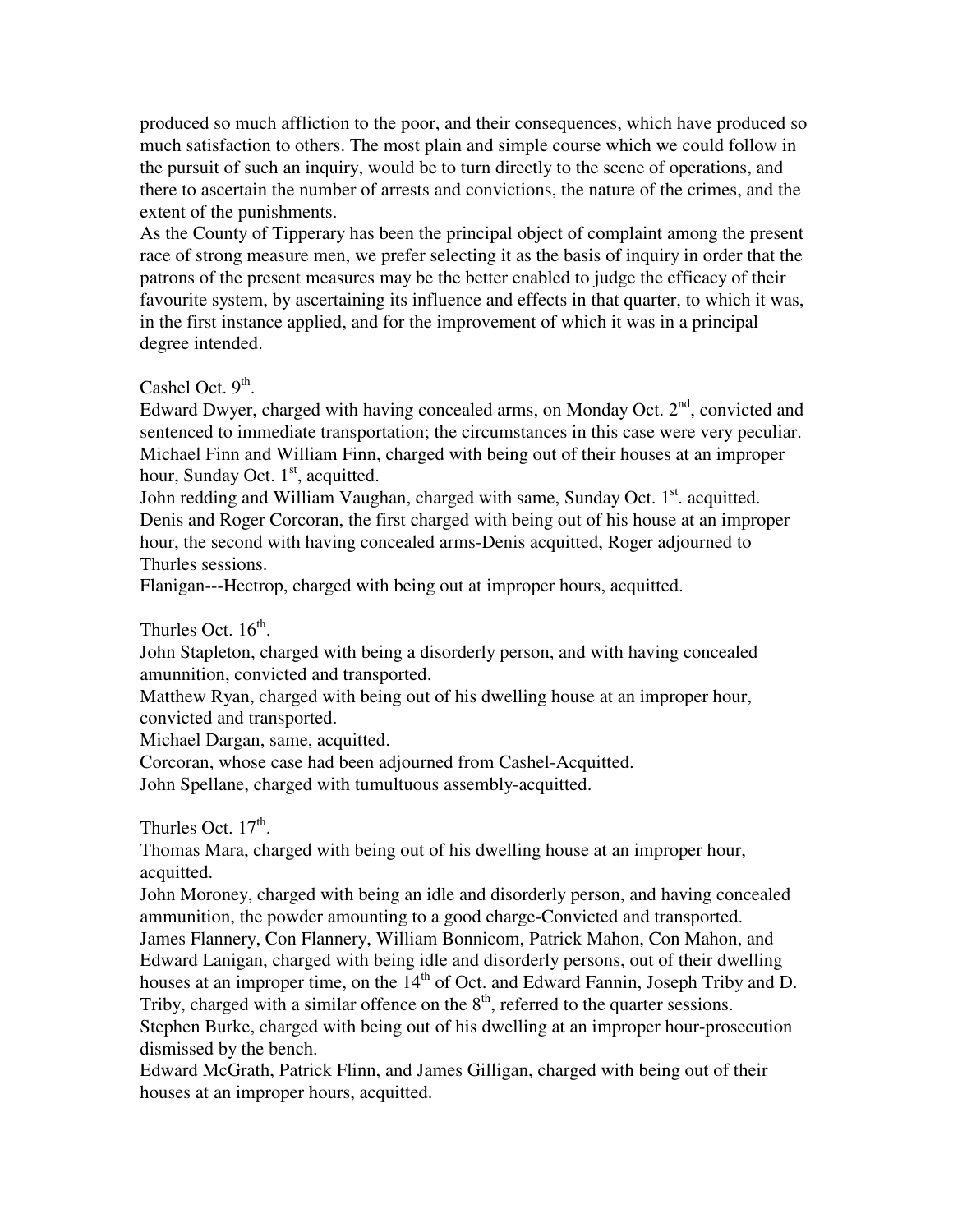Oct.  $23^{\text{rd}}$ .

James Slattery, charged with same-acquitted.

Michael Condon and John Maher, charged with same, acquitted.

Patrick Harney, Thomas Whelan, and James Cuddihy, charged with being out of their dwelling houses at improper hours, on the night of the  $14<sup>th</sup>$ , acquitted,

James Kelly, charged with same, on the preceeding Saturday-acquitted.

Oct.  $24^{\text{th}}$ .

James Griffin, John Griffin, and John Moher, charged with same, and having concealed arms, James Griffin-acquitted, John Griffin's case postponed-John Moher detained in custody under charge of a capital offence.

John Murphy, charged with being out of his house at improper hours, instantly convicted and transported from the dock.

Cashel Oct.  $27<sup>th</sup>$ .

Thomas Fox and James Ryan, charged with same, on the night of the  $20<sup>th</sup>$  Oct. convicted and transported.

Thomas Bryan, charged with same, acquitted.

William White, charged with having concealed arms, acquitted.

Ed. McGrath charged with same, acquitted.

Oct.  $31<sup>st</sup>$ .

Patrick Ryan, Michael Fogarty, thomas M'Dermot, Michael Heffernan, and William Joy, charged with being out of their houses at improper hours, on the fair day of Golden, all acquitted, save Heffernan, whose case was adjourned.

David Gorman, charged with having concealed balls-acquitted.

November 3<sup>rd</sup>.

Margaret Hennessy, an old woman, of excellent character, charged with having arms and ammunition in her possession, on the  $18<sup>th</sup>$  Oct.

Convicted, but not sentenced, owing to ther disturbed state of mind, -to be sentenced on the  $20<sup>th</sup>$ .

Mary Bryan, a woman very recently confined in child bed-charged with having concealed arms, viz, an old rusty gun-acquitted.

Heffernan from last sessions, brought up and discharged.

Nov.  $4^{\text{th}}$ .

Michael Ryan, charged with bein out of his dwelling house at unreasonable hoursacquitted.

John Barry, the elder, and John Barry, the younger, aged 13 years-charged with having concealed arm-the father convicted and transported-the son acquitted.

John Moroney, and Michael Moran, charged with being out of their dwelling houses at improper hours-acquitted.

William Gleeson, James Donovan, and Denis Donovan, charged with having concealed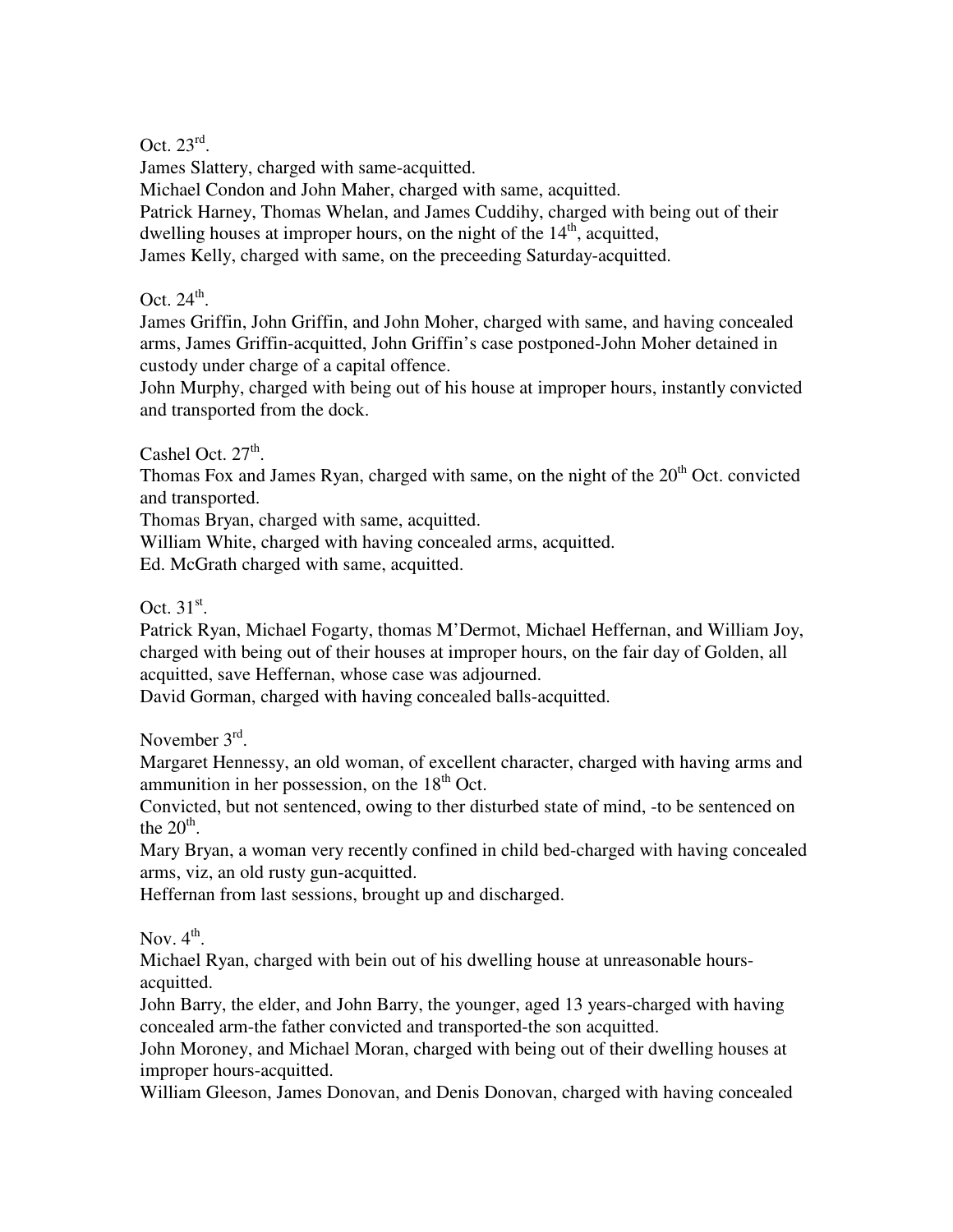### arms-acquitted.

Mary Gleeson, charged with having concealed arms. The same Oliver Latham was the magistrate who arrested her. On giving his evidence he swore that "Gleeson, the prisoner's husband, is a man of good character, he believed Gleeson has registered his arms; that if Gleeson had been at home he would not have denied them-and that the prisoner had no knowledge of the place of their confinement." It was afterwards admitted that Oliver Latham had himself signed the certificate, authorising Gleeson to keep the gun, and that King, the constable of Latham, and joint prosecuter with him, was the only other person living who knew where it was concealed-acquitted.

Thus it appears that during the nine days of Session no less than seventy persons were charged with transportable felonies, out of whom only thirteen were convicted, leaving fifty seven tried and acquitted.

# 19-2-1829

Wednesday night, a strong detachment of police under Mr. Forsyth, chief constable at Tipperary repaired to the vicinity of Bansha, where a large party has assembled in the forge of a smith. The Police summoned them to surrender, and the reply from the party inside was, that they would never yield while they had "Firearms and whisky". It was again told them, that 15 minutes would be allowed for opening the doors, but a peremptory refusal was given, followed by a discharge of shots from the forge. The Police now fired, and it appears with effect, for one of the party, who reconnoitred throught the roof, was dropped and another wounded through the thigh. The fortress was stormed, and the police made prisoners of seven men, and five strands of arms. One of the party escaped in the confusion.

# 19-3-1890 From the Times.

A case arising out of the conspiracy on the Smith Barry estate came today before the Vice-Chancellor on a summons by Mr. A. H. Smith-Barry, M.P. to administer the estate of Timothy English, formerly of Main Street, Tipperary, victualler, who died on the 18<sup>th</sup> of Feb. 1884, leaving a good deal of property. He had made a will, probate of which was taken out in 1883? By Messrs Edmund Hogan and George Furlong, his executors, who are defendants in the present case. Mr. English was one of Smith-Barry's Tipperary tenants. His executors allowed the rest of his farm to fall into arrears, and Smith-Barry took proceedings to recover the rent, and recovered judgement in the Queen's Bench Division; against the defendants for £75.15.0. together with £12-1-8 costs. An order for administration was applied for on a former day, but as it appeared that, owing to the disturbed state of Tipperay, one of the defendants, Mr. Furlong, had not been served, the Vice-Chancellor made an order that a copy might be posted at the Cappaghwhite police Barracks. Counsel appeared for the Plaintiff in support of the application. There was no appearance for the defendants, and the Vice-Chancellor made an order for the administration of the assets of the deceased.

### 19-5-1834 From the Times.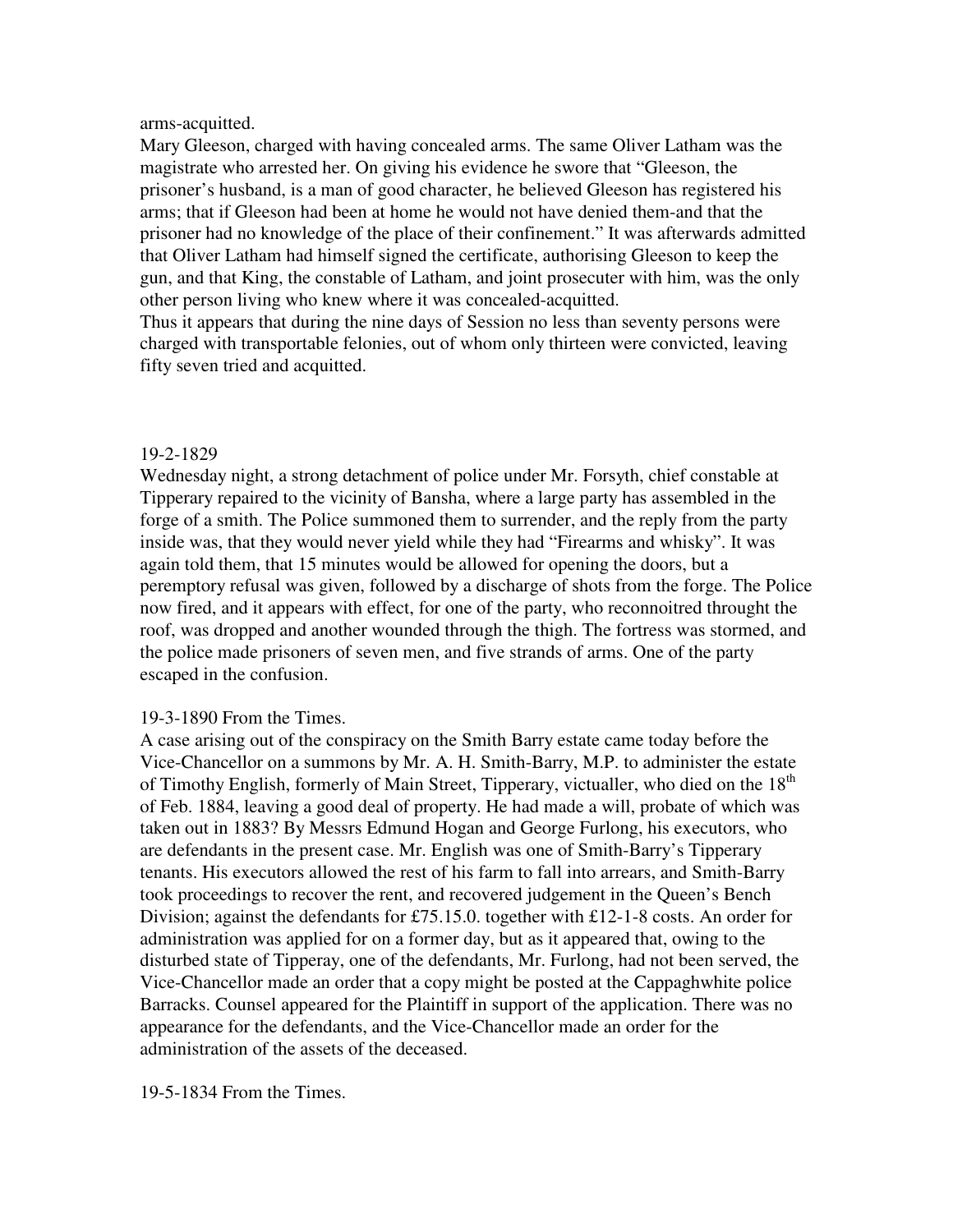County of Tipperary;-On Friday night,  $6<sup>th</sup>$  inst., four armed men went to the house of Denis Gleeson, a resident of Upper Gurteen, midway between Kilcooly and Newbirmingham, they ordered him to quit his house in a week, or, if not, he would get the death of the Faulkners. On the same night, a threatening notice was served on the house of Thomas Meagher, ordering him not to work at Gurteen collieries, and directing him not to employ any stranger whatsoever in his business. The police whilst on patrol heard several shots fired in the above direction; they made every possible effort to come in contact with the "legislators", but we regret to say, were unsuccessful. On the same night, the dwelling house of James Butler, herdsman to Florence Carroll, was broken open, and entered by an armed party, they beat him in a barbarous manner, and swore him to give up his holdings forthwith, or to make the consequences. The police from the Killenaule district made an active and diligent search for fire-arms on the night of the  $11<sup>th</sup>$ inst., but after searching the country for a considerable distance, discovered no mortal engine, or other appendage to the machinery of human destruction, save a rusty lock of a gun. On Tuesday last, Edward Sargint, Esq. was elected a trustee of the turnpike board, in the room of the late Captain Kidd. A notice was served on the venders of gunpowder in Cashel, not to sell gunpowder to any person not producing a certificate from a bench of magistrates. This order is, we understand, productive of much inconvenience to persons using powder for blasting.

On Sunday night, a cow, the property of Baron Pennefather, was maliciously killed on the lands of Garranmore; the person who held part of these lands went lately to America; before his departure he sold his interest in the lands to a person of the name of Dunphy. At the time of killing the cow, Dunphy was served with a notice to quit, or prepare his coffin. The cow, being on these lands, was killed by the nightly legislaters who visited Dunphy.

Sunday last, three men, who had their faces covered in dark cloth, with eye holes opened, entered the house of Captain Ha??merly Hogan, of Bunocha, near Tipperary, while the family were away attending divine service, and possessed themselves of a double and single barrelled gun and blunderbuss, which they carried off without interuption. Monday week last, in the noon day, eight men entered Spring House, the residence of John Lowe, Esq,. a magistrate, near Tipperary, and seized eight stand of fire arms, with which they decamped.

### 20-1-1920 From the Times

A Thurles Correspondent states that Drombane (Tipperary) Village Hall, which was occupied about 12 months ago by the Police, was attacked on Sunday night by an armed party of about 150. An attempt to blow up the building with dynamite was unsuccessful, but by the explosion the gable was cracked and shattered, part of the roof blown away, a stove was driven into the middle of the floor and a large hole was made in the ground. A fusillade of bullets rained on the Barracks for four or five hours, the police returning the fire vigorously, but there were no casualties.

The besiged received reinforcements of police and soldiers about 2 O'Clock on Monday morning, but before their arrival the attackers had dispersed. The reinforcements, who hurried to the place from Tipperary, Cashel, templemore, and Thurles found every road blocked by trees, some placed miles from the scene of the attack. The Thurles contingent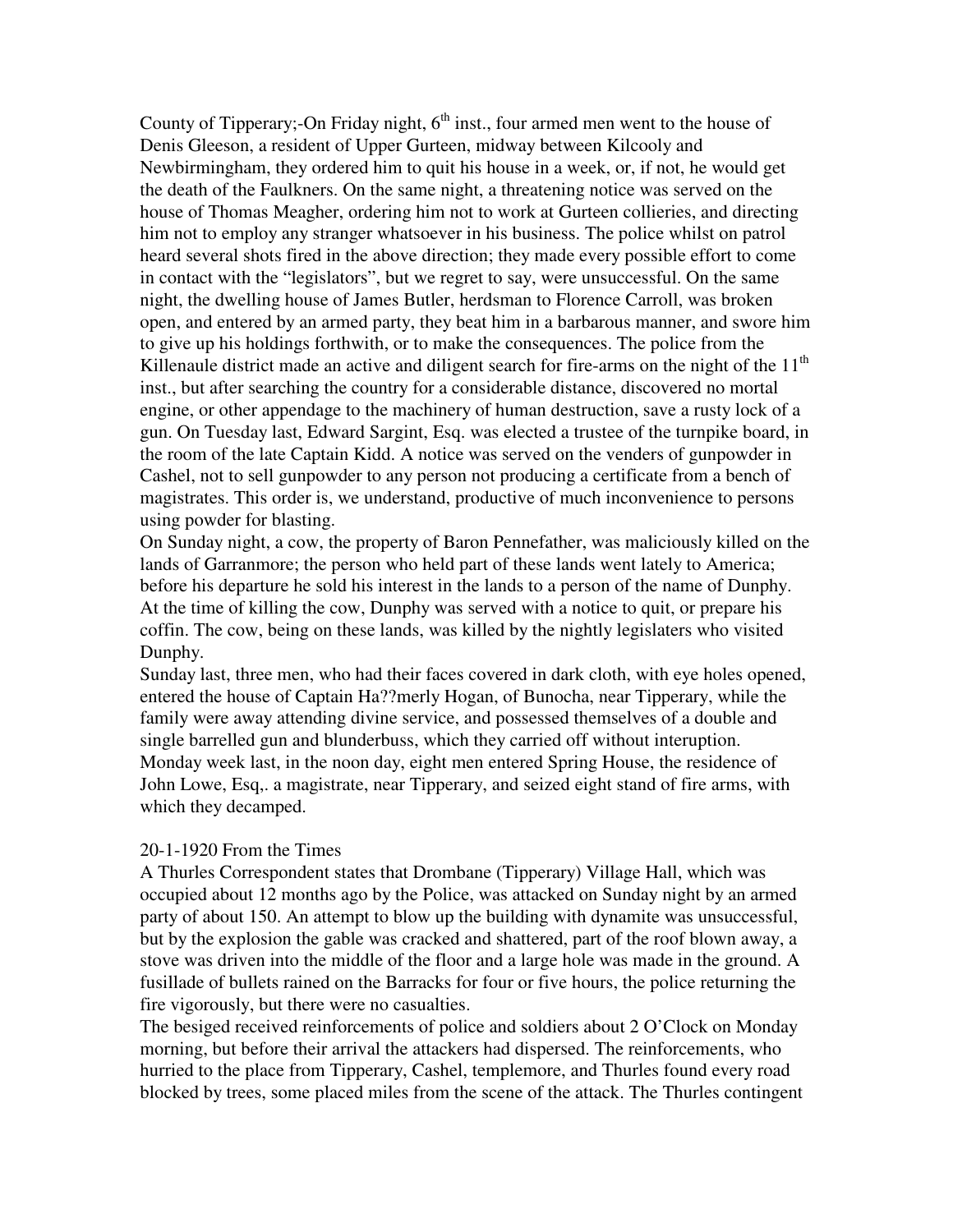had to walk four miles, but the Cashel and Tipperary reinforcements hewed a way for their wagons.

Sergeant O'Shea, who was in charge, states that at 8'40 on Sunday night, a whistle sounded, and he heard a burst of rifle firing-150 to 200 discharges. The attack came from the front and the rear. The police who numbered 13, at once returned the fire. Some of the attacking party crept up to the eastern gable and placed two bombs in position, a loud explosion following. After the attack three unexploded bombs were found near the building.

Sergeant McDonnell and Constable McCloskey, who were out at the time, were captured and held prisoners while the attack lasted. Constable McCloskey stated that a little before 9 p.m. about 200 yards behind the station, he saw two men with service rifles, and heard one say, "We are going to attack now". The place was black with men all armed. He blew his whistle and shouted, "They are going to attack". Instantly a fusillade of shots rang out. He endeavoured to crawl to the barracks, but was captured and searched. A man who appeared to be in charge, said:-"We want ammunition, not money". McCloskey was bound, and becoming benumbed, was given some stimulants. Later he was taken further away by the men who said they were going to capture the station at any cost. A Policeman on his way to Holycross barracks was made a prisoner for some time, and a motor party from Cashel, pedestrians, and others were detained-all probably in connexion with the attack on Drombane station. During the attack the beseiged garrison threw up rockets, which were observed by the police about 5 miles away, and brought reinforcements.

# 20-3-1836 From the Times.

At the Nenagh assizes William Fogarty was tried and convicted for sending a letter to John Brindley, threatening him with death if he did not pay a debt of 20s. After about a half hour's deliberations the jury found the prisoner guilty.

In passing sentence the Judge said;-

"William Fogarty, in the most providential manner the evidence in this case has come to light. You have been convicted on the clearest evidence of a most serious offence, for the man who will in secret send a threatening letter to another is coward enough to hire an assassin to take the life of him against whom he has a grudge. In a adjoining county a wretched man lies who will shortly forfeit his life to the outraged laws of his Country, for hiring a felon, who has already suffered death, to commit murder. Your crime is one which breaks up social harmony, and spreads terror throughout the community. Your sentence is that you undergo four years penal servitude".

John Clifford, a teacher of writing, one of the witnesses in the case, was ordered into custody, in consequence of having given his evidence very reluctantly.

At a subsequent trial the Judge said he was just informed that a Crown witness had been arrested in the court in a Civil suit. This was a contempt of court, for which he had the power of committing the parties. He would hereafter deal most severely with any person who should be guilty of any such audacious attempt to check the administration of justice.

20-8-1850 From the Times.

Vast crowds of emigrants continue day after day to quit the South of Ireland, making our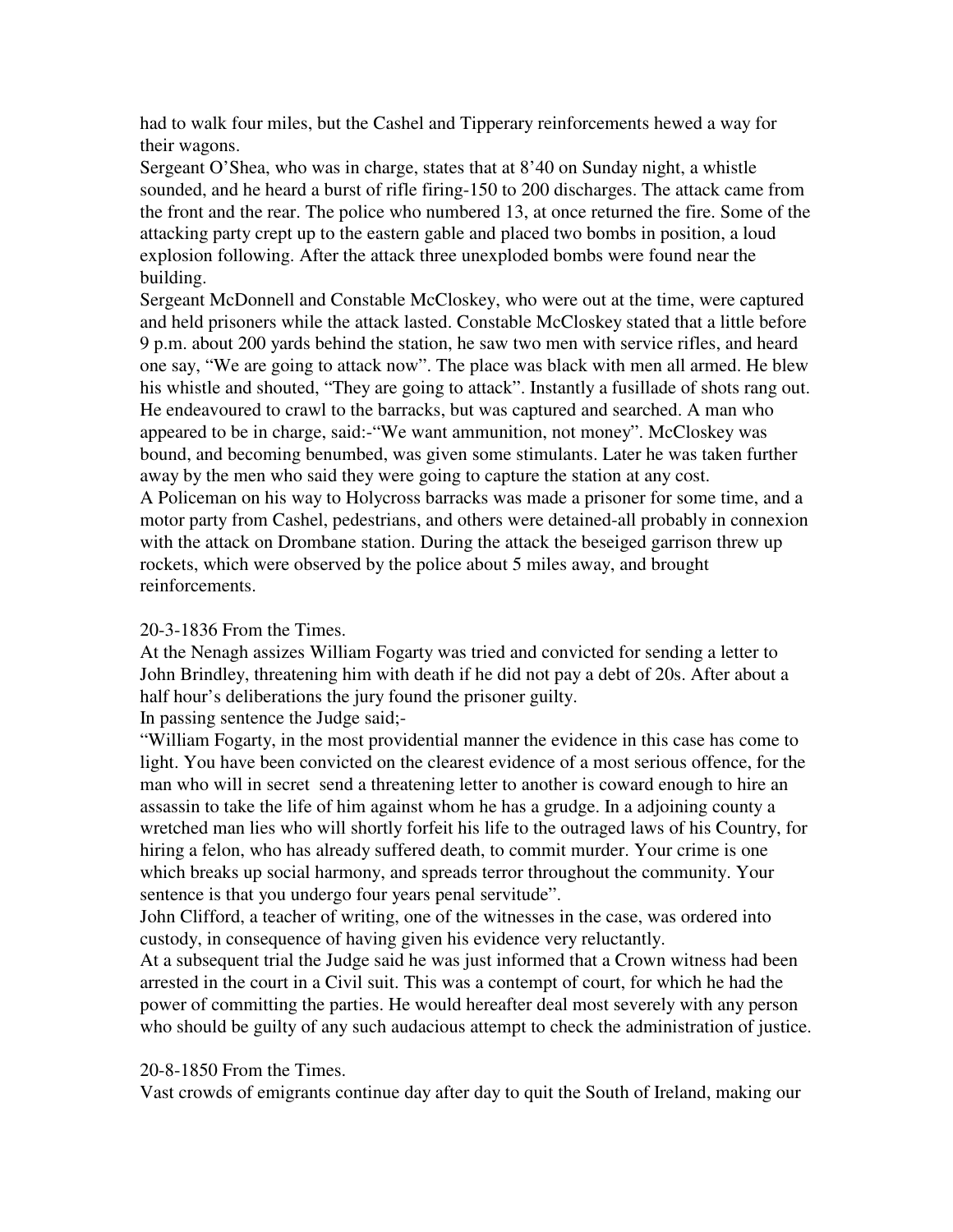Harbour the way or exit. The outward flow seems rather to increase than to diminish. By emigrant ships in the port, or by steamers from Liverpool, where other ships wait to receive them, large numbers of our peasantry depart. This outpouring of the rustic population is not by any means confined to Cork, similar accounts reach us from the Ports of Limerick, Dublin, Galway and even from the lesser ports of Waterford. Today the Nimrod and Albert steamers were crammed to excess with these poor creatures, Independently of what went in other vessels, there were upwards of 1000 human beings packed on board these two steamers. To one looking from the quay it seem a marvel how they could have found room to stand in the narrow compass of deck they occupied. Since the above was written we have learned that on arrival of the Nimrod at Passage, it was found necessary to send some of the deck passengers on shore. In doing so we understand the people were taken indiscriminately and forced to leave the vesse, their property and friends being in many instances detained on board. One man is said to have been brought out of the vessel, while his wife, luggage, and 25/. were detained. The entire number send on shore amounts to 200. On enquiry at the Packet office we are informed that the affair rose from the fact of a penalty being inflicted on the Shipping Company for every passenger beyond a certain number. On leaving the Quay this morning a crowd of persons without tickets forced their way on board, and these were the only parties sent out of the vessel.

### The Harvest.

There is another series of favourable reports this morning, and if the conclusion arrived at by the majority of the provincial papers be not too hastily drawn, it may be inferred that the potato crop is almost beyond the reach of further danger. All the last accounts concur in representing the late wet weather as being conductive to the safety of the crop, for in those instances, where the leaves and stalks had been discoloured by the symptoms of the blight, they have already assumed their original green and healthy colour. Harvesting operations are proceeding vigorously in the vicinity of Cork, nearly all the wheat crop being ready for the sickle and the weather most propitious. From Galway, Sligo, and North Tipperary-districts where a fortnight since the greatest alarm prevailed, owing to the rapid spread of the potato disease-the advices are now of a directly contrary tendency, and the all but unanimous impression appears that the loss will be so trifling as to reckon nothing compared to the vast quantity that will be saved for consumption. Bere?, barley, oats, and green crops are promising and abundant, and although there are still gloomy reports of the failure of wheat, it is believed that in some cases, as in Tipperary, the extent of the damage sustained by this crop has been exaggerated. At all events the breadth laid down is far short of former years, so that the deficiency on this head will be far more balanced by the return of oats and barley, both of which are likely to yield crops considerably beyond an average as regards quantity and quality. The weather here is find and dry, but since Saturday it has been blowing a fierce gale from Westward, and the air, notwithstanding a tolerably bright sun, is feeling suggestive of seacoal fires and the close of the Autumn season.

20-12-1815 From the Times. Clonmel. December  $13<sup>th</sup>$ .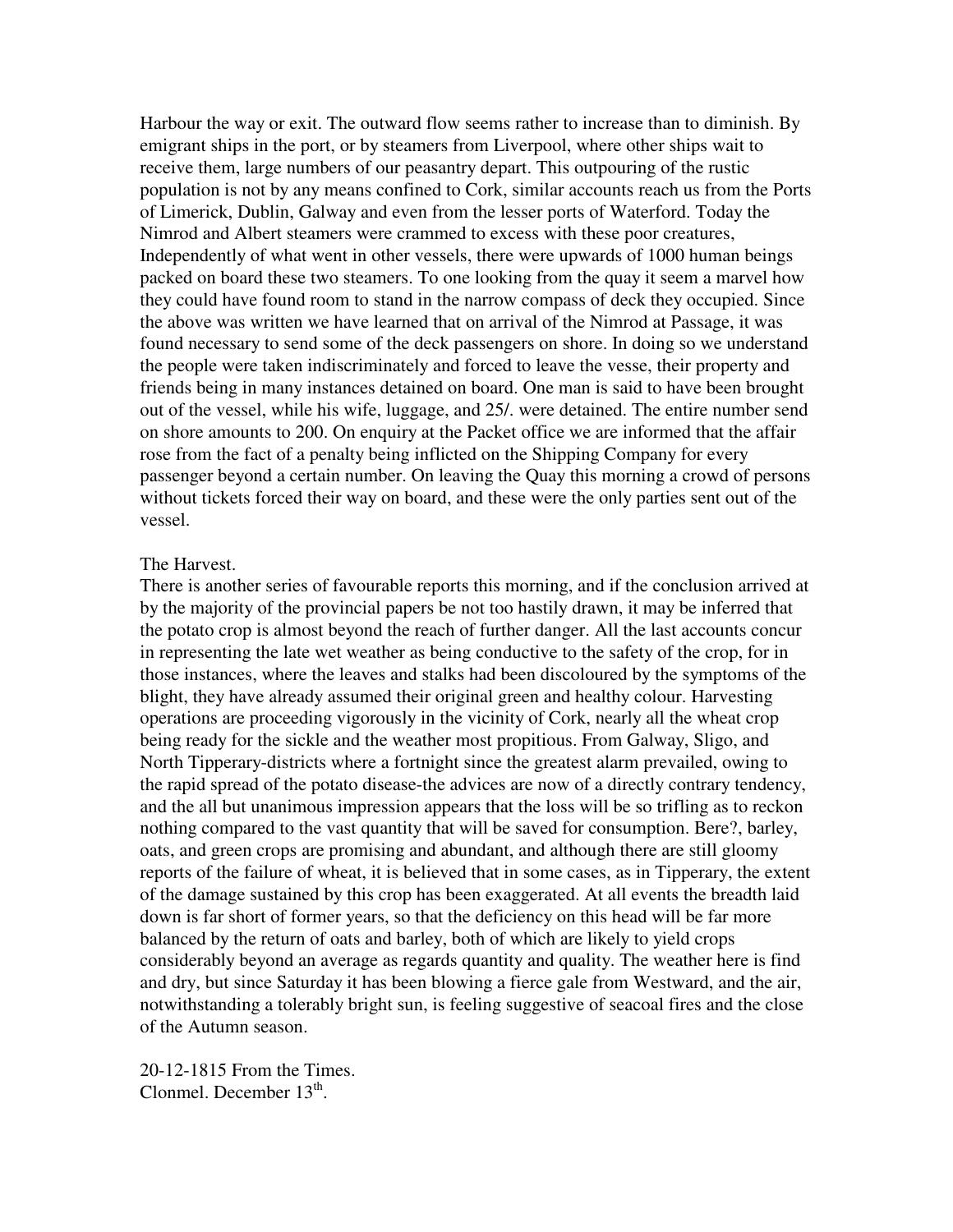A very refined piece of villainy was practised last Friday evening, at Annerville, the seat of Pierce Archer Butler, Esq, a Magistrate, by a fellow who had once, on a former day, come to the house for alms. He came at dusk, opposite the parlour window, where being observed by Miss Butler, who was alone in the parlour, (her mother being indisposed in her room, and Mr. Butler being from home) she told him she had then no change to give him. He answered that it was not change he wanted; that he had a letter for Mrs. Butler, and immediately on the young lady opening the window to receive it, he hand her a note, addressed "To Mrs Butler, Honorville," and couched as follows;-

"Mrs. Butler, at this time yesterday evening, your husband breathed his last breath; and this is to desire you, and all your dammed family, to quit Honorville, or ye will be served in the same way."

"From Captain Strait Line".

The distraction and agony into which an amiable family was thrown by so hellish a piece of intelligence as this baffles description. An express was instantly sent after Mr. Butler to his lodge at Bansha, where he was, unmolested; and he returned home on Saturday morning to the unspeakable joy of his family and friends.

### 21-3-1908 The Times

From the Times of 1808

Tuesday March 23rd.

The two parties of insurgents whose incessant outrages keep the County of Tipperary in its present disturbed state, distinguish themselves by the names of the "Caravats" and "Shanavats". They had lately a pitched battle, about 600 a-side, at the fair of Golden; they kept up an incessant and well directed fire of musquetry for a short time, during which a number of men were killed and wounded. They openly appear in the town of Clonmel, wearing the distinguishing badges of their respective clans. The Assizes at Clonmel have already produced four executions. These disturbances, however do not proceed from political cause, they are the outrages of a lawless banditti.

21-8-1829 From the Times.

A Philosopher.-Patrick Tuohy, a stout little fellow, dressed in a long frieze coat, a body coat of the same material, thick cordurey pantaloons, and worsted stockings, and having an O'Connell green hankerchief tied loosely about his neck, was brought before the magistrate, on three specific charges-being drunk, ill-behaved and noisy.

Magistrate-Well Mr. Tuohy, what have you to say to this?.

Tuohy-All I have to say, your Worship, is, that it may be true, or it may be false, I won't dispute about it. I know this, however, and I am quite positive of it, that last night I took as much whisky as would make three men, twice my size, drunk, but for all that, I don't remember being drunk, I don't remember being ill-behaved and I don't remember being noisy.

Watchman-I never in the whole course of my life saw a man so drunk; he was stupidly, sleepily drunk, when I first had hold of him in Sackville-Street; and then when he found himself in custody, he beat me, and I thought he would have torn down the watch-house. Tuohy-All that may be true; but if you were to kill me for it, I could not say whether it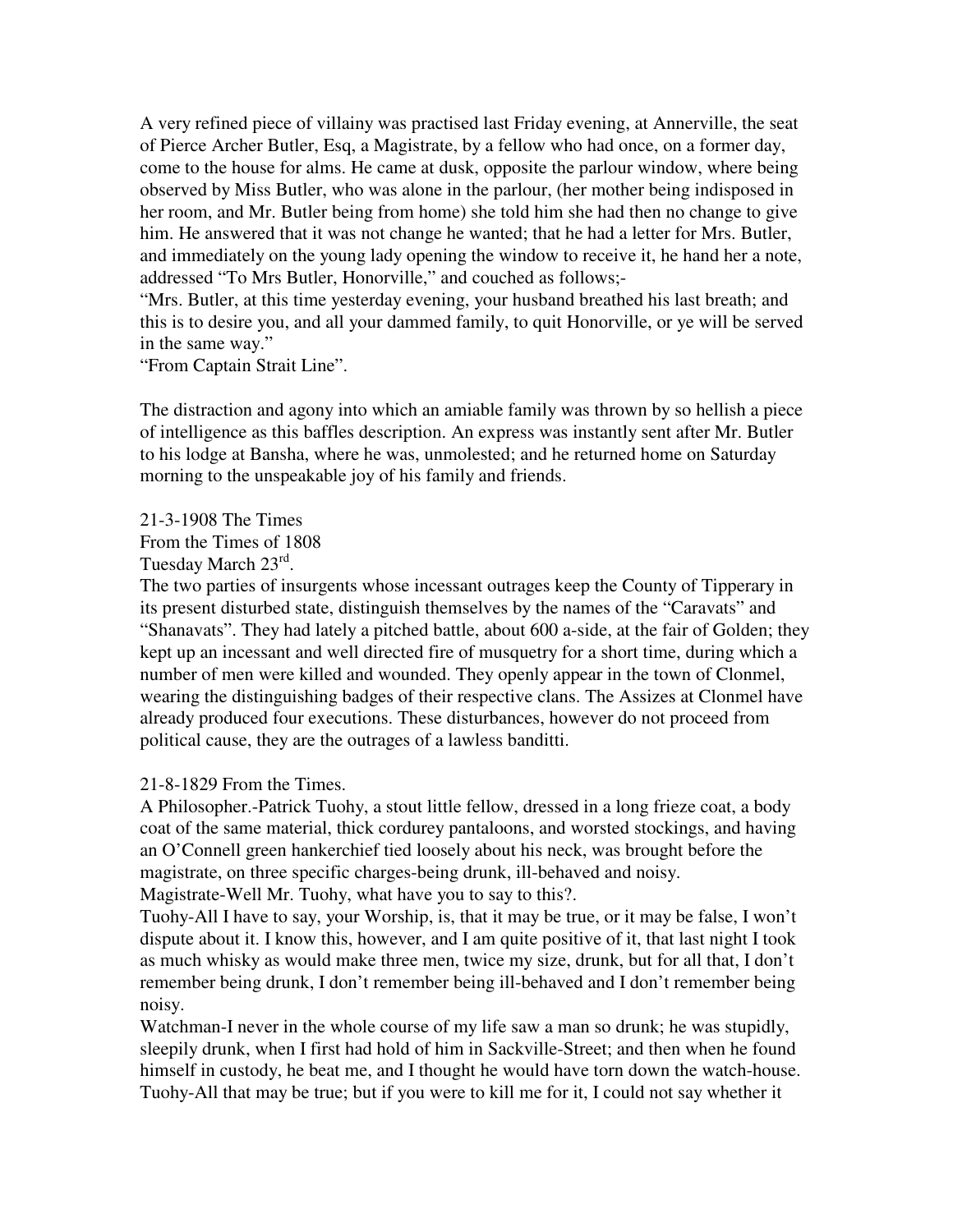### was or not.

Magistrate-Very well, Mr. Tuohy, I shall take a peace information against you. Tuohy-Very well, your worship, you may or may not, fer all I can tell. Magistrate-And I shall send you to Newgate.

Tuohy-Very well your worship, I am thankful to you whatever you might do. If you massacred me, I would say I was obliged to you. I drank an immensity, your worship. Magistrate-Remove him, I shall consider what to do with him.

Tuohy-I am really obliged to your worship; but the whisky was very good, and I drank plenty of it. I drank twice as much as I could hold.

# 21-8-1847 Times.

A pressing letter-The following extract from a letter sent by a settler to his friends in Ireland shows that our Country is not the worse in the world:--My Dear Bob, Come to sweet Amerikey, and come quickly. Here you can buy paraties 2 shillings a bushel, whiskey and coal same price, because we ain't got no turf here, a dollar a day for diggin, and no hanging for staling. Och, now, do come.

# 22-3-1850 The Times

# Emigration

The class of emigrants now crowding the quays of Dublin is composed of the very poorest farmers and labourers, many of the wives and children being without shoes and stockings, and covered only with a scanty shawl to protect their emaciated framses from the inclemency of a long sea voyage. There are, in addition, indisputable traces of famine in both sexes, and their general aspect is altogether sad in the extreme. There are no doubt some exceptions to be seen in the "strong" farmers and their followers, carrying to another land the capital and industrial energies which should, in a better ordered state of society, be employed at home. The following is from the Limerick Chronicle;- "Emigration is again amazingly on the increase, not however, so much to Canada as to the USA, and the train from here to Dublin is daily crowded with intending emigrants, mostly all agricultural and who embark for their destination in Liverpool. The Banks in Limerick are hourly paying out money upon the orders remitted by the friends of those people in America, who emigrated the last and preceding years. There are nine vessels at the Quays taking passengers, three for New York and six for Quebec.

# 22-3-1850 From the Times.

Tipperary appears to be in a fair way of losing its bad pre-eminence in agrarian crime. Mr. Justice Ball recently, in opening the commission for the South Riding, took occasion to congratulate the grand jury on the improved state of the calendar, and yesterday the same high authority pronounced a similar verdict on the North Riding of the county. Here are his words-

"Gentlemen-I had occasion, in addressing the grand jury of the South Riding of this county, to observe that what had formerly constituted the entire mass of heavy crimes in that district-namely, agrarian outrages, had all but dissappeared from the calendar of that part of the county. I am very happy to find, upon reference to the calendar for the present assizes here that the same observation is nearly as applicable to this district as it was to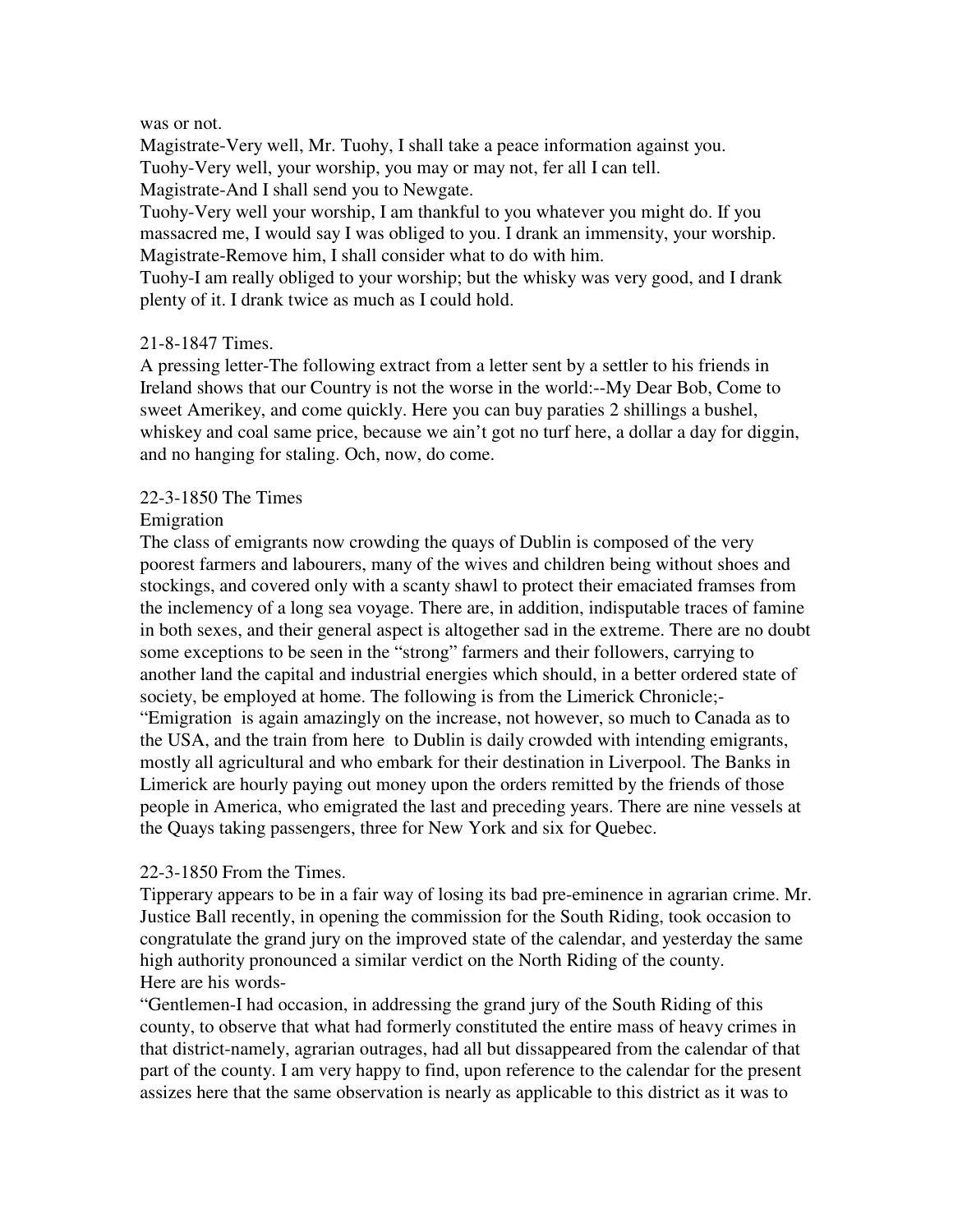the South Riding of your county. If, perhaps, there are two or three cases which apparently constitute an exception to the general observation, I believe I may congratulate you on nearly the total absence of agrarian offences from the calendar now before me. I observe likewise that an offence which had heretofore been of a very serious character from its frequent commission in this district-namely, cattle stealing, has nearly, if not entirely dissappeared. Now, gentlemen, this is a matter upon which I may well congratulate you, as residents, as magistrates, and as the leading gentry of the district, who are so deeply interested in its well being and social order. But here congratulations must stop, because I am deeply pained to state that in succession to agrarian crimes, which were a disgrace to your county, I find upon this calendar numerous homicides-I think as many as fifteen persons are charged with homicides of different descriptions. But amongst them I find four cases, exhibiting, as far as the charge goes, depravity of a most insidious character, where charges are made of the murder of wives by their husbands, and of children by their parents.

#### 22-4-1842 Times

# Monday evening April 18<sup>th</sup>.

Today, between 11 and 12 O'clock, two factions, the Briens and the Murphy's, met on a disputed turf-bank on the Birdhill Bog armed with pitchforks, slanes, etc. After some altercation a deadly conflict took place, which lasted for some considerable time, when Kennedy Brien, (the head of the faction of that name) received a blow in the head from a slane. After he received the deadly blow, he was left lying for more than a half hour, unheeded, on the turf-bank, while the parties continued in the murderous engagement, until it was thought the leader of the Murphy faction had been killed; who had four fingers chopped off, and received the stab of a pitchfork in the back of the neck. It is extraordinary that Kennedy still exists, but his recovery is impossible. The cause of the outrage is this:- Kennedy Brien processed Murphy at the last quarter sessions of Nenagh about the turf-bank in dispute between them, but Mr. Howley dismissed the case. The matter rested so until today.

Attempt to murder;- On the night of last Friday, as the wife of Patrick Cormack, of Cool, near Toomevara, was in the act of fastening the door of her dwelling , a blunderbuss loaded with five slugs was discharged through it. Three of the slugs wounded her, and she lies in so a precarious a state that every hour is expected to be her last. Cormack is the caretaker on the lands of Cool, for John Hill, of Ollatrim. On Saturday Constable Kevy, of Toomevara, arrested a notorious character named Pound, on suspicion of being the perpetrator of the foregoing atrocious outrage. He has since been fully identified by the husband of the dying woman, and committed for trial at the next assizes of this town. The particulars of the identification are as follows;- About two minutes before the shot was fired the dog in the yard was struck by a stone, upon this the woman ran to shut the door, and Cormack turned out of bed to see what was the matter. On his wife being wounded he unbarred the door and ran into the yard, and there perceived Pound with the blunderbuss in his hand. It was with extreme reluctance that he lodged information against Pound.

On the same night a shot was fired through the bedroom window of Mr. B. Minchin,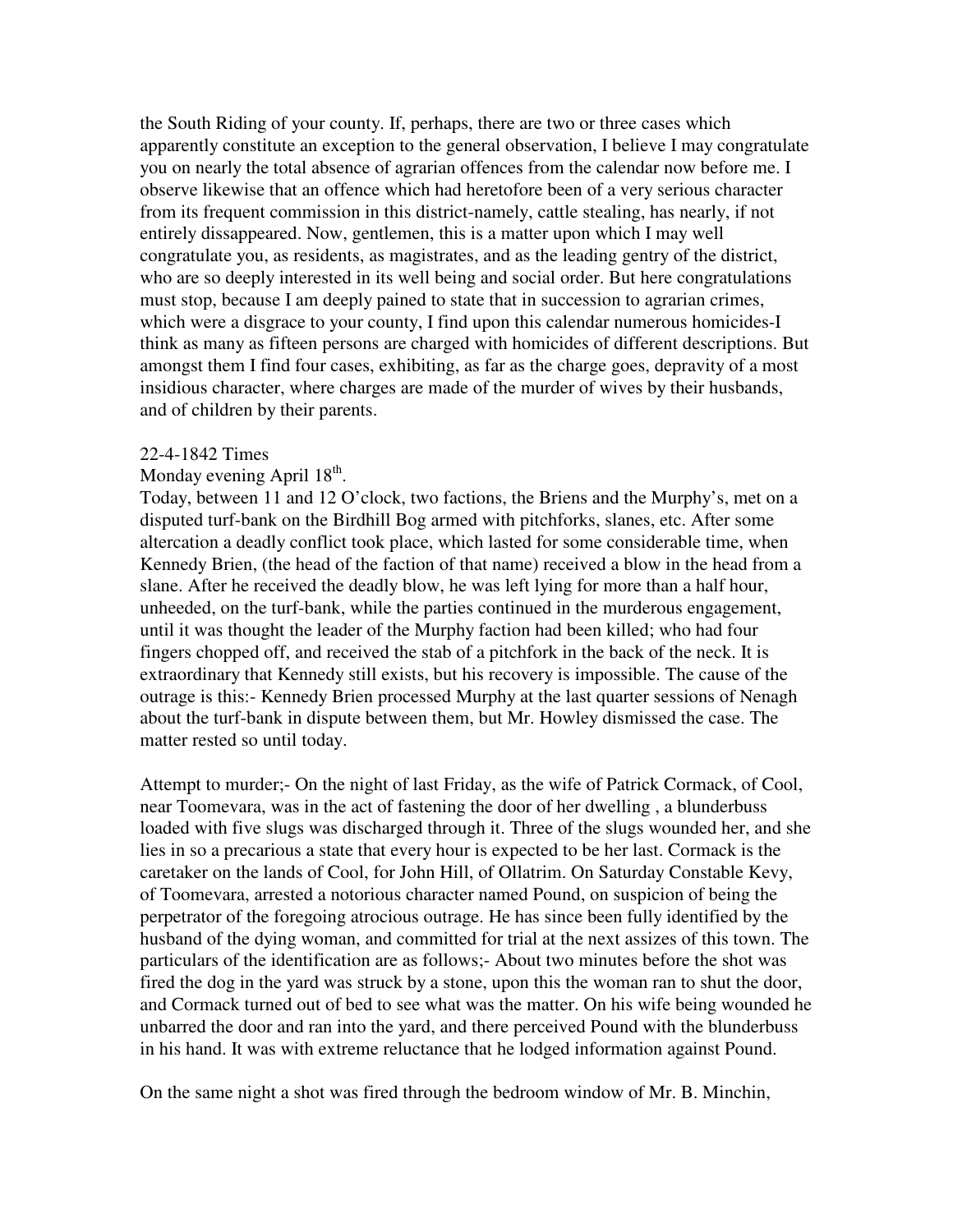inspector of weights and measures for this riding. A notice was also posted, threatening him with death unless he quitted Norwood immediately. A notice was posted on the house of Thomas Tracey of Bunmacrum, threatening him with 'a bloody end' if he worked for Mr. Dawson, or anyone belonging to him. A body of armed men broke into the house of James Power, of Ballygrague, and beat him severely on account of land. They fired two shots in the yard. A shot was fired, and a threatening notice posted, on the house of Murty Tierney, of Kilruane. A notice was posted, and two shots were fired into the house of James Neill, of Annameadle. A party of armed men entered the dwelling house of Thomas Greeson, of Cahirhoo;-having beaten him, they said they would 'do his job' the next time, if he worked for Grace Kennedy, of Shangarry. A party of six men, who were armed, effected an entrance into the house of John Gunn, of Boher, and succeeded in plundering it of two blunderbusses and 2s. Gunn was absent at his father's funeral, and the servant boy having offered resistance, was severely beaten. Three men, two of the armed, rapped at the door of a farmed named Clear, living at Drumrue, and obtained admittance on representing themselves as police. They then placed Clear on his knees and swore him to give up five acres which he had purchased on the  $7<sup>th</sup>$  inst from John Connors. A notice has been served on Mr. Newton Short, of Ballinamona, threatening him that if he charged more than  $\text{\pounds}7.10$ . an acre for potato ground at Knockalten. The notice also contained an order for the gardener and a woman servant to quit Mr. Short's in eight days on pain of death. John and Roger Cleary, of Old Castle, in the Parish of Bournea, were assaulted and seriously injured by Patrick, William, Cornelius, Timothy, and Edward Ducy, because they attempted to prevent them from taking away some manure which had been seized for rent. Mr. Atkiss, of Birdhill, having had occasion to make a seizure on a refractory tenant, he placed his bailiff, Michael Brien, as keeper on the goods. Three men, one of them armed with a gun, came to Brien, and swore him to abandon his charge, and he did so. Five men, some of whom were armed, broke into the house of a labouring man named Patrick McMahon, who lives at Templebeg. They then noticed McMahon, that if he did not quit the Parish within five days, they would send him out of it a corpse at the expiration of the time. A number of persons went on the land at Ballintemple, within a half mile of Moneygall, and dug up four acres of it. The government have offered a reward of 40/.. to any person giving information that will lead to the prosecution of the perpetrators of this outrage.

#### 22-4-1895

Scene at an attemped eviction-An extraordinary scene occurred at Curranstown, near Clonmel, on Saturday afternoon, when a Sheriff's party and a force of Police attended to carry out an eviction for non-payment of rent on the estate of Samuel Perry, deputylieutenant, against a tenant farmer named Fahey. The farm is an extensive one, and the buildings thereon have been recently erected at considerable cost. The house was strongly barricaded, and was held by a numerous party who threw boiling water and lime on the Sheriff's party when they endeavoured to effect an entrance. Two of the Bailiff's were seriously injured. A large crowd was present, and it was not deemed prudent to make any arrests. The eviction was eventually abandoned.

Follow up to the above.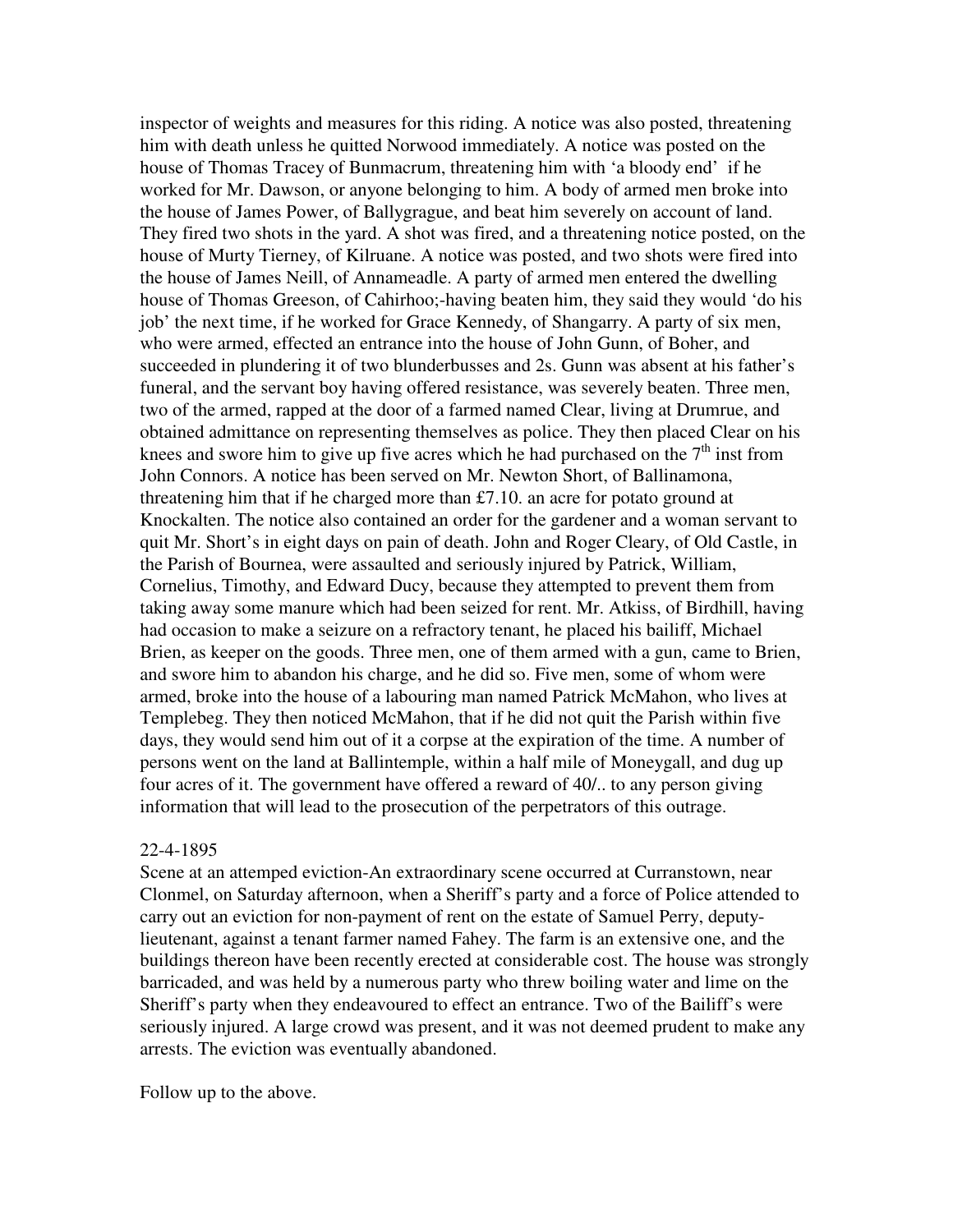### 24-4-1895

Yesterday the widow Fahy and her three sisters, who were arrested on the charge of assaulting the Sheriff's party at an attempted eviction on the Perry estate near Clonmel, was brough before Colonel Evanson. R.M.

District-Inspector Shoveller prosecuted on behalf of the crown. The evidence of the two bailiffs, Daniel Ryan and Thomas Shea was taken at their residences, as they were both still confined to their beds. Dr. Hewitson said the Bailiff Ryan had two serious scalp wounds, and he would not certify his life to be out of danger, as erysipelas might set in. The other Bailiff was likely to lose his sight. The prisoners were remanded for a week, bail being refused. The prisoners were loudly cheered when passing through the streets.

### 22-9-1848

### Ireland.

The Electric Telegraph Compamy's Express, received this morning, contains the following extract from the Dublin Pilot of the  $20<sup>th</sup>$  inst:-.

" At a late hour yesterday we received a communication from out correspondant, giving details of the meeting of the peasantry on the hill of Mealiff after the withdrawal of the troops on Monday. We are assured that the hill was covered with people.

"An immense meeting was to take place yesterday at Drombane, and a gentleman who travelled that part of the country yesterday assures us that the Chapel Bells of the districts were ringing for the purpose of assembling the people. Other meeting s are spoken of in the district of Castle Otway, etc.

We have heard that many of the persons at yesterdays meeting were armed. The guards of the train report everything quiet"

### 22-12-1920 Times.

Hill Battle in Tipperary.

Ambushes over wide area.

Sensational reports of a pitched battle between soldiers and civilians in one of the wildest parts of Tipperary reached us late last night. Although the military authorities regard them as exaggerated, it is evident that something on a larger scale than ordinary ambushes took place. Partly owing to a storm, and probably also to the deliberate cutting of wires, few details have yet been officially received. There appears to have been a series of encounters on the border of Tipperary and Kilkenny, between Callan and Glenbower. The district for miles around is mountainous and very thinly populated, and the few roads run up and down, winding their way between hills which at some points come almost sheer down to them. The first ambush took place early yesterday at a spot known as Ninemilehouse, at the foot of Slievenaman. Here a cyclist patrol of troops were suddenly attacked. The soldiers, when they reached the neighbourhood of Ninemilehouse, were met by a burst of firing from rifles and revolvers, handled by a strong body of concealed civilians. The fire was immediately returned, but the military were outnumbered. A communication was send to Callan for reinforcements, and a relief party of police and soldiers left Callan later in the day. They quickly ran into another ambush near Garryrickin, where Lord Ossory has a shooting Lodge. Immediately shots were fired at the lorries the force descended and adopted skirmishing order. There was a prolonged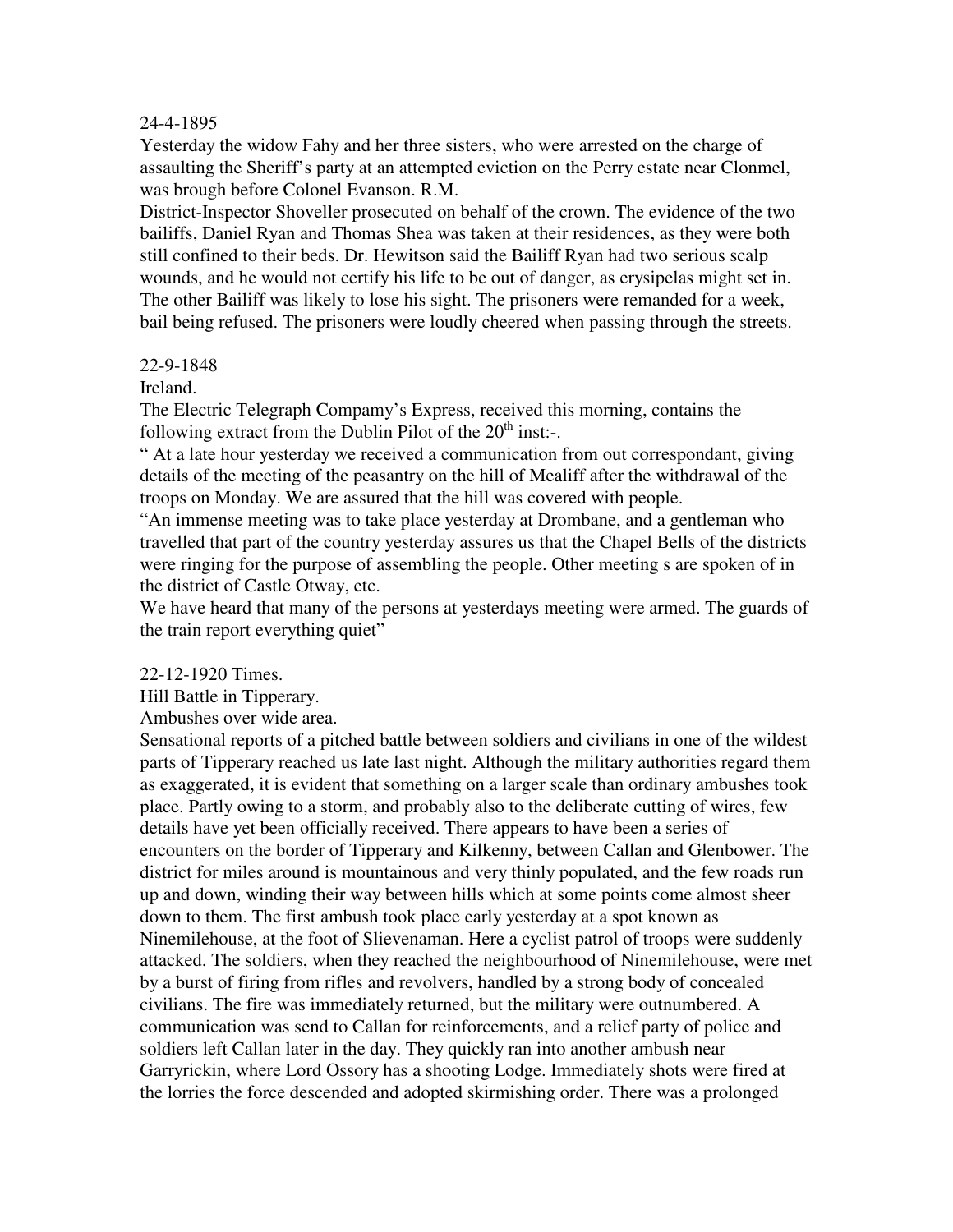encounter, and the civilians in the ambush were beginning to weaken their fire. It was by this time quite dark, and firing was still going on, when a police party from Kilkenny arrived in a lorry and the firing concentrated on them. They dashed through, however, and took up a position a little further on under cover, from which they joined in the conflict. At the same time reinforcements were arriving from Clonmel. These were attacked near Glenbower, where a long and strenuous encounter took place. The attacking party, according to rumours, suffered severe losses. From 10 to 15 are said to have been killed and another 30 captured, but in the absence of reliable details these figures can only be accepted with reserve. It is, however, definitely reported from Kilkenny that the body of a sergeant of police is lying at Callan, and that another sergeant was taken to Kilkenny Military Hospita. He is expected to recover.

24-1-1919 The Times.

Unemployment in Ireland.

To the Editor of the Times.

Sir-I think the English taxpayers might like to know how their money is administered in Ireland. There is a so-called "out of employment" donation, oresumaby for people unemployed by the cessation of the war. Here in Nenagh, Co. Tipperary, there are no unemployed, yet within the last fortnight,  $\pounds 3000$  of public money has been paid to farmers, millers, carpenters, masons, labourers, and their wives, and to all sorts and conditions of domestic servants. The unfortunate taxpayer and landowner can get no service, servants and labourers preferring to draw 28s (could be 29s, copy hard to read) a week and no work, to the maximum 26s a week and work, fixed by the government. I saw on Friday last hundreds of well dressed men drawing this money, and was greatly inconvenienced, when driving home, by the recipients in horse and donkey carts who had "drunk luck" rather freely to their unemployment donation. Apparently this money can be obtained by just signing a filled insurance card; consequently many frauds are perpetrated, and not a responsible person looks into the matter. I can get neither mason or carpenter. The irony of the misadministeration is that the majority of people drawing the donation are Sinn Feiners. The Government has indeed put a premium on dishonesty, laziness, and thriftlessness.

Yours Truly.

Curraghbawn, Nenagh. Jan  $20<sup>th</sup>$ . B.F.KOE

# 24-4-1867 From the Times.

A letter from Nenagh states that:-

"A party of eight Fenian prisoners arrived here from Thurles and were lodged in the county gaol to await their trial at the commission. The following are the names of those committed today:-William Dwyer, of Mealiffe, Labourer; Edward Dwyer, of Mealiffe, Labourer; Michael Carroll, Drombane, Labourer; John Hayes, Drombane, Labourer; D. Ryan, Drombane, Labourer; William Long, Drombane, Labourer. Patrick Fahy, Drombane, Labourer. And Denis Mullen, Roskeen, Labourer. The prisoners are all fine, healthy looking and athletic young men of the more respectable labouring class. The first six named stand charged "with having being of an armed party of Fenians who illegally marched and demanded arms for treasonable designs and purposes at Drombane, and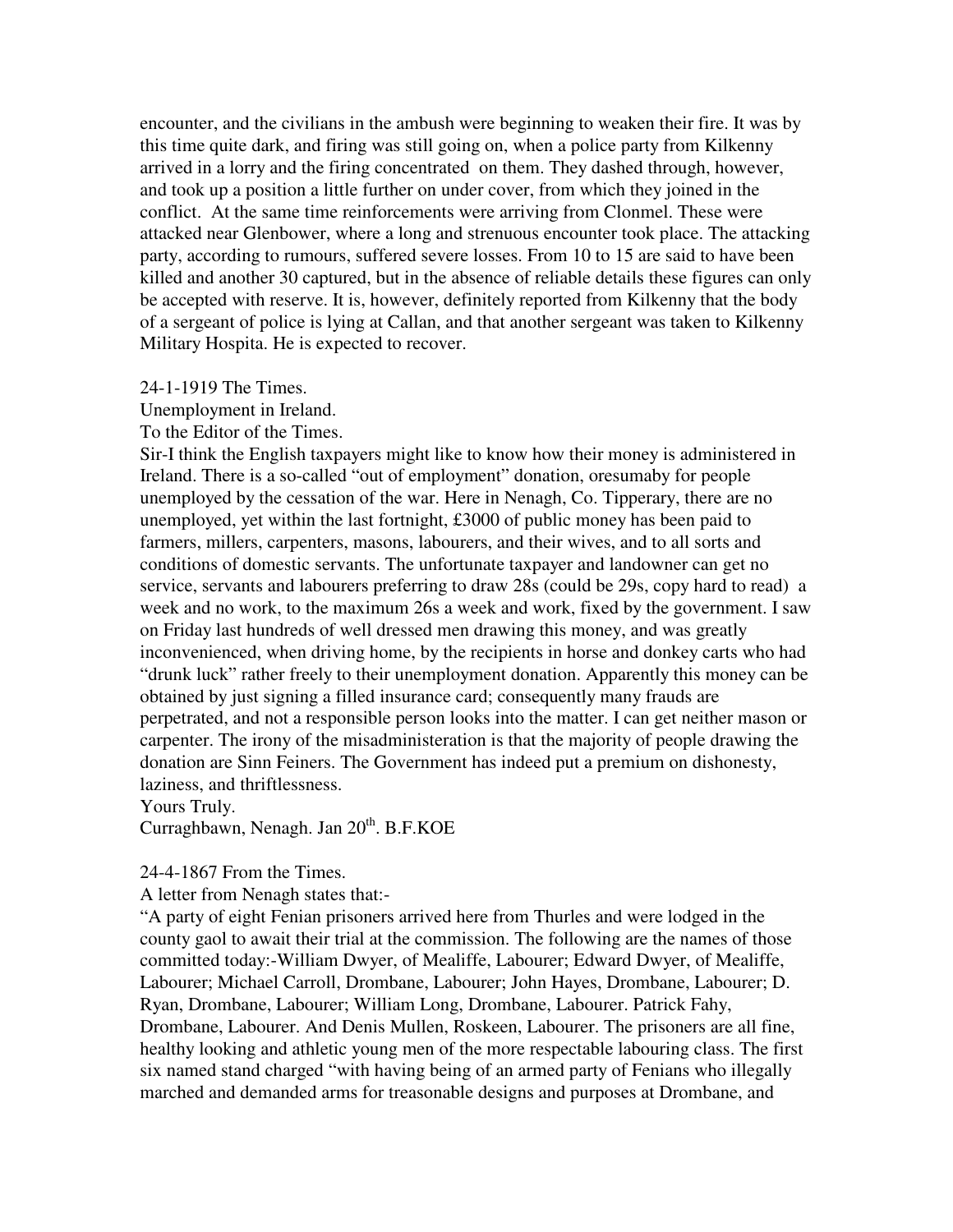other places in the said County on the  $5<sup>th</sup>$  March 1867; while the two last named (Fahy and Mullen) are charged with having been of an armed party of Fenians who demanded and took away arms from Gortkelly, burned Roskeen Police Barracks, and shot one Patrick Tracey on the night of the  $5<sup>th</sup>$  March 1867. There are now in this gaol charged with the crimes of high treason and treason felony, the large number of 45 prisoners, and it has become a matter of surprise that the Government has not yet issued a commission for either riding of the County of Tipperary for the trial of Fenian prisoners, as it is admitted on all sides that it would be injudicious to keep over such a large number of prisoners for trial at the next assizes in August or September.

# The Times 24-8-1922 MICHAEL COLLINS DEAD. ROMANTIC CAREER. Dublin Aug.  $23^{\text{rd}}$ . 1922

Since the dark days of 1916, Michael Collins, the son of a County Cork farmer, has been one of the most interesting and romantic figures in Irish Public Life.

Thirty years ago he was born at Woodfield, Clonakilty, Co. Cork, the youngest of a family of eight children. Educated at the local national school, he entered the Civil Service at the age of fifteen as a boy clerk, and later spend three years as a clerk in a London Bank, after which he joined a branch of a New York Bank in the same city. Before entering the service of the Banks he was employed in the Post Office in London, where his sister is also employed. During his residence in London he took the keenest interest in Irish affairs, and before his return to Ireland at the time of the rebellion he is said to have drilled with other Irishmen in Wormwood Scrubs. On Easter Monday, 1916, he was one of those who seized the General Post Office in Sackville Street, Dublin, and towards the end of the week he was taken prisoner, with others, in the building. He was deported to Stafford Gaol, and was later send to Frongoch, from which place, with the other interned men, he was released at Christmas.

Since then he has been the most assiduous of workers for Irish Freedom, and in time came to occupy a high place in the Sinn Fein organization. In 1918 he was imprisoned in Sligo Gaol for a seditious utterance, and after his release he disappeared completely from official view. North and South the Country was searched for him, but he eluded all the efforts of the police and military to secure him. When he was elected to Dail Eireann, in 1918, as representative of his native county, he was in England, and soon afterwards he took a leading part in the escape of Mr. De Valera from an English Gaol. He was next heard of as Finance Minister of the Dail. Through his energy loans amounting to very large sums were subscribed in Ireland, Great Britain, and America, and although the authorities many times tried to lay hands on the money, they succeeded in seizing only a very small part of the whole.

At this time the hunt for Michael Collins was pursued up and down the Country. A price was said to have been put on his head and raids were constantly made in Dublin and the Provinces by the Constabulary, the Military, and the Auxiliary Police Force. At times they had him almost in their grasp, but he slipped through their fingers at the last moment, and so the hunt went on until the truce was signed. On one occasion he was in his Office in Harcourt Street, Dublin, when a raiding party burst into the building and arrested several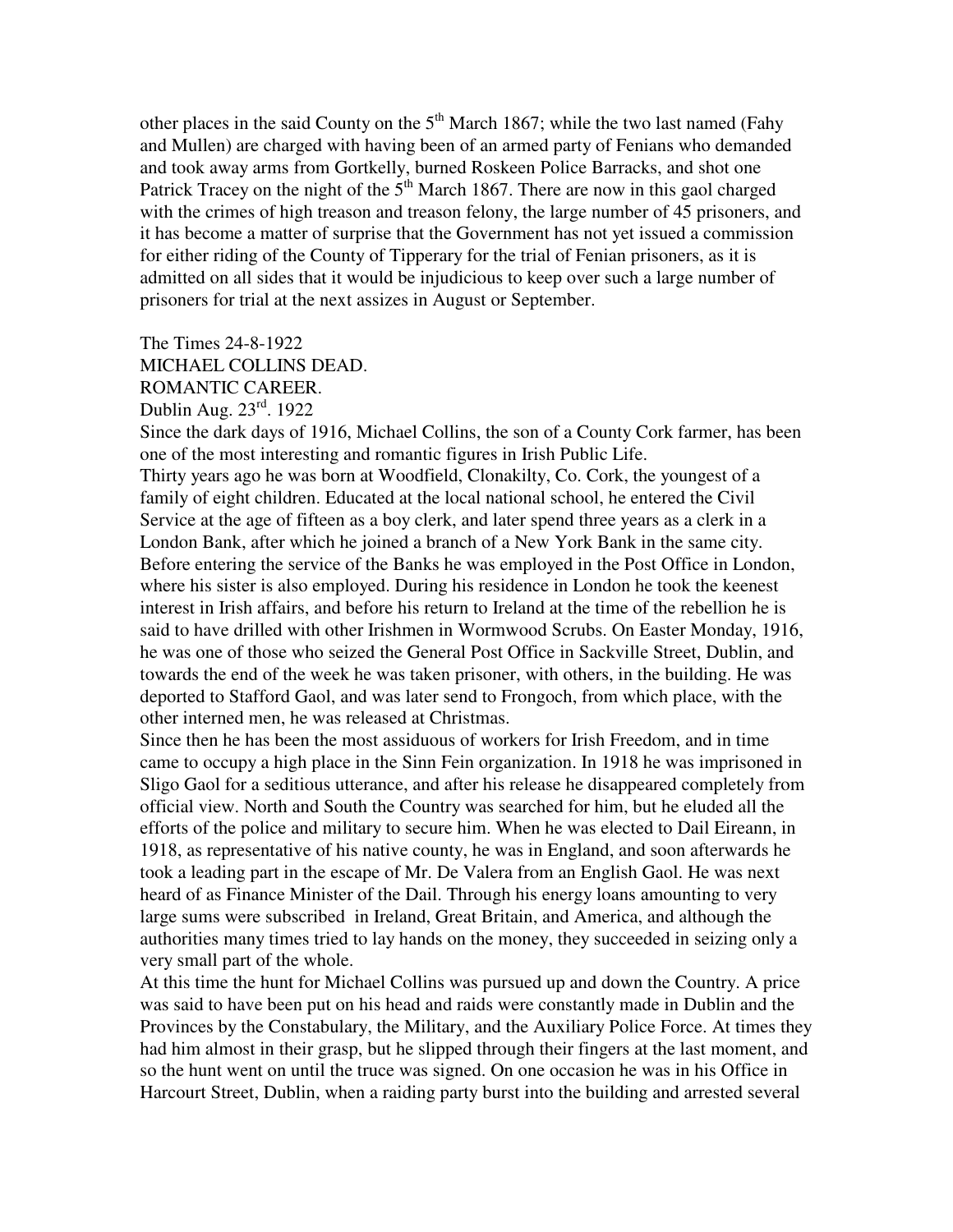of those who were in it. Collins escaped through a skylight and got into a adjoining hotel, and drove away in a Hackney Car. The stories of his hairbreadth escapes would fill a volume. Some of these have little foundation, but that he was often almost within the fingers of his pursuers and escaped by a hairs breadth is true. On two ocassions he made his way from hotels in Dublin when raids were carried out, and standing in groups of civilians in the street, watched the Crown Forces at work. It is told of him that when the chase was hottest he boarded a tram car in Dublin beside a detective, who immediately recognized him. Collins, after a brief conversation, advised the man not to leave the tram car until the terminus was reached. Collins broke his journey and disappeared long before the tramcar reached its destination. His visit to London as one of the plenipotentiaries, his fight for the Treaty with Arthur Griffith in the Dail in the face of the most determined opposition, and his fearless advocacy of it in all parts of the Country at the elections will be remembered by everyone. He was greatly grieved when the trouble began in Dublin with the seizure of the Four Courts, and did all he could to stave off the evil days that followed. Last month he was appointed Commander-In-Chief of the Army, and since that time he has travelled the Country up and down, paying flying visits to Dublin for consultation with Mr. Griffith and other leaders. Mr. Griffiths unexpected death was a severe blow to him, and all who saw him at the funeral last week recognized how deeply he was moved.

Today there are signs of mourning everywhere in Dublin. Flags on public buildings and on shipping at the quays are at half mast, and most of the shops are shuttered. The date of the funeral has not yet been fixed, but it will take place either on Saturday or Sunday. The body is being brought by steamer to Dublin, and is expected to reach the city between 2 and 3 O'Clock tomorrow morning.

#### 24-8-1858 From the Times

Some recent attempts to carry the anti-sithe campaign into the counties of Tipperary and Waterford have been unsuccessful. Through the activity of the local authorities, the emute at Carrick-on-Suir was promptly suppressed, and the cutting of the crops with sithes is proceeding without interuption. The ringleader of the riots, one Collins, is still at large, but a reward has been offered for his apprehension and the police are on his trail. From the Clonmel Chronicle:--

"This spirit of disaffection among the harvest labourers is, we learn from out Ballingarry correspondant, sought to be raised in the neighbourhood of Lanespark, where cradle sithes have been extensively in use. Wednesday evening last two threatening notices were found by the steward of the Irish Land Company, Mr. Nicholson, posted on trees. These notices warned the steward from getting corn cut by sithes, and threatened a speedy and violent death to those who would engage in such work. Information having been conveyed to the local constabulary, an investigation was held before Mr. John Langley, J.P., Knockanure, but no clue was had as to the writer of the threatening documents. The police have been kept in constant patrol on the Land Companys estates, and no violence has since been attempted. It is strange that the labouring classes do not see the utter inutility? of such senseless outbreaks. One would imagine that the example set in Kilkenny ought to have a salntary effect upon them. The authorities are on the alert in every quarter, and on the slightest appearance of disaffection they are prompt in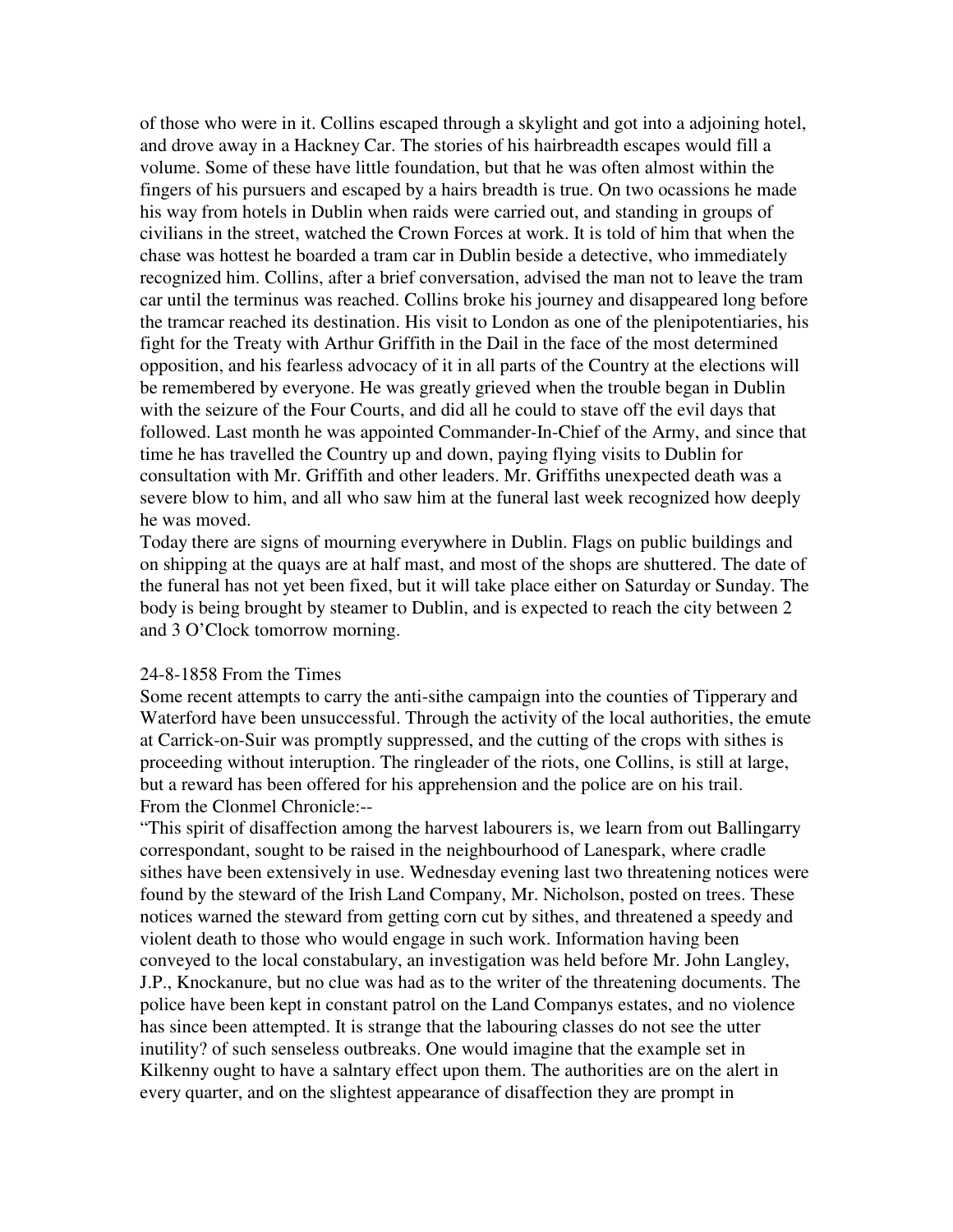preventing the spread of those disgraceful attempts to check the advance of agricultural progress.

# 25-7-1836 Times Newspaper

Payment of Tithes-Writs of rebellion.

Messrs. Hogan of Urra, who was committed to the Bridewell of Nenagh, by P. Ryan, officer of rebellion, have obtained their liberty by paying Mr. Ryan the full amount of their Tithe, and 12s. costs. On Thursday Ryan arrested Mr. James O'Meagher, of Toomevara, under a writ of Rebellion, and in the Bridewell, requested the officer to permit him to sleep at the hotel that night. Mr. Ryan at once acceded to the request and as soon as the National Bank opened next morning, Mr. Meagher discharged the amount of his tithe and costs in full.

Summary of Assize Intelligence.

Tipperary.

The assizes for this county commenced at Clonmel on Monday, before Chief Justice Doherty. After the swearing in of the Grand Jury, a considerable number of burning petitions were send before them.

Mr. Hugh Baker, Lismacue, being sworn to a burning petition, that in Dec. last a large rick of hay (His property) was set fire to and consumed. His Lordship asked Mr. Baker what reasons he had to suppose it was a malicious act?. Mr. Baker said he had many reasons and then produced several threatening letters and Rockite notices with which he had been served previously to the burning.

Mrs Hill, the widow of the unfortunate Mr. Matthew Hill, who was murdered some time since in the Glen of Aherlow, presented a petition for several ditches of hers which had beem maliciously levelled.

Mr. Hill brother of the late Mr. M. Hill, presented a petition. Being sworn, he deposed that his stable and out-houses were burned; on being asked " Had he any reason to know why the malicious act was committed"? he replied, "Yes, because I had assisted in rebuilding the ditches of the Widow Hill, which had been previously levelled.

Many of the Petitioners deposed on oath, that they had reasons to believe that the cause of the burnings, and other malicious injuries done them, was having taken farms contrary to the wishes of those agrarian legislators, so numerous in the County of Tipperary.

His Lordship more than once begged the serious investigation of the grand jury into these burning petitions.

Mr. William Wright, Killahy Castle, petitioned for malicious injury done to a wood, the property of the late Mr. John despard, of whom Mr. Wright is administrator and representative.

Mr. John Roe, of Rockwell, presented petitions for the malicious burnings of an ash plantation and two houses.

The tenants also presented for the furniture and potatoes that were destroyed in the houses.

Chief Justice Doherty told the grand jury that they should compensate Mr. Roe for the injury done; but that they should take care not to put the County to an unnecessary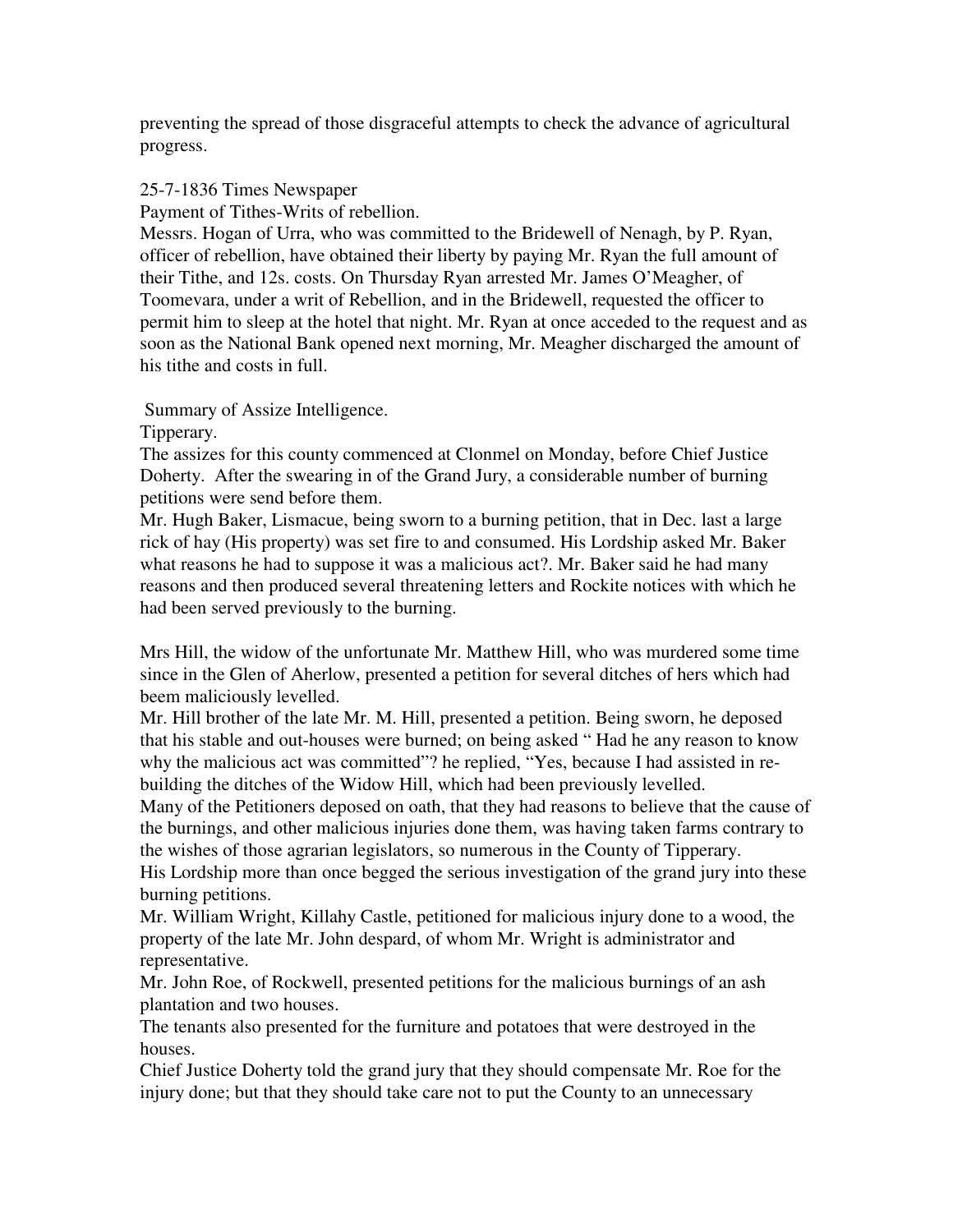expense by paying both the landlord and the tenant.

Mr. Rolleston presented a petition from Matthew Ryan, for a robbery committed to the amount of 300s. in cash, together with fire-arms, etc.

Chief Justice Doherty said to a few members of the Grand Jury who were in the gallery- "Gentlemen, I have again to entreat your sincere attention to the petitions of every description, in order that the poor people of the country may not be taxed with unnecessary expense, as well as those unfortunate people who really have sustained injuries may be compensated accordingly. It appears to me rather strange, if the County of Tipperary is in that quiet state which it is represented to be, and I sincerely hope it is, that within the short space of four months there should be such a number as sixty-one burning petitions to come before me.

A gentleman in the grand jury-box-Where are the members of the Peace Preservation Society?

Mr. William Baker presented a petition for some sheep of his that were killed. There were other sheep in the field, but none were killed or injured but his. Witness was a prosecutor at the last assizes, and it was subsequent to the assizes the injury was done. His Lordship did not decide on the case.

On Tuesday Patrick Divine and John Leahy were convicted of stealing fire-arms, the property of Christopher Lewis, of Clash, and putting him in bodily fear, at his house in June last.

C.J. Doherty, addressing the prisoners, said, "You have committed an offence that endangers your life, but as you did not commit any act of violence, I shall but record sentence of death against you, and recommend you to the Lord-Lieutenant for a milder punishment. "

Thomas Heffernan and James Kingilty were indicted for appearing armed by night. Constable M'Carthy and O'Connell deposed that they arrested the prisoners on the night of the  $25<sup>th</sup>$  of May with a blunderbuss and a pistol. The country was much disturbed at the time. There were several burnings a few night after some armed men came to the Police Barrack and fired some shots.

The Jury found the prisoners guilty.

C.J.Doherty said, that even taking into consideration that the prisoners could produce characters for industry previous to this act, he felt it his duty, in order to put an end to these acts, which keep the country in a state of disturbance, to sentence them to two years imprisonment and hard labour every alternate week.

James (Bradley)Brady, David Luddy, James Hogan, and John Buckley were indicted for breaking into the habitation of James O'Donnell on the  $17<sup>th</sup>$  of Sept, and committing an assault on him. James O'Donnell deposed, that between 12 and 1 O'Clock at night, a party of men came to his house and broke in the door, and demanded his fire-arms. Witness was in bed. Witness's mother was there also.They asked where the man of the house was. She said he was not in the house that night. They then went to witness's bed and felt him there, and called in some more men. They dragged witness to the floor, and beat him, then brought him into the yard, and beat him with stones, and buried the cock of the pistol in his shoulder. (Identifies the four prisoners.) Would not swear falsely about them no more than the Parish Priest. (Laughter). Witness was a process-server. O'Donnells mother corroborated his evidence.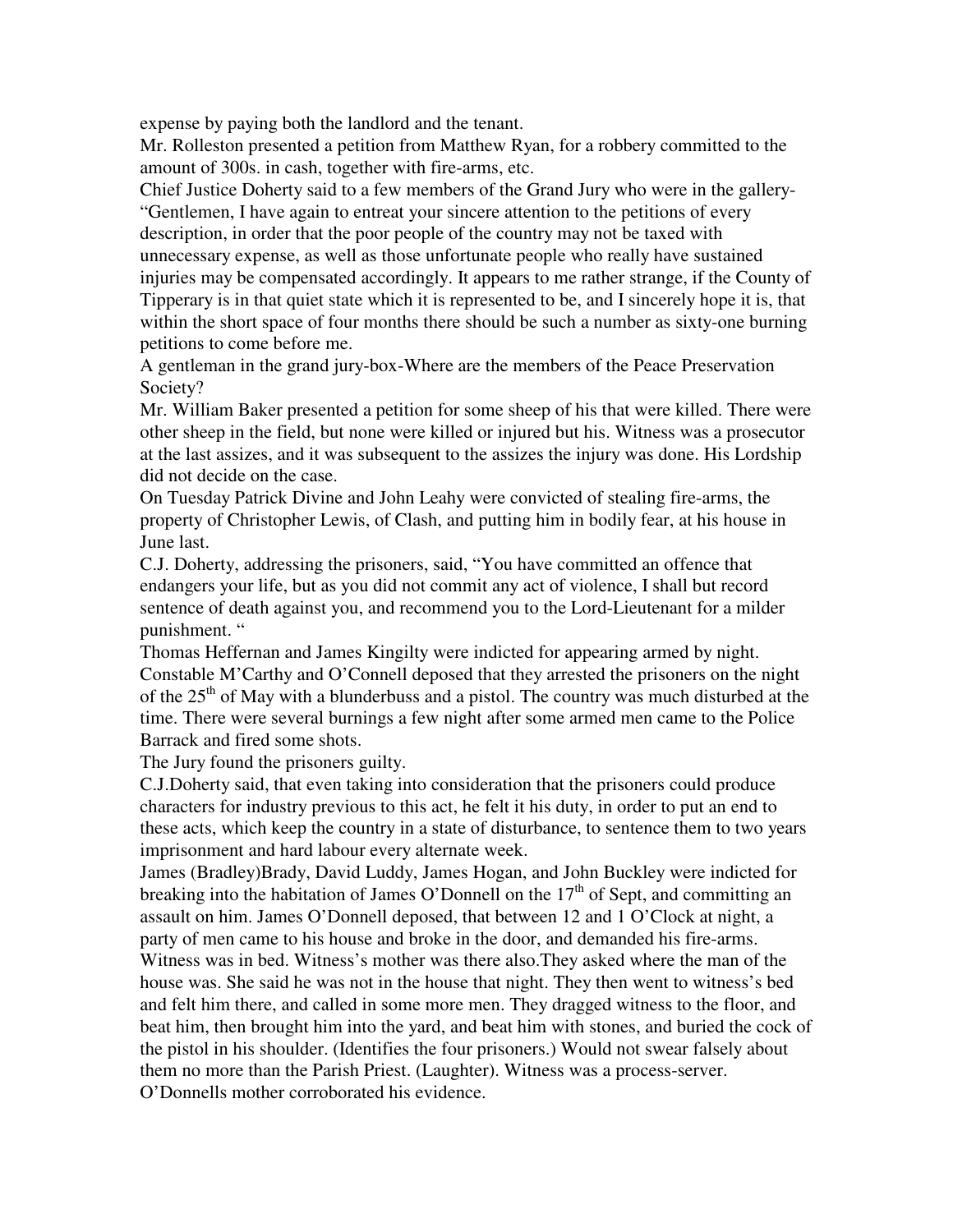Several witnesses swore to alibis on the part of the prisoners. The Parish Priest, Father Tobin, gave two of the prisoners Buckley and Bradley(Brady) and the prosecuter O'Donnell a bad one. He said he would not believe him on oath. He had to denounce him from the altar. He could not charge him with being convicted of any crime, but he knew him to caluminate many respectable persons in the Parish. Mr. Cusack of Caher, and another witness spoke unfavourable of O'Donnell's character. The Jury acquitted the prisoners.

Martin Keherney was charged with aiding in the manslaughter of Thomas Murray at Grange. Edmund and Judy Murray brother and sister of the deceased, deposed that prisoner and their brother had a quarrel in a Public-House after leaving, when they fought. Their brother was thrown into a ditch, and the prisoner struck him with a stone.

Dr. Bradshaw deposed that Murray's death was caused by an abscess on the brain, caused by a blow of a stone or blunt instrument. The Jury found the prisoner guilty.

C.J.Doherty said the prisoner had been mercifully indicted, for he had followed the unfortunate deceased from the house where the quarrel originated, nearly two miles on the road, and there resorted to that deadly and abominable weapon, so much used in this country and killed the unfortunate Murray with a stone. He sentenced him to be transported for life.

Richard Tobin and Edward Tobin were indicted for the murder of Richard Fennelly, at Mullinahone, on the  $20<sup>th</sup>$  of May last.

The learned Judge charged the jury at great length, stating that they should not find the prisoners guilty of murder, but there was very strong evidence for their consideration for the crime of manslaughter.

The Jury acquitted the prisoners.

# 26-3-1838 From the Times

Yesterday was the  $9<sup>th</sup>$  day of the Tipperary Assizes, although Baron Foster had been for some days aiding Mr. Justice Moore in the disposal of the criminal business. It would be needless to give you a recital of the many cases tried, chiefly on charges of murder. With one exeception they terminated in convictions for manslaughter or acquittal. Almost all of the cases of this description arose out of quarrels about land or drunken rows. The charge of murder in which there was a capital conviction was tried on Tuesday. Two men named Daniel Hogan and Valentine Farrell, were indicted for the murder of Timothy Hearn. On the day of the murder there had been a gathering of 50 men at Farrel's farm to sow wheat, after which they drank a good deal of whiskey. A row followed in which Hearn lost his life. The jury found Hogan guilty, and acquitted the other prisoner. At these assizes there were several convictions for female violation. The trial of Michael and John Feely, for the murder of Daniel Byrne, at Lissenure, on the  $1<sup>st</sup>$  of August last, has been postponed by the crown until the next assizes.

# 26-3-1839 Times

### Nenagh, Thursday

Mr. Justice Crampton opened the commission. After apologizing to the grand jury for his inability to attend on the previous day, on account of the pressure of Assize business in Kilkenny, his Lordship referred to the calendar, observing, that if he could place reliance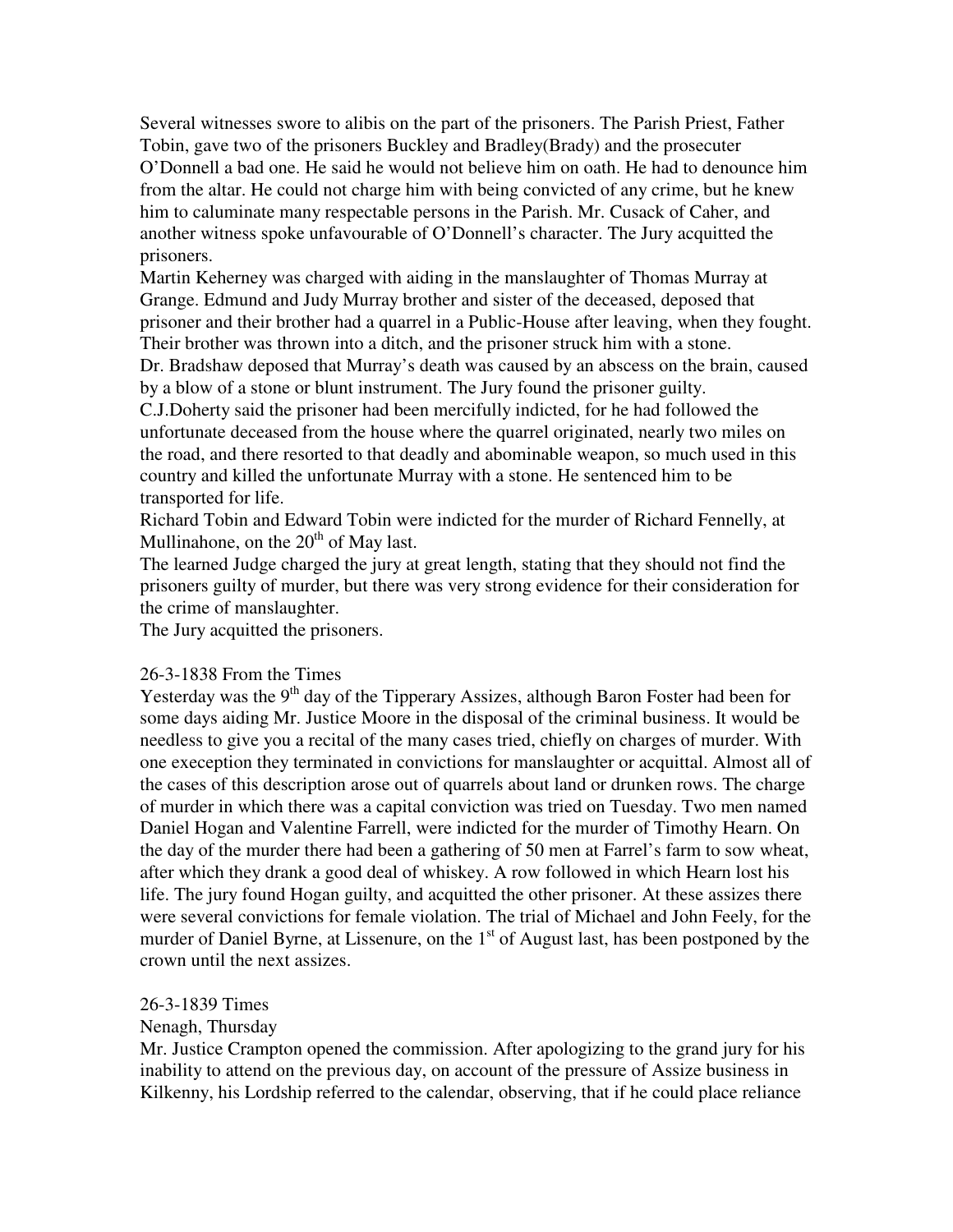on it, the North Riding of Tipperary had its full share of the general body of crime that is familiar to the Country at large.

Some petitions for malicious destruction of property were disposed of.

# Friday.

John Hogan was indicted for the abduction of Judith Savage, with intent to marry or defile her.-Guilty, but recommended to mercy by the jury.

Murder of Mr. Byrne-An application was made to the Court on behalf of Feehily, charged with the murder of Mr. Byrne, to have counsel assigned to the prisoner, whose trial had been postponed from our Assizes to the special commission, at the instance of the Crown. The application was granted, and the trial was postponed, by consent of the Attorney-General, to afford time for preparing briefs for counsel.

# Manslaughter.

Joseph M'Greedy, a police constable, was indicted for the manslaughter of Timothy Leonard. It appeared that the police had been in search of a person charged with murder, and mistook the deceased for the man they were looking for. For the prosecution it was sworn that the prisoner struck the deceased; but witnesses for the defence proved the contrary, and that another policeman, whilst running after the supposed murderer, accidentally knocked down Leonard, who lost his life in consequence of the fall. The prisoner was acquitted.

# Dublin Morning Post 26-10-1825

Horrid Murder-Extract from a Clonmel paper.

"A barbarous murder was committed on Tuesday morning, on the road from New Inn to Cahir, quite near the gate leading to Outragh, and close to the unhappy man's house. The name of the unfortunate man is William O'Donnel of Daniel, who was acquitted of the murder of the Kinnealys. On Monday he attended a vestry under the tithe-composition bill, at New Inn, where Dr. Bell attended on the occasion. After the business of the vestry was terminated, it was said that Dr. Bell gave the parishioners 30/s, to drink, and that the deceased continued drinking until 3 O'Clock on Tuesday morning. When he and his servant man, of the name of Carey, were returning home, they were met, at the place we have already stated, by six men, two of whom immediately attacked the deceased with stones. As soon as the attack was made, the boy ran, and was pursued by some of the party, who repeatedly called out to him to stop, as it was impossible for him to escape from them, but he persevered, and happily gained his masters house. Having communicated the horrid business, the friends of the deceased proceeded to the spot, and found the body in the gripe of the ditch. Early in the morning, John Wilcocks, Esq. and a party of his mounted police, proceeded to the place, but no particulars as to the cause have transpired, but it is supposed that suspicion of having given some useful information excited the fears of the ruffians concerned in this tragic scene.

27-9-1879 The Anti Rent Agitation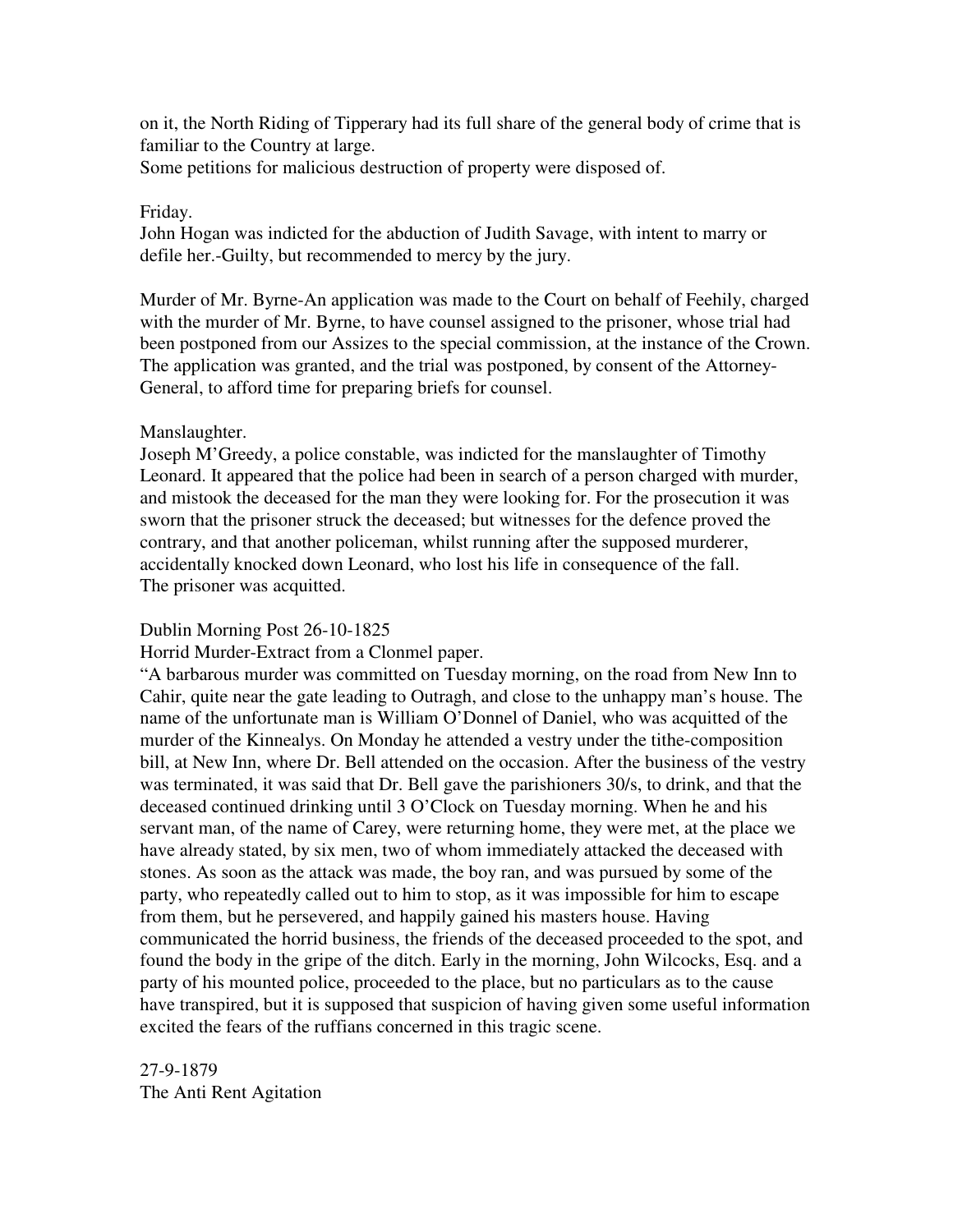To the Editor of the Times.

Sir-At Tipperary last Sunday, Mr. parnell told his hearers not to pay rent unless a reasonable reduction was granted. The Sunday before, at Cahir, a few miles from Tipperary, a meeting, headed by the Parish Priest, called upon the owners of the town and neighbourhood to remit all the March rent. Was this a reasonable demand?. A short time ago, I myself heard a tenant who was three years in arrears tell his landlord that he would not pay the rent, nor sell his interests, nor leave the land. He told a third person that there would be "music" if the landlord still insisted on having either his rent or his land. He has been ejected, of course. Mr. Parnell knows little of Tipperary, if he thinks his threats will frighten the gentlemen of Tipperary. The law will be to strong for him in the end, as well as for such unfortunate tenants as he may be able to seduce from the paths of honesty. They will, I thrust, be few.

A Tipperary Man. September  $25<sup>th</sup> 1879$ 

27-12-1838 Times (from our own Correspondent)

Special Commission in Tipperary. Dec.  $24<sup>th</sup>$ .

This commission is to open on Saturday, the  $5<sup>th</sup>$  Jan. next in the Court House of Clonmel. As I have already apprised you, Judges Burton and Perrin are to preside. The Solicitor-General and Mr. Serjeant Greene are to conduct the prosecutions on the part of the Crown.

The first trials to be entered upon will be the persons charged with the murder of Mr. Austin Cooper and Mr. Weyland. Last week Mr. Nash, stipendiary magistrate committed to the county gaol a man named Cornelius Hickey as the principal in that murder. The trials next in order will be those connected with the murder of Mr. Charles O'Keeffe. A man charged as the actual assassin, and several persons implicated as accessories, are now in custody. After those cases shall have been disposed of, the Crown will proceed with the trials of persons accused of other murders, attempts at murder, and crimes of a sanguinary character. It is supposed that the commission will extent to two or three weeks.

Times 27-12-1907

Ireland.

A telegram from Clonmel this evening purports to give particulars of a shooting affair, which is stated to have occurred near the Village of Killenaule, County Tipperary, on Christmas Day. It is stated that while the Rev. Mr. White, son of Dean White of Cashel, was being driven home from Ballingarry Church, he was overtaken at a place called Ballintoher, near Killenaule, by Mr. Gibbings, Rector of Ballingarry. Mr. Gibbings, it is alleged, fired twice at Mr. White with a double barrellled gun. Both shots took effect, one in the arm and the other in the leg. The carman drove the injured man to a nearby licenced house and medical aid was summoned. Mr. White was not seriously wounded, and was moved to a private hospital in the City of Dublin. His condition gives hope of a speedy recovery. Subsequently Mr. Gibbings surrendered himself to the Police at Ballingarry. It is generally believed that at the time Mr.Gibbings mind had become temporarily deranged.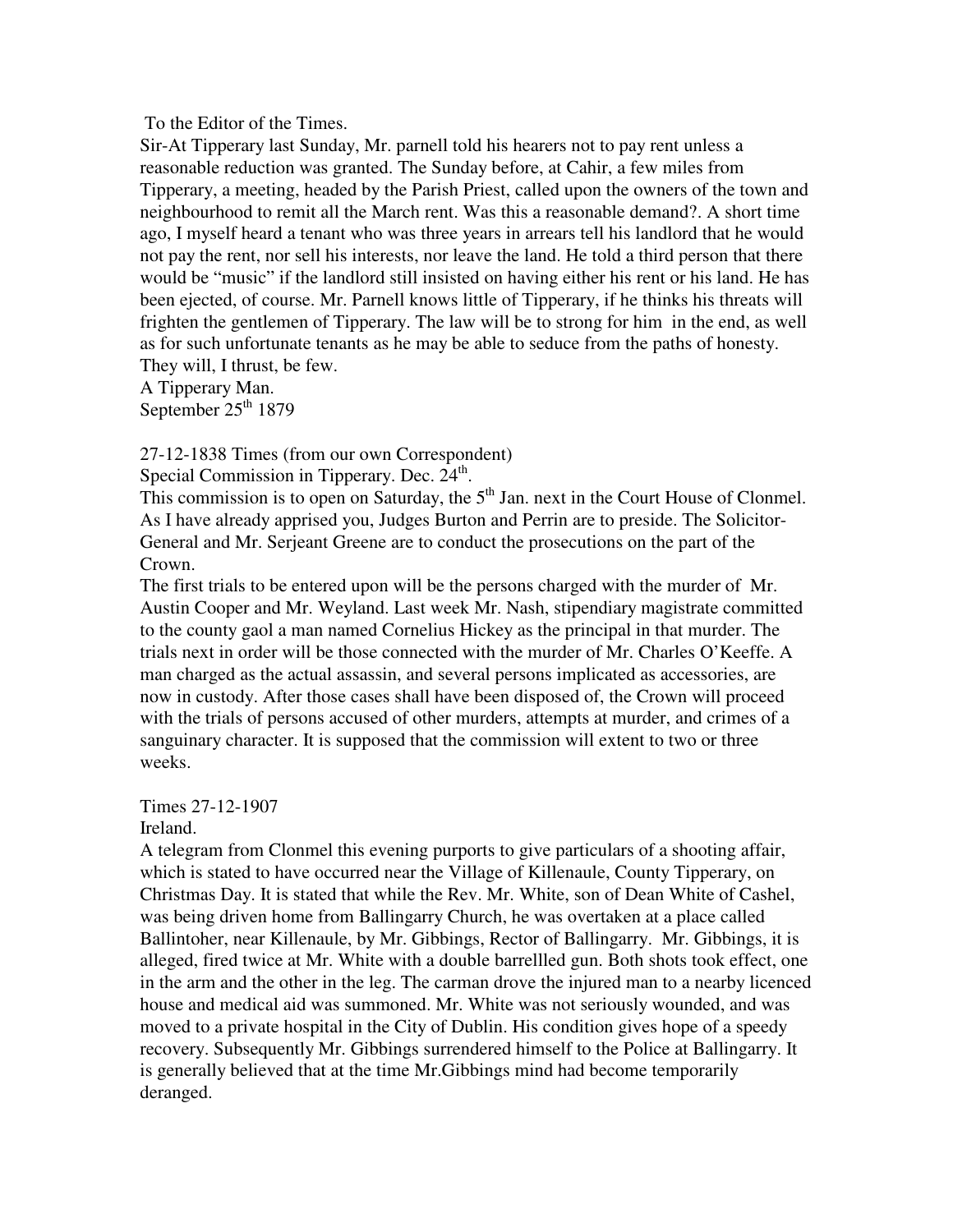A fatal shooting accident is also reported from the same County. A Gamekeeper's son, named Hickey, and a number of men went shooting, and during the day one of the party, a man named Maher, is stated to have been accidentally shot dead by Hickey, who afterwards gave himself up to the Police.

### 27-12-1924 Times.

On Tuesday night, when a man named Matthew Ryan was returning to his home at Roesborough, a few miles outside the town of Tipperary with two friends, they were "held up" by three armed and masked men, who, apparently, wanted to rob them. They were ordered to put their hands up, and when Ryan refused, he was shot dead. A member of the Civic Guard who was cycling in the vicinity heard the shots and hurried towards the scene. He found Ryan's body lying across the road shot in several places, but the three robbers had escaped, leaving no trace of their identity. Ryan was a well known sportsman, and his murder has aroused great indignation in Tipperary. There have been several raids by armed robbers in this district lately.

28-5-1833 From the Limerick Herald reported in the Times.

Diabolical Murder-A diabolical murder was committed on a man named Gleeson,near Clonoulty, Co. Tipperary on Saturday last about 11 O'Clock.

Gleeson was met at Turraheen, near Clonoulty and not more than two or three miles from Thurles, by a man and a woman, when, on coming up to him, the ruffian struck the unfortunate man on the head with a pitchfork, and brought him to the ground, and while he was down the woman hit him with a stone.

A number of people near the scene immediately rushed on the parties and captured both of them, while others ran to the nearest Police Station, and handed them over to the custody of the Police. It is supposed the cause of the murder originated in consequence of Gleeson having preferred a claim to some land.

## 26-3-1895 The Times

A shocking occurrence, recalling the barbarities practised in the Middle Ages upon prisoners charged with witchcraft, has taken place at Ballyvadhen, a village situated on the slopes of Slievenamon, in the County of Tipperary. It would be incredible if the account were not substantiated by the sworn evidence of witnesses. Two men and a woman are charged with the death of a woman of 27 years of age, named Bridget Cleary, wife of a cooper, by forcing her, as she lay ill of influenza, to drink noxious potions prepared for her by a herbalist and then seizing her and putting her on a fire under the supposition that she was a witch. During the process of the tortures described by a witness as having been inflicted on the unfortunate woman, some of the party repeated the words, "Come home Bridget Boland" (the maiden name of the victim) in the belief, apparently, that they were doing what was necessary to bring back the real Bridget Boland who had been carried off by the "Good People", the fairies, and that it was superstitious counterfeit they were cruelly killing. The savage orgies were performed in the house of Bridget Boland's father, while her husband stood by and aided the working of the spell. The dead body was found in a ditch a week later. The Doctors at the inquest on Saturday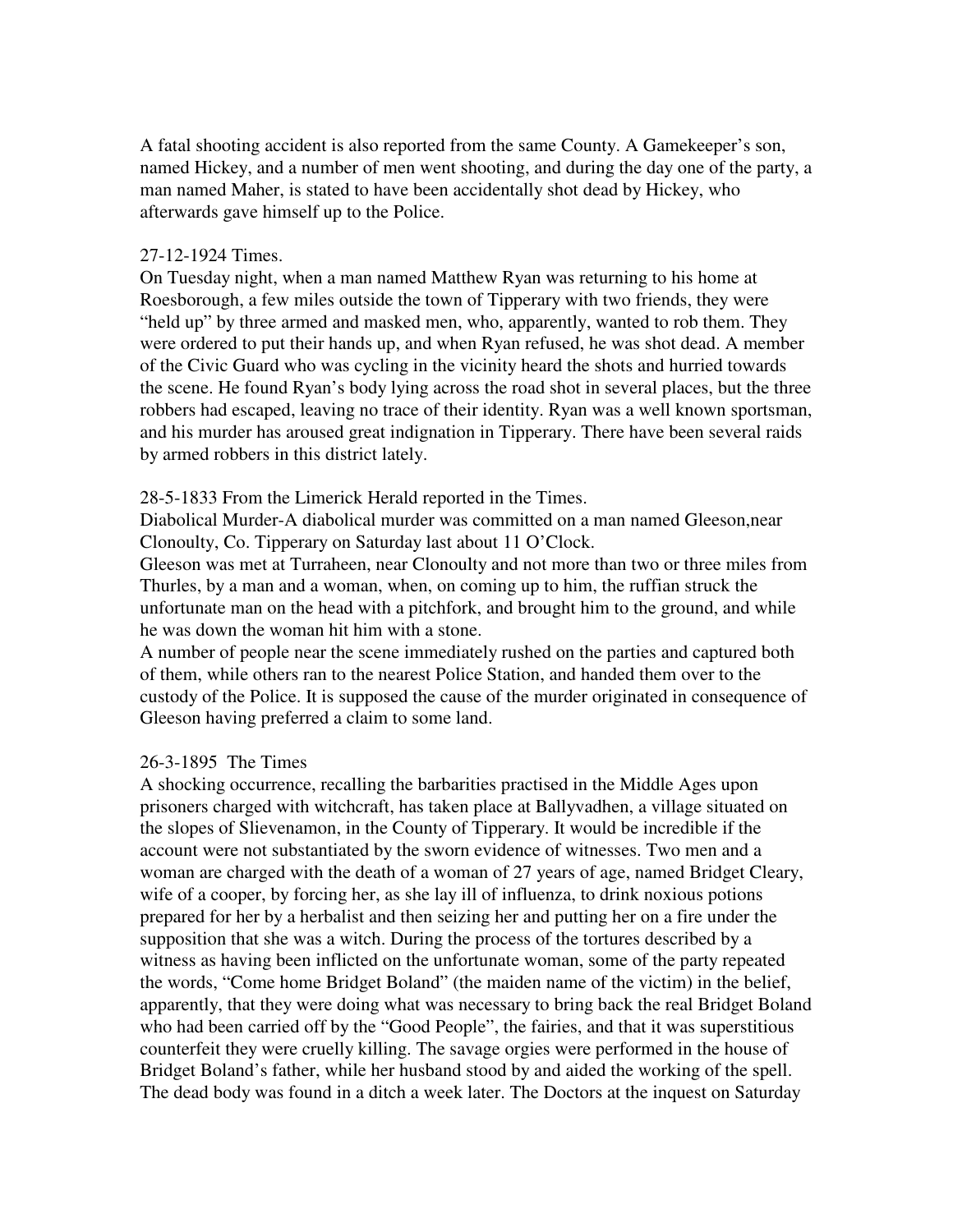deposed that she must have died in the fire. Her attack of influenza was not severe, and she was a healthy young woman. And her organs, so far as they had not been burned, were sound. By direction of the coroner the jury found a verdict only as to the cause of death, but a full magisterial inquiry will be held. The prisoners including the medicine man, have been remanded without bail.

## 29-3-1895 Funeral of Bridget Boland Cleary.

The funeral of Bridget Cleary, who was burned to death near Cloneen, in the Co. Tipperary, in the belief that she had been carried off by the fairies, and an evil spirit put into possession of her body, took place at Cloneen yesterday, and was boycotted by all her family and neighbours. Not one civilian attended the burial, and the rites of sepulture were performed by four Police Constables. There was no hearse and the coffin was borne by a common car from Fethard. The significance of this will be understood when it is remembered that the Irish peasantry regard a funeral not only as an expression of respect for the deceased and of sympathy for the family, but as invested with a certain degree of sanctity. The fact is, however, that the people believe-or, perhaps, with a view to the defence of the prisoners, affect to believe- that the real Bridget Cleary will come back, riding on a white horse sent by the fairies, and that if they can succeed in cutting the reins of the horse they will secure her. With this object there are persons on the watch on the mountains, one of whom is specially provided with a sharp knife to cut the reins. The magisterial inquiry into the occurrence is still proceeding. In addition to the evidence previously given. A daughter of the principal witness, an intelligent child named Kate Bourke, who was an eye-witness at the scene, was examined and corrobrated in every detail the statements of her mother. The prisoners declined to ask the witness any questions, but most of them said that she was quite right in what she had stated. They were again remanded.

### 28-12-1861 From the Times.

Some members of the constabulary have been behaving ill in Tipperary. The following is supplied by a correspondent of the Daily express.

"A court inquiry, consisting of Sun-Inspectors Bradshaw, Thurles Station; Mullarkey, Borrisoleigh Station, and Nowlan, of Templemore Station, assembled at Drum station in the Borrisoleigh district during the past week by order of the Inspector-General, Sir H.J. Brownrigg. C.B. to try the following Sub-constables-Edmond Foley, Joseph Keenan, James Duggan, and John Hooks, all first class, on the serious charges of conspiracy, disobedience of orders, and general insubordination, preffered against them by the constable in command of the station, H. maguire. The charges have been substantiated and the same reported to the Inspector-General, he immediately ordered the dismissal from the Constabulary of first class sub-constable Foley, and the reduction from the rank of first to that of second class of J. Keenan for 14 months, with the deprivation of two years service: of James Duggan for 14 months,; and of John Hooks for 6 months.

### 29-3-1867 From the Times.

Yesterday morning two brothers named Ryan were arrested by the Kilfeacle Police for the attack on the  $31<sup>st</sup>$  Foot and the constabulary at that place on the  $5<sup>th</sup>$  March. Two of the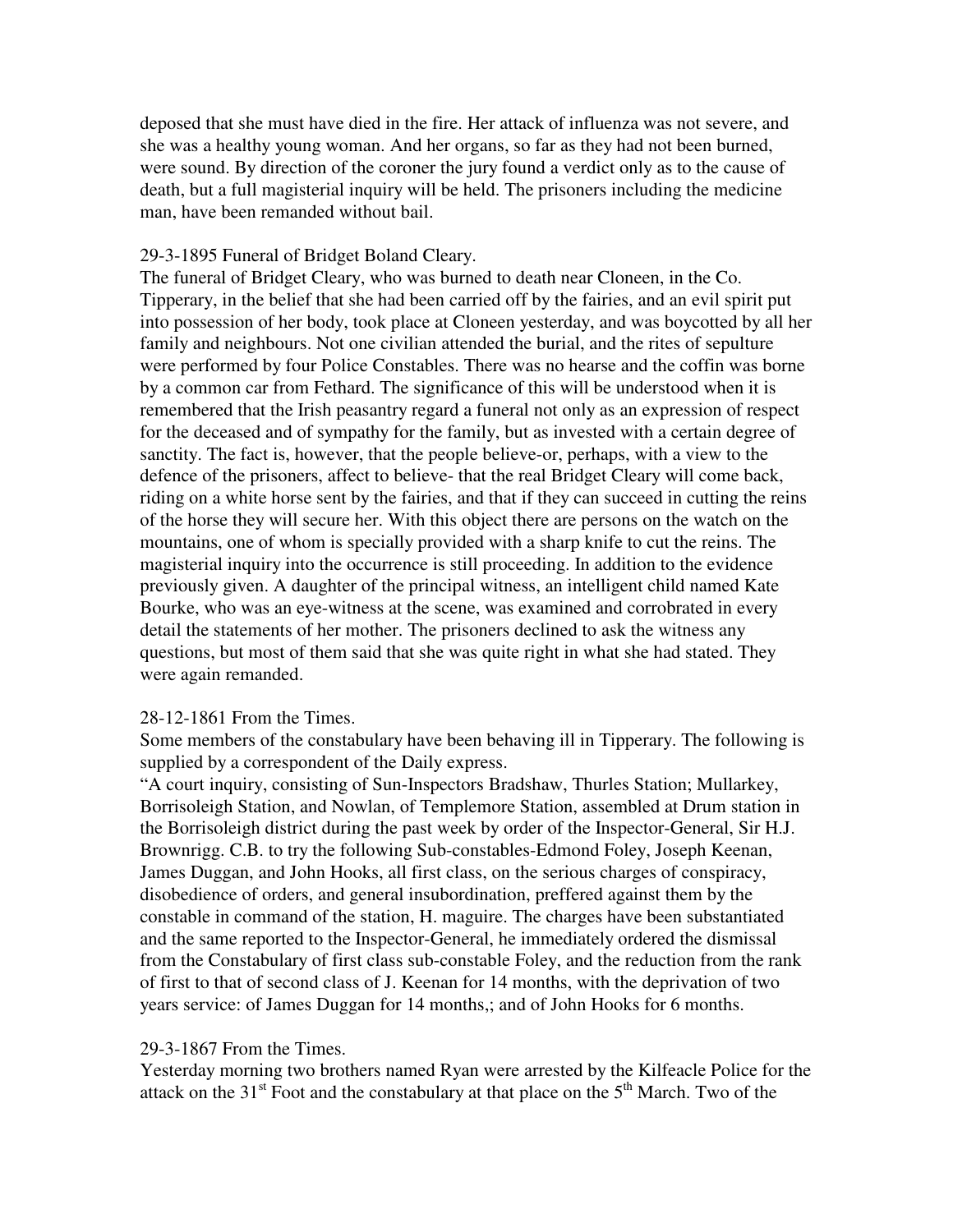men recently arrested at Borrisoleigh, John Dennody and Michael Maher have turned approvers.

 Patrick Sheehy, the young man recently arrested in Queenstown while endeavouring to escape to America disguised as a woman, and John Ryan, for attempting to emigrate in a false name and on suspicion of being connected with the Fenian rising, were yesterday transmitted to Thurles. Both prisoners have been identified as being connected with the rising.

At Nenagh yesterday morning the detachment of the 2d (Queens Own) regiment of foot were paraded to hear the sentence read on Corporal John M'Intosh, who has been found guilty of having appropriated the hospital supplies to his own use, and forged the names of several merchants of this town to post office orders and receipts. Lt. Barter read the verdict of the court, finding the prisoner guilty on all charges, and ordering that he be degraded to the rank of private in the corps, and be imprisoned for a period of 672 days in a military prison. Sergeant-Major Hurff then stripped the corporal's stripes of the prisoner, who was removed in custody of a corporal's guard, with fixed bayonets, to the guardhouse, whence he will be transmitted to the military prison at Limerick.

## 29-4-1897 Times

An application was made today to the Lord Chief Baron and Mr. Justice Andrews in the Exchequer Division by counsel on behalf of the Rev. Lawrence Hayes, Parish Priest of Bansha, for an order remitting for trial at the next quarter sessions an action brought by Mr.John Cullinan, chairman of the Tipperary Board of Guardians to recover damages for assault and battery. The affidavit of the defendant in support of the motion stated that on November  $18<sup>th</sup>$  last, on the occasion of the funeral of a brother of the plaintiff, a sister had made arrangements with the defendant for the celebration of High Mass. The plaintiff objected, and he went to the defendant's house and demanded why the arrangements he had made had been altered. Defendant told him if that was what he came for he should leave. Plaintiff refused and defendant proceeded to shove him out. Plaintiff resisted, and in the hall he put himself into a fighting attitude, and in self-defence defendant struck him on the head with a riding whip, inflicting a slight wound. The defendant alleged that the plaintiff had no visible means to pay costs, and he had no cattle on his farm of 100 acres, and that there was a judgement at the suit of his landlord against him for £280. Counsel for the plaintiff resisted the motion. His client had made a affidavit contradicting the allegations made by the defendant as to the want of a visable means. His farm was well, stocked and he had come to a settlement with his landlord. The assault was a most serious one. The court made no rule on the motion.

29-4-1912 From the Times. Bomb Outrage in Tipperary Dublin April 28<sup>th</sup>. 1912

Early on Sat. morning another bomb outrage was committed in Tipperary. A short time ago, a farmer named Pratt complained that the roof had been partly blown of his house by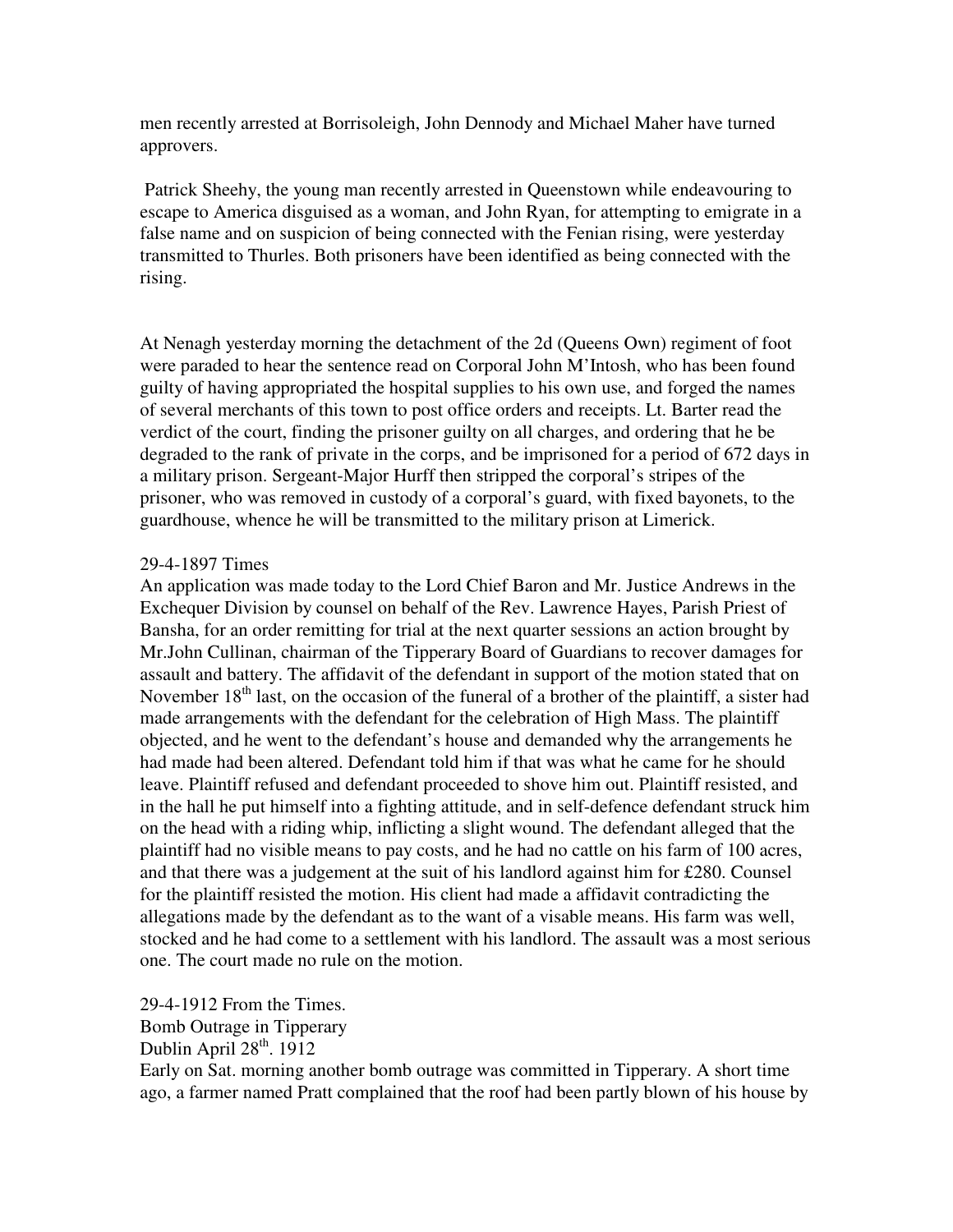a bomb. In the present case the house of John Doheny, farmer and district councillor , at Ardcroney was damaged. Mr. Doheny, his wife, his family and some workmen were awakened at 2 O'Clock in the morning by a loud noise, which Doheny afterwards described as resembling a quarry blast. The glass in one of the windows was broken and some articles in the room near it were thrown down. Doheny ran outside and found a second bomb on a windowsill. He seized the burning fuse and threw it away, thus preventing another explosion. Soon afterwards a thatched outhouse took fire as result of the explosion, but some neighbours who had been awakened by the noise extinguished the fire before much damage was done. Mr. Doheny who is popular in the district is at a loss to account for the outrage.

Later in the day the police arrested a farmer named Hugh Hagan, a relative of Doheny, and charged him before a magistrate in Nenagh with having caused the explosion. District-Inspector Price said that when he visited Mr. Doheny's house he found pieces of the exploded bomb in the yard. It had been made of the box or centre-piece of a cartwheel filled with powder and pieces of iron, plugged with wood and filled with iron. He had taken the unexploded bomb to pieces, and found that it contained half a pound of coarse blasting powder. It had been wrapped in canvas which had been tied with twine. On the pump near the house he found a threatening notice which read as follows:"Notice.-Take notice that I require you on behalf or the rightful owner to give up to him the farm in Curravala that you grabbed. If not, mark the consequences. If I have to call again, the buttons of your coat won't be got for the inquest.-Captain Moonlight. To Mr. J. Doheny, Ardcroney.

The accused who protested his innocence when arrested and before the magistrate, was, on the application of the police, remanded for a week.

#### 29-8-1823 From the Times.

As a convincing proof that people have arms still in their possession, the followinf fact occurred on Thursday. :-A woman was brought before J. dempster, Esq, Magistrate at Nenagh, that morning, on a warrant, for absconding from her master's service, and carrying of several articles of wearing apparel. She said it was through malice her master had sworn information, and stated that she could tell where he had secreted jis fire arms and sword at the time the Insurrection Act was proclaimed in these Baronies. Accordingly, Mr. Dempster sent the Sergeant of Police to make the necessary search, and expected an denial on the part of the accused; however the man was so astonished when the Police arrived at his house, within a mile and a half of Nenagh, in company with his late servant, that he confessed where they were, and which completely corroborated the testimony of the woman, viz, that they were buried in the kitchen garden, where they were found in a piece of timber he had artfully hollowed for the reception of the barrel, which is a good one, and a sword in good preservation. The lock he took out of the roof of the barn.

#### Attempt at Assassination.

On Wednesday evening, as John Stewart, Esq, of Dundrun, agent to Lord Hawarden, was returning on horseback from the town of Tipperary, mid-way between there and Dundrum, four assassins lay inside the ditch concealed, One of whom fired at him; on his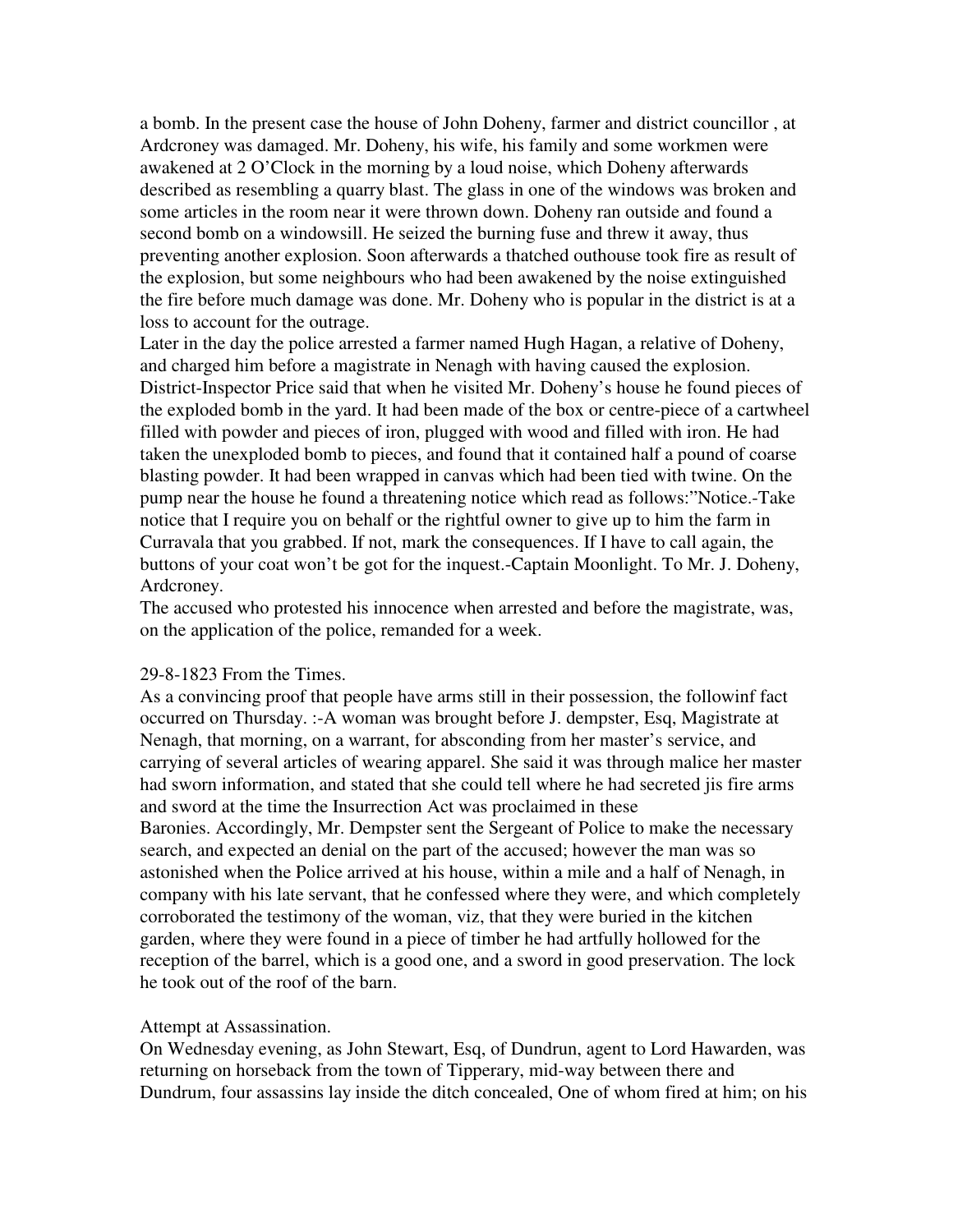returning back, a second shot was fired, but both fortunately without effect. Part of the wadding or the torn bushes struck Mr. Stewart in the face. The audacious attack took place within a few perches of two houses, nine of the inhabitants fromm which pursued and assisted in taking five people into custody. Had Mr. Stewart not turned back at the time, he would most probably have been murdered, as two more armed men were stationed about 60 yards in advance of those who fired. The places where the ruffians had stationed themselves for the perpetration of this crime were completely beaten down with their feet, and port holes were made through the hedge in four different places, with sods raised for their arms to rest on.

Mr. John Scott of Rossmore, was with Mr. Stewart at the time of the attack and a man named Jerry Quinlan, who also had a narrow escape of being shot. This is the second attempt made to assassinate Mr. Stewart.

On the same day, Mr. Michael Dwyer, of Coolacosane was fired on near Mandemount?, it is supposed in consequence of having taken some lands in that quarter last may from Lord Hawarden. Yesterday five prisoners, taken at the place of attack, were brought into Tipperary, under escort of the police, where the magistrates were to assemble yesterday at noon, to investigate the business.

# Clonmel Aug.  $23^{\text{rd}}$ .

A King's messenger arrived in this town at 7 O'Clock yesterday morning with a respite from the Castle of Dublin, staying the execution of Michael Mara (Who was to be hanged this day) until the  $1<sup>st</sup>$ . of Sept. next. The other unfortunate man, named Thomas Casey, will be executed this day, at the usual hour. (Clonmel Herald).

### 29-8-1828 From the Times.

# Clonmell August  $23^{\text{rd}}$  or  $25^{\text{th}}$ .

The appearance of the entire county, 20 miles around this place, exhibits a sort of phenomenon in Ireland. The roads are covered with people carrying green boughs; the horses and carriages are decorated with green ribands, hankerchiefs, and branches of laurel. The town of Clonmel, one of the most important in the South of Ireland, and the most wealthy, appears like a grove. All the houses are covered with boughs, and triumphal arches are thrown, or lines hung with rude (Probably means something other than what it would mean now. Mary) pictures and laurel leaves, across the streets. Mr. O'Connell arrived here on Saturday, and the mode in which he was received by the people baffles all description. The provincial meeting will be held at the great Catholic Church (for the Catholic places of worship are now universally called Churches). It is now nearly 2 O'Clock, and I write in the midst of an uproar in the committee, where the resolutions to be proposed to the meeting are discussed. As the post goes off at 2'30, I seize this opportunity to state what occurred, at Thurles, in this County, yesterday. Mr. Shiel was expected at the meeting which was to be held for the purpose of reconciling the factions into which the peasantry of the South of Ireland are divided. It was the strangest scene ever witnessed. The three year's old and the four year's old, who kept a distant part of the country in a state of constant riot, but who had been reconciled the week before, crossed the country on Saturday night, to be present at the grand reunion of the Magpies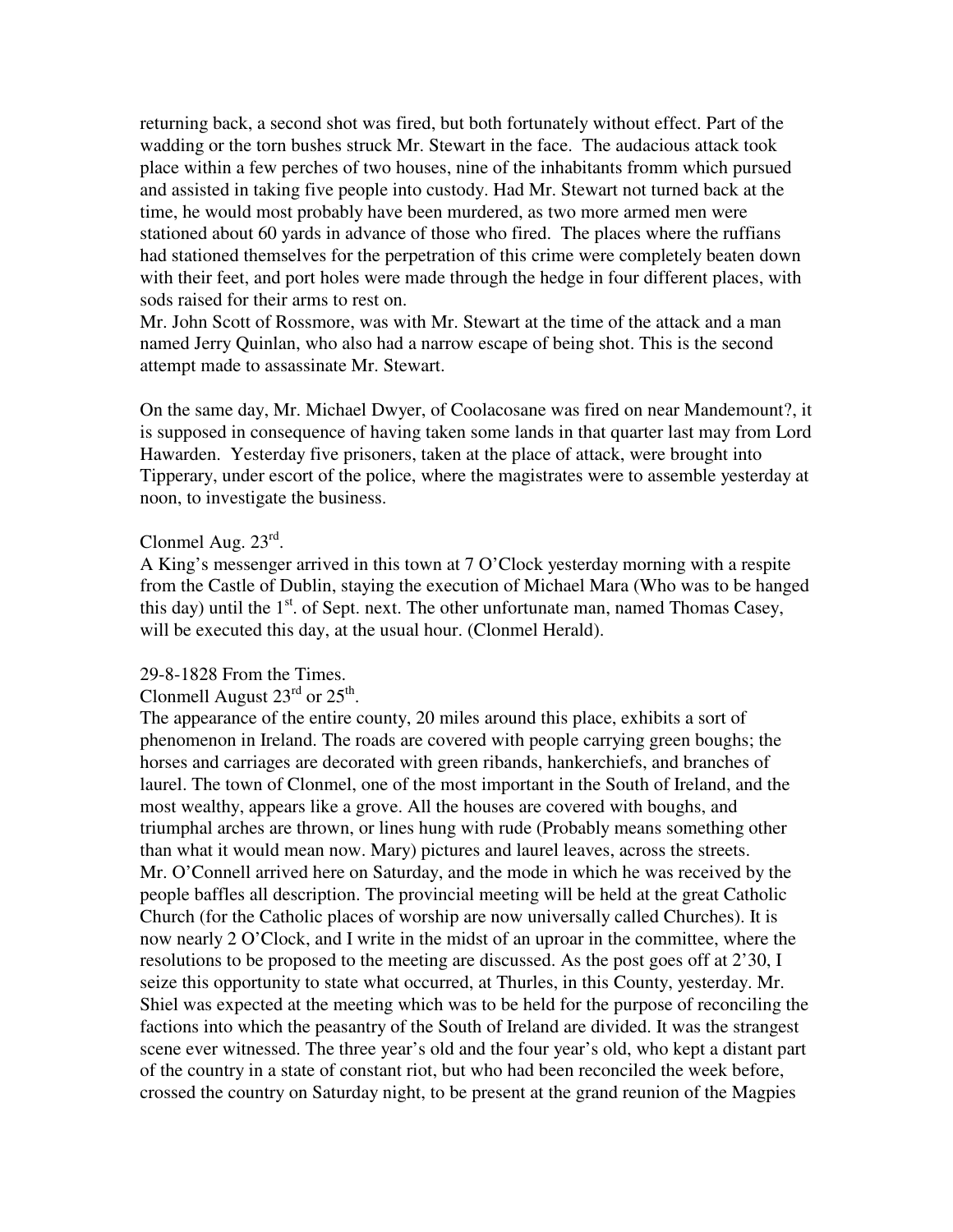and the Black hens, the Darigs, and the Cumminses, the Stapletons and the Maras. The three and four year olds, to the amount of 10,000 dressed in a sort of uniform, the green hankerchiefs furnishing a sort of vest, all carrying green boughs. On meeting the parties about to be reconciled, there was a general shout. Mr. Shiel afterwards appeared for the purpose of addressing the assembled multitudes. An address was presented to him, in answer to which he made a long and animated reply. The Black hens and the Magpies, the Darigs, the Cumminses, the Maras, the Stapletons then came forward, headed by the most considerable persons of the respective factions. The reconciliation there was then accomplished with the usual forms; and the immense multitude of Irish peasantry separated without a single breach of the peace. A similar scene will take place at Borrisoleigh, in this county, on next Sunday, which will be attended by a still larger concourse of people. The whole Country, in short, exhibits a moral insurrection-an insurrection which, to an Englishman, must appear most extraordinary. These masses of peasantry are moving in every direction, making peace.

#### 29-8-1844 Ireland

# Dublin  $27<sup>th</sup>$  Aug. 1844

The Roman Catholic Bequests Bill.

You have been already furnished with tolerably numerous samples of the unfavourable opinion entertained of this measure by the Roman Catholic hierarchy, as well as by the subordinate clergy, but there is good reason for believing that if the sense of the laity were made know, it would be found to be highly favourable to the enactments of the bill in general, and to that clause (the  $16<sup>th</sup>$ ) in particular, which requires all wills or deeds, to be registered three calendar months before the death of the person, or persons, executing the same. The truth is, that it is this very clause which has excited the ire of Dr. McHale and his train of satellites, and has caused such rivers of ink to flow dennunciatory of the whole bill. An instance of the positive necessity of the enactment, guarded by such a provision as that which is specially objected to, will, in all probability , shortly come before the public, the facts of which, as I am informed, are briefly these:' Some time since a man who had by a long and laborious life of unremitting industry amassed, in the humble capacity of a pedlar, a sum of 5,000s., made, while in the enjoyment of full health , a will, bequeathing 3,000s of his property in legacies to the various Catholic Charities in his immediate neighbourhood , besides a donation to the county infirmary, which was, of course, open to patients of all religious persuasions. The residue of this property he willed to some poor relations. In the course of time the testator fell ill, and was attended in his illness by the Parish Priest, who, having discovered the disposition he had made of his property, persuaded the dying man to cancel the will, which he did, and execute a new one, in which he left the whole of his 5,000s. for the "Use of the Church", and to make assurance doubly sure, he was further persuaded to execute a power of attorney, , transferring the stock from his own name to that of two titular bishops, one of whom subsequently refused to take any part in the transaction. Scarcely had the priest left the sick bed, when the patient partially rallied, and expressed to a friend near him, his regret at the step he had just taken, and, feeling that his life was drawing to a close, he had merely strength to write a few lines to a relative in Dublin, who acted as a kind of agent, authorising him to resist the transfer of the stock, and declaring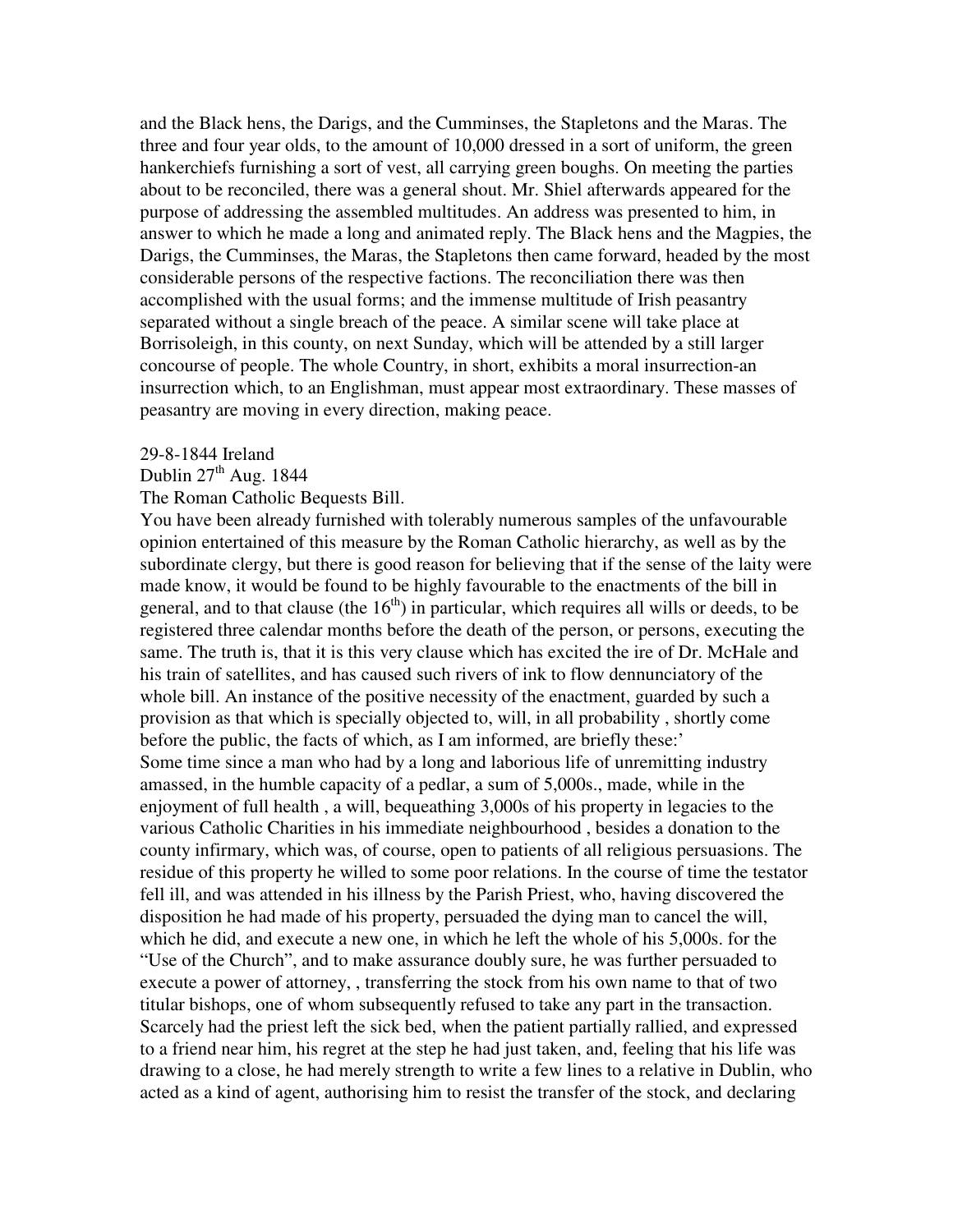his wish that his property should be disposed of according to the terms of his original will. He died that day, but the letter thus written did not reach its destination until two days afterwards, and too late to be of any avail. The relatives of the deceased, however, determined not to let the matter drop, and legal measures are being taken for the recovery of their share of the money. But, in the event of their being defeated in the attempt , it is still considered a matter of doubt whether the second will can stand good, or whether the property may not be diverted to another and very different channel from what was originally intended; inasmuch as, in drawing up a fresh deed, and in naming the Bishop of the Diocese as the trustee, it was not stated whether the Bishop was the "Catholic Bishop" or the "Protestant Bishop" was meant ; and as the law did not recognize the title of the former "Catholic

Bishop" , previous to the passing of the Charitable Requests Bill, the Protestant Bishop might fairly lay claim to the disputed property.

#### 29-12-1815

Cashel Dec. 11<sup>th</sup>

Adjourned Special sessions.

Michael Maher was charged as an idle disorderly person, with having concealed arms on the  $10^{th}$  Dec.

James Keating, corporal in the Wexford Militia, swore, that on that night, he attended Colonel Pennefather on a search for arms, to the house of the prisoner, that the Colonel demanded arms, as a magistrate once, and they were denied-a second time, and they were denied-and, on the third demand, the prisoner said he had a kind of arms, and the Colonel should have them, he then put his hand into the thatch outside the house, and pulled down a gun barrell, and came from the place. Colonel Pennefather desired witness to search further, and on his saying he was sure there were more where that was, the prisoner returned to the spot, and handed down a second gun barrell, Colonel Pennefather then desired prisoner to deliver up the bell-muzzled gun, cut short, which he had, and prisoner replied, that he had lent it to William Ryan, on the Dublin road, the barrels were in good firing order. On Colonel Pennefather asking for the locks, the prisoner said he had given them to be repaired to an armourer, and he had not got them back.

Lieut Colonel Pennefather was examined, and swore that he went, as the last witness had described, to the prisoners house, and corroberated Keatings testimony, with this addition, that he had repeatedly warned Maher of the consequences of denial, if arms should afterwards be found. When the prisoner had given him the first barrel, he drew off from the place, and it was not till after Col. Pennefather ordered another search, and the corporal said he was sure there were more arms there, that the prisoner gave the second barrel. Col. Pennefather asked for the stocks and locks , to which the prisoner said he had been out shooting ducks, and the stock was broke, the lock, he said, had been given to be repaired, and when Col. Pennefather asked him for the second stock, he said he never had but one. To the question of what use was the second barrel, he said he thought one was too short and he intended to solder them together. Col. Pennefather gave Maher a good character. This is the first case, under the insurrection act, upon which there was any shade of difference of opinion. The greater majority were for finding him guilty of concealment, and two only for his acquittal, he was convicted accordingly. But in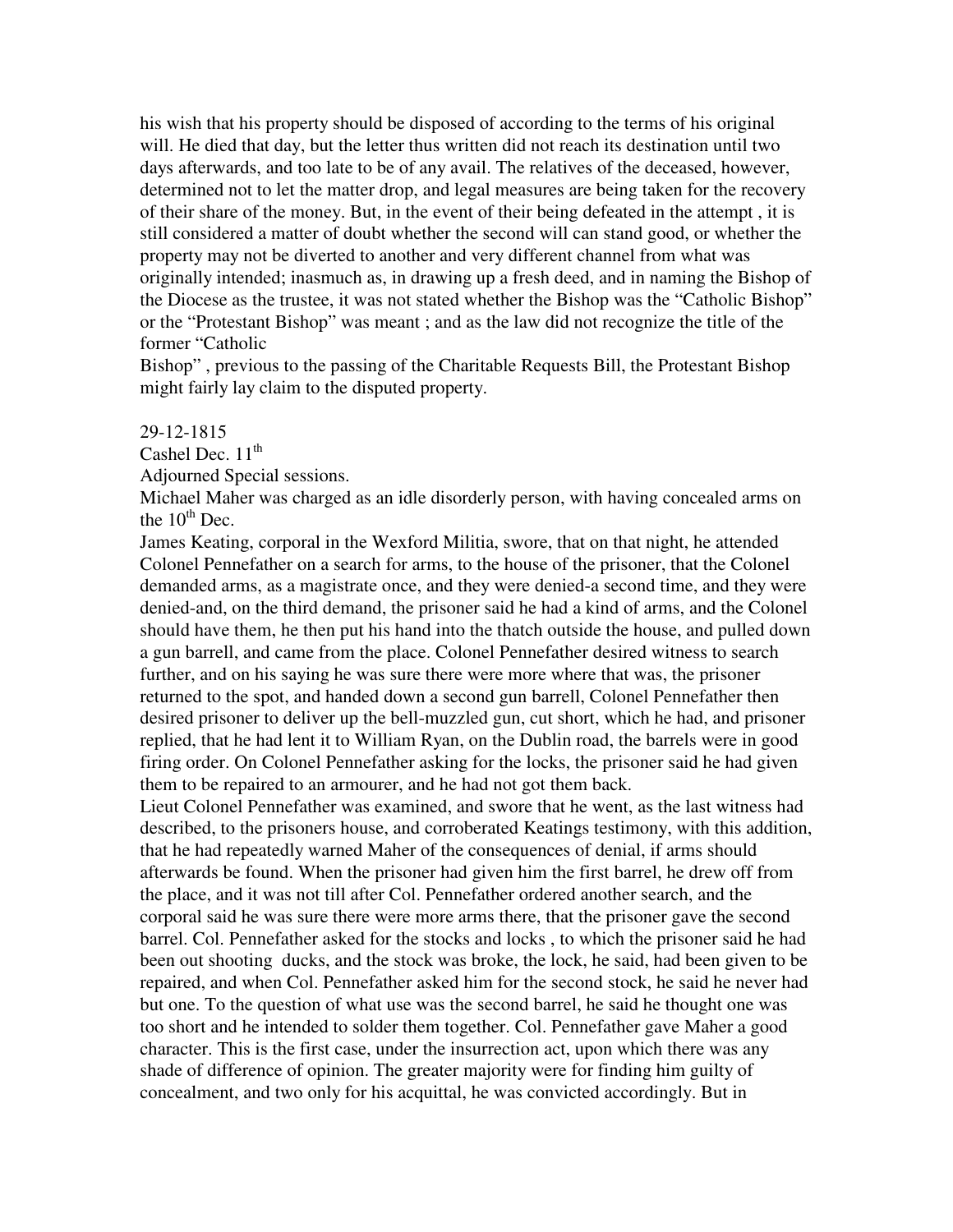consequence of the quickness with which it appeared he had given up the arms, the Learned Serjeant, in pronouncing sentence, apprised the man that the bench had determined to make such representation of his case, as should render him the object of Royal clemency, and that he might make himself assured of his pardon.

Michael Cashin, a strange labourer, charged with being idle and disorderly, was acquitted.

# Clonmel Dec.  $16<sup>th</sup>$ .

The Special Sessions of the peace, under the Insurrection Act, was holden by adjournment in this town, on Saturday last. If we are to form an estimate of the state of the County, from the number of Magistrates on the Bench, or of prisoners in the Dock, we should hope that the peace of this of this immediate neighbourhood is in rapid progress of improvement. The former was not in any great multitude, though they were sufficient to do the business, and the calendar was very slender.

Peter Connell was charged with being an idle and disorderly person, out of his dwelling at improper hours, on the night of the  $11<sup>th</sup>$  inst.

Joseph Hannan, a soldier of the North Cork Militia, swore that on the above night, being sentry on the barracks at Clerihan, he apprehended the prisoner there after 1 O'Clock at night. The prisoner was sober, and on being asked where he was going, he answered to his family, who lived between Thurles and Templemore; and Clerihan, he understood, was on the road between those two places. After the witness was relieved, he heard the prisoner say, that he had been a stable boy to one Carrol in Clonmel, that a man who slept with him there charged him with robbing him of a two pound note, and that he was going home in dread of being taken up.

This latter part of his account was supported by James Carrol, who keeps a Carman's Inn, and swore that the prisoner, being in his service, was charged by a man who slept there, with robbing him, first of a five pound note, then of a two pound note, and lastly of a one pound note and the remainder of change, This simpleton, after hesitating and entertaining his suspicious of the prisioner for 2 to 3 days, at length determined to satisfy himself assuredly of the delinquent, resorted to a card cutter, who secured his conviction at once, and upon the strength of the card cutters revelation, he swore an information against the stable boy, who seems by his withdrawing to have been as credulous to the infallibility of this juggler as the other. The prisioner had a good character and was acquitted.

Thomas Mullowney's case occupied a great length of time, and produced a long and tedious detail of evidence. The fact of his offence (Of being out of his dwelling at improper hours on the night of the  $11<sup>th</sup>$  inst) was proved by Robert Belville, a constable, who swore that, on that night, he found the prisoner in bed in the house of one Madden, about 4 miles from the prisoners residence, that the prisoners account of himself, was, that he had been married by a Protestant Clergyman, for which the Priest had excommunicated him, and that he was living amongst his friends, and that he had been 6 weeks at Maddens as a servant.

The Rev. Charles Tuckey under whose orders Beville went out on that night, swore, that he desired Beville to search Maddens house for improper persons, that he had married the prisoner about 6 months hence, that the Priest had objected to marrying them, without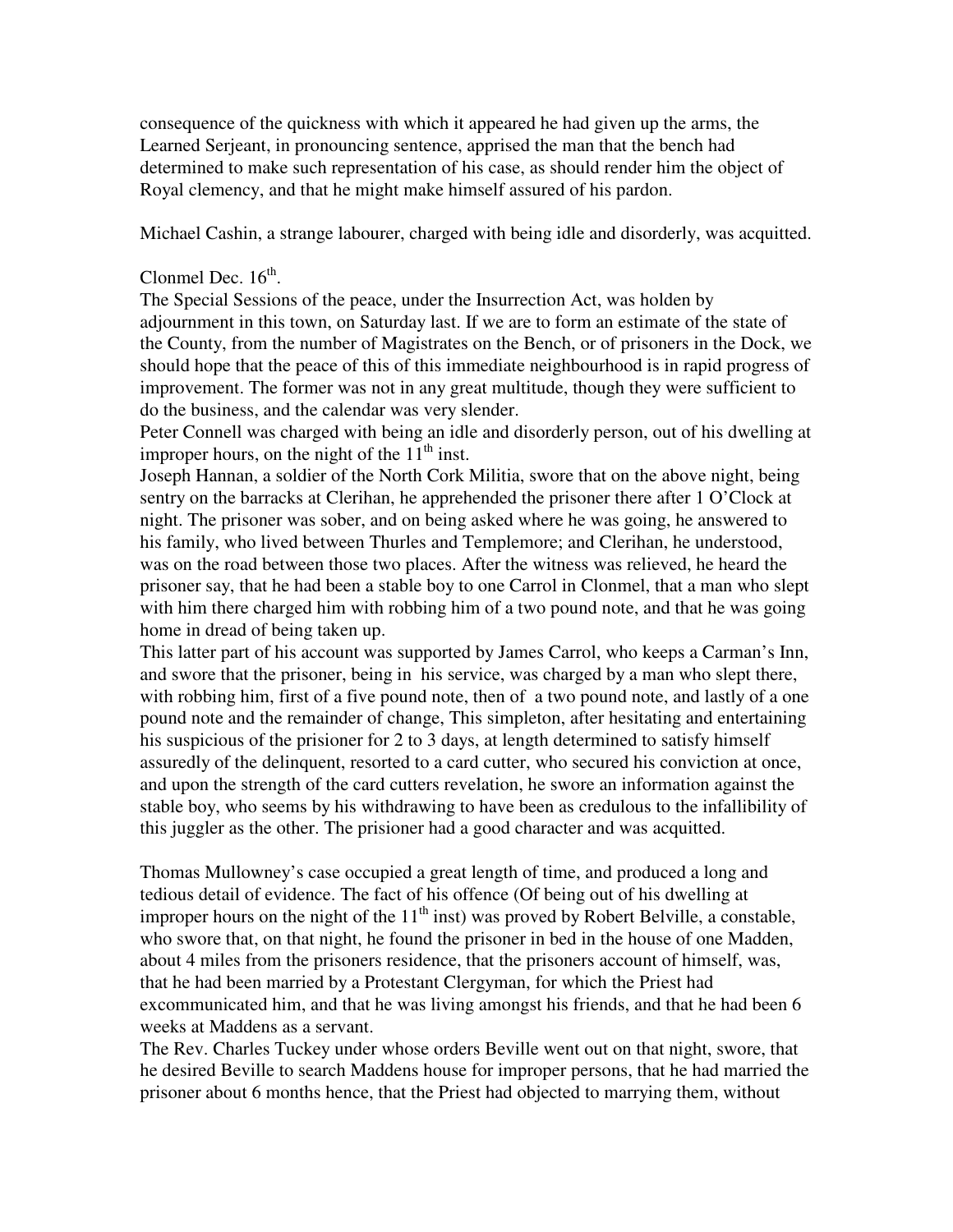making them pay something by way of mulct?, for their indiscretion, as they had gone off together, that he (Mr. Tuckey) had them called by banns, and married them, that he knows their Parish Priest, and does not believe that he showed them any displeasure afterwards or that he was the cause of Mullowney's absconding.

It appeared from a number of witnesses, that this evidence which the prisoners family laboured hard to prove, was quite fictitious, the real cause why he quitted his own house, being, that a warrant had been issued against him at the prosecution of his own mother, for robbing her of corn (whereas the corn and farm were his property, not her's), that he was arrested under the warrant, that he was more active than the constables, and effected his escape, and went to Maddens out of the way. The case was perplexed by his own witnesses, the fabrication of whose testimony seemed to be humanely thrown out of consideration by the bench and he was acquitted. Mullowneys trial was not finished on Saturday, but ran a good deal into the business on Monday, to which day the sessions were adjourned.

On Monday, John Hennessy was charged as an idle and disorderly person, with being absent from his dwelling on the night of Saturday, the  $9<sup>th</sup>$  inst.

Samuel Middleton, a constable on duty that night swore that about 10'30 he took up the prisoner, whom he saw without his shoes or hat on, running from a crowd, that was tumultous and noisy, outside the door of one Quinlan's, a publican, who said that the prisoner having no money to pay for drink, he (Quinlan) had taken his shoes and hat in pledge. The prisoner was at that time unable, from the effects of drink, to give any account of himself, but on the next morning, he said, that he had come from Mr. Clutterbuck's neighbourhood to look for work, and that he had lived with his father-this account of himself he gave in English.

On his defence, this man produced his brother, a man whose correctness in his testimony was very credible, who swore, that the prisoner was for some time back on and off at his fathers, that on the  $9<sup>th</sup>$  he came to Clonmel, and told witness that his business was to buy a riding coat, and to get the 5 shillings witness owed him, together with some money owed to him by another, that they parted between 3 and 4 O'Clock, and witness didn't think the prisoner would stay that night. He admitted that he heard his brother absented himself from his own house, near MR. Clutterbuck's, in consequence of a charge against him for attacking a house, and throwing down the chimney of it, on the roadside near Knocklofty, and there was informations against him for that offence.

Mr. Vowel, the gaoler, swore that, at the prisoners request, he got an order from three magistrates to apply to Mr. Clutterbuck, to whom the prisoner referred for a character-that he (Mr. Vowel) wrote one letter by post to that effect, and another by the prisoners father, and this old man told him he was sure Mr. Clutterbuck could do no good. The prisoner all through his trial denied his ability to speak english. For the defence, Thomas Murphy, farmer of Gormanstown, swore, that he knows the prisoner since boyhood-that he never heard anything but what was honest of him, except about throwing down the chimney near Knocklofty, which he heard was done by disturbers. Hennessy was convicted. Serjeant Moore, in passing sentence of seven years to Botany Bay upon him, remarked that besided the accusation against him for attacking the house, and in consequence of which the prisoner appeared a fugitive from justice, there appears another felony laid to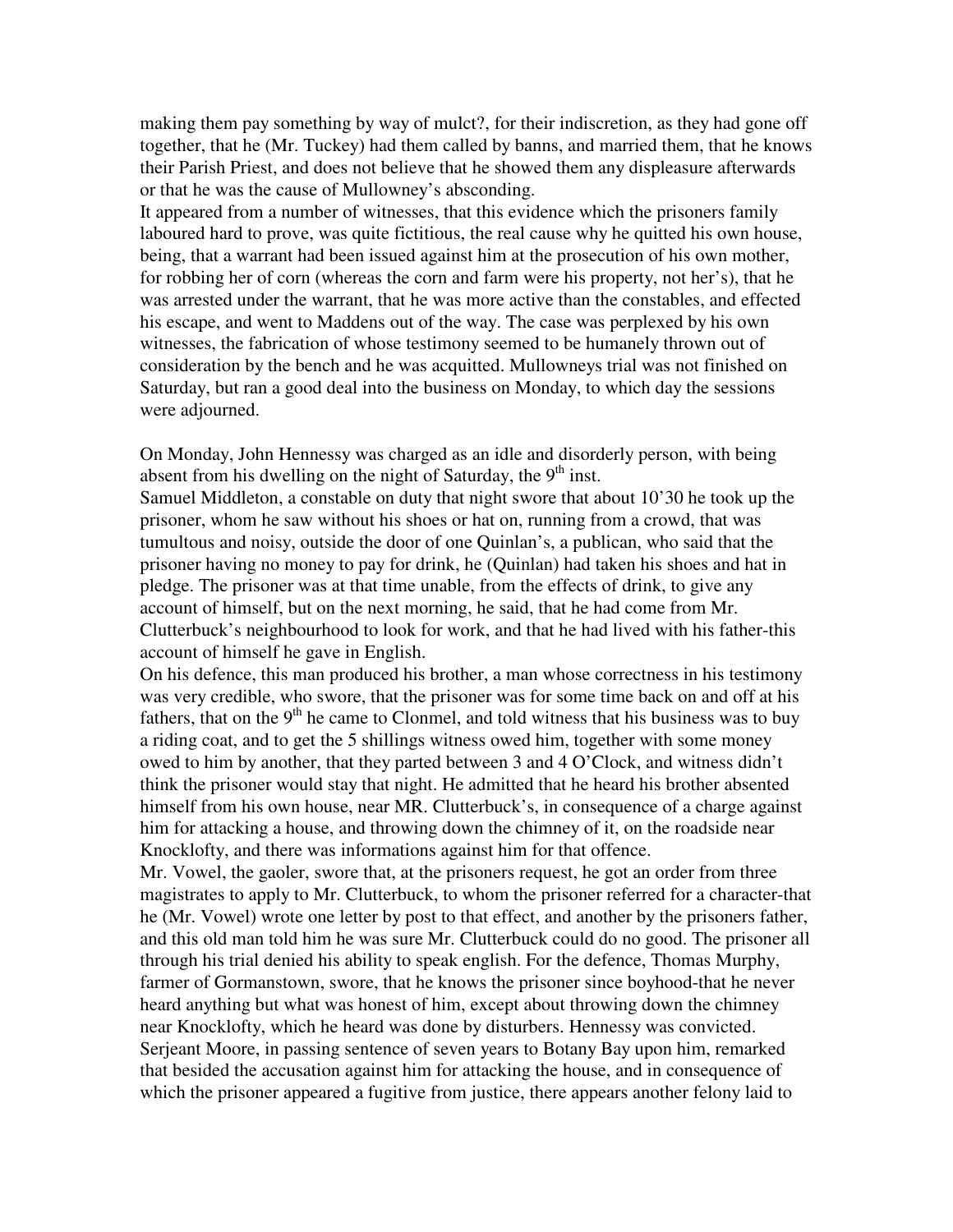his charge , under which he is to remain (still of course liable to the present sentence) for trial at the ensuing assizes.

John Griffin, who was convicted at the sessions in Clonmel on Oct.  $23<sup>rd</sup>$  of having concealed arms, was brough up for judgement, the court having taken time for consultation upon his case. It appeared on the trial that one Dwyer, a constable, under the authority of two warrants, directed to him only by Lord Cahir and Milo Bourke, Esq went in search of arms, that he took one Evans, another constable, and a party with him, that within 200 yards of Griffins house. They seperated, Evans going with a party yo Griffins, and Dwyer, the special constabe named in the warrant going to another house. The learned serjeant pronounced the judgement of the law, that the demand by Evans was not so authorised as to make denial to him a crime, and, therefore, upon that point of law, although there could be no manner of question as to Griffins intentional quilt, he was entitled to be discharged, but he was ordered to give security for his good behaviour, himself in 50s and two surities of 25s each.

The sessions were then adjourned to Wed  $27<sup>th</sup>$  od Dec. to be holden in Clonmel.

#### 30-1-1811

Dublin Jan.  $24^{\text{th}}$ .

On Sunday night last, a party of armed ruffians entered the house of Daniel Hurley, of Kilmore, and forcibly carried away Eleanor Hurley, his daughter, By his examination it appears that Michael Ryan, commonly called Sclug, a notorious robber, and Timothy and Cornelius Ryan, his brothers, were principally concerned, and the only persons he knew. Lieut. Neville Wayland, of the Ballintemple Infantry, having heard of it soon after, took three yeomen with him to the cross-roads near Lacken, in hopes that they might meet the party on their return. In about a half an hour, hearing the noise of the horses coming at a great rate, he divided his party two at each side of the road, and desired that they on no account fire until they were fired at. On their coming up, (consisting of about five horses and about six or seven men), he advanced and desired them in the King's name to stop and surrender themselves, which they instantly answered with three shots at the yeomen; one of the foremost presented a bright blunderbuss at Lieut. Wayland, so near that the flash threw light on his face, but fortunately burned priming only, or his head would have been blown to atoms. Several shots were fired on both sides, but the yeomen's with more effect, for one of the ruffians dropped off his horse; the others made their escape, the lieutenant and his party being on foot, and it being about 1 O'Clock in the morning. This wretch, though mortally wounded, got on his knee, and swore he would have a yeoman's life, but was unable to present his blunderbuss, his arm being broken. He would not tell his name, and desired he might be thrown into a dyke, the dirt thrown over him, and nothing said about it. He died soon after, and the body was conveyed to Dundrum. He proved to be Edmond Ryan, of Donohill, flax-dresser, a deserter from Sir Thomas Fitzgerald's regiment, and one of the most determined fellows in the country. Vast crowds came to view the body on Monday, which was permitted, in hopes it might have a proper effect on the people. Lord Hawarden, who was at Mr. William Cooper's at Cashel being sent to early that day, came out, and took a party of the Ballintemple Cavalry, with Mr. William Cooper, a magistrate, and scoured the country, as far as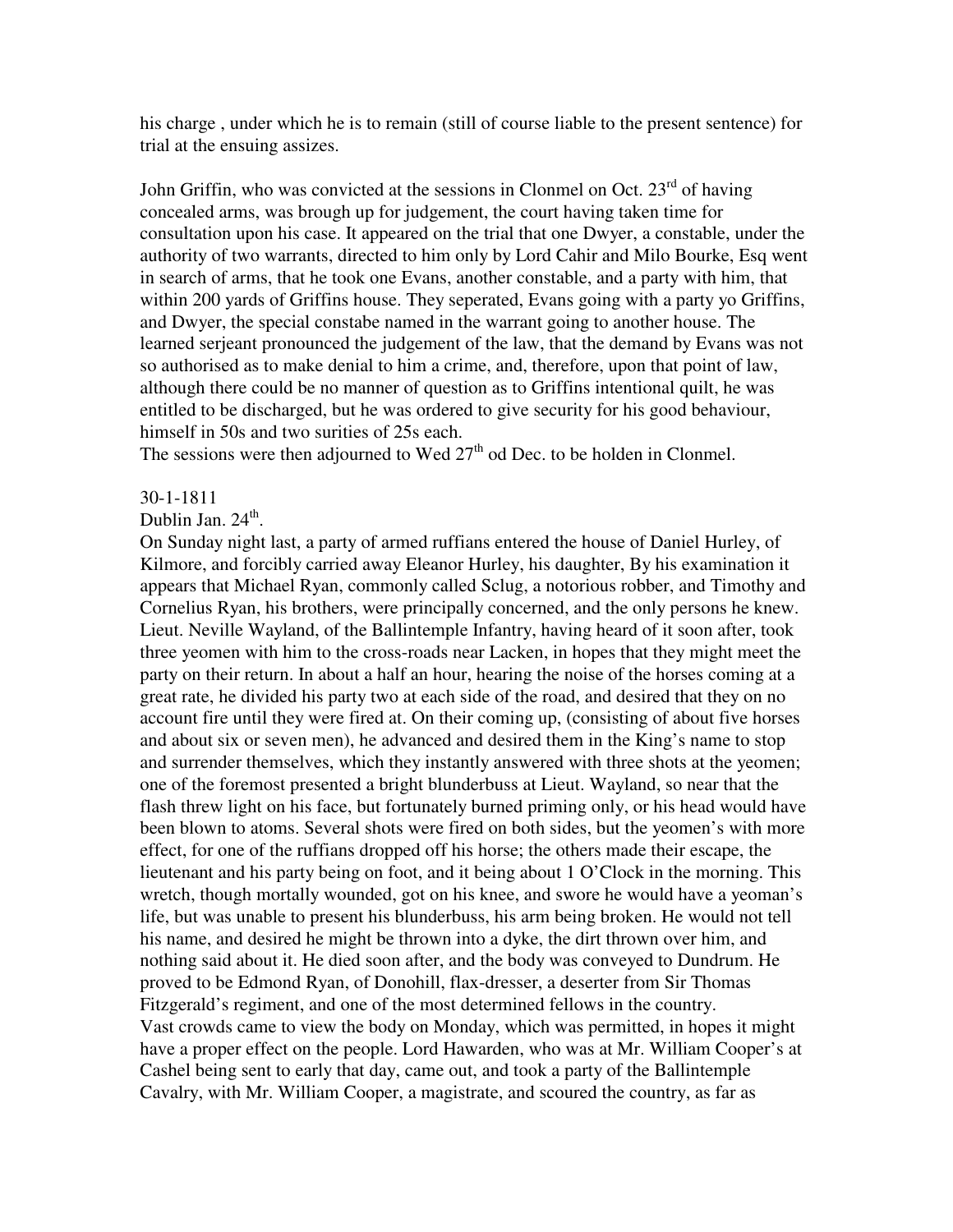Cappagh, after the runaways, until a late hour that night, and also the next day, but without success. The friends of the deceased having applied to his Lordship for the body, he said he would give it up if the girl was send home by Wed, which not being done, his Lordship brought on a guard of the Fermanagh from Cashel, had the body conveyed to Cashel and buried near the jail.

### 30-1-1886 The Times

The murder of Edward Allen in the County of Tipperary.

To the Editor of the Times.

Sir;-Permit me to state some circumstances which existed previous to the murder of Allen in the broad day-light, on the high road at Damerville, in the County of Tipperary on the 16<sup>th</sup> inst. In the month of Jan, 1885, in the Court of Common Pleas, Dublin, judgement was obtained (after a trial by jury) against a tenant named Hourigan for £160., one years rent of a farm at Ballycouree, due to May 1<sup>st</sup>. 1884. Hourigan, the tenant died, and his reps. declined to pay the amount of the rent or the costs of the action, and were in July 1885 evicted from their holdings. I may here mention that the Judge before whom the action for rent was tried, expressed it as his opinion that I as trustee, was bound to bring the action for the rent.

The following is a list of outrages perpetrated at Damerville, otherwise Ballycouree;-1. I received a letter threatening my life if I did not reinstate the Hourigans. This purported to come from the Cork branch of the National League. 2. The caretakers arms were stolen from Damerville House. 3. The widow Hourigan and family were reinstated in the house from which they had been evicted, by, as they allege, over 200 armed men at night. 4. Shots were exchanged between my caretakers (and the police who were protecting them) and an armed, disguised mob of men, who succeeded in driving off the lands the cattle put to graze thereon by the landlord, and which the next day were recovered and brought back by the Police. 5. An unsuccessful attempt was again made to drive the cattle off; 6. A summons server, who went to serve a summons on the inmates of the evicted house for trespass, was badly beaten, stripped literally naked, and sent back to Tipperary in a sad condition. 7. Mr. Chadwick, the Landlord who lives some 20 miles from Ballycouree, was boycotted, his hay and crops were allowed to rot, he was almost starved out, and I had to send provisions to him from Cork, as no one in the locality dare have anything to do with him. 8. As trustee, I went to demand possession of the house which had beentaken possession of by the Hourigans, when a large crowd, collected by the Chapel Bell and blowing of horns, out in an appearance. The Roman Catholic Curate took command, and kept them quiet. The authorities with a large force of police, declined to break open the door, and I refused to allow my caretaker to take possession with a strong hand, as I did not consider it the proper course to adopt. At the request of the owner (Mr. Chadwick) and others, I consented for peace sake to allow an arrangement to be come to by arbitration.

The Hourigans got back their farm on paying  $\pounds$ 175 in lieu of £550 (two and a half years of rent at £160 per year and about £150 costs due) and the future rent to be fixed by the Land Court. Now mark well the result of this concession granted in response to the outrageous , illegal conduct of the people. The murdered man Edward Allen frequented Damerville House, he was a loyal man, a friend to the LandLord. He borrowed a horse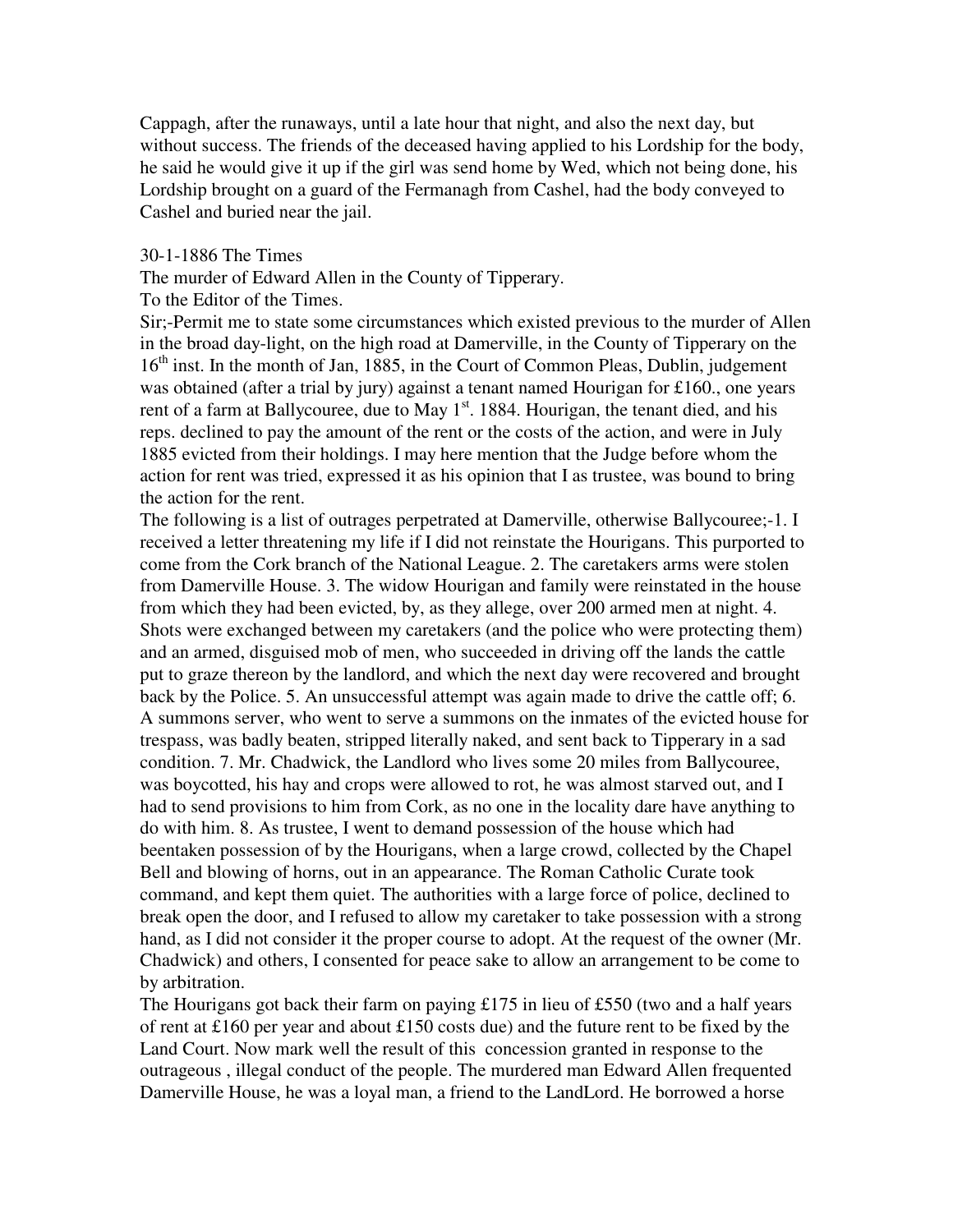from him , he returned his horse to him, and was shot within 200 yards od Damerville House. Another tenant had offered £150 fine and £3 per acre for 7 acres of land in the possession of Mr. Chadwick. Allen was suspected for having bid for it, and these, Sir, are the simple facts of this most sad case, from which those who read can draw their own deductions as to how men live here and why they must die. I am Sir, Your obedient servant

Robert Pratt.J.P. Carriggohane County Cork. Jan.  $26^{th}$  1886

## 30-1-1891

At Tipperary Petty Sessions today, Michael Landers and Michael Hanly were charged with having posted boycotting notices in the town. The prisoners were remanded for 8 days. The boycotting notices were directed against the farmers and shopkeepers who recently deserted the Plan of campaign and redeemed their farms and shops. A number of tenants on the Smith-Barry property, whose cattle were recently seized for rent, have paid the full amounts, due with costs.

## 30-6-1885 From the Times.

At a meeting of the Tipperary Board of Guardians today a letter was read from Mr. Michael Davitt in reply to a resolution congratulating him on his recovered health. He desired, he said, to assure the members that he was deeply grateful for their kindness. Such expressions of sympathetic regard were, he said, the best incentives to continued labour in the cause of the people. "Having returned to Ireland in excellent health" continues Mr. davitt, "at a time when the results of the popular struggles of the last 20 years are manifesting themselves in a disorganized and almost deserted Dublin castle, it is my intention to remain until its overflow is finally accomplished."

In obedience to the injunction of the Tipperary National League, who issued an order at their meeting on Sunday calling on the shopkeepers of Tipperary not to supply goods to Mr. Thomas Dowling of Cappaghwhite, because of his relations with his tenantry, that gentleman was subjected to much annoyance today when he came into Tipperary. He visited the town for the purpose of buying a house that was announced to be sold, but, owing to the opposition offered, he had to abandon his intention. He also tried to get his horse shod, but at the house where he applied he was prevented from entering. The National League has also called on the traders to boycott Mr. George Furlong and Mr. William Carpenter, of Cappaghwhite.

## Times. 30-8-1832.

It is scarcely known, and has hitherto escaped comment that a serious occurrence, in which the military were deeply concerned, took place at Caher, Co. Tipperary, on the  $15<sup>th</sup>$ inst. A legal investigation was instituted by the Caher branch of the Magistrates (during which all public commentary was tacitly relinquished by the aggrieved parties), which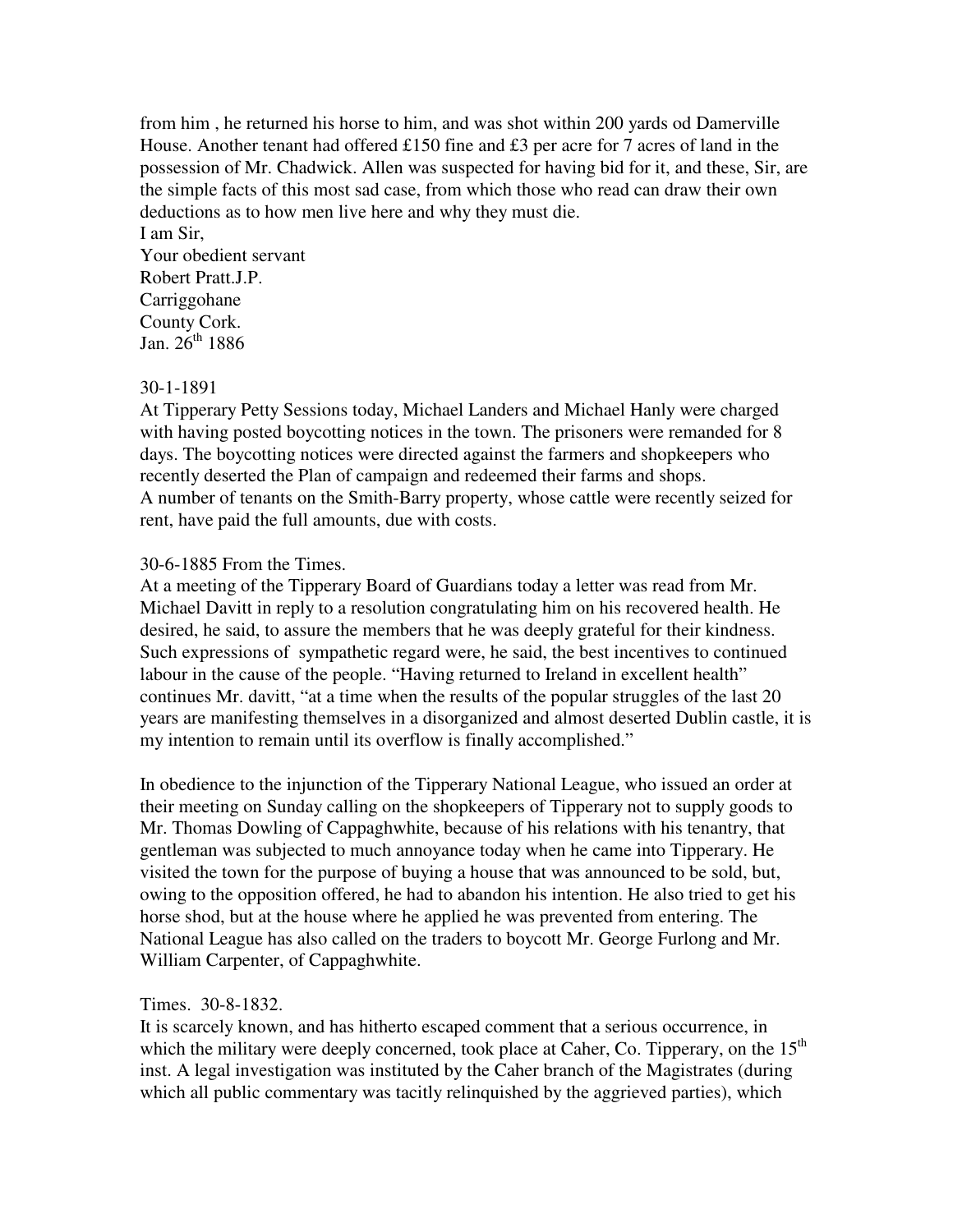terminated on Wednesday last, and the official report of the stipendiary magistrate, Dr. Fitzgerald, has been forwarded to the Government. As silence is still being observed on the part of the authorities, the sufferers have given vent to their complaints, and their story (divested of the impassioned and ex parte garb in which it is given in the Tipperary Free Press) is as follows.

The writer pledges himself that the facts were proved before the board of Magistrates. On the  $15<sup>th</sup>$  inst, a young officer of the  $6<sup>th</sup>$ , or Royal Enniskillen Dragoons, quartered in Caher Barrick, lately appointed to his commission, gave the privates some money, a number of them went into town (about a mile from the Barrack) to spend it in drink. They sat down in a Public House in one of the most frequented parts, threw open the windows, and annoyed the passers by (the population is almost exclusively Catholic) with insulting songs and obnoxious toasts: occasionally vociferating a sentiment also, viz; "Damn and down with the bloody Papists". This was borne quietly by the populace, and after a while the soldiers rushed out fighting amongst themselves. A crowd gathered, but did not interfere, and at length the dragoons indiscriminately dealt their blows on all around, without any distinction of sex, age, or condition. The people made every effort to evade their wanton attacks, endeavouring to retire quickly, but were drawn back by the screams of the aged and infirm calling for aid. The soldiers struck and seriously wounded many. A Mr. O'Donnell is mentioned as being amongst those killed; he was aged between 80 and 90, and of respectable and venerable appearance, he was struck down by the blow of a pair of tongs, as he was returning from a visit to his daughter. One of the Tipperary staff named Tyler was knocked down, a Mr. McMahon was stabbed with a pitchfork while closing his window shutters. The dragoons also attacked the house and broke the windows of a Miss Roach, when the people escaped from them. It appears that their pacification was effected by the exertions of Messrs. Henry, Sargent and Chaytor. While the affray was going on, the trumpet sounded to arms in the barrack, and part of the force of the regiment was sent, in a disorderly manner, to the town, the remainder was despatched in ones and twos, blaspheming and vociferating, as they came along, that they would cut down the "Bloody Papists". First came a young and undisciplined officer, driving furiously into the midst of the dense crowd of spectators. As they gallopped furiously into town, they plunged and cut at every one they met. It appears that the affray terminated ere their arrival, and minute descriptions are given of "every species of outrage and insult which they offered on being disappointed in their expected massacre"- Viz, one of them threw a 7lb weight, which he fetched from a shop, at an unoffending man standing at his own door, another threw a large stone into a house as he passed, which struck a child, who lies dangerously ill, and when the poor parent went out expecting humanity and redress from an officer, exclaiming "Officer, Officer, sure you won't permit this", the barbarous fellow vociferated, "Cut at him, Cut at him". The next morning the dragoons, in watering their horses, were heard to swear that "they'd have the blood of the Papists", on which Mr. Chaytor, a Magistrate, waited on the Colonel to request him to take measures for the safety of the inhabitants,- but it appears the Colonel still allows the dragoons to walk through the streets, wearing their swords, and threatening the people.

30-8-1838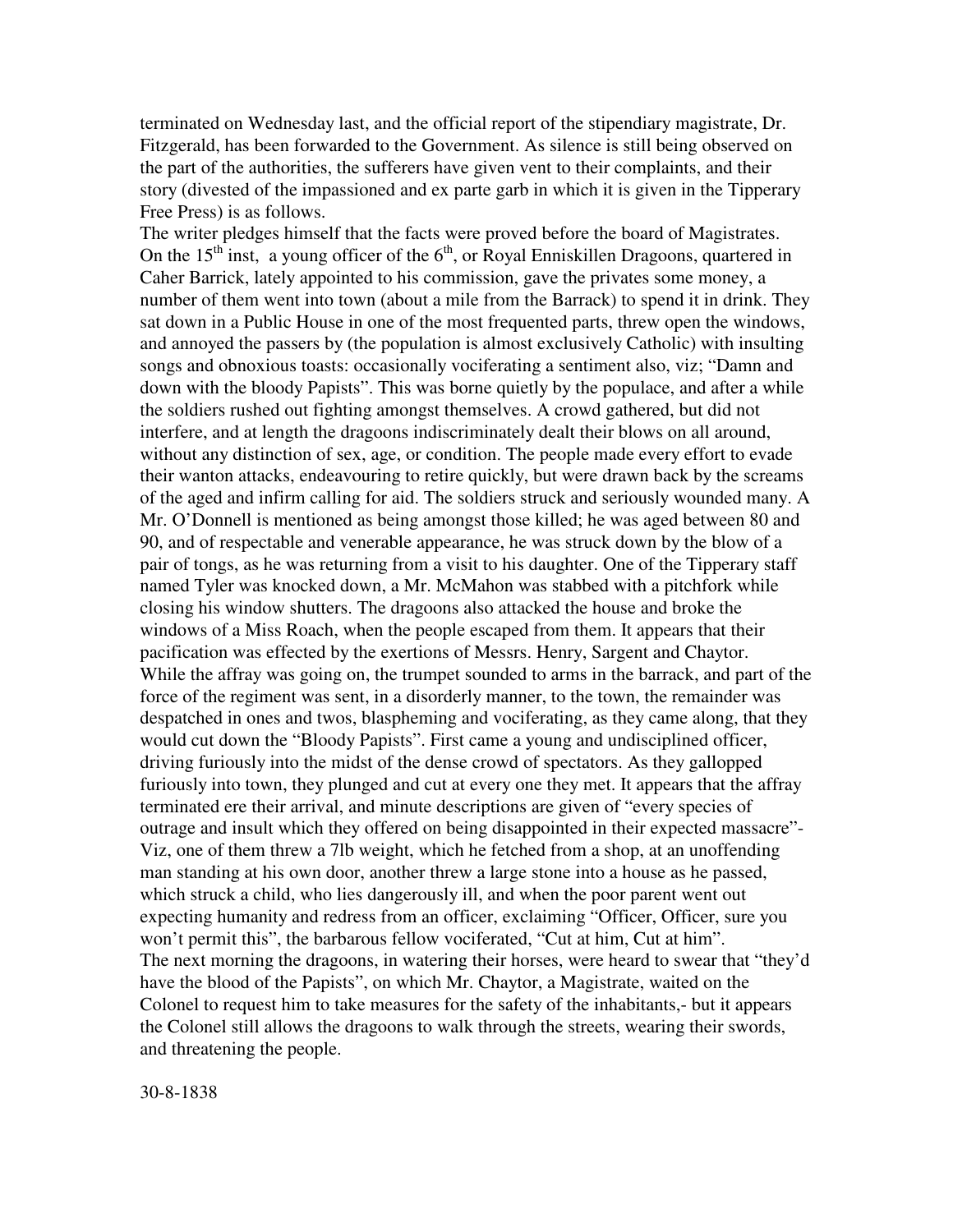On Wednesday night the house of Michael Fanning, of Killough, near Templemore, was attacked by an armed party, three of whom who broke in through a window in the rear, where they lighted a wisp of straw. One of them went to Fanning's bedside with a pistol and swore he would blow his brains out if he did not cover his head, while the others searched the house, and took therefrom, £12.10. in bank notes and silver, and also took a waistcoat, stockings, tin canister, and a bottle of spirits. Fanning, on the party quitting, ran into town, which is three miles distance, and reported it to Constable Foott, who lost no time in pursuit of the marauders, and fortunately came up with three of the party, seven miles from Fanning's residence, on whose persons he found the waistcoat, stockings, canister, and the bottle with some spirits in it, which have been identified by Fanning, his wife, and servant woman.

## 30-11-1829 Times

The Lord Lieutenant has offered a reward of 200/. for the assassins who fired at and desperately wounded Eleanor Moloney, near Thurles, on the night of the  $10<sup>th</sup>$  inst. Eleven slugs were lodged in the thigh of this innocent young woman.

## 11-7-1912

# Crime in County Tipperary Dublin July  $10^{th}$  1912

The Lord Chief Justice, Lord O'Brien, addressing the grand jury for the North Riding of County Tipperary at Nenagh today, said that there had been a slight increase in the specially reported cases. One of the bills referred to a case in which a bomb was exploded near the dwelling of a farmer named Doheny. It exploded with a tremendous noise and set fire to a portion of a house. A second bomb had also been placed in position, but the fuse was extinguished before an explosion could occur. Several cases of fires, for which no one had been made amenable, were reported from Templemore and the surrounding districts, and there were also cases of firing into a house and of setting fire to a house.

### 11-9-1907

Cattle Driving in South Tipperary. Dublin Sept.  $10<sup>th</sup>$ .

The first cattle drive in South Tipperary took place on Saturday on a farm near Clogheen, occupied by a "planter" named Coakley. On Sunday morning the animals were missed, and the police in the surrounding stations received notice. After a long search Coakley found one of his cattle in a dying condition two miles away from the farm. It had evidently been unable to keep up with the others, and it died soon afterwards. Yesterday, all the police-stations in the district were notified by telegraph that the cattle were missing; but, up to the present, the constabulary have failed to discover them. Coakley has been in possession of Shanbally farm for the past 12 years, having been put in possession after the former tenant, William Galvin, had been evicted for non-payment of rent.

15-1-1910 Boycotting To the Editor of the Times. Sir-Mr. Birrell in a speech made at Bristol on Jan  $7<sup>th</sup>$  is reported to have said that he did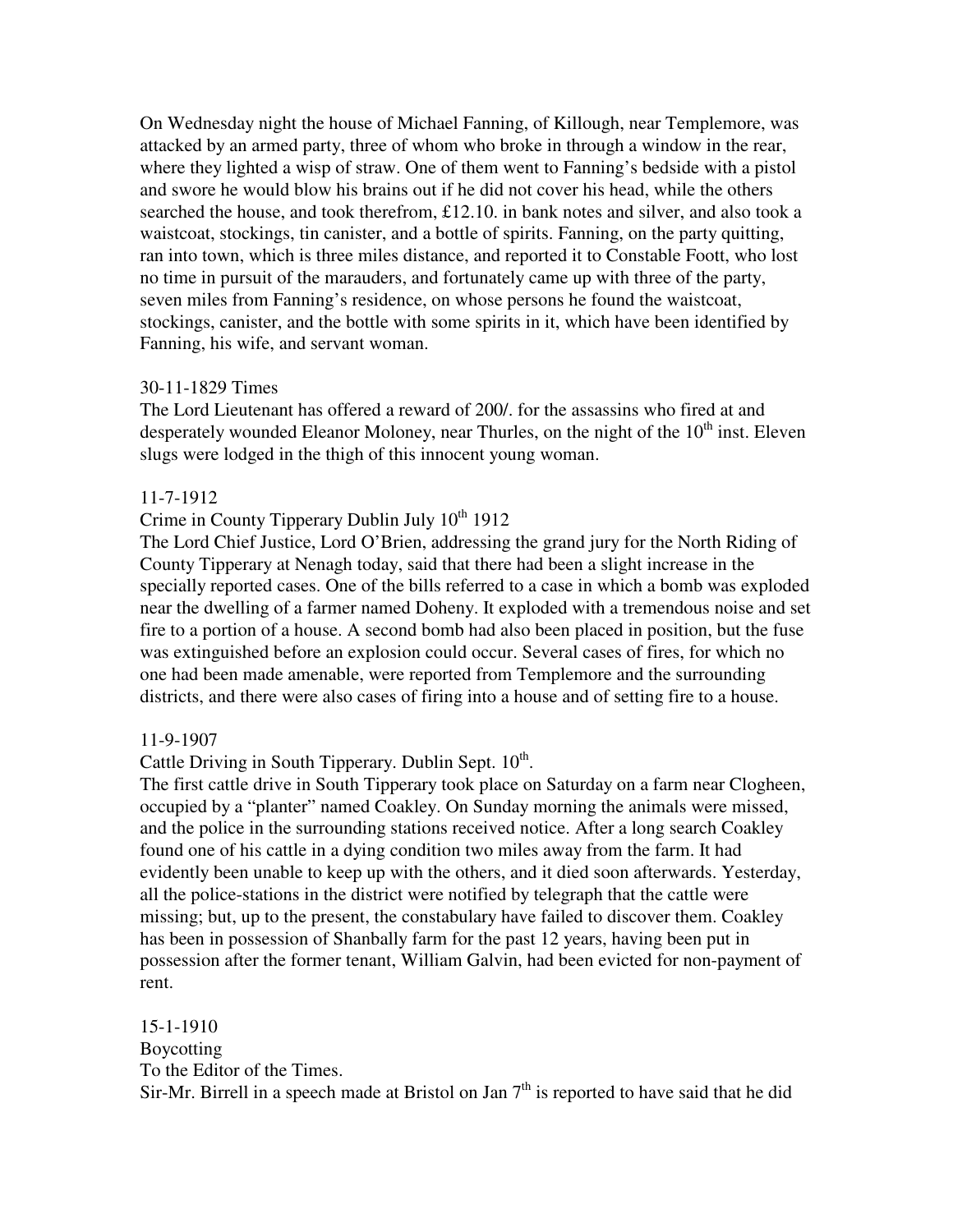not believe any person was boycotted in Ireland so that he could not get bread. I am so severely boycotted that I have to get bread from Dublin, 90 miles distant, and am obliged to send my horses ten miles away to be shod. In 1908 a conspiracy was started against me by some rich farmers to drive me out of the country, in order that they could get possession of my house and home farm, which was the only property I have left. I am not a landlord as I sold to my tenants four years ago. I have not evicted any tenants, and my farm has never been let for grazing. In Nov. 1908 , a mob attacked my house and broke the windows. Ever since then I have been boycotted and under police protection. I am guarded by 20 police, seven of whom sleep in my house. This state of affairs has been going on for more than a year. Some of the men who attacked my house were tried at the Cork assizes and found guilty. They were, however, released without punishment and were given return tickets and refreshments at the expense of the Crown.

Last feb. attention was drawn to my case by questions asked in Parliament, and a leading article was published in The Times about it.

The Government then prosecuted some of the members of the Holycross United Irish League on the charge of conspiracy at the assizes last March, but the trial was adjourned and nothing has been done since. I have been obliged to attend as a Crown witness, three assizes, two petty sessions, and four special courts, without any result. I have therefore had plenty of experience of "ordinary law".

When questions were asked in Parliament about my affairs the answer was "Sub Judice". The case has now been "Sub Judice" for more than 10 months. I have never injured or interfered with my neighbours, and the sole reason for the attack on me is the selfish greed of some rich farmers. They have been encouraged by two Priests who have made violent speeches against me.

Charles N. Clarke.

Graiguenoe Park. Thurles. Co. Tipperary Jan.  $12<sup>th</sup>$ .

Times 30-12-1843

State of Tipperary.

Again comes the often repeated and sickening task of recording another of those bloody deeds which from their unhappy frequency have ceased to excite to any great extent the feelings of surprise and horror which the bare narration of such atrocities ought naturally to produce. The last victim to this conspiracy was a man named James Ardill, who held the humble situation of ploughman to Mr. Joseph Falkiner, of Rodeen, near Borrisokane, and in the immediate vicinage of Finnoe, the scene of the late memorable tragedy. Early on Wednesday morning, and when but within a few doors of his own cabin, and in the very hearing of his family, Ardill was overtaken by a party of men, who immediately fell upon and savagely murdered him by striking him several blows on the head with weapons called "Skull Crackers", any one of which would have been quite sufficient to cause instant death. His wife and children, on hearing his cries for help, rushed to his assistance only in time to discover his corpse. Up to last night there were no trace of his assassins. The unhappy man was a protestant, and stated to be so perfectly inoffensive, that no complaint, save his creed, can be assigned as the cause of his wretched doom.

The following exquisite lyric appears in the Freemans Journal;- (Copied by the Times.)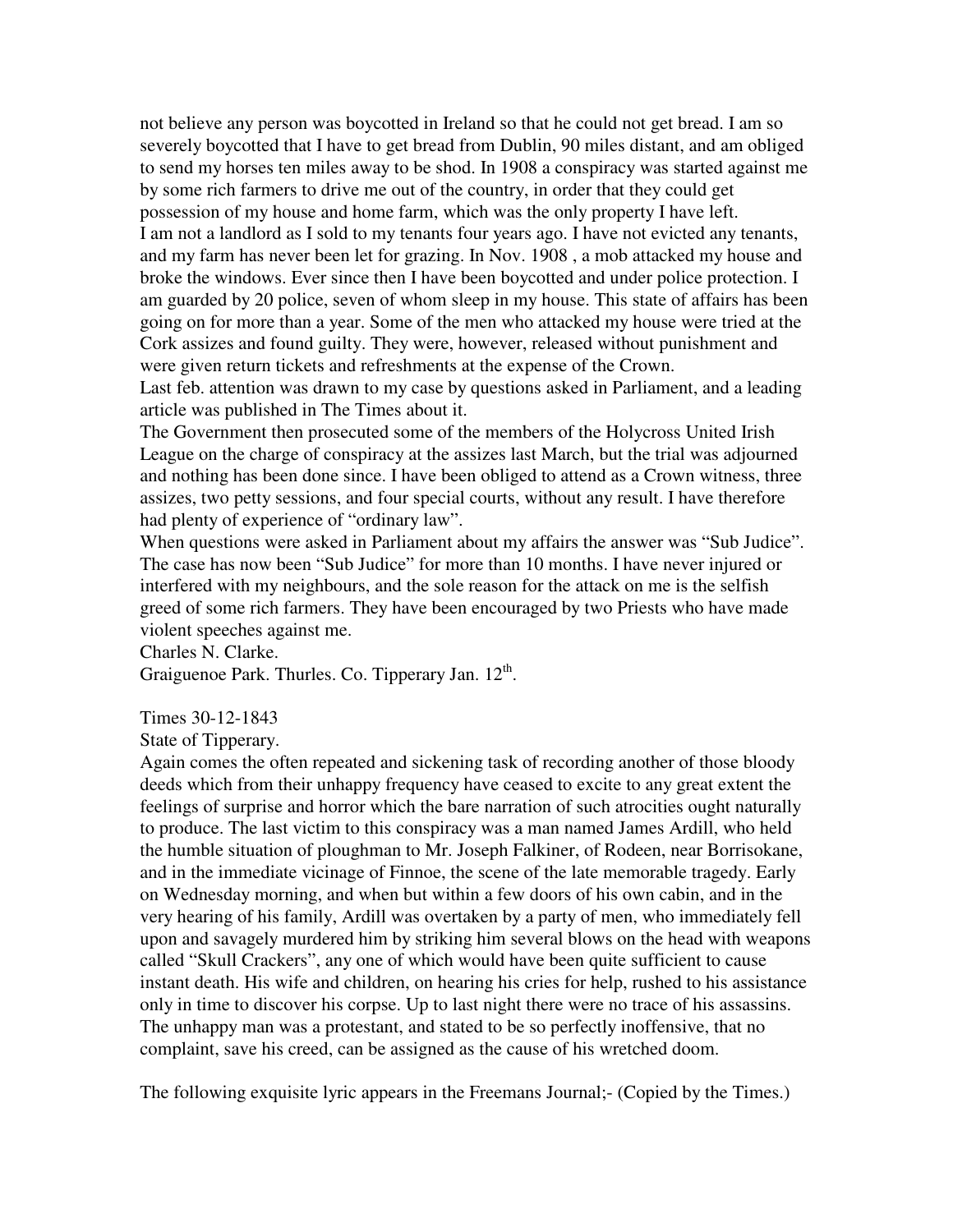"Papa, what is 'The Saxon".

The Tyrant that came o'er the sea, my child, To fetter the fearless and free, my child, Whose murderous band, Spread through our land, Leaving sorrow and serfship for thee, my child.

In the hour of disunion, our bane, my child, He came, and as yet doth remain, my child, Ha! The bloodhound before, Lapped full of our gore, And he growls for the blood-gorge again, my child,

But the millions divided so long, my child, Now fierce in their hatred of wrong, my child, With front to the foe, Are eager to show, The deeds of the valiant and strong, my child,

Come tyranny's wrath when it may, my child, We've a chief whom we trust and obey, my child, Let the contest assume, Or glory or gloom, Thy sire shall be first in the fray, my child,

From the Times of 31-1-1837

State of the poor in Ireland.

Extract from the Report of The Irish Poor Law Commissioners. County of Tipperary, Parish of Carrick, in the Barony of Iffa and Offa-East Barony. Persons who attended the examination.

Francis Branigan, gentleman farmer. Rev. Dr. Connelly, Parish Priest. Walter Cullen, tradesman, Timothy Donovan, brogue maker, Dr. Leach. M.D. Rev. Mr. Mandeville, Protestant Clergyman. Michael Mullen, weaver. Mr. Wm. O'Donnell; Dr. O'Shea, M.D. Mr. J. Prendergast. James Quon, clerk of the Roman Catholic Curate. The Rev. Mr. Sands, rector of Carrick, and others present at different times.

There is not much work for the labouring classes from May to August; in winter there is ploughing. They suffer a great deal in summer, when there is no work, their stock of potatoes is then exhausted, and provisions are high. The men at that time are ready to work for their diet, the wives and clildren spread over the land and beg; and begging is a bad provision, as the people have little to give. At this time labourers and tradesmen can scarcely get one full meal in 24 hours. It often happens that a labourer then goes to bed supperless. Besides this, they will often collect the cornkail and rape and nettles, and eat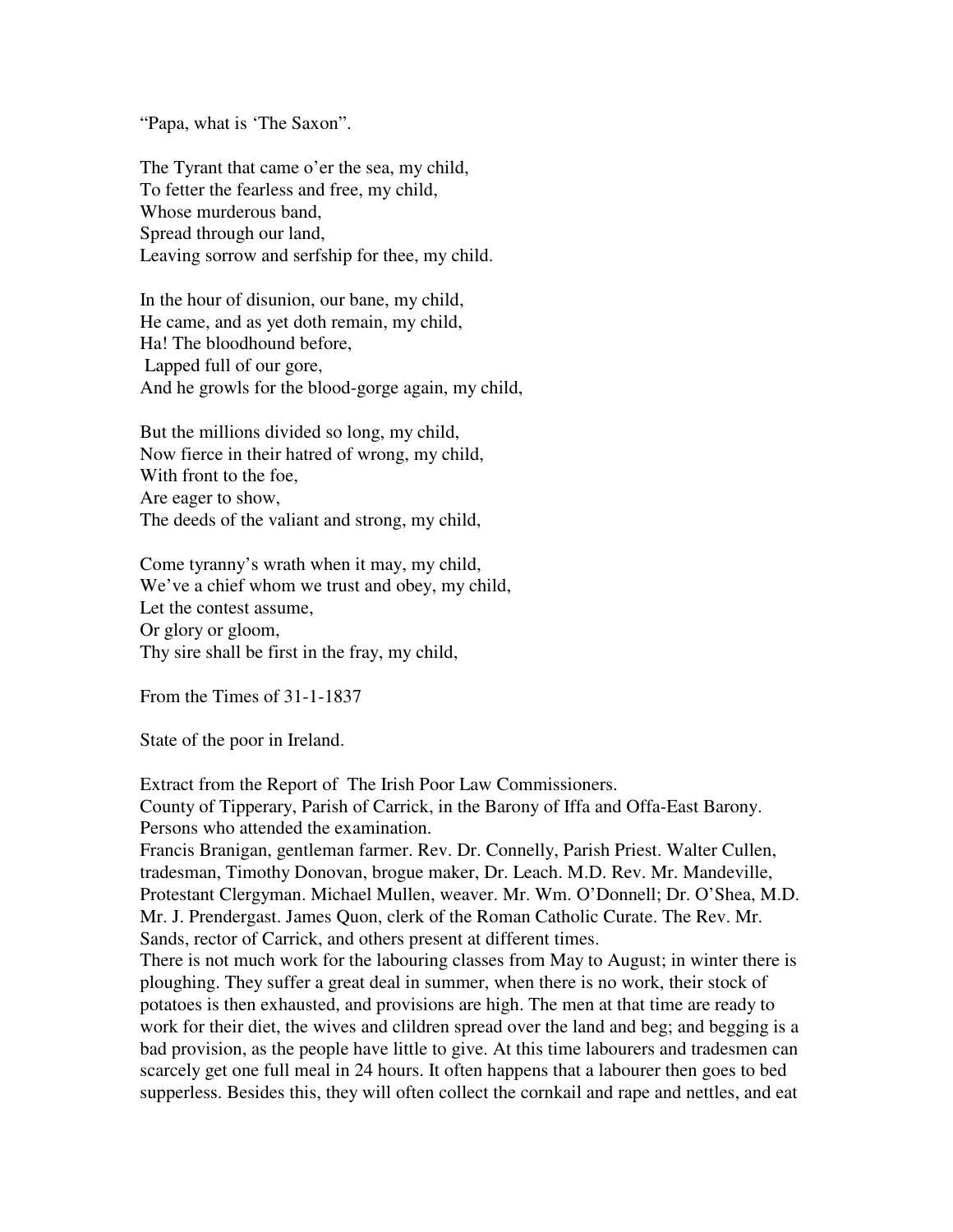them; the latter only happens in a dear summer, such as this year. (1834). It corrupts the children to send them about begging; they meet with every sort of a bad character and vice, if the parents do not keep them under their correction. They separate in order to get more alms, and thus the children are removed from the control of the parents. In reference to whether persons in distress relieve themselves by pilfering, it was stated that petty thefts increase in summer, as of fowl, potatoes, bundles of grass, etc. Turnips and carrots and other vegetables are also stolen out of gentlemen's demesnes at this time. Labourers often get meals on credit, by paying double for it; and whoever they are working for will go bail for them; they are seldom in debt, as they cannot get credit. Several gentlemen in this neighbourhood employ more than a sufficient number of labourers in times of scarcity, in order to assist the working class in their distress. The labourers cannot save anything out of their best wages, if they have families; single men who come from a distance may put something by. The working classes marry at a very early age, the men generally about 20, girls at about 17; the Parish Priest knows of no instance of a person marrying at 16.

Labourers marry earlier than farmers. John Walsh, tradesman, says, "The poorer they are the earlier they marry," but the parish Priest denies this. Others say that early marriages are discountenanced by the general feeling; "under 20 is a wonder". There are few applications to the Parish Priest. The early marriages are to gratify passion and to serve themselves, and enable them to live better, as they think there will be more compassion for them if they are married.

Michael Mullins says, "He knows men of 60 who never married, and they are not a halfpennyworth better off than those who have families. If that a man is sick, who will attend to him without payment, or who will wash or cook for him.

Idleness (that is want of labour) is the cause of early marriages. "if a man had employment to keep the devil out of his mind, he would not be talking to women in the town.

## 31-3-1825

Lord Donoughmore appears, from a report of the proceedings which took place at the late Clonmel assizes, under colours which, so far as yet can be judged of, reflect no credit on his Lordship, either as a magistrate or a man. Am action was brought against the noble Lord by a Mr. Beere for an unjust and malicious exercise of his magisterial power, in employing it for the purpose of entailing on the plaintiff the penalties due to felony and Whiteboyism. Beere had detrained upon one Mr. White for rent-the cattle had been rescued. An information as to the rescue was sworn before Lord Glengall, and a warrant issued against White. To execute this warrant, the plaintif went. accompanied by constables and yeomen, in the night of the  $7<sup>th</sup>$  of Jan., White was missing but the horses which had been rescued were found in his stable; and they were seized by plaintiff's orders, as his property. White went with his story to Lord Donoughmore, which his Lordship turned into a charge of felony, and wrote out an information to that effect with his own hand; on which Beere was captured and thrown into prison, bail being by his Lordship refused.

The bill for this felony being thrown out by the Grand Jury, another for burglary, in breaking into Whites house at night was preferred, and found by the Grand Jury. Beere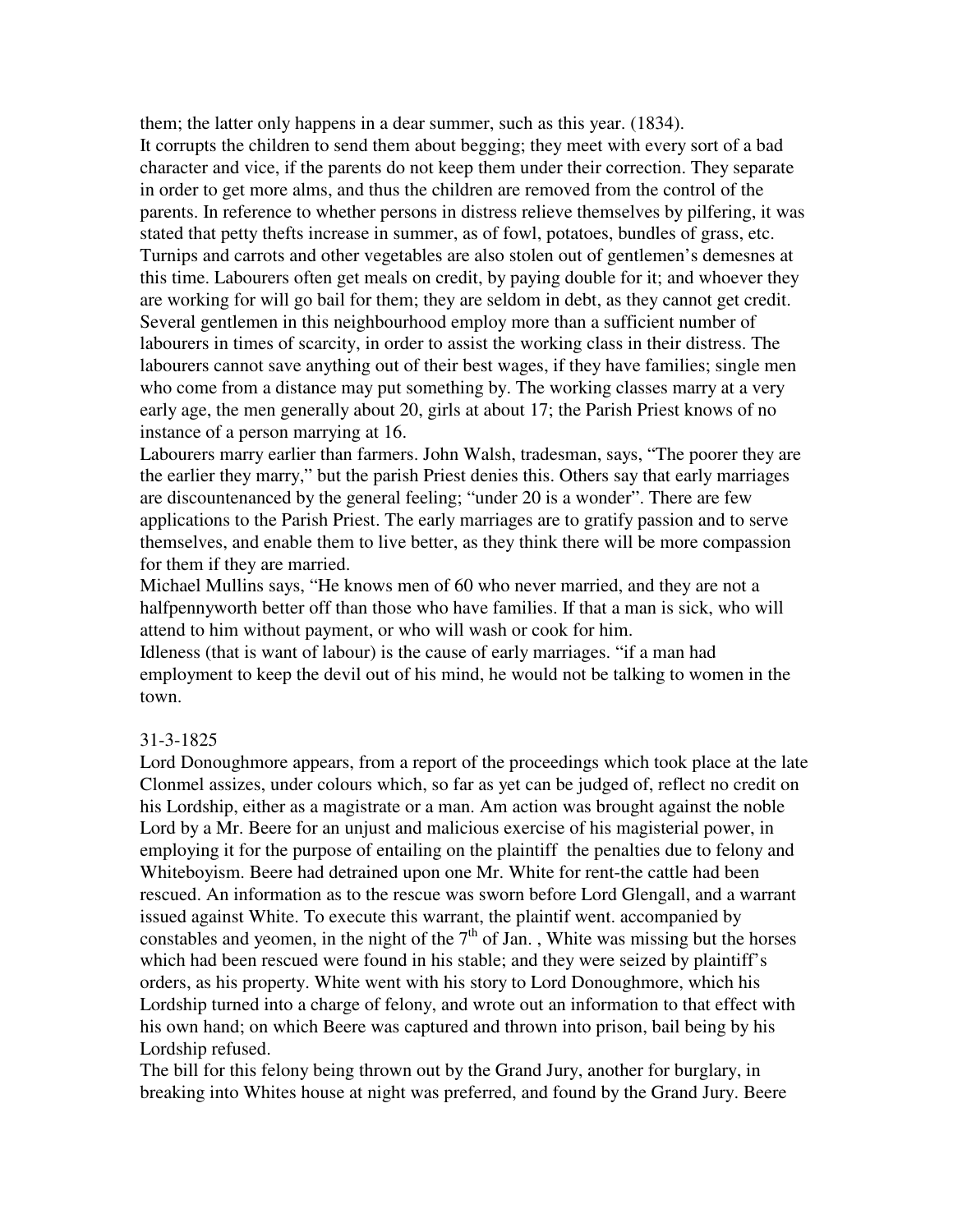was tried on this, and acquitted; and now brought his action for these acts of alleged violence and malice. It was said by the counsel, that on the face of the transactions, Lord Donoughmore knew the real merits of the case, and yet coloured them against the plaintiff, to suit some unjustifiable object. It is, at the same time, justice to add, that we have only seen the speech of the plaintiff's councel and the documents produced on his side of the question.; we are therefore not at liberty to say more than that the jury found damages against the defendant of 250? (Don't know if its shillings or pounds). But those who are acquainted with Ireland will be aware, that against a man so powerful as Lord Donoughmore, damages are seldom given for nothing.

## 31-5-1831 Times.

Horrible attempt at Assassination.

We regret to have to record a most atrocious attempt which was made to murder Major Carter, Inspector General of the Police, at Thurles, on Tuesday evening last. We give the particulars from a letter written by Mr. Kelly, the active and intelligent superintendent of police in that district.

His letter is dated Thurles May  $25<sup>th</sup>$ :-"Major Carter and his lady were walking together, about 200 yards from his residence, at Dovea, which is about 5 miles from this town, between 8 and 9 O'Clock last night, when he was punced upon by two armed assassins from the plantation immediately adjoining the avenue; one of them got in contact with the Major, and discharged a pistol at him, which was loaded with slugs. The contents passed through the abdomen over the hip bone from front to rear. The Major was only armed with a small sword cane which he tried to unsheath, but it was broken by one of the ruffians near the handle. The second fellow then fired, but it does not appear that the shor took effect. Mrs Carter ran screaming to the house, where Mr. Kelly happened to be at the time, and who, on hearing the shots, armed himself and ran to the place: he met Mrs. Carter half ways. On coming up there the Major lay, the ruffians had fled, not until, however, they had beaten the unfortunate object of their deadly malice most brutally about the head and face, leaving him for dead. Medical aid was procured as soon as possible, and the opinion is, that the wound is of a most serious nature, and near a mortal part.

## 12-8-1892 From the Times.

At Tipperary Petty Sessions today, before Colonel Tynte. R.M. the Rev. David Humphreys, C.C. and 33 others were charged by Police-Inspector Yates, with others unknown, "While armed with sticks, stones, and other offensive weapons, tumultuously assembled and did make a riot by yelling, shouting, and striking, throwing stones, and otherwise assaulting various persons and houses to the terror of her Majesty's Subjects". When the case was called it was found that 19 of the defendants, including the Rev. Father had disregarded the summons of the court. Bench warrants were issued for their arrest, and the hearing of the cases were adjourned until Monday.

The work od demolishing the now famous William O'Brien Arcade in New Tipperary, was begun today. Eight or nine men belonging, it is stated to the Property Defence Association, started the work of demolition this morning at 4 O'Clock, and by the afternoon the greater number of the 26 shops within the building had been levelled to the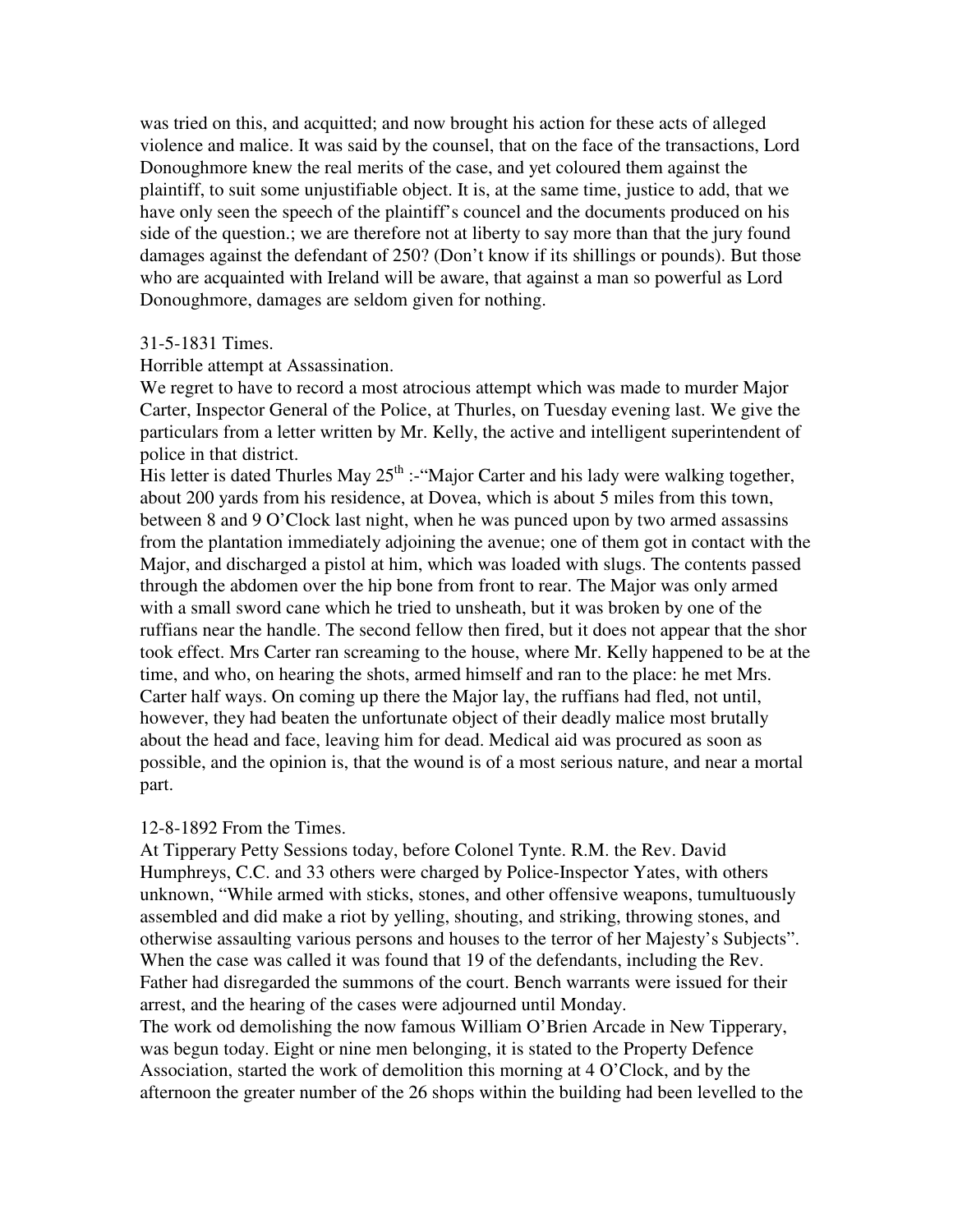ground. A few weeks since the application was made in the Dublin Courts to compel Mr. William Hurley, on whose property the mart was erected, to take it down, and on that application an order was made directing that this should be done; but in the event of Mr. Hurley's refusal power was reserved to the Landlord, Mr. Smith-Barry. M.P. to get it removed at Mr. Hurley's expense. The latter having shown no inclination to obey this order, the Landlord proceeded to exercise the power vested in him, and the result was that the first practical steps were taken today to take down what was one of the most prominent landmarks of New Tipperary. During the day a force of Police were engaged in protecting the Landlord's men.

#### 24-1-1849 From the Times

#### Emigration. Plymouth

The full rigged ship Pemberton, Captain, J.H.Richardson, arrived here from Liverpool on the  $12<sup>th</sup>$  inst, for the purpose of embarking Irish girls for Sydney. This fine vessel belongs to Messrs Lodge and Pritchard of Liverpool, and registers 1263 tons; her passenger deck runs flush from stem to stern with an average height of eight feet and a half between decks, the larboard-quarter is fitted for a hospital, and the starboard bow is screened off for 11 Irish married couples, pasengers. Double bed places for the girls, measuring six feet long by three feet four inches broad, are ranged in two tiers all round the sides of the ship, the lower tier being one foot from the deck, so as to admit of free ventilation underneath. Her fitments include portable swinging fireplaces,, and extensive cooking apparatus distinct from that of the crew, a life boat, and life buoys. The captain and aftdeck officers occupy a poop cabin, which has a chief entrance from the main deck and a sub entrance near the ships wheel. The crew are berted forward on the main deck in a topgallant forecastle, middle forecastle, and round house. By this desirable arrangement there is total separation of the accommodation of the crew and the passengers. On Saturday night the girls were carefully mustered on board the ship in the Sound by Mr. W.H.Foulds, the officer of Her Majesty's Colonial Land and Emigration Commissioners. These orphans were all above 12 and under 20 years of age, had a fine healthy appearance, and seemed well pleased with their destination. They were selected as follows;-From the Poor Law Union at Roscrea-60 girls, Nenagh-40 girls, Limerick-50 girls, Kilrush-30 girls, Lisnaskea-20, Tipperary-40, Mallow-20, South Dublin-7; From the Dublin Royal Hibernian Military Asylum-24, and from the Cork Foundling Hospital 16 in all 307, under the charge of a head matron, one schoolteacher, and four sub-matrons. After they had been mustered and send below, the crew, consisting of 63 persons, were inspected by her Majesty's emigration officer, Lt. Carew.R.N., who in addition to some general advice, endeavoured in the most feeling manner to impress upon the minds of the men the propriety of treating the unfortunate orphans with every proper respect during the voyage. He subsequently examined the ship's provisions, fittings, etc. Dr. Sullivan who has made eight voyages to Australia, has charge of the passengers., through his application additional deck lights and ventilations have been fitted to the ship. Thus in every way the bodily and and physical wants of these expatriated girls has been cared for. The mental abilities of those from the Unions have received little or no cultivationscarcely one can write and very few can read. To aid them in this deficiency, and to provide suitable employment during the long and tedious voyage, is the peculiar object of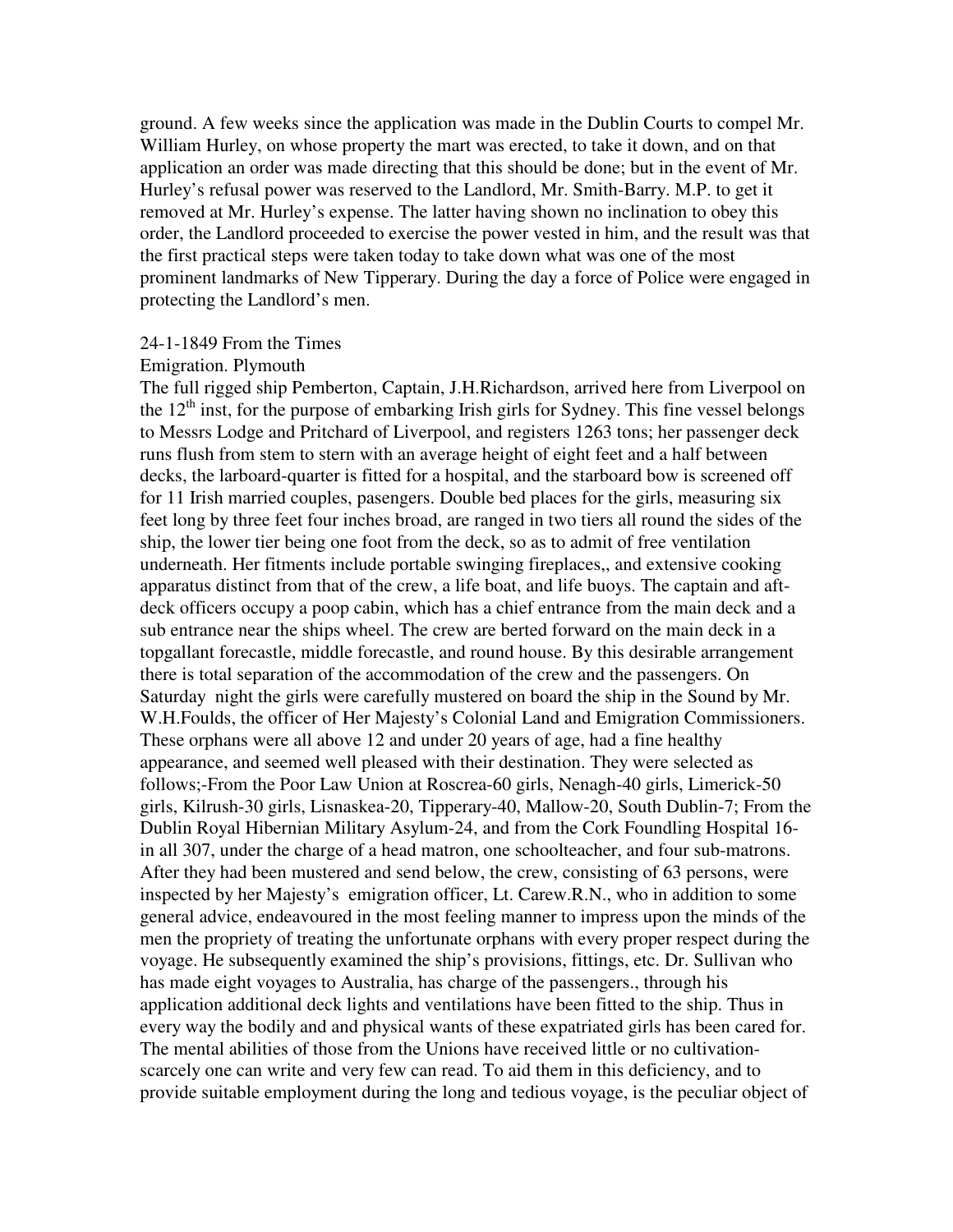the benevolent instution denominated the Female Emigrants Employment Society, which distributes its donations by the hands of the Rev.T.C. Childs, minister of St. Mary's, Devonport, a gentleman who (with Mr. Allen) received the orphans on their leaving the main deck of the Pemberton, and was soon actively employed in giving them spiritual and moral advice, in kindly ranging them in classes, supplying them with books, and appointing teachers and monitors to instruct them on the voyage. The latter were selected mainly from the girls of the Dublin Asylum, and the Cork Foundling Hospital, whose education, descipline, and general appearance reflected credit on the conductors of those humane establishments. There is every reason to hope that the efforts of Mr. Childs will, under Providence, be attended with the most successful results.

### 25-7-1833. Times.

County of Tipperary Assizes.

James Daniel and William M'Clean, his servant, were after a trial which lasted all day fridy, were acquitted of the murder of the late Rev. Irvine Whitty. One of the witnesses for the prosecution would have been killed by the mob but for the interference of Police Sergeant Malone.

Richard Burns was found guilty of the murder of Michael Egan of Ballingarry. He is to be hanged this day (Monday).

William Croake and John Dunn were tried for the same offence but were acquitted.

From the Times 23-11-1839

Advert.

Tipperary County, seven miles from Cashel, 12 miles from Thurles.

Mr. W.W. Simpson has received directions to sell by auction, at the Commercial Buildings, Dublin, on Tuesday Jan. 14<sup>th</sup>, at 1 O'Clock, GLENOUGH, a valuable fee simple estate, eligibly situate in the Barony of Kilnemana, within 7 miles of the City of Cashel, and only 12 miles from the excellent market town of Thurles; It comprises nearly 2600 statue acres of land, consisting of arable, pasture, meadow, woods, bog, and reclaimable mountain. Few estates offer greater facilities for improvement than this, indeed by a modest and judicious outlay the rental might be at least doubled in a few years. The estate is in the occupation of a respectable and industrious tenantry, from year to year, at exceedingly low rents, amounting to £337.3.8. per annum, which low rents have prevailed without alteration for upwards of a century. The estate may be viewed and particulars and plans may now be obtained of Messrs. Brassington and Gale, land agents, Dominick Street, Dublin; of John Lanigan, Richmond, Templemore, William Stephens, Esq. solicitor, Bedford Row, London, and of Mr. W.W. Simpson, Bucklesbury.

From the Times copied from London Gazette 29<sup>th</sup> August 1787. Whitehall August  $28<sup>th</sup>$ 

The King has been pleased to order letters parent to be passed under the Great Seal of the Kingdom of Ireland, containing his Majesty's grants to the dignity of a Baronet of that Kingdom to the following gentlemen, and the heirs male of their respective bodies, viz. William Richardson, of Augher, in the County of Tyrone, Esq.

John Craven Carden, of Templemore, in the County of Tipperary, Esq.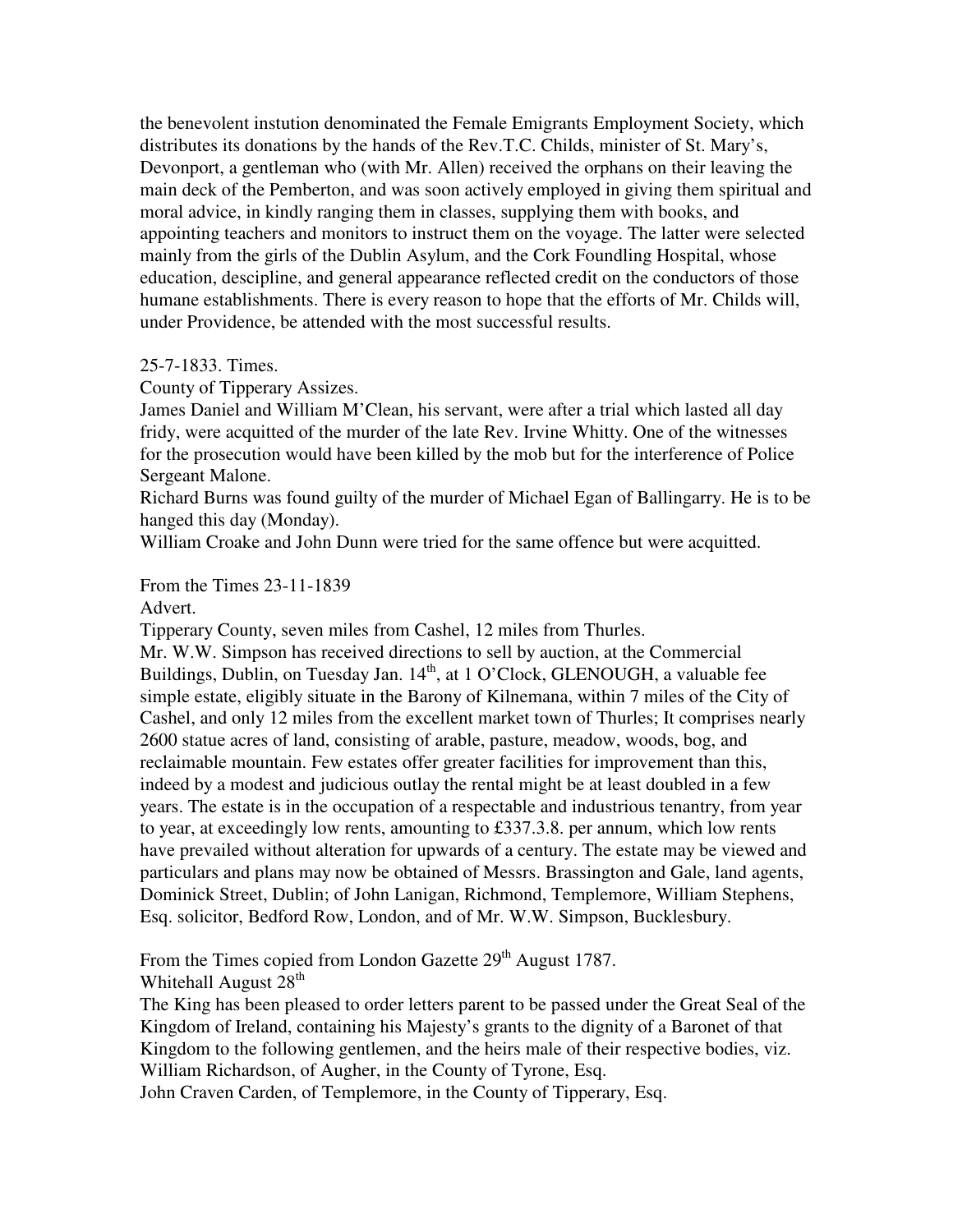Edward Leslie, of Tarbert, in the County of Kerry, Esq. Henry Mannix, of Richmond, in the County of Cork, Esq. Richard Gorges Meredyth, of Catherine's Grove in the County of Dublin. Esq.

Times 8-5-1787

A letter from Clonmel dated April  $26<sup>th</sup>$ , says,

"Last Friday John Heirk, and Paul Kierwan, convicted at our last assizes, under the whiteboy act, for burglariously breaking into the house of the late John Dunne, on the lands of Fennor, on the night of the  $31<sup>st</sup>$ . Jan 1786, ornamented with white-boy drapery, horns, etc. and mounted on horse back , and under an escort of horse and foot, commanded by Major Kingsmill, beating the dead march, for the purpose of rendering that tremendous scene still more awful, were taken from hence to Cashel, making Fethard their way, which was the fair day thereon. The next morning they were conducted from thence to the lands of Fennor, where they acknowledged their being guilty for the crime for which they suffered, and were executed pursuant to their sentence, on an eminence at that place, in the presence of upwards of twenty shousand spectators, who assembled from the counties around. The Magistrates and posse comitatus, who attended the occasion were numerous."

#### 24-5-1798

May  $19<sup>th</sup>$ .

It having been represented to General Sir James Duff, that the farmers etc. in the Barony of Doohara, between Killaloe and Nenagh, County Tipperary, had concealed large quantities of arms:- the General yesterday morning marched 100 of the city of Dublin Militia, to the said place, where they are to be quartered at free cost, until the said arms shall be delivered up.

Ten members of the Yeomandry Corps at Charleville have been expelled for conniving at treason.

#### 15-8-1786

Clonmel July  $27<sup>th</sup>$ .

On Wed. and Thursday last the Rev. D. Butler of Thurles, visited the parishes of Holycross and Muckark, and convened the Parishioners, for the purpose of exhorting them against joining in those unhappy risings of the White Boys, or taking the oaths administered by them. Those of the Parishes who met on the occasion, pledged themselves to each other to exert their endeavours for carrying his laudable admonitions into execution . Having prepared for that purpose,(When they heard the meeting of that day had been fixed on for swearing the parishioners to be loyal to them, and supporring their regulations) Mr. John Mannin of Shanbally, with his friends and assistants, proceeded to their rendezvous at five O'Clock in the morning, but they proposed to him to take the oath, which they were then administering to a vast concourse of people, whom they had collected together on the occasion, to the number of 1000 at least. Mr. Mannin, knowing many of them, addressed them in the mildest manner in his power, and exhorted them to desist from their illegal proceedings, notwithstanding, which they persisted in the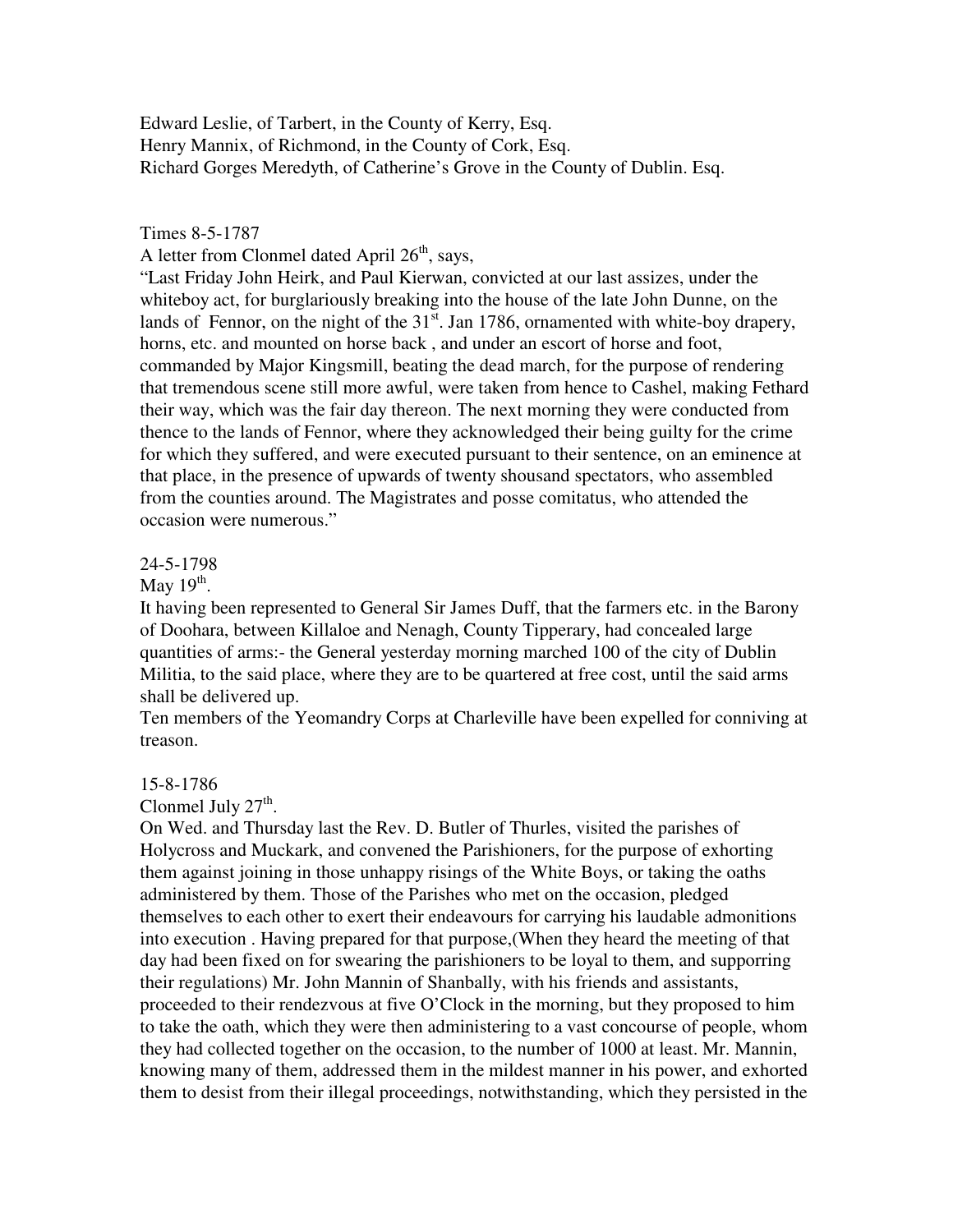swearing of the people, and told him he should also swear, which, when he refused, they fired upon him, and threw several stones upon him, and the people with him, and surrounded him and disarmed them, and most unmercifully beat him and abused him, and them, giving them several cuts on the head, beating one of them to a degree that his life is despaired of, and obliged him (Mannix) and them to take several oaths to them, and then proceeded to swear the rest of the parishioners; and thence upwards of 300 of them went to the house of Mr. William Mannin, of Coollip,(Probably Coolkip) in said Parish in order to swear him, who locked and barred up his doors and windows, and most spiritedly withstood all their threats. They then threw several stones at the door, and broke his windows, when they could not enter to effect their wicked design.

Irish Times. 1-10-1913

At the Fethard Petty Sessions District Inspector White charged William O'Connell, Corbally, Drangan, and his wife, with having neglected their four children. It was stated that the man's wife and family were living in a new labourer's cottage, which they held from the Cashel District Council, when, without any reason, they went back to live in the old roofless hovel that they formerly occupied. The rain was coming down on them, and the children were in a dreadful plight. " Mrs. O'Connell (wife of the tenant) As sure as God is over us, we couldn't live in the cottage, because it is between two hills, and it is full of vapours.' Other parties had to leave the house, too."

Sergeant Dowd said that the house was all right.

" Mrs. O'Connell said that the house was built in a valley, and

was infested by fairies, and nobody would live in it.

" Mr. Slattery, J.P. Do not imagine for a moment that the magistrates are believers in fairies.

"A fine of 2. 6d. was imposed. The magistrates warned

O'Connell that if he did not take his children out of the hovel within a month he would have to go to jail."

# Jan  $5^{\text{th}}$  1863

Ardent, quick, passionate, and impulsive, our people are; but their impulses are generous, and no dark malice has part in their passionate temperament. Faithful, affectionate, loving, they are too, and many of their faults might almost be called virtues run to seed. Their wildest impulses, after all, spring from noblest sources, their ardor for right and justice is as great as their quickness to resent injury and wrong. The demon of faction too often seized its hold on such a people; and miserably circumstanced as our Country is, even their good qualities are perverted into instruments of their undoing. For many years important districts of Ireland had been cursed by faction ; and such strength and manhood which could have been devoted to the common good was wasted in idiotic brawls. Many years ago, O'Connell and Father Matthew dealt a crushing blow to this most deplorable evil; and until the other day we had thought the abomination had been utterly exterminated from the land. It remained for the Venerable Archbishop of Cashel to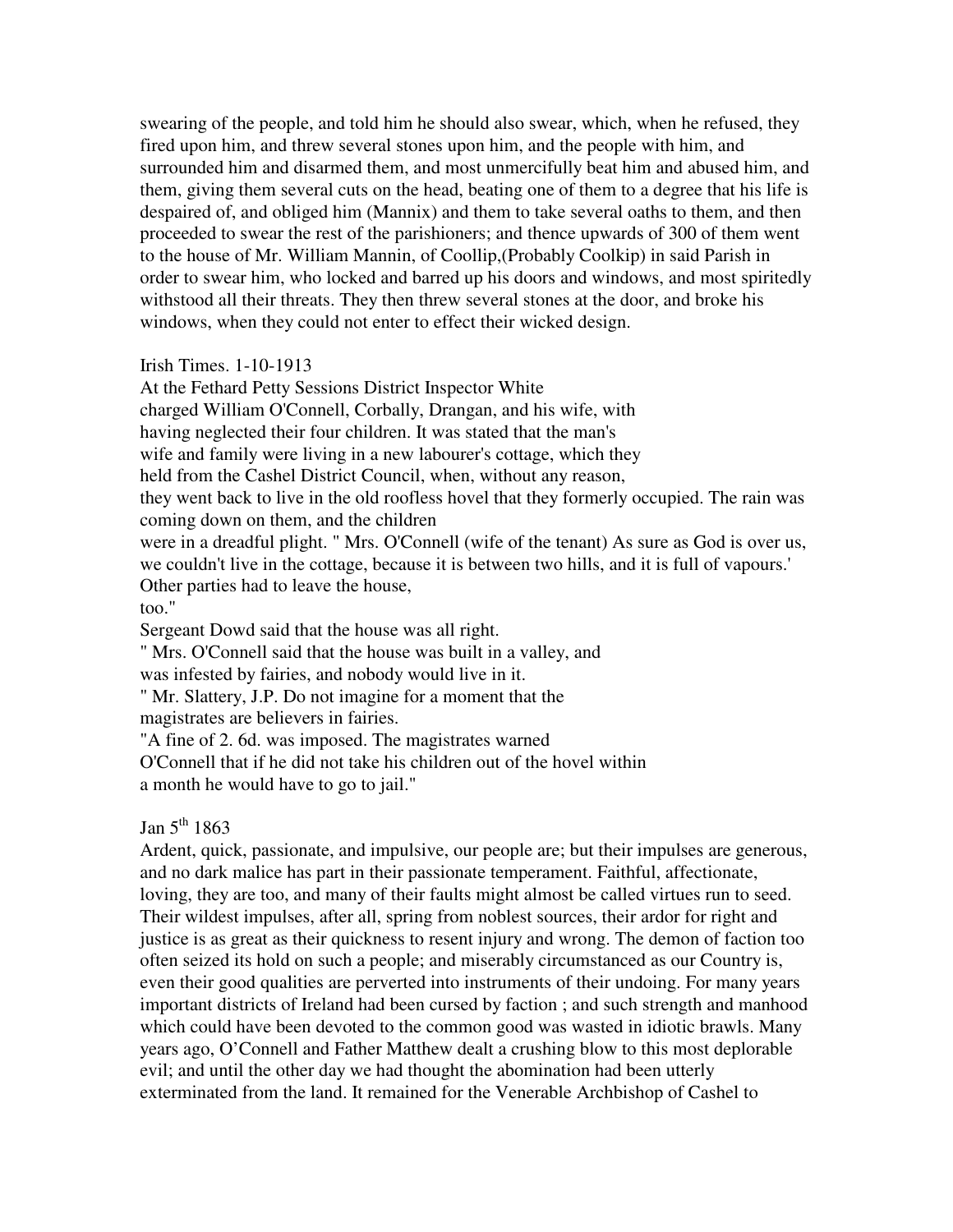enlighten us as to our mistake. We learn from a pastoral issued by his Grace a few weeks ago, that for many years a quarrel of the most brutal and degrading character has existed between two factions in the richest and most beautiful district of the whole county of Tipperary.

The story of the origin of the vile quarrel would tempt one to think that the men engaged in it were not far removed from idioicy. Two tipsy fools, coming home from a fairdrinking in a public house-disputed about the age of a heifer. One said the animal was 4 years old, the other contended it was only 3 years old. The silly controversy ended in blows, and each combatant found plenty of backers. The friends of each disputant took up his quarrel and made it his own; and thus two factions were formed which, for many years, have waged bitter war against one another. And, as if deliberately to perpetuate the memory of the original dispute of the two drunken idiots-and show what self degraded fools they all were-the rival parties dubbed themselves the "Three year olds" and the "Four year olds". We blush to say-and with bitterness of heart we record the humiliating truth-that this insane and brutish quarrel raged for years amongst the most intelligent peasantry of the noblest county in Ireland. How utterly the unhappy men, all of the same race and creed (Children of the same hapless mother, Ireland) could have so trampled upon their own manhood and self respect as to have maintained this sanguinary and treacherous war against one another for a whole generation, is a thing that fills us with amazement. We say treacherous; for the circumstances recorded as attending this quarrel are disgraceful to Tipperary. Fair fighting had ceased amongst them, and cowardly roadside assaults became the rule. It was no longer man to man, in open fight, stick to stick, foot to foot, and blow for blow, but a dastardly and treacherous knot of some three, four, or half a dozen, would lurk behind a hedge to waylay one suspecting adversary, rush out upon him and batter his head. In this way several cruel and cowardly murders were committed. Recounting facts so utterly disgraceful, we weep for the tarnished honour of Ireland. But there is hope now that this bloody stain will be washed away for ever from the fair escutcheon of noble Tipperary. The Archbishop of the diocese, after denouncing the accused rime of faction, invited the Redemptorist Fathers to Emly and give a mission there. The good Fathers came; and blessed fruits have followed from their holy labors. The peasantry thronged in thousands to the Church, and Father Harbison appealed to them with all the touching eloquence of a genuine Irish Priest, who loved his country and his people, and deplored their faults as well as their misfortunes. His appeal was not thrown away; two thousand stalwart young peasants knelt down and solemnly vowed to have done with faction evermore. May God grant that they will be true to their vow. We want these men for Ireland, we want them to love one another, and swear fealty to their Country;God grant them they may never again be betrayed into the wild frenzy of faction. The light hearted courage of the men of Tipperary is proverbial, how blighting to their manhood must be the system which could reduce those men to so low a pitch of cowardice and treachery, that six of them could lurk behind a ditch to assail one unprepared and defenceless foe.

Two thousand unmarried youths, answering to the good Priest's appeal, vowed to trample faction under foot, married men came after and registered the same vow before the altar. And before they received the sacraments of the Church, thousands of men, who had been bitter enemies for years shook hands in mutual forgiveness and reconcilliation. The scene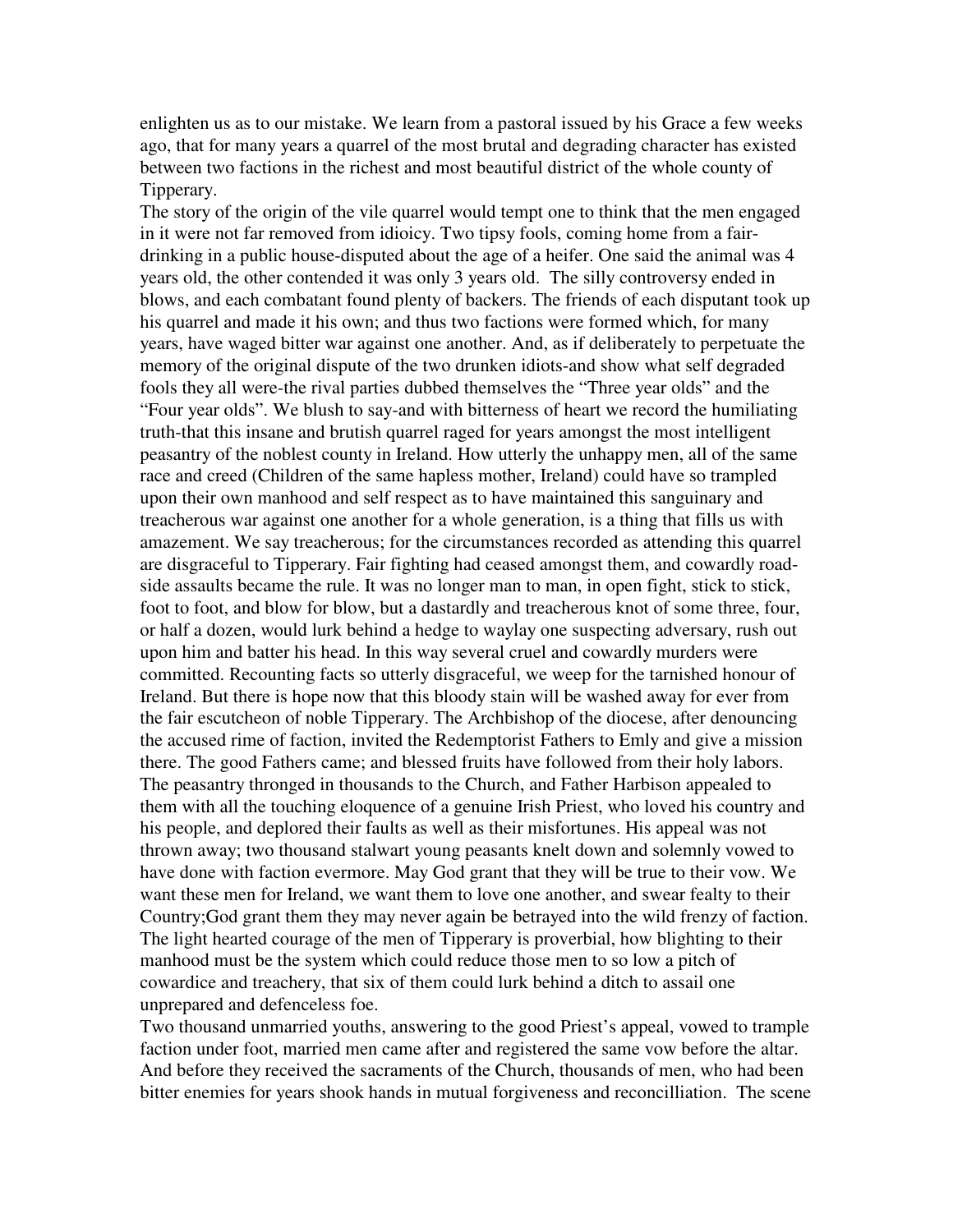which followed after, when two by two, they approached the Archbishop and renewed their vows before him, was such (So solemn and so touching) as only the Catholic Church could have furnished.

While the mitred Arch-Prelate, and his attendant Priests stood before them, the assembled crowd, on bended knees, before God's altar, registered their solemn vow, to which afterwards they affixed their names.

We, the undersigned inhabitants of the Parish and neighbourhood of Emly, moved by the paternal voice of our beloved Arch-Bishop, and impressed by all the graces of the mission which is now being given by the Redemptorist Fathers in the Church in Emly, do hereby, in the presence of Almighty God, of his Grace, the Arch-Bishop, of our Parish Priest, of the missionaries, and of one another, solemnly promise and pledge ourselves.

1<sup>st</sup> –Never again to belong to the factions called the Three year olds and the Four year olds, or to any other faction or party, which may now or at any future time exist in this parish or part of the County.

 $2<sup>nd</sup>$ —Never again to join in any fight or quarrel, to strike with a stick or stone, and never to encourage or assist in any way those who belong to such factions already existing or hereafter to exist in any other Parish or part of the County.

 $3<sup>rd</sup>$ —Never, as far as possible, to name the words Three year olds and the Four year olds, and especially never to name them by way of challenge, provocation, or reproach. Whilst this pledge was being repeated, every man held up his right hand, "whilst" says the reporter, "tears bedewed the iron cheeks of old grey men, who had grown up from boyhood in the misery of these factions". The Prelate then ordered that one from each party should come to the Altar, whereupon followed this solemn and striking scene:--Two men, advanced in years-one a tall, fine looking man, about 70 years of age, a highly affluent farmer;-the other apparently not in such good circumstances, but more advanced in years-approached the Archbishop, who now sat on the platform of the Altar, and as they approached, they knelt before his Grace, who asked them were they fully, cordially, and perfectly reconciled?. They replied, with much emotion, in the affirmative, shook hands with each other, and then passed on, and were followed by others in succession, two and two, for nearly two hours, similarly. The great bulk of them were respectable, intelligent-looking, and impressed with the solemnity of the occasion. Some were young men, bright and cheerful-looking, others, men of 35 to 40, others 50, and so on, all took the promise, and shook hands. In one case, the brother of one who had been murdered, grasped the hand of the man who had murdered him, said he forgave him, and never more think of what had happened. The Archbishop asked each individual who had been his greatest enemy, and he caused the parties thus brought forward to shake hands, which they did cordially.

From the Times of 31-1-1837 State of the poor in Ireland. Extract from the Report of The Irish Poor Law Commissioners. Munster, County of Tipperary, Parish of St. Mary's, Clonmel. Barony of Iffa and Offa, (East Barony).

Persons who attended the examination;-Rev. Mr. Baldwin, Roman Catholic Clergyman. Rev. Dr. Bell, master of the Endowed School. Mr. Benjamin B. Bradshaw, J.P. Mr.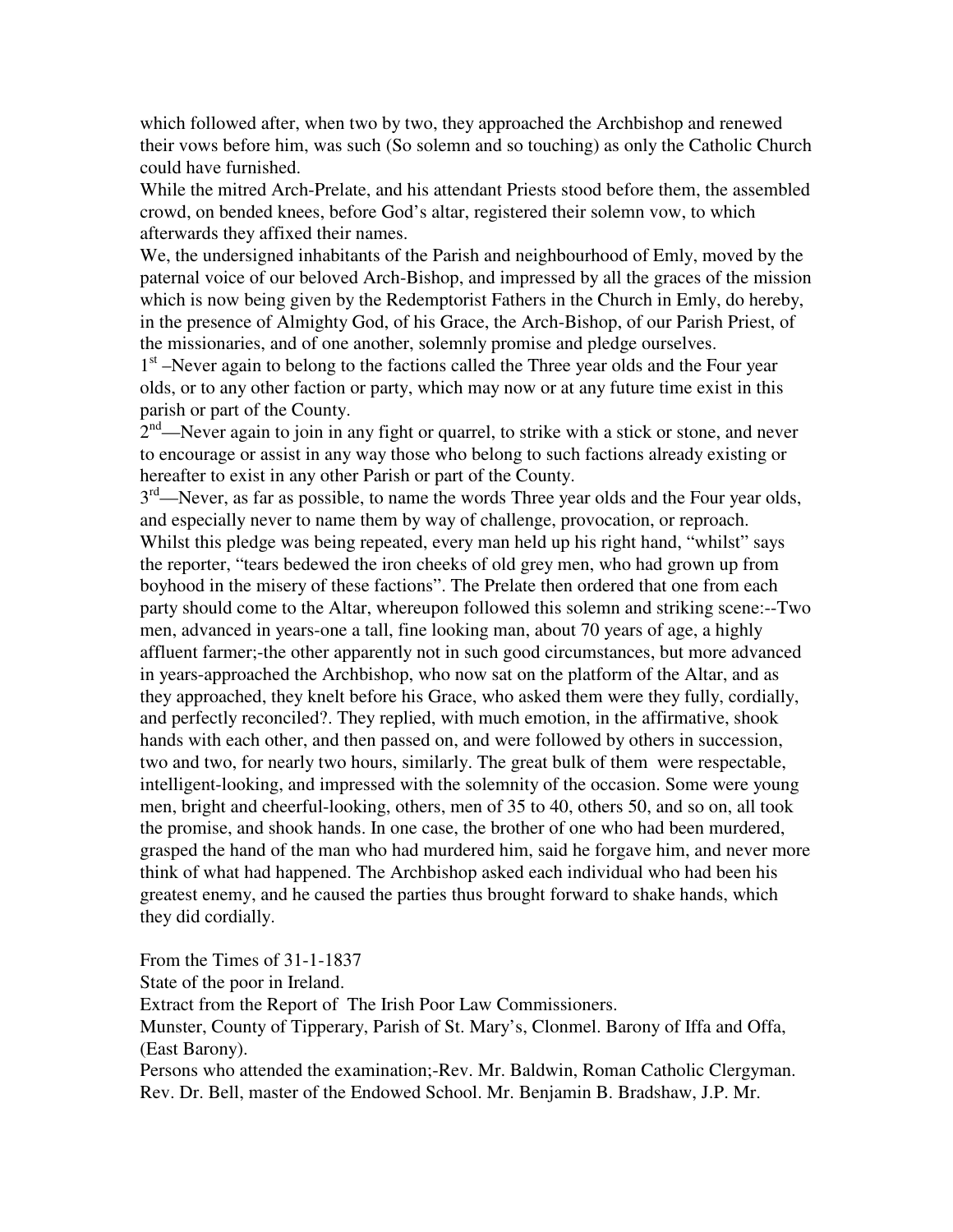William Chaytor, Mayor of Clonmel. Mr. Grub. Merchant. Mr. John Hacket, Proprietor of the Tipp Free Press. Mr. Hodges, Attorney. D. Malconson, Proprietor of factories. Mr. Meagher, shoemaker. Mr. O'Connor, foreman of the Clonmel Advertiser. Rev. Mr. Stevenson, Protestant clergyman, Thomas Walsh, Labourer, and many others present at different times.

Town labourers are chiefly attendant on slaters, masons, etc. They have not 3s. a week, 2s. on average from November to April; they suffer privations at such times, Sheahan says, he has known his comrade spend the whole day without work, and go to bed without supper, and get work the next day and work until 2 O'Clock before he could get 6d. to buy food. It is very common to have one meal a day; when everything is pledged, sometimes they borrow articles from friends, in order to pledge them. John White, a pensioner and dealer, says he has lost many things in that way. When they have no work, they live regularly on one meal a day. Only now and then it happens that a person passes an entire day without eating.

A policeman present say's that a labourer told him last summer that he had no food for 24 hours. Half of the labourers in town have no potatoes; the country labourers generally have some potatoes, and are much better off than the town labourers. The wives and children go round in the unemployed months. Meagher saw a discharged soldier break a window, in order to get into gaol to get something to eat. About two years ago many persons committed felonies in order to be transported. They wish for emigration. Persons in great want often steal provisions, but never without great necessity. A person stated that he knew a man last August to steal potatoes for his family who were in want. When the provisions are out in the country, the richer farmers join the labourers in an I.O.U., and this enables them to get meal and potatoes at a high price, 6s. or 7s. a cwt. more than the price.

Sheahan says, if a labourer can get credit he is never out of debt. It is only those with ground who can find any one to bail for them. A man without ground can only live begging till he gets employment again; some steal, being ashamed to beg, they would do neither if they could get employment.

A loan fund that existed was given up because the bails were so often called upon to pay the money; the want of punctuality or of means was the cause of its failure.

It very seldom happens that the landowners employ more labourers than they require; if they give employment under such circumstances; they wages are lower. Farmer's sons now work who did not formerly; they cannot afford to pay labourers, the price of corn is so low. They assist one another, " I work today for you if you work for me tomorrow." It is impossible for a labourer to lay by; he cannot count a single farthing his own at night; what can he save out of a shilling. If he had a little clothes he may pawn them; this is the only provision he can make.

A man mostly marries from 20 to 22 years of age, women from 18 to 20, sometime under 17, very seldom under 16. Nobody present heard of a girl of 13 being married. Farmers wish to marry off their daughters as fast as they can, to preserve their purity, farmers sons marry earliest, and girls who marry at 16, usually have fortunes. The parents usually make the match, in order to prevent them from running away. Farmer's boys and servant girls sometimes marry early, but not so often as those who are more comfortable; 30 or 40 years ago, no man married till about 28 to 30, and the women 23 or 24, now they marry to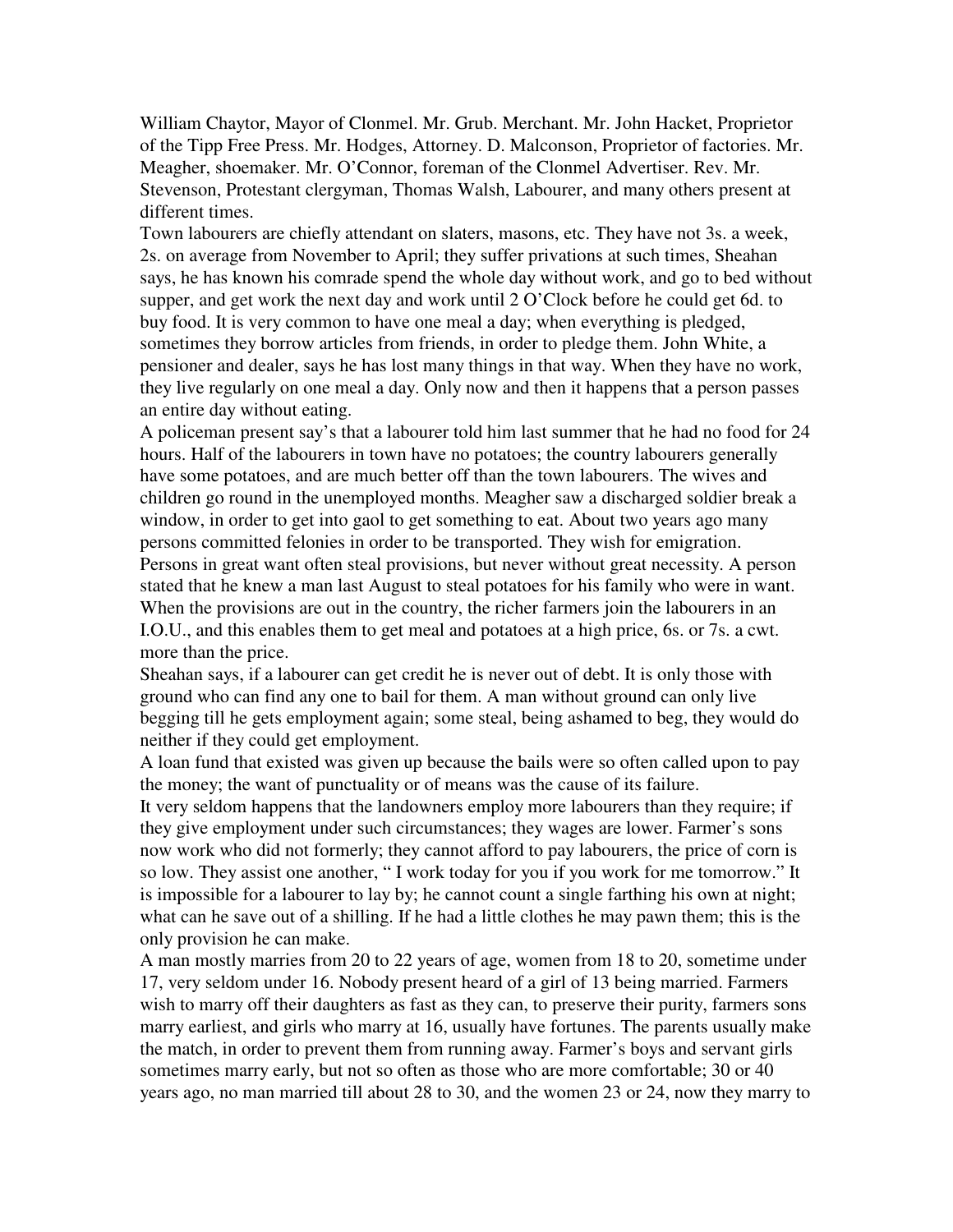better themselves; the one will help the other, they never think of having children, it steals on them at last. People sometimes look forward to having children to support them in their old age. Young boys mostly make the worse marriages. The labourers marry much earlier than the mechanics; the apprenticeship of the mechanics lasts till they are 20, and then, they do not marry immediately.

### Murder of Irish Inspector.25-6-1919 The Times

The murder of District Inspector Hunt at Thurles is the sixth murder of an Irish Policeman within the last few months. Like most of the other crimes it was comitted publicly in the full light of day, and the murderers made good their escape with out difficulty -. No one has yet been brought to justice for any of these crimes. At the inquest today the jury were at first not unanimous, but ultimately agreed to a verdict of "Wilful Murder". The latest news from Thurles shows that the murder of Inspector Hunt took place in the presence of a large crowd of people, and that the murderers, who wore no disguise, got clear away during the day. Mr. Hunt has been on duty at the Thurles races. In addition to the Police force about 60 soldiers were under arms on the course. When the races had concluded the Police and the Military were marched back to their quarters in the town. Inspector Hunt walked with Captain Smith, who was in charge of the Military, for a part of the way, and then continued the journey alone to the town. The roads at the time were thronged by the Country People returning from the racecourse, and the Inspector walked through the crowds until he had reached the square, which is in the centre of the town. Then three revolver shots were fired, and he fell on the road. One bullet entered the middle of his back, the second passed through his shoulder blade, and the third struck a schoolboy in the knee. The shots were fired at very close range. The crowd fled in all directions. The Inspector lived only for a few minutes. The Police and Military were called out for duty in the streets after the murder. Several houses were searched, and all licenced premises were immediately closed. Half an hour later the country people had left for their homes, and the streets were quiet.

Inspector Hunt, was a native of County Sligo, had 26 years service in the RIC, and was promoted to the rank of District Inspector eight years ago. No arrests have been made.

Special Commission in Tipperary. 29-12-1838 Dublin Dec.  $26<sup>th</sup>$ .

The Hon. F.A. Prittie, High Sheriff of Tipperary, has published a notification, announcing to the grand and petty jurors of that County, that a special commission of oyer and terminer will be opened at 10 O'Clock on the morning of Monday, the  $7<sup>th</sup>$ . Jan. next. The number of persons selected for trial at this commissions if 73. The following notice has been issued by order of the Government.

Noticeis hereby given- That those persons committed to the gaol of the said county, or at the Bridewells thereof, for the murders of the late Messers Cooper, Wayland, O'Keeffe, and Byrne, that their trials will take place at the Court House in Clonmel on or about the  $7<sup>th</sup>$ . Jan. next; and all persons amenable will be tried at the same time and place. Every facility will be afforded to the persons in confinement to forward any communications they may wish to make to their legal advisers and friends.

"B. Nangle, Resident Magistrate"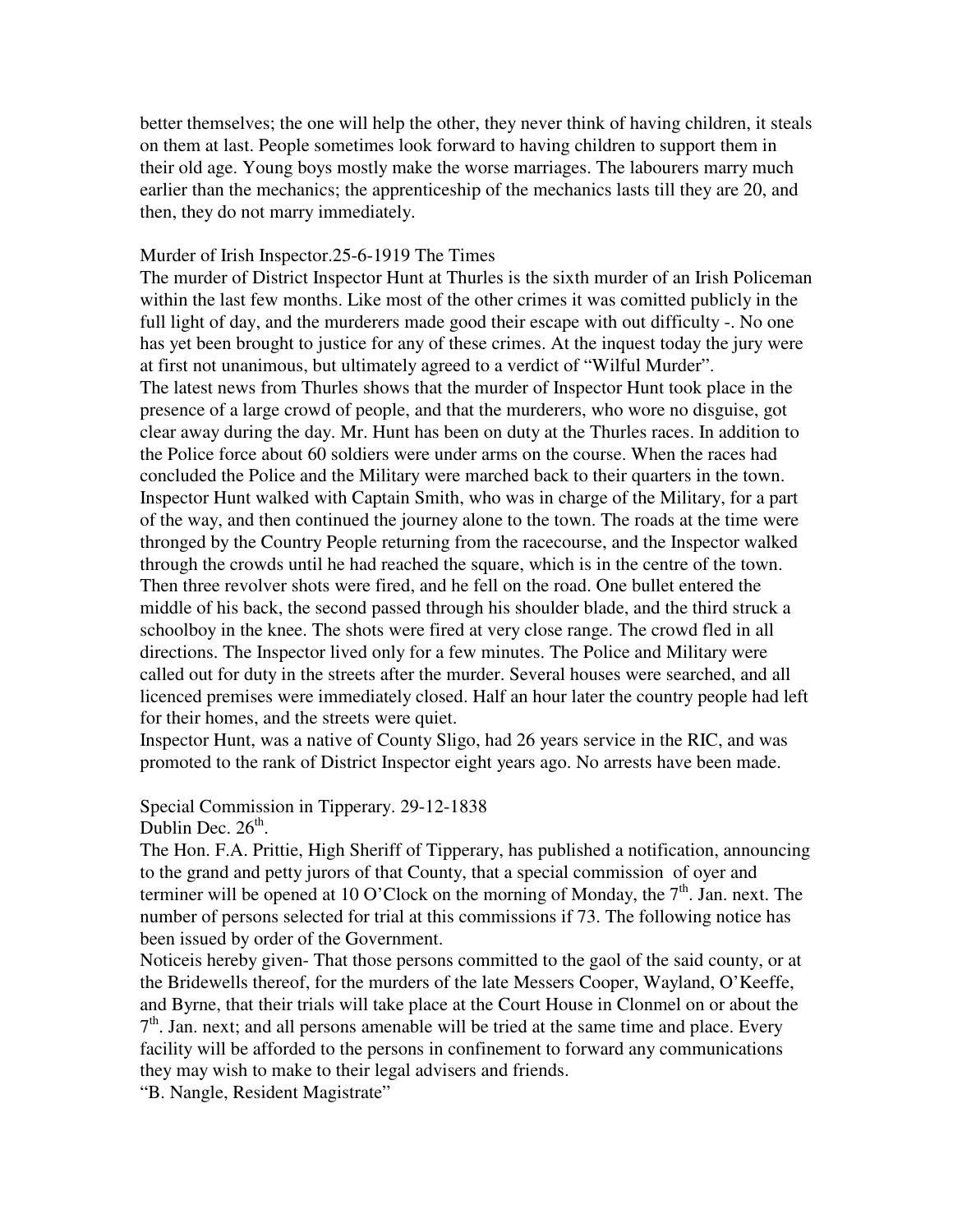# "Cashel Dec.  $22<sup>nd</sup> 1838."$

The murder of Mr. Byrne alluded to in the above notice, was perpetrated about two years ago, at the gate of the residence of Mr. Shiel,M.P. Long Orchard, near Templemore. Mr. Byrne was a respectable farmer, and his murder was connected with the taking of land from which some tenants had been evicted. Several persons are now in custody charged with this murder.

# The Times.  $6<sup>th</sup>$  of Nov. 1838

A meeting is to be held in Thurles of persons not in the commission of peace, to pass resolutions counter to those of the 62 magistrates, that life and property are insecure in the County of Tipperary. It is probable that the meeting may be delayed until Mr. O'Connell's arrival on Thursday next.

## Savage assault with intent to murder.

On the night of Tuesday last, between the hours of 10 and 11 O'Clock, as Cane, better known by the name of "Dinger", was standing in Castle Street in this town (Nenagh), he was assailed by Andy "County", knocked down, kicked in the face, and stabbed with an oyster knife in the ribs. Cane is not dangerously wounded, on account of the knife glancing off one of his ribs. The reason assigned for the assault is, that the "Dinger" prosecuted "County" Clifford, Kennedy, and other young ruffians that prowl around the town on a charge of robbing the Widow Shaughnessy. If Cane, County, and the rest of the gang were send on an aquatic excursion for the benefit of "Ould Ireland", there would not be so much nightly uproar in the streets of Nenagh as at present.

## More Conflagration.

On the night of last Monday, a large quantity of turf, the property of John Hawkshaw, was set on fire and consumed to ashes on Greyfort bog. No quarrel or reason can be assigned for this outrage. Some persons are of the opinion that the clamp was kindled for the purpose of the signal fire to congregate some of Dan's bodyguards.

## Savage assault.

Some night ago as a man named Meara was returning home from Thurles, he was waylaid by two men named Purcell, who with stones severely fractured his skull. His life is despaired of.

### Shanahan the Schoolmaster-Disgraceful doings in Templemore.

The above notorious character, at the head of the unwashed in Templemore, entered the Court House, as Mr. Hockings, the celebrated advocate of temperance, was delivering one of his edifying lectures, and created a scene of uproar and confusion that would be sufficient to disgrace an assemblage of Mormonites, headed by that transatlantic ruffian who styles himself the true prophet of God.

Dr. Forsaythe was the chairman of the meeting convened by Mr. Hocking's friends, and had presided about a quarter of an hour, while the celebrated stranger was delivering himself in his usual impassioned and impressive manner, when they were suddenly interrupted by the contemptible scoundrel whose name heads this report, aided and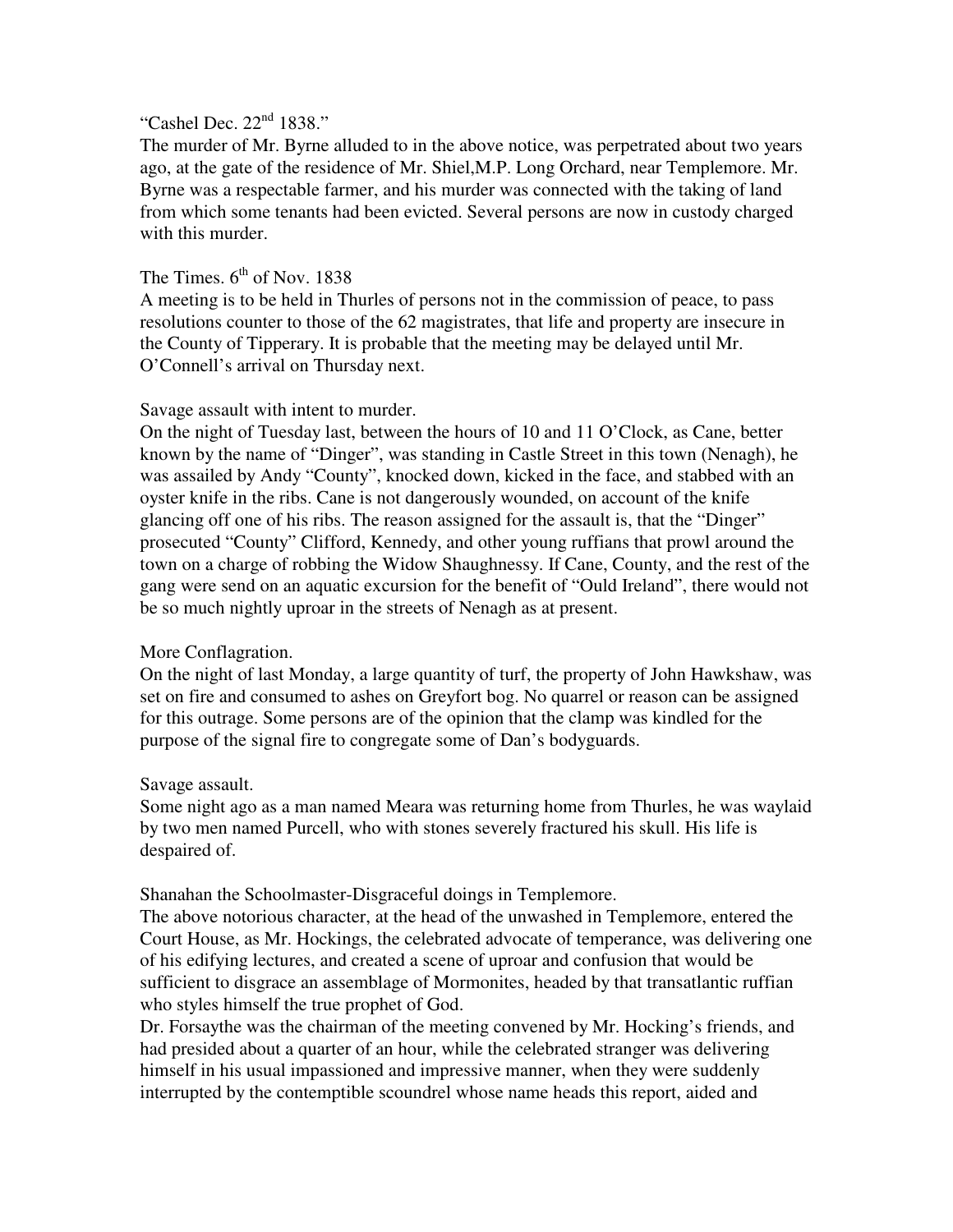abetted by Tommy O'Mara (who spluttered a trashy tirade some few days ago at a meeting of the unwashed at College-Hill)' Joe Walsh, who practices the avocation of grinning through a horse's halter for halfpence, Paddy Carroll alias "Goose", and Johnny Fogarty, et hoc genus. Mr. Hocking's implored silence, and begged Mr. Shanahan and Mr. O'Mara would come forward in a regular manner, and address the gentleman in the chair; but he was answered with hooting and hissing. In the mean time a chair was procured, and the redoubtable Shanahan voted the halter-grinner thereto; and Mr. O'Mara commenced his speechification. He had the impiety to quote our blessed Redeemer's attendance at the marriage of Cana, in Gallilee, as an argument in the behalf of the free use of spirituous liquer. At this stage of the proceedings there was a burst of indignation from Mr. Hocking's friends, and a yell of approbation from Shanahan and his satellites. A young gentleman, named Cushion, mush to his credit, stood up and cried "Shame, Shame,-blasphemy-put him out". Mr. Hocking's rose again, and lifted his voice above the din of the rabble uproar, and with the thunder of his eloquence he made O'Mara look more like a sheeted apectre, than being of this earth. Shanahan stood by all the time, jabbering unutterable things, and in spite of all his hedge education, and quotations from Epicletus, his flushed visage and glaring eyes bore ample testimony of how devotedly he sacrificed that night at the shrine of the demon of drunkenness. I need not eulogize Mr. Hocking's lectures, for they are above all eulogy. But I may say that his is the way of righteousness, and that whoever offends against what he inculcates (as far as I have heard him) offends against Almighty God. I beg you to excuse me for trespassing so often on the columns of the Nenagh Guardian, but this transaction was of too serious a nature to be overlooked in silence. It is gratifing to add, that with the exeception of Mr. Shanahan, and O'Mara, the remainder of Mr. Hocking's opponents were the very dregs of society, such as any respectable man would be ashamed to be recognized by.

### Murder of Mr. O'Keeffe.

The spot where Mr. O'Keeffe was murdered is in a narrow Street, nearly opposite one of the gates of his brewery, and in the centre of a number of small houses. It does appear to be an impossibility how the murder could have been committed without the cognizance of many persons , or at least their having seen the murderer. There is a Boherheen contiguous, and the general impression is that after committing the deed he escaped through this (not on horseback, as was stated), and ran along by the near river, into it is supposed he threw the bloody weapon. Through the activity of that very efficient officer, Chief Constable Comyns, some persons have been apprehended, and a justice-loving public will be glad to hear that a strong chain of circumstantial evidence is linked against one man as the principal. Mr. O'Keeffe employed, between his brewery, tanyard, and farms, on an average, 60 men daily.

The Times 7-3-1866 House of Lords, March 6<sup>th</sup>. Dr. Cashel's Divorce. Their Lordships assembled this afternoon at 2 O'Clock, to hear evidence in support of the second reading of this Bill. Dr. Twiss and Mr. Hodgson appeared for Dr. Cashel. Neither the respondent nor the co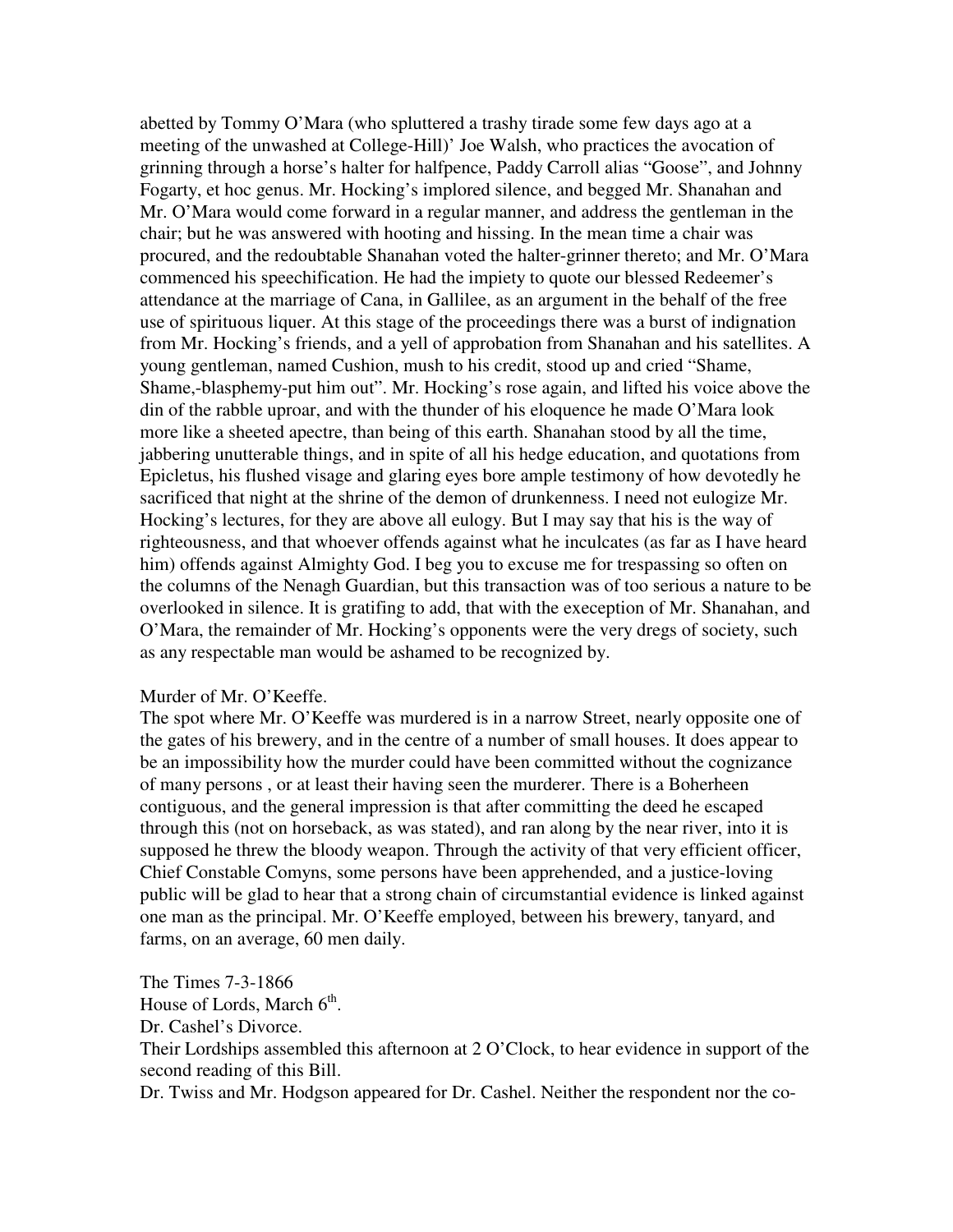respondent appeared.

This was one of the few divorce cases which are limited to Irish and Indian causes that now come before the House of Lords in the form of bills.

The learned Counsel, in opening the case, said that his client, Dr. Cashel, was a surgeon and physician residing at Toomevara, in the County of Tipperary, in Ireland. In 1851 he married his present wife, then Emily Harriet Kingsley, according to the rites and ceremonies of the United Church of England and Ireland, at the Parish Church in Ballyloughloe, in the County of Westmeath. They lived together until 1858, on terms of the greatest affection, but there was no issue of the marriage. In March 1858, Dr. Cashel's suspicions were first excited by finding his wife's bedroom door locked, and by afterwards seeing a Mr. Harding a very intimate friend and schoolfellow of his, on the staircase, but acting on the advice of his brother-in-law, a Mr. Bounton, the Crown Prosecutor of the County, he took no notice of the circumstance. Shortly afterwards, his wife confessed her guilt, and he immediately took her back to her fathers house, where she remained for some time, and then went to America. Dr. Cashel had since instituted proceedings in the Irish Courts, which resulted in a verdict being given in his favour against Mr. Harding in an action for *crim.con.* for 1000/. which sum, together with the costs, he had since received. He had also obtained a divorce *a mensa et thoro* in the Irish Ecclesiastical Courts.

Evidence was given to prove the adultery, which took place at various times from 1854 down to 1858.

The Lord Chancellor said that the rules of their Lordship's house rendered it necessary that parties interested in Bills of this description should prove the marriage of the parties, the adultery, the fact of a verdict in action of *crim. con.* being obtained, and the damages recovered, and the obtaining of a divorce *a mensa et thoro*. All these facts had been satisfactorily made out in the present case, and therefore he had no hesitation in advising their Lordships to read the Bill a second time. The other noble and learned Lords having concurred.

The Bill was read a second time.

The Times 10-1-1804

A fellow named Cullinan, who had, under various names, been an active agent of France since the year 1797, and who was particularly notorious and mischievous in the South of Ireland, by the title of General Clarke, was some time ago, taken near Cashel in Tipperary, and transmitted to Dublin Castle, where he was lodged in the Tower allotted to State prisoners of importance. Late last night, he forced himself through the funnel of his chimney out upon the leads, and by the help of a trunk (for taking off water) conveyed himself down upon the terrace, which overlooks the Castle garden. He was discovered by the sentinel, who seized him, but was knocked down instantly; and Cullinan had just began to run off, when the sentinel recovering, aimed a blow at his head with the butt end of his musket and fractured his skull. Cullinan, with scarcely a vestige of life, has been carried to a hospital.

Times 3-4-1895 The hearing of the charge of wilful murder against the various persons concerned in the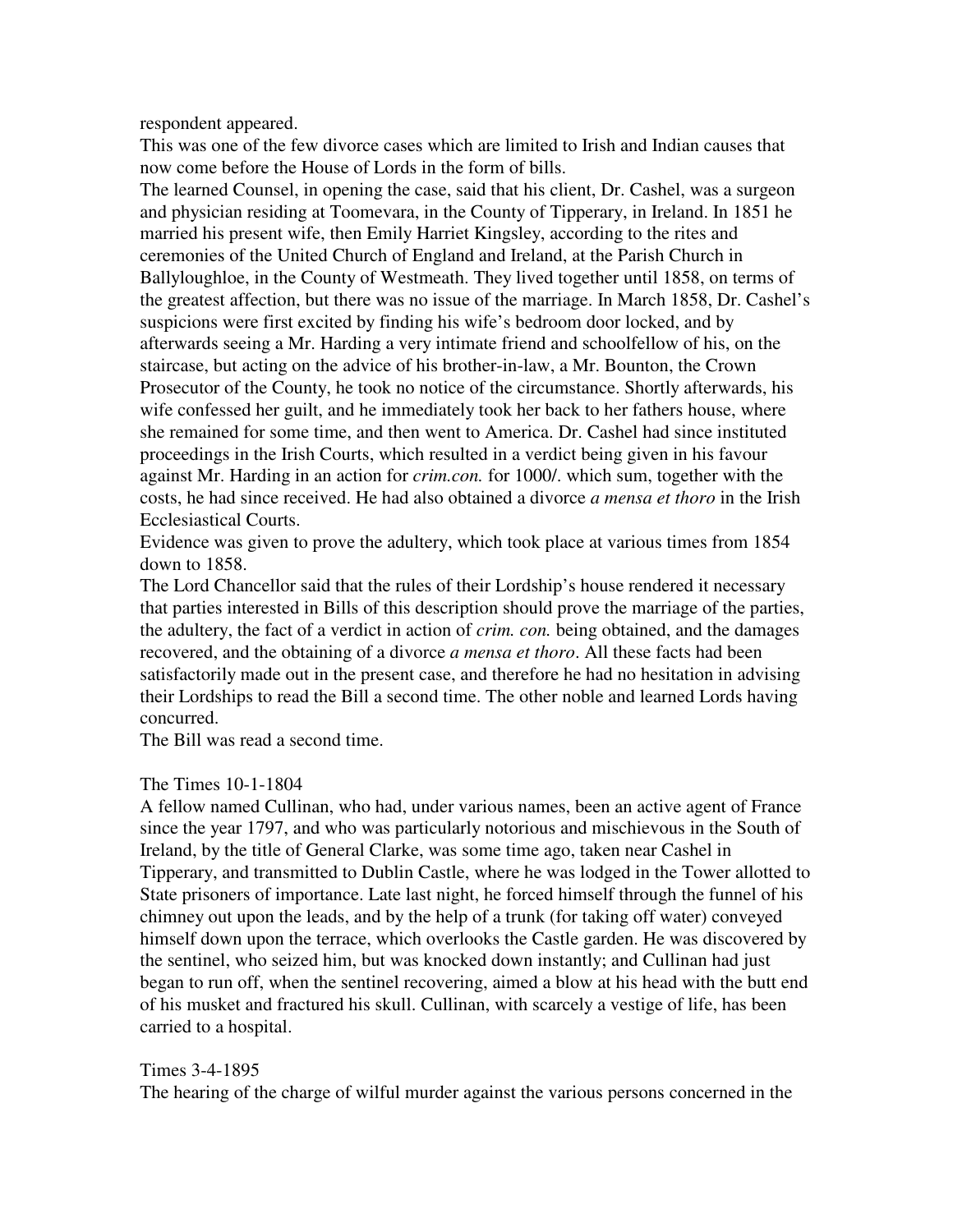burning of Mrs. Bridget Cleary, on March 14<sup>th</sup> was resumed at the Court House, Clonmel, today, before Colonel Evanson, R.M. Colonel Ryall. D.L. and Mr. Grubb.J.P.. Mrs Simpson, the wife of the witness William Simpson, who was examined on the previous day, generally confirmed the story told by him. When Bridget Cleary was carried to the kitchen fire, which was a slow fire, not hot enough to boil a kettle, the witness heard it said by some that "All the questions should be answered by midnight" which she understood to mean that the witch could not be driven away later than midnight. She saw nothing in reference to a hot poker, but there was marks as of a burn on the forehead of the deceased. She knew where the "Fairy Ring" was at Kylenagranagh Fort, but was never there. She heard Cleary tell her husband on the Sunday following the murder that his wife was at Kylenagranagh, that they would go for her, that she would be on a grey horse, that they would have to cut the cords that bound her on the horse. She did not know if they went there. District Inspector Wansborough said that the body bore traces of having been burnt severely. Colonel Evanson expressed his sense of the prompt action taken by the constabulary. The hearing was adjourned till tomorrow.

At the meeting of the Town Commissioners of Old Tipperary, a resolution was unanimously adopted expressing concern at the state of New Tipperary and the condition of neglect and disorder that has existed there during the past three years in the absence of any legal authority over the property, and appealing to Mr. Stafford O'Brien, the owner of the ground on which it stands, to co-operate with them in turning the place to some profitable account. Mr. McCarthy said it was at present a den of thieves. The Rev. David Humphreys P.P. is said to be engaged in an effort to secure the property for the benefit of the Nationalist Parliamentary Party.

#### Times 5-10-1815

# Clonmel Sept.  $27<sup>th</sup>$ .

Sunday afternoon, about 3 O'Clock, the mansion of Denis McCarthy Esq, of Springhouse, about three miles from Tipperary, was assailed by a number of armed desperadoes. At the time, there were but two women and a boy in the house, besides Mr. McCarthy, who is much advanced in years, and totally blind. The women and boy were much alarmed, but the old gentleman was cool and deliberate, and without saying a word took his blunderbuss to meet the assailants. They had battered in part of the door, and were entering, when Mr. McCarthy levelled his piece in the direction from whence he heard the voices proceed, and firing, shot one of them through the head, the ball entering at the left eye. The assailants then fired in their turn, and wounded Mr. McCarthy in the hip, the ball proceeding to his back, (from whence it has since been extracted): they then fled hastily, leaving the body of their companion behind them, but returned, some time afterwards, probably to take away the corpse. In the mean time, intelligence of the attack having reached Tipperary, a party of dragoons came to Springhouse at full gallop, were time enough to prevent the party removing th body, and it was brought into Tipperary for an inquest. It appears to be that of a young man of the name of Hackett, who lived at no great distance from Springhouse. The transaction is related with some slight variations from differ sources-but all agree in terms of admiration of the extraordinary courage and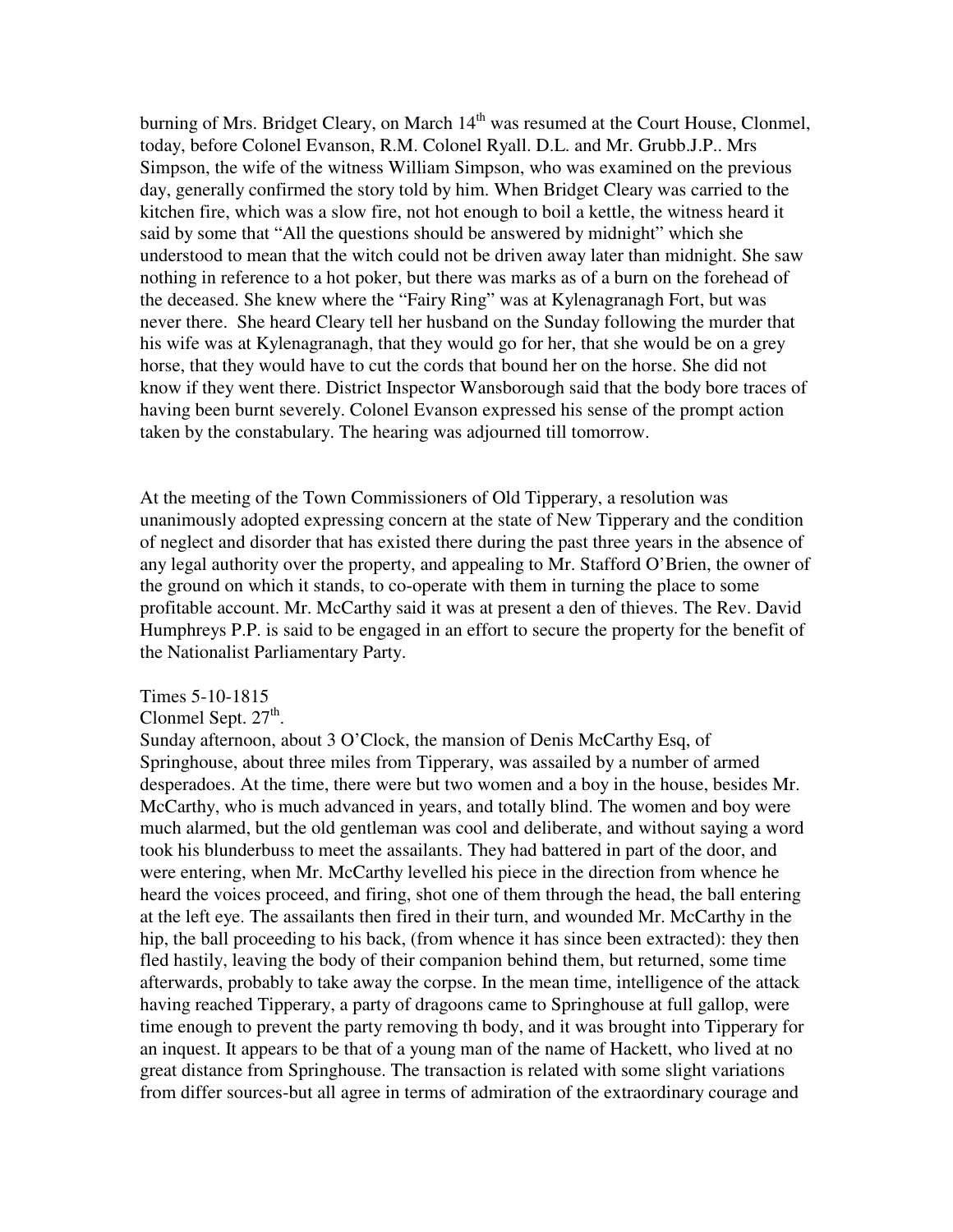coolness of Mr. McCarthy; and we are happy to learn that the wound which this gallant old gentleman received on the occasion is not considered as very dangerous, though certainly of a serious nature.

We recite the following accounts with less regret whan we usually feel at the communication of outrage, because they prove a fact that cannot be too strongly impressed upon the public mind-the almost uniform success of every brave man, who is prepared and determined to defend himself against midnight treachery, or mid-day violence.

The house of one Regan, not far from the town of Tipperary, was visited by a party of men who put him under contribution for money, to buy powder for killing the proctors, which they commanded him on his allegiance to provide against the next application, for which they appointed a time. Regan provided a companion as stout as himself, and when two of these freebooters came, and, sure of the levy, knocked at the door, Regan, admitting one, suddenly shut the door on the other, upon which his companion instantly discharged a blunderbuss out of the window; the fellow was seen to stumble, but Regan and his companion were too much occupied with the fellow inside to pursue him; on shutting the door, Regan knocked him down, and the two men secured him.

Early last week, a house inhabited by a family named Wallis, rather more northward than the reach of the present insurrectionary spirit, lying between Borrisoleigh and the Silver Mines was attacked for arms by the banditti, of whom Wallis shot the ringleader dead on the spot. The party immediately dispersed.

An attack on the house of a smith, named Golden, at Drum, in the neighbourhood of Templemore, ended more unfortunately. Golden and his family had defended the house with such determined resolution as to beat off their enemy. Golden's son, elated at the victory, followed the runaways, unluckily at the instant when a party of police, under Mr. Wilson, were coming to the spot; Golden, mistaking the constables for the banditti, fired, but without doing any mischief, when one of the police instantly fired, and killed the brave young man on the spot.

Monday, a large detachment of the Commissariat Waggon train arrived here, bringing camp equipage for upwards of 2,000 men. Camp Equipage is also forwarding by different routes for the disturbed districts, part of which takes its course to Limerick. A Regiment of foot is on its march from Cork, with its camp equipage complete. These movements, as well as the vast number of troops either already arrived in the County of Tipperary and its neighbourhood, or on their march for that destination, prove that the Government have determined on smothering in its infancy, the insurrectionary spirit that has unhappily appeared.

### Times 6-7-1830

The accounts from Ireland are distressing. The people in some parts of the south are described to be in such destitution, that fears were entertained within these last few days for the Provision Stores in Clonmel; and troops were called in to intimidate the wretched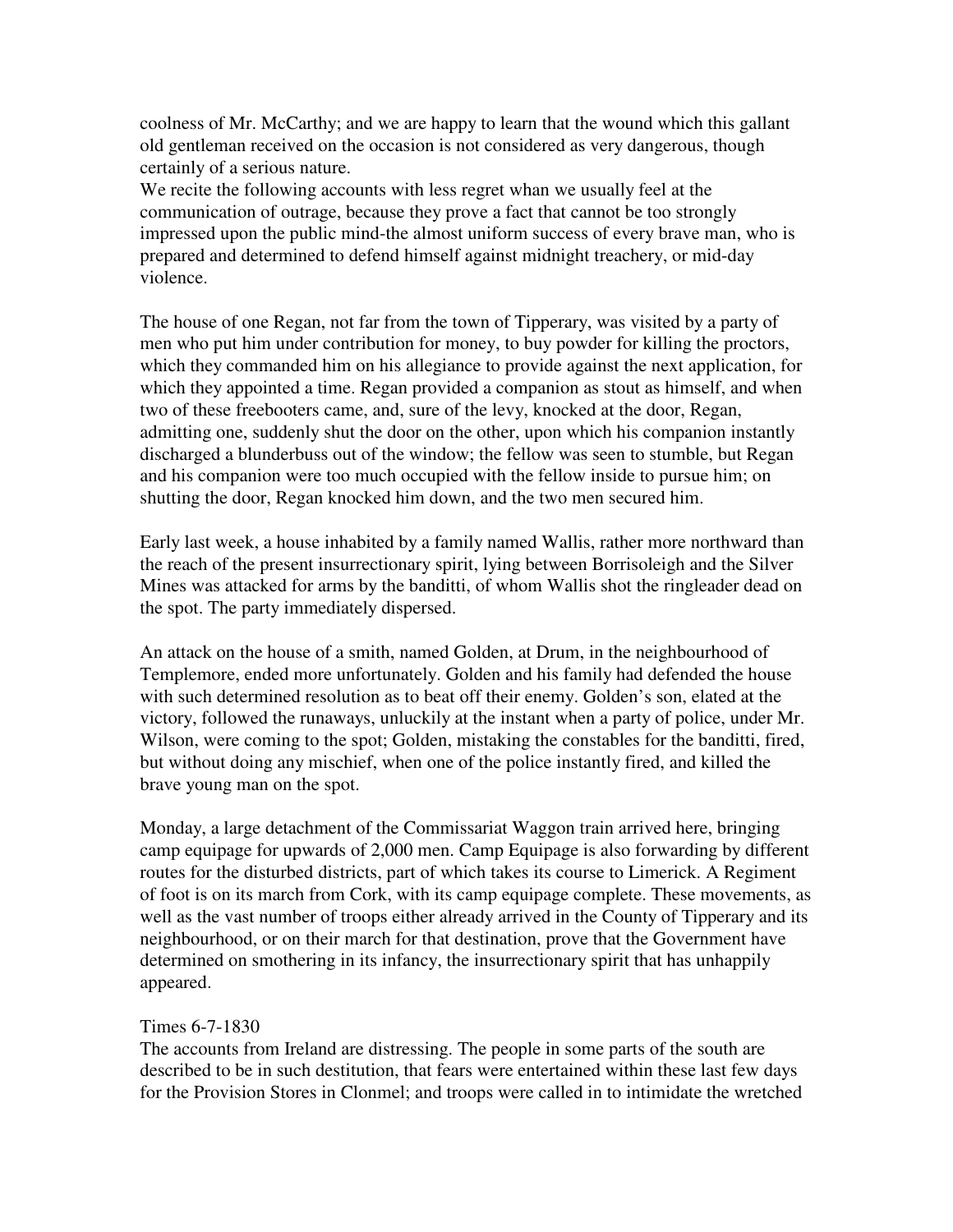#### multitude.

Now we have been aware of the existance of considerable suffering in remote districts of Ireland , and for its unbated continuance in such quarters there may have been some excuse, because of the forlorn state of the Country, from the scanty number of resident inhabitants above the condition of paupers; but what shall we say to the unrelieved famine at Clonmel, the chief town of one of the wealthiest Counties in Ireland,-itself a place of great and increasing traffic , full of rich tradesmen, merchants, and retired persons of independent means, in the midst of a Country, moreover, thickly planted with the residences of noblemen and gentlemen, sportsmen, fashionable men, politicians, jobbers, wealthy graziers, with their thousands of well-fed cattle, while their fellow Christians are wholly without food?-What shall we say to this Tipperary Babylon, for leaving the poorer brethern of its mercantile and landed potentates no alternative but that of perishing of hunger, the sword, or the gallows. There are many worthy persons who seem not to understand how a people can be so extensively miserable as the Irish, when such vast cargoes of corn and cattle are incessantly exported from its harbours. "Ireland not support its people" they cry. "Why, she feeds a fourth or fifth of the English nation, who, of course, cannot be served until the Irish themselves shall have been satisfied." In that "Of Course" there is a good deal of *naivete* and ignorance. It is, to be sure, pretty accurate in the abstract, that one nation sends only its superfluous articles to others, and supplies its own wants first, but it is not true of Ireland, inasmuch as the people of England can better afford to pay for the Irish Produce in the British markets, with the charges of conveyance, insurance, etc. added, than the poor of Ireland can afford to pay the prime cost of these provisions. The export of provisions from Ireland, therefore, is no more a proof that there can be no distress in Ireland, than the export of fine Bordeaux wines from France demonstrates that the French peasantry must first have got their fill of the growths of Lafitte, or Chateau Margaux. The poor Irishman never thinks of such a luxury as wheaten bread, any more then he would of venison. He cannot even buy potatoes, and when he fails to raise them, he starves.

It is not among the most dreadful facts in history, that the Lords of the soil in Ireland should for ages have witnessed this degraded condition of their serfs, without (we do not say a wish, but) a serious and systematic effort at any period of the last two centuries, to amend it.?. We really do feel that Mr. Martin's act, for "punishing cruelty to animals" would be the species of retribution most applicable to the conduct of a large proportion of Irish Landlords towards their poorer tenents, if even their physical treatment be kept in view. But we lose our time; the offenders are too numerous to be shamed into virtue, and as yet too powerful to be compelled. Nevertheless, it is not long before "time and the hour" shall bend them to humanity.

## Times. 7-1-1891.

At Munster Winter Assizes, which terminated today, William Heapy and James Grant were charged with the murder of James McGrath, in County Tipperary, on Sept.  $12<sup>th</sup>$  last. It appears that a man named Maher was evicted from a farm at Ballingarry, and the landlord finding it impossible to let the land, commenced mining operations on it. Considerable hostility was shown to the miners, and the deceased, a well to do farmer, took an active part in the opposition to them. On the date mentioned the two prisoners got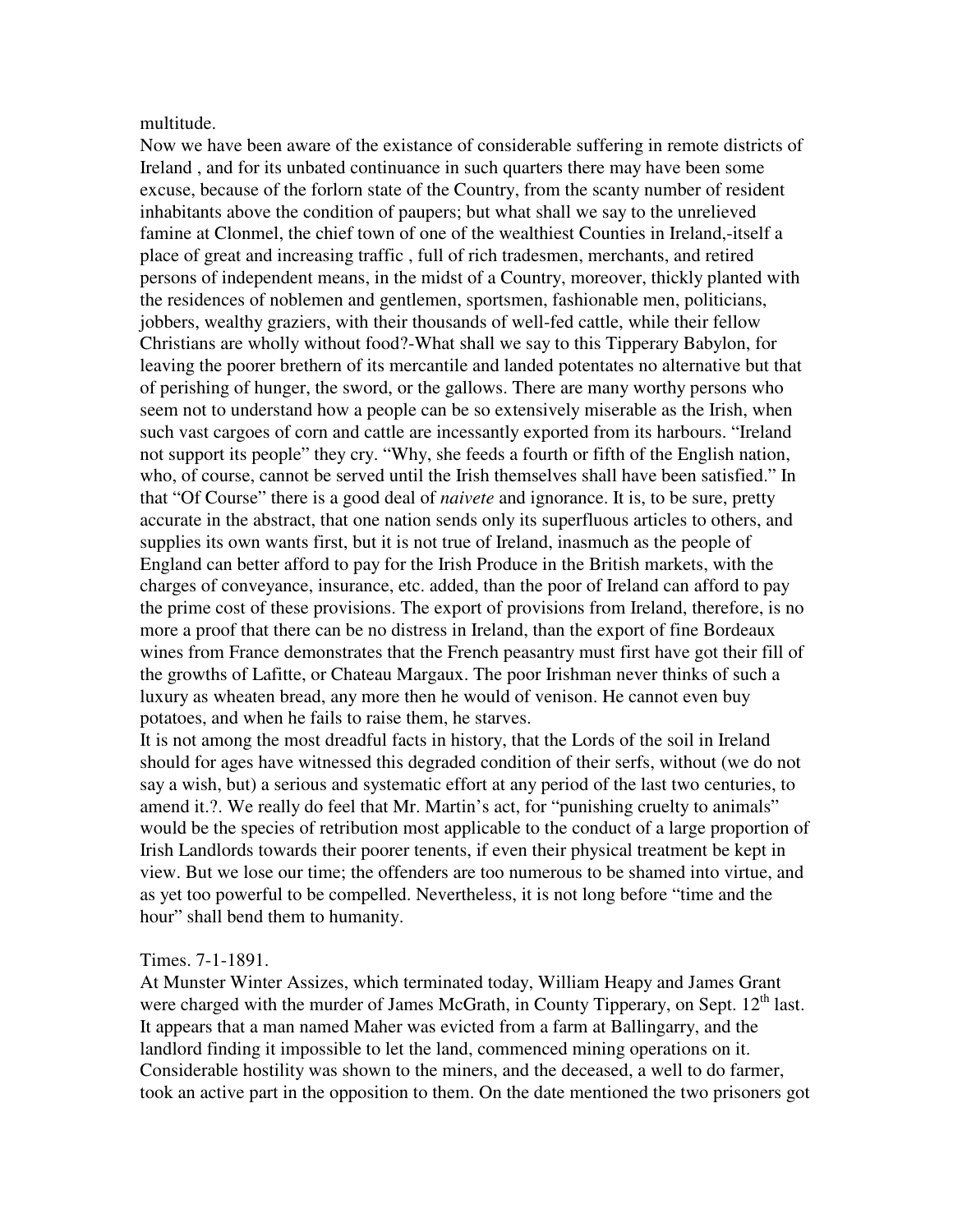drunk, and opposite McGraths house created considerable disturbance. On going to see what was the matter both prisoners set upon him and beat him savagely, the prisoner Heapy stabbing him with a knife, and when he was lying dead in his wifes arms, Heapy struck him with a stone. Heapy was sentenced to 10 years penal servitude, and Grant to 12 months in prison.

John Ryan, Tobias English, and Joseph English, Tipperary shopkeepers, who were arrested last week, in accordance with the order of the Vice-Chancellor made against them as executors of the will of the late Widow Shanahan, tenant of Mr. Smith Barry. M.P. have forwarded the amount of rent claimed by the landlord together with £45 law costs. The prisoners, however are still in custody, as they refused, when summoned, to appear before the Vice Chancellor. Their cases will probably be disposed of at the next sittings.

A Boycotting notice, headed "A proclamation" has been extensively posted in Tipperary. It contains the names of some 30 shopkeepers and farmers who had the courage to resist the dictation of the local leaders. The people are called upon to treat these with "the most unqualified and persistent boycotting which their recent actions merit". The victims are divided into two classes-(1) Those "who refused to go out" who are characterized as "cowardly blood-sucking hirelings" and (2), those who having gone out, returned to their homes from campaigning; these are termed "Double dyed traitors". According to Mr. William O'Brien M.P. this movement was a purely voluntary and spontaneous one, and according to Archbishop Croke, those taking part in it, "realized the heroic". There appears, however, to be deception somewhere.

Times 12-4-1881

Evictions in Ireland.

To the Editor of the Times.

Sit,-If the Parnellites are in earnest in wishing to stop evictions, they have nothing to do but give the Irish Tenants permission to pay their rents, which the splendid harvest of last year well enables them to do so; but so long as Mr. Dillon and the Land League tell them that every man who pays his rent is a traitor to his country and deserves to be "Boycotted", the landlords will continue to be forced to take proceedings to recover their rents.

Tenants are being ejected, not because they cannot pay their rents, but because they are forbidden to pay them.

These evictions are the work of the Land League. It was their deliberate purpose to discredit the Government and to discredit the Landlords. To this end, they goaded the former into Coercion Acts, and the latter into ejectments, the results may be disastrous to the poor deluded Irish tenants, but they suit the game of the agitators extremely well. Let us not allow dust to be thrown into our eyes by the affected indignation of the Land Leaguers at the crop of ejectments now springing up-they have sown that crop themselves; it is part of their game.

I am Sir, Your obedient servant.

FACT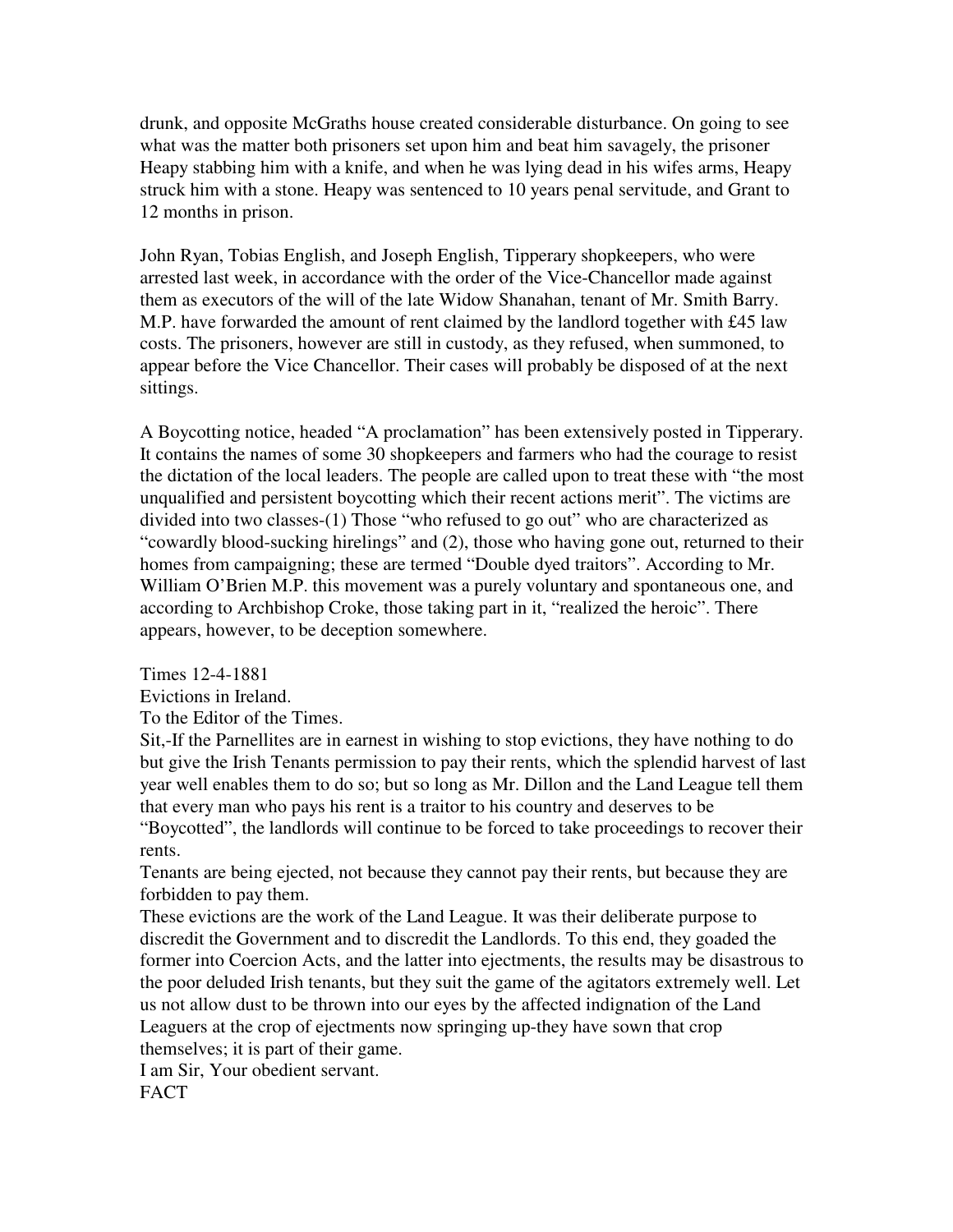Times 14-5-1858 Execution.

The Tipperary paper brings an account of the execution yesterday, at Nenagh, of the two brothers Cormack, convicted at the last assizes of the murder of Mr. John Ellis, in the month of October last. Great local exertions were made, but in vain, to procure a mitigation of the sentence, on the grounds of the villanous character of the principle witness for the prosecution, an informer, and a participator in the guilt of the murderers. The wretched men to the very last moment of their existence persisted in their innocence of the crime for which they were about to pay the penalty of their lives. When Daniel Cormack came in sight of the people he raised his voice and said, in a loud, deep, and sonorous tone;-

"Lord, have mercy on me; for you, Jesus, know that I neither had hand, act, nor part in that for which I am about to die. Good people, pray for me. Lord, have mercy on me." The brother having made the same awful declaration, both were in the next moment launched into eternity.

On the day that Daniel aged 23 and William age 18 were hung in Nenagh it was always said that the heavens opened and the thunder, rain, and lightning, the likes was never seen before. It even tore up roads. The people looked on it as a mark of disapproval from heaven. Another man, many years after, confessed to the murder of Ellis.

## Times 20-6-1862

A collection was made in and about the town of Templemore on Monday and Tuesday for the defence of the Rohans, charged with shooting at Colonel Knox, and a good deal of money collected, several persons, including some public officers of the County subscribing 1s. each. Great preparations are being made for their defence, which, it is said, will be grounded on *alibi.* The result of the trial is looked on with as much anxiety as that of the trials at the last special commission. An immense number of jurors from the North Riding have been summoned to Clonmel, including most of the gentlemen who are usually called on the long panel, and some of whom will have to travel upwards of 50 miles from their homes. A rumour prevails that some jurors have received friendly hints that it would be better for them these "sudden times" not to 'go hard' on the prisoners.

## Times 24-10-1833

Tithe arrests are still going on in Tipperary. A few days since Messers Cleary and McGrath (the hardship of whose case form the ground of a memorial to the Lord-Lieutenant, on the subject of proceedings taken against them by the Hon. And Rev. Mr. Cavendish, Vicar of Cahir), were marched through Clonmel, at the Vicar's suit, escorted by a large body of Police, and lodged in the County Gaol.

At the great October Fair of Carrick, held last Thursday, a good supply of black cattle and horses were disposed of at very encouraging prices. About 3 O'Clock the Poleens and the Gows (the two factions who have often disturbed the counties of Waterford and Tipperary of late) met adjacent to the fair, by appointment, and attacked each other in a most violent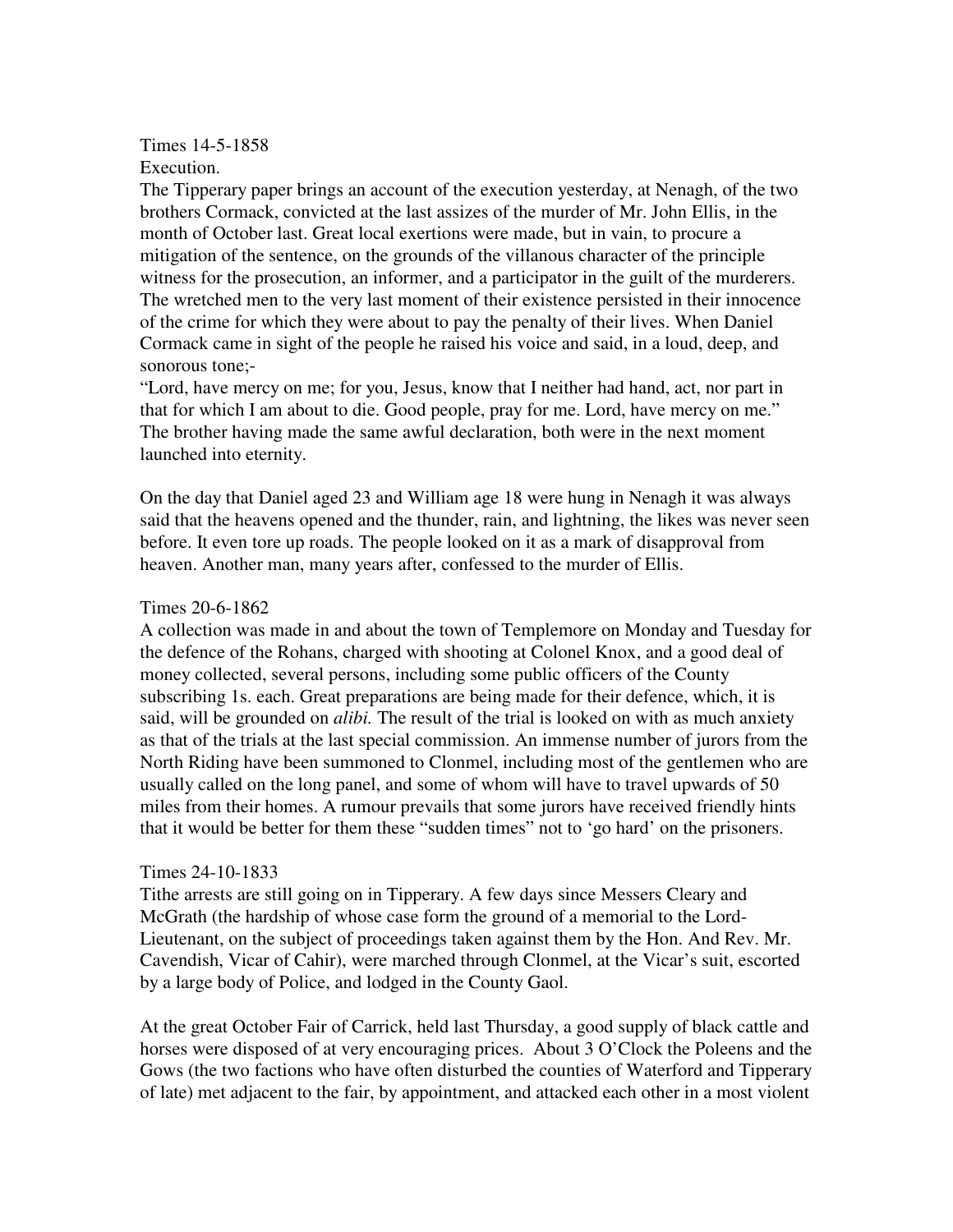manner. The conflict continued for about 20 minutes, when it was put an end to by the timely arrival of the military and police, under the command of Major Rowan, chief magistrate, and chief constables Croker and Gunn. The Gows, who are the strongest in this part of the County, had the best of the fight; the Poleens, were very much beaten, several having their skulls fractured. One boy, named Butler, who was found shouting "Success to the Poleens" was dreadfully beaten, and is now in a dying state. About 30 of both parties were taken prisoner, and lodged in the Police-Barracks of Carrigbeg.

## Times 27-12-1828

# Tipperary-Thurles-Dec. 19<sup>th</sup>.

On Monday night last, about 7 O'Clock, five men came to the house of an industrious farmer of the name of Edmond Long, at Moycarkey, they beat him, his wife, and children, stabbed his wife and burned his daughter, to extort money from them, and having got 11/s. they decamped, but were hotly pursued by the country people, who would have succeeded in apprehending them, but that two young men coming in a contrary direction fired upon them, and the people in pursuit, believing the shot had come from the robbers, who before missed fire, desisted. However a man of the name of Harrahill, and old offender, has since been apprehended, and has been fully identified as one of the robbers.

## Origin of Christmas Boxes.

We are told, in the Athenian Oracle (says Brand, in his Popular Antiquities), that the Christmas Box money is derived from hence;-The Romish Priests had masses said for almost everything; if a ship went out to the Indies, the Priest had a box in the ship, under the protection of some Saint, and the poor people must put something into the Priests box, which was not opened until the ships return. The Mass at that time was called Christmas; the box called Christmas Box, or money gathered against the time, and Masses might be made by the Priests to the Saints to forgive the people of debaucheries of that time, and from this the servants had the liberty to get box money, that they to might be able to pay the Priest for his Masses, knowing well the truth of the proverb, "No penny, no Pater-Noster." The practice, however, of giving presents at Christmas, was undoubtedly founded on the Pagan custom of the New Year Gifts, with which, in these times, it is blended.

## 7-4-1831 From the Times

A family Quarrel-At the Clonmel assizes, Michael Bevan, Esq, was indicted for an assault on Joseph Cooke, Esq. at Cordangan. Mr. Cooke was examined on the trial, and admitted that Mr. Bevan was his brother-inlaw, and that he lived with his sister for 22 years, but that they were not really man and wife. The examination of this witness is not calculated for publication. Mrs. Bevans, he stated, was now concealed from her husband. Mr. Bevan was found guilty of the assault, but the affair was afterwards arranged between him and Mr. Cooke, by Mr. Bevan consenting to allow his wife 300/. A year. Mr. Bevan was then let out on his own recognizance.

7-5-1833 Fatel Duel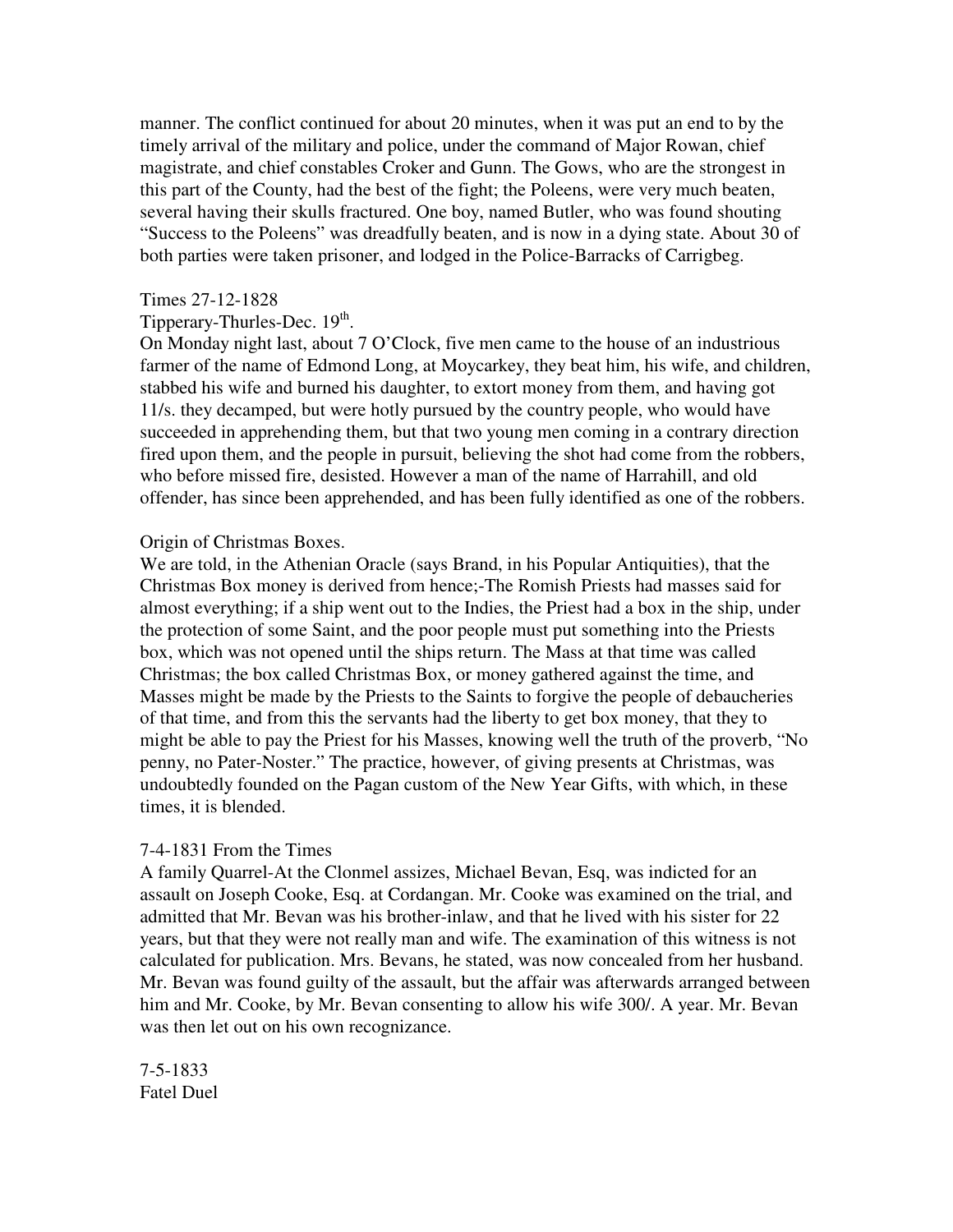This morning at 6 O'Clock a hostile meeting took place between John Power White Esq, a young law student, son of Power White, a gentleman of considerable property resident at Golden, Co. Tipperary and ? Weldon, Esq. Of County Carlow, (Formerly a medical student of the name of Dooley who had taken the patric? Of Weldon with a property of 6000/. ) The affair arose out of a trifling dispute at the theatre, which led to a cutting in the street, and as subsequent open defiance of each other last night at Shades Tavern , College Green, where Mr. Weldon happened to from one at a drinking party, and returned a chuff answer to Mr. White, who ventured to address him on entering. Mr. White then called him a blackguard, coward, etc. and was instantly challenged by Mr. Weldon. The affair was brought to a fatal termination this morning, at Sally-Park, adjoining the Grand Canal, at Parnell Bridge. The Hon. Edward Butler, son of Lord Dunboyne, was second to Mr. White, and a Mr. Bodkin, of Galway was second to Mr. Weldon. Both seconds stepped 12 long paces, linked arm in arm; the measured space was 16 yards, east and west. The sun was obscure at this hour, and both parties were on equal footin as to light and level. I have just been on the ground (The reporter not me). It appears that both parties were very difficult to be pleased, and tried several positions in the field ere they could determine on a fair spot. They at first stood at one spot, and were preparing to fire when it was discovered that two tall chimneys of a distillery a pair of horns in the horizan behind the head of one of the principals, this ground was therefore abandoned at once. The parties fired by signal, and almost together, when a ball passed through Mr. Whites forehead just above his right eye. He dropped dead on the instant, and the seconds absconded. The Coroners, Patley? and M'Carthy, immediately summoned a jury, and viewed the body. Little was elicited, except the unfortunate youth who lay dead at their feet, had first come in contact with his opponent as "Friends" of other parties, whom they had reconciled but at the expense of an misunderstanding between themselves, as very frequently happens amongst Irish seconds ; also that Mr. White had been second to the Hon. Mr. Butler on a previous occasion, when the latter went out with Captain O'Dogherty. This duel was fought close beside the spot where young Mr. O'Grady was shot in a duel last year by Captain Smith. It is said that Mr. Weldon is very eccentric-in fact a little touched

#### Nenagh Guardian 15-8-1843

Thursday the Sub-Sheriff of this County having occasion to execute an habere on the lands of Annagh, at the suit of "Kilban? V. O'Brien" and having proceeded thither, was informed that a large force of about five thousand men were determined to oppose the process of the law. The Sheriff drove into Birr, and in a short time returned to the spot, accompanied by almost the full force of the  $5<sup>th</sup>$  Fusiliers stationed in that Town, amounting to 250 men, under their commanding officer-also a strong police force of about 70 men. A collision would certainly have taken place, and lives lost were it not for the kind interposition of Mr. J.W.Walsh, Justice of the peace, who was known to and highly regarded by the peasantry of the neighbourhood. Mr. Walsh remonstrated with the leaders, and his advice was respectfully attended to, for they all departed quietly, and the Sheriff was enabled to perform his duty. "The opposition on the part of the people was owing, we learn, to their Roman Catholic Clergyman being one of the parties evicted".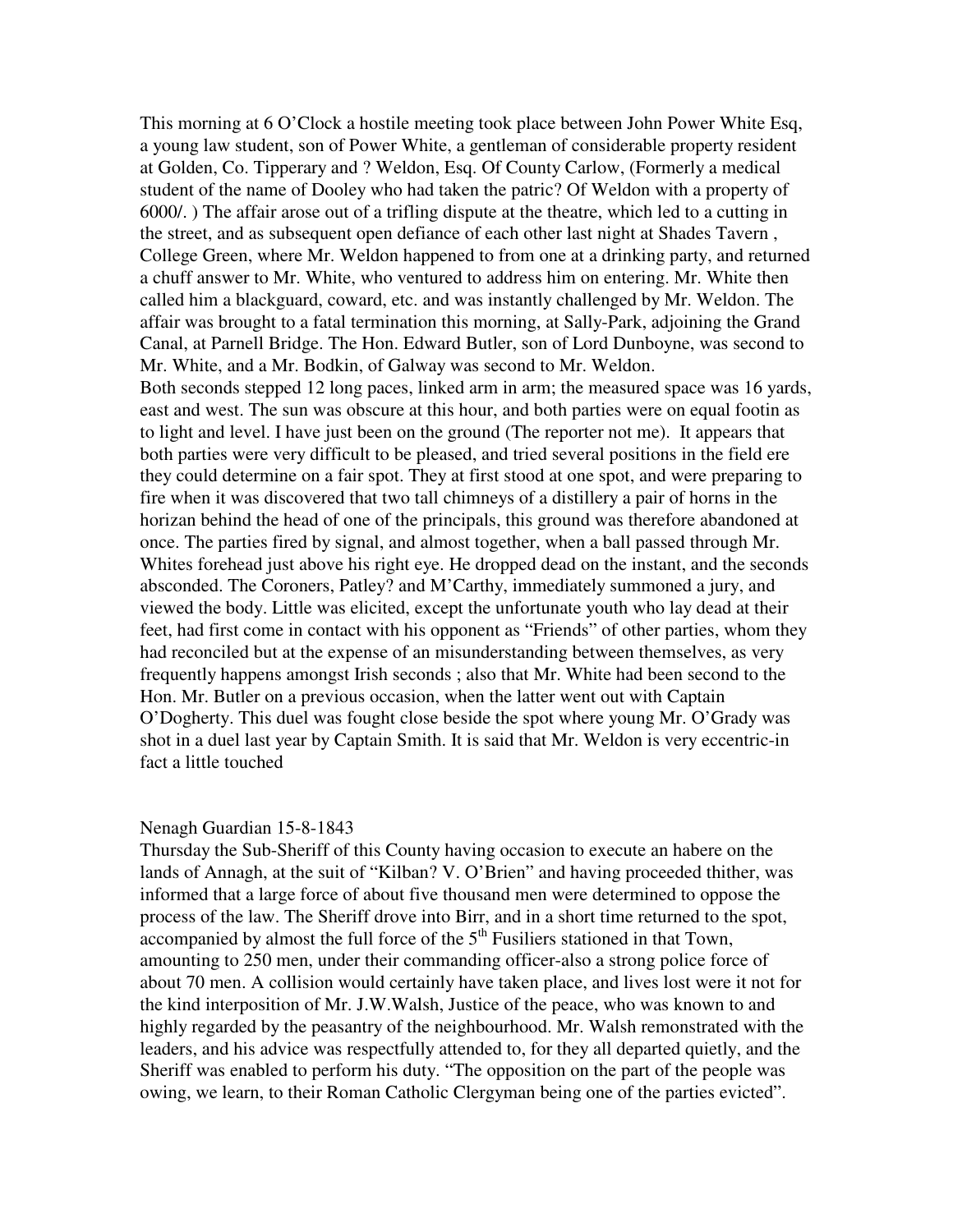### 15-11-1841 Nenagh Guardian

There were four persons indicted at Thurles Quarter sessions for maliciously breaking the Hon. MR. Maude's carriage, at Newport, at the late election. Their trial came on before Mr. Howley, at Thurles. Sub. Inspector Lewis, Head Constable Wass, and four policemen swore positively to two of the prisoners. There were 11 of the jury for guilty, but there was one juror detemined to die a martyr, and eat his boots, before he would agree. The men are re-bound to appear and take trial at the next quarter sessions of this town. A few nights ago a party of Rockites, four in number, and armed with guns and stones, broke into a house in Killaknave, and assaulted three men, named Ryan, Carroll, and Kennedy, and beat the in a unmerciful manner. One of the Rockites miss-fired twice at John Ryan, mistaking him for a man named Dwyer.

The elopement of a respectable young female with the son of Mars some few days ago from Thurles has caused considerable sensation in the locality. What gives the affair a very melancholy turn is, the reflection that the mother of the damsal has since died of a broken heart in consequence of her daughter's departure. Active measures have been adopted to recover the fugitive, but without any success. If the heart of the military Lothario be not as indurated as adamant, his feelings must be anything but enviable, when he reflects on the calamitous complexion of the occurrence.

### 16-8-1836 From the Tipperary Constitution.

On Saturday last, two bailiffs, named Crowe and Hely, proceeded from Cahir to the Parish of Knockgraffon to execute a dismiss issued from the Quarter Sessions Court on a man named Martin Heffernan, who is an athletic man, on perceiving the bailiffs coming towards him, and knowing their object, rushed on them with savage ferocity and beat them in a most cruel manner. From the effects of this cruel threatment the two miserable men received, they are now lying dangerously ill, particularly Crowe, whose life is considered to be in danger. This Heffernan, who has for the present eluded the pursuit of the police, is a member of the Pacification Society.

We understand that one brother killed another with a blow of a pitchford in the neighbourhood of Borrisokane a few days since.

On Sunday, as a man was proceeding from Golden to his home, and when within a mile and a half of Cashel, he was waylaid in the demesne of Mr. William Murphy, of Ballinamona, when three armed ruffians, disguised, rushed from a grove and desired him to kneel down and prepare for death. The poor man saw that he had little mercy to expect at the hands of the bloodthirsty assailants, and, with a bravery with which we wish those who are nightly attacked were possessed, felled one of them to the ground-the others then made off, but, as they are known, we thrust will soon be apprehended.

### 16-11-1835 Clonmel Advertiser.

On last Sunday a body of strange labouring men, about 50 in number, congregated in the streets of Mullinahone, the greater part of whom were inebriated, They exhibited a tendency towards rioting, but owing to the exertion of Constable Cosgrave, aided by the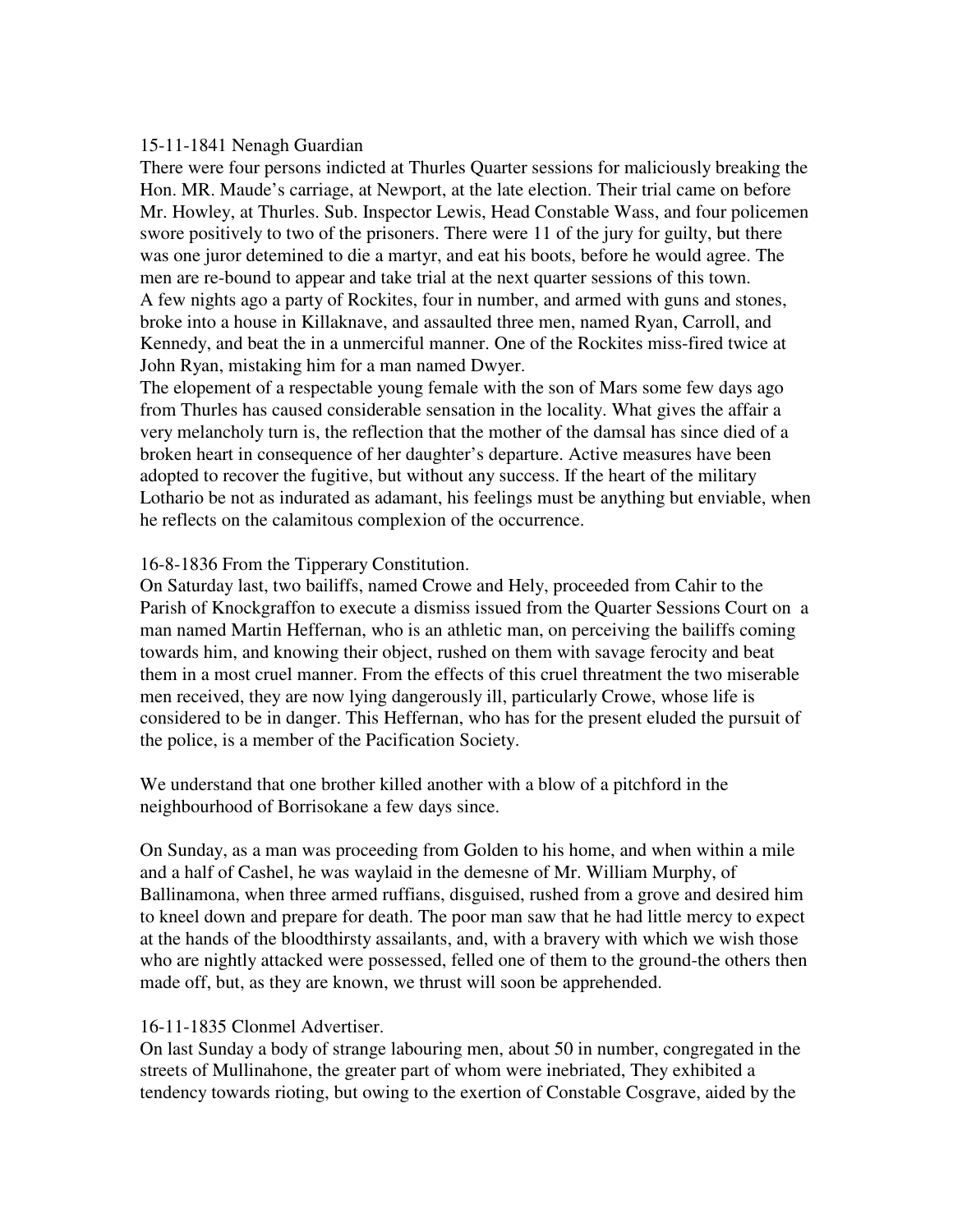inhabitants, to whom much praise is due, they were finally dispersed. Two of the ringleaders were apprehended and committed by John Despard, Esq, to New Birmingham Bridewell. Great resistance was offered to the police after arrest; and several of the mob cried out not to let the prisoners go with "the B\*\*\*\*y Peelers." On Sunday last the caretaker of the Earl of Orkney, named Kennedy, was attacked by a number of persons on their return from the Chapel of Drom, and beaten in an unmerciful manner, leaving him senseless on the road; they took the gun which he had got from his Lordship for his protection. This man had care of the lands of Rollestown, in the barony of Eliogarty, which have for the last two years been untenanted, the last tenant, Mr. Murphy, of Woodford, being force by intimidation to surrender the same.

#### 16-12-1921

#### Two Telegrams.

This morning Joseph Cahill of Tipperary, was released from Waterford Gaol. He was arrested last month in connection with a shooting outrage in the town of Tipperay, and was charged before a Court-martial in the City of Waterford. He was afterwards taken to the prison to await the publication of the sentence. This morning he was called to the office of the Governer of the prison, where a military officer was waiting with two telegrams in his hand. One of the telegrams stated that Cahill had been found guilty and was sentenced to penal servitude for life. The second telegram ordered his immediate release. He was at once set at liberty.

### 17-8-1838 Tipperary Constitution.

The Fine Peasantry;-A few evenings since a farmer named Patrick Hammersly, returning from the fair of Cappawhite, was waylaid by a gang of ruffians, who beat him severely, and robbed him of 30s. Lt. Gibbon, of the revenue, was severely beaten with sticks and stones on Tuesday evening by three of the fine peasantry, who attacked him in the most brutal manner as he was returning to his quarters, Cappawhite, after having dined at Greenfields with Colonel Purefoy. His nose was fractured.

### 17-9-1847 Tipperary Vindicator.

About two months since a man named Edward madden was deliberately murdered near Kilcash, within six miles of Clonmel, while entering a wood, where he was acting as steward to Lord Ormond. His dying declaration inculpated persons named Philip Cody, Henry Cody, Michael Keating and others. Philip Cody was since arrested by Constable Fitzgerald, and fully committed to the county gaol to stand his trial for the offence; and on Saturday night, at 12 O'Clock, Constables Daniel, Connors, and Fitzgerald, Acting Constable Goulding, and Sub-Constables Flanagan and Ryan, left this town in plain clothes, and proceeded to the neighbourhood of Ballyknockin, where the other prisoners resided previous to the commission of the offence with which they stand charged. The police secreted themselves in the vicinity of the house, and at 11 O'Clock on Sunday morning, Constable Connors saw Keating come out of a house, armed with a long gun, and at once pursued him. Keating on seeing the constable, turned around and presented at him-Connors cried out to him to surrender, in the Queens name, and at once levelled a pistol at his head. Keating again ran, followed by Connors, and when he found himself so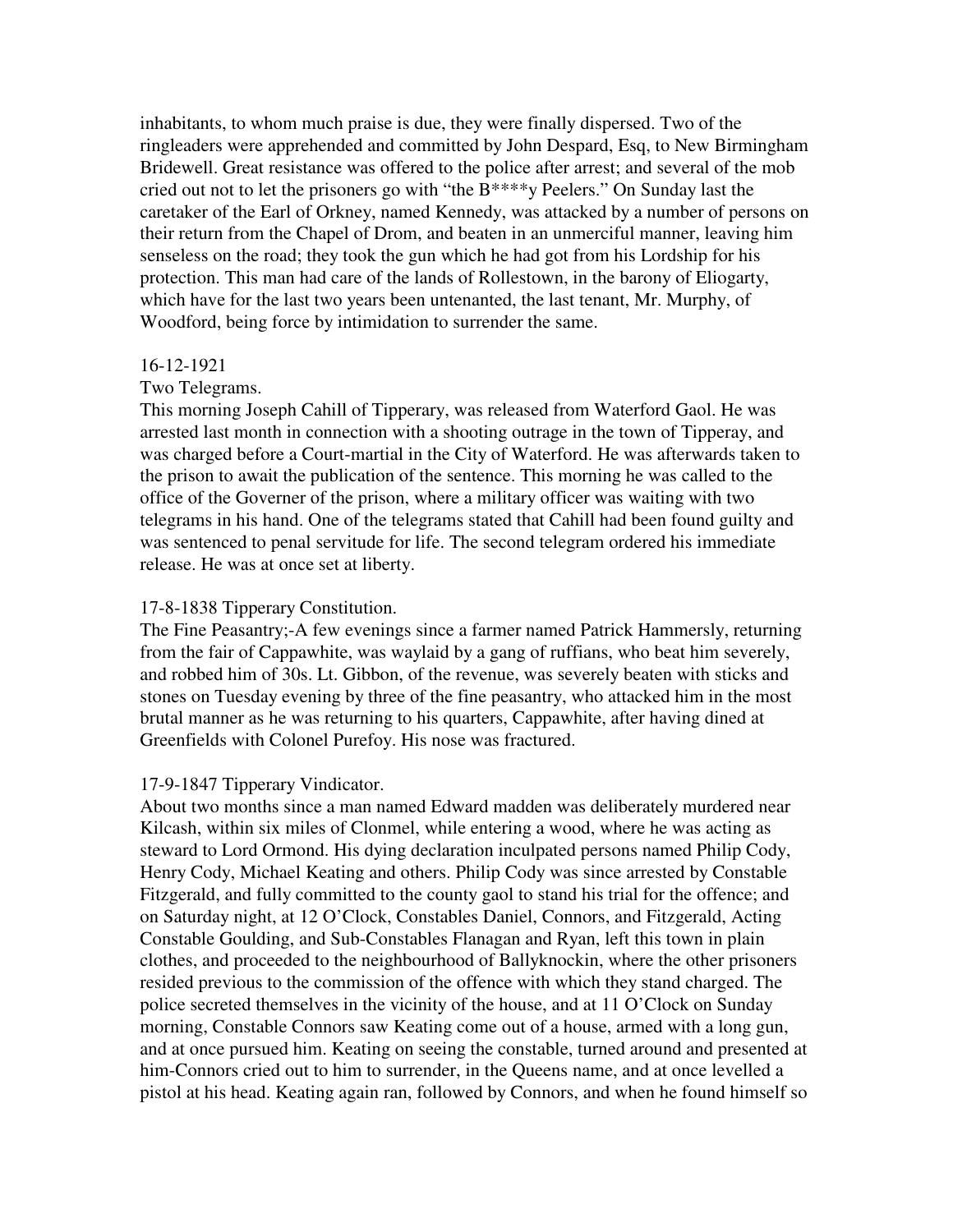closely pursued, he turned around again, knelt on one knee, and deliberately took aim at Connors, who told him if he stirred had or foot, he would shoot him dead. The unfortunate man again arose, and fled, hotly pursued by Connors who, after a run of half a mile, captured him, and gave him into the custody of his comrades. Henry Cody who was concealed in the house, hearing the noise outside, ran from the house, half dressed, closely followed cy constables Connors, Fitzgerald, and Flanagan, and after a run of two miles across country, and having made several attempts to fire on the police, took refuge in a small haggard at Killarney. Sub-Constable Flanagan got into the haggard and arrested him. Cody presented the gun at him, when Flanagan drew a pistol out of his pocket and cocked it, both parties then collared each other, and a desperate struggle ensued. Cody succeeded in wrestling the pistol for Flanagan, and fired it at him, but Flanagan fortunately pushed the pistol aside, and the ball grazed the face of Constable Fitzgerald, who was on the top of a wall entering into the haggard to assist Flanagan, who by this time had repossessed himself or the pistol, with which he inflicted a blow on the temple of Cody which laid him prostrate, and he was eventually captured. By this time a large crowd of persons had gathered, and violent expressions made use of, and it was suspected that an attempt would be made to rescue the prisoners. A gentleman came into the town, and informed Mr. Ryan of the facts who proceeded to the scene of the action, with head constable Nowlan, and the police, a troop of the Grays, and a company of the  $15<sup>th</sup>$  foot, who had only just returned from Church, and both prisoners were safely lodged in gaol to abide their trial at the next assizes. The gun which Keating had was one stolen from Mr. Going, of this town, in the month of July last.

### 18-5-1835 Clonmel Advertiser.

Incendiarism;-the farm house and out offices of a man named Daniel, of Grange, about 5 miles from Clonmel, on the Fethard Road, were set fire to, and partly consumed, whilst the family were attending the fair of this town on Tuesday last. There is not the slightest doubt of this being a malicious act, as the perpetrators found means on Monday of completing their work by consuming the remaining part of the concern. Our readers will recollect a "base, brutal, and bloody" attack which was made on Drs. Fitzpatrick and Ryan, when coming to this town to attend as crown witnesses at our last assizes, and will now, no doubt, be gratified to learn that one of the murderous assailants, named Driscoll, was apprehended on Sunday evening last, whilst drinking in a Public House at Killenaule.

### Clonmel Herald. May 1835

On Monday last, a rumour prevailed that the possession on the lands of Pointstown, the estate of Mr. Cooke, would be taken from the Rev. Mr. Mihan, Parish Priest, a Mr. Sullivan, and others who hold farms on it; the estate being cleared, it is no longer under the control of the court, and all tenants are liable to surrender their holdings on it. To prevent this expected possession immense numbers of the common people, the greater part of whom are armed, came on the lands, and continued there all day; no possession being attempted, the people departed in the evening, firing shots in every direction; not satisfied with this, they put a hat up at which they fired several shots. The police arrived, but too late to come up with any of them. Such is the state of this unhappy County.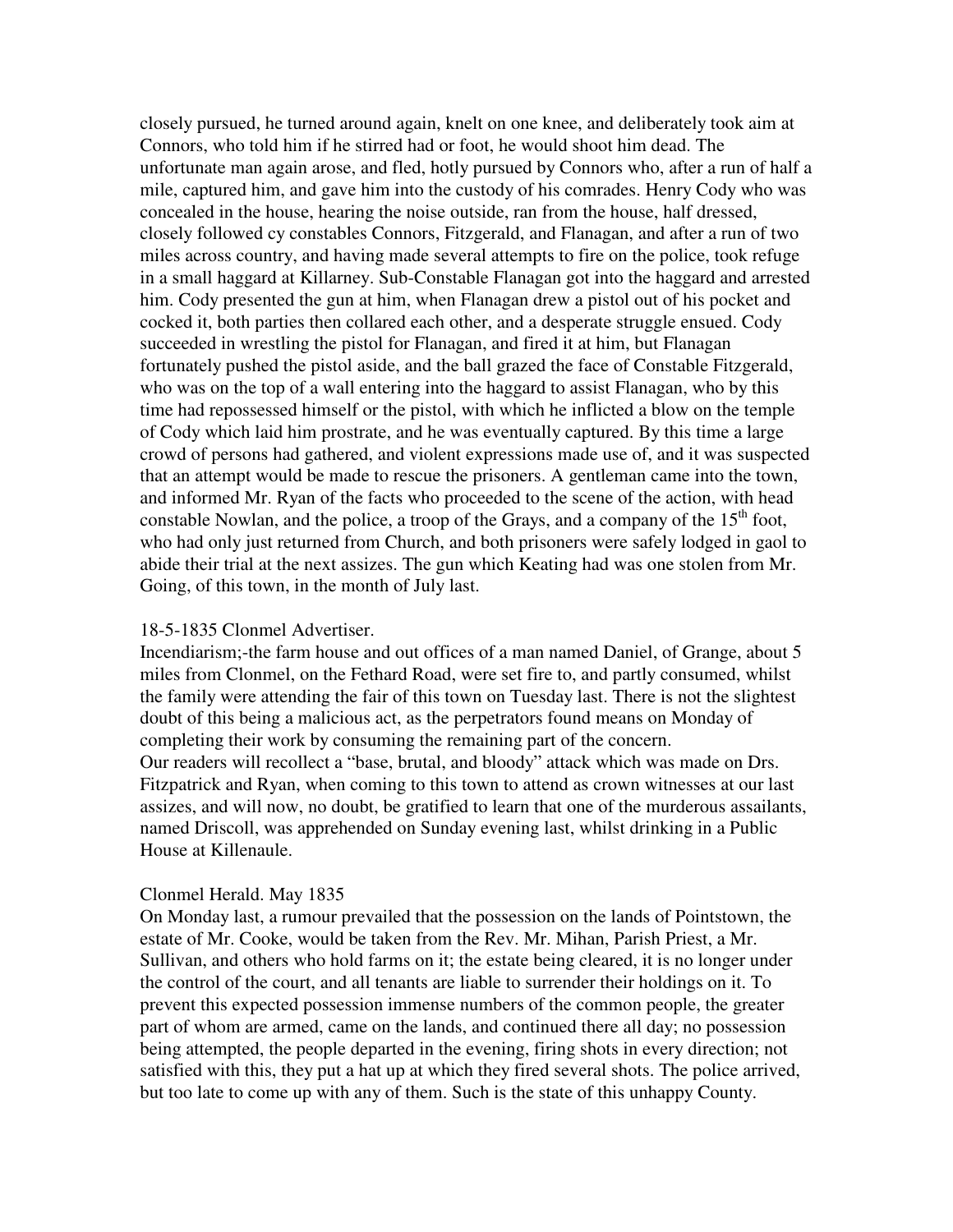### 18-8-1843 Nenagh Guardian.

An account has reached town this evening of the perpetration of another barbarous murder in the County of Tipperary. It appears that on Monday morning a man named Thomas Hennessy was waylaid on his farm at Kilpatrick, in the barony of Kilnemanagh, and so brutally beaten and otherwise wounded by some unknown assassins that he died about 6 O'Clock on the same evening. There is yet no cause assigned for the diabolical deed. The Lord Lieutenant has offered a reward of 100/. for the discovery of the murderers.

On Thursday last Mr. Michael Cormack, of Thurles, one of the coroners for this county, held an inquest on view of the body of Catherine Roche, who came by her death as follows:-It appears that Thomas Russell, one of the collectors of poor rates for the Thurles Union, and Cornelius Maher, his servant boy, went to the Village of Upperchurch, in the brony of Kilnemanagh about a fortnight since, to collect the rate, having entered the house of a man named Thomas Roche, and being about to seize upon a bridle for the assessment of 4p, the deceased and her brother, John Roche, attempted to prevent him, a scuffle took place, and Catherine Roche received several blows and bruises, of which she died on Wednesday the  $6<sup>th</sup>$ . The verdict returned by the jury was "that deceased came by her death from injuries received from Thomas Russell, aided and assisted by Cornelius Maher, which might have caused her death, deceased being in delicate health previous thereto". Thomas Russell has been fully committed under the coroner's warrant, Maher has absconded.

## The Clonmel Advertiser 18-10-1823

Sir-I beg to inform the public, through the medium of your excellent journal, that the Hon. Mr. Stanley, grandson to the Earl of Derby, has arrived at his extensive estates in the County of Tipperary. The tenants have every reason to consider the visit an auspicious one; for on all occasions he showed an anxious disposition to relieve the wants and redress the grievances of his numerous tenantry. Time and experience have proved that police establishments and coercive measures are entirely ineffectual to restore tranquility in the disturbed districts, but did landlords take example from from this young nobleman, to come in person to their estates, and make abatements suitable to the pressure of the times, we should not witness so many scenes of outrage in the South of Ireland. Nothing could equal the enthusiasm of his tenantry when chairing this amiable young nobleman through the city of Cashel on Tuesday evening last-the result of which was, that he expressed himself to them publicly in terms of heartfelt gratitude for the reception he met with from them, which he assured them he would not easily forget, and presented the more respectable among them with a donation worthy of his noble family, requesting they would distribute it to a few distressed families whom he noticed on a part of his estate. It may not be superfluous to add, that while other parts of the country were the constant scenes of outrage and insubordination to the laws, not a single outrage occurred on any part of the Earl of Derby's extensive estates in the neighbourhood of Cashel. I am, Sir, your obedient servant,

Thomas Heffernan,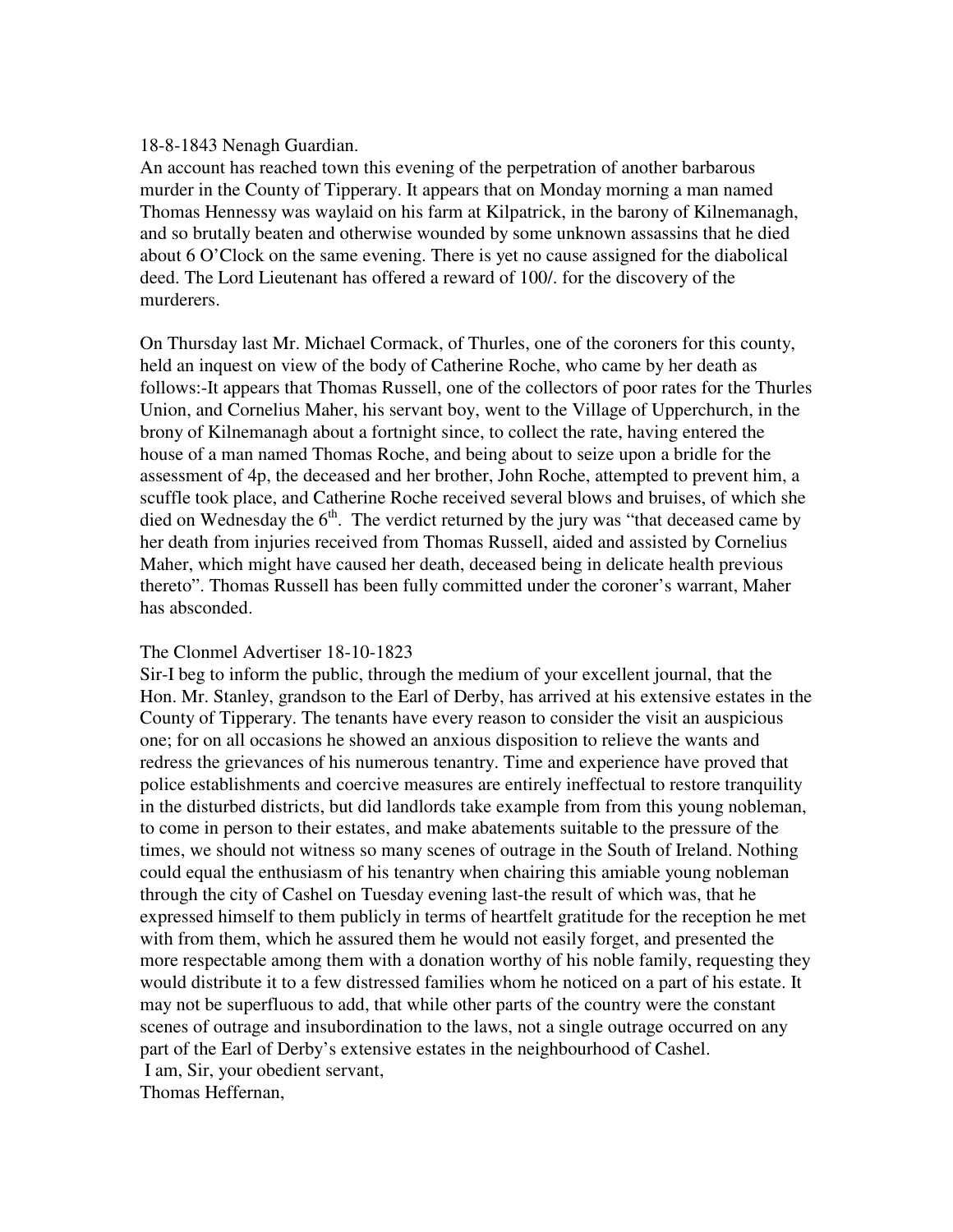Ballyduagh. Oct. 9<sup>th</sup>. 1823

# 19-7-1837 From the Tipperary Constitution.

Tipperary Tranquillity:-Our radical neighbours argue that Tipperary is getting tranquil; as an instance of the species of tranquillity under which our hopeful county calmly reposes, we need only mention that upwards of £500 is sought for, by presentments, at the ensuing assizes for compensation for losses caused by the midnight legislation of the "fine peasantry" since last assizes, in the shape of houghing of cattle, burning of dwelling houses, etc. From such tranquillity may God preserve us.

On Wed. the annual fair of Gacetown (in this county) was held. Rumour being afloat for many days previous that the Hickies and Mahers, two hostile factions long existing in this county, were respectively making active preparations to decide there, by pitched battle, which would from henceforth have the government of the other, the civil authorities took the necessary precautions to have a strong military force in attendance. Accordingly at an early hour we beheld "the old castle yard" occupied by a party of the 19<sup>th</sup> Regiment from Killenaule, under Lt. Walsh, and the police from the neighbouring stations, under chief constable Pinchin. Matters passed off quietly until a late hour, when the forces were beginning to retire , but no sooner was this noted by the parties than they fiercely commenced their intended battle, when according to custom the air was darkened by flying stones, the military being now called, after many unsuccessful attempts, they restored peace, being compelled to load with ball-catridge, and having captured some dozen of the belligerents. It is awful to conjecture what the consequences might have been, had it not been for the active exertions of the civil and millitary forces.

# 19-9-1834 Clonmel Advertiser

Last week a party of midnight legislators attacked and entered the house of John Ryan, of Boutertles?, adjacent to Killenaule, and beat him very severely, and on the same night the same party attacked the house of John Dwyer, of the same place, they broke in his door and beat him in a most savage manner. The only cause assigned for the latter outrage is, that Dwyer is caretaker to Mr. Lodge, who lately seized on some corn for rent due on his lands.

On Wednesday night last, nine armed ruffians went to a house in the neighbourhood of Holycross, where a man named McCarthy had been placed as keeper on com:?, they dragged the unfortunate man out of bed, and beat him in a most ferocious manner, having before fired two shots at him without effect, the ball of one which passed under his arm, and grazed his side; they then broke one of his arms in pieces, and then hit him with a shovel.

# 19-9-1848 From the Nenagh Guardian.

The Convicts in Nenagh Gaol.

On Thursday last a reprieve from Dublin Castle was received at Nenagh Prison, respiting the sentence of execution passed on John Ryan (Garaghcus) at the last assizes of this town for conspiring to murder Mr. R. U. Bayly. The circumstance, as we have learned, which led to the commutation of the sentence is this;-It seems that the informer on the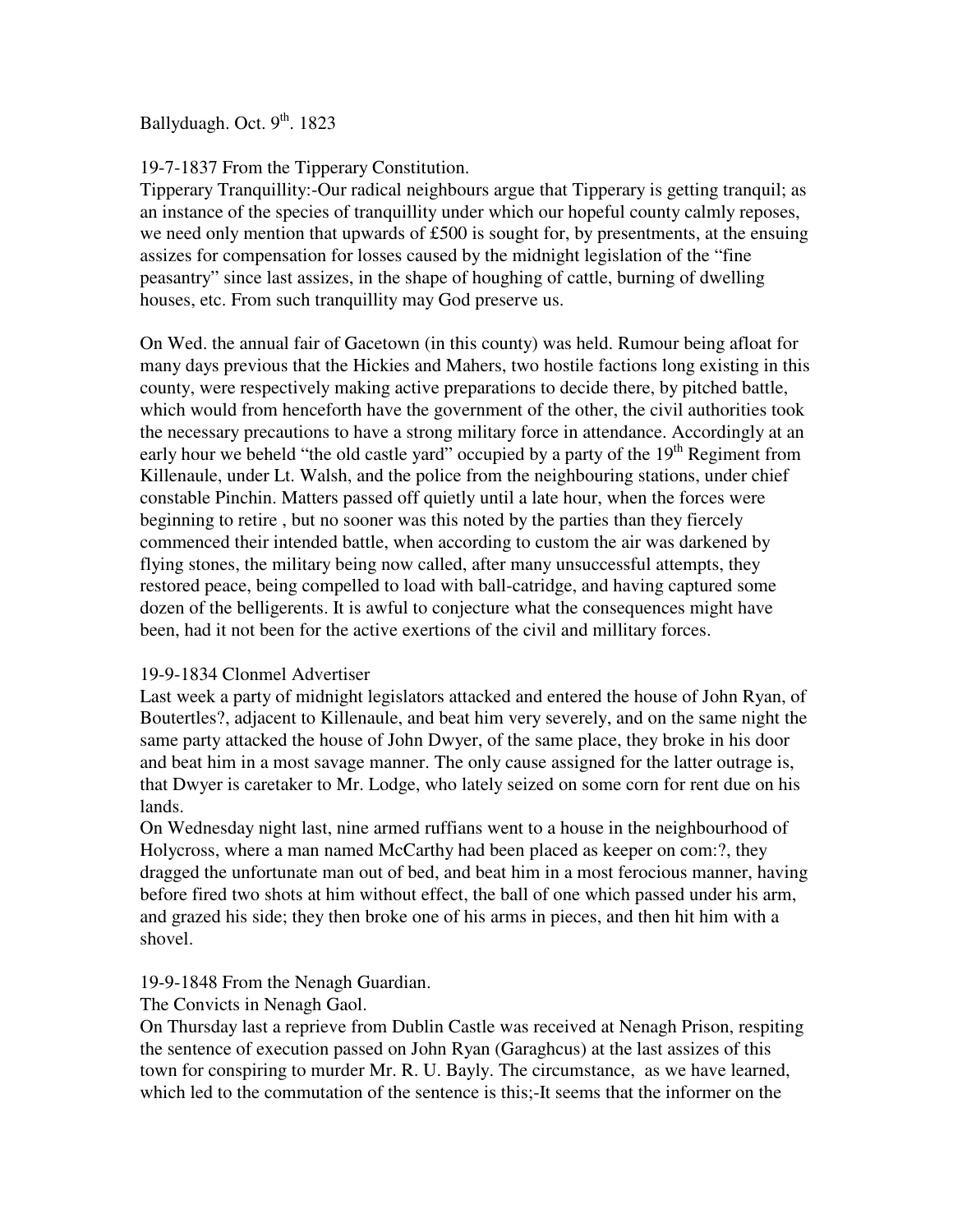trial against Ryan was a man named Garrigan, who swore, amongst other things, that on the Thursday after Mr. Bayly was fired at, he was speaking to Ryan in the town of Nenagh. This circumstance Ryan denied, and he communicated the matter to the Rev. Mr. Bowles, the clergyman who had been attending him in gaol since sentence of death had been pronounced. Ryan in order to prove what he stated, informed Mr. Bowles that he was actually in custody of the police of Nenagh on the day Garrigan swore he had been speaking to him. These facts no doubt, if true, would prove that in one respect the witness had sworn falsely, and Mr. Bowles accordingly resolved on sifting the matter and making due enquiry on the subject, and thereby test the allegation of the Prisoner Ryan. He proceeded to the Police Barrack, and when the diary was produced, in which the entry was made of Ryan being in the custody of the police on the day the witness swore he was speaking to him in the street of Nenagh. These facts were communicated to the government by the Rev. Mr. Bowles, and the consequence was that the sentence of death has been commuted to transportation for life. On Thursday last the friends and relatives of carthy-under sentence of death for conspiracy to shoot Mr. bayly-took their final farewell of this unfortunate and guilty man. Carthy bore the painful ordeal with firmness, and almost apparent indifference, for the sighs and sobs of neither an aged father or mother, nor the wailings of a sister and brother, moved the stoic heart of this miserable convict. The other prisoner, who is to suffer the extreme penalty of the law on Saturday, the  $16<sup>th</sup>$ inst. Is Matthew Ryan, found guilty last assizes for shooting Mr. Lloyd.

### 19-10-1849 Clonmel Chronicle

A few mornings back the crop of a tenant on the property of Mr. John Cahill sessional crown solicitor, in the neighbourhood of Moycarkey, was distrained for rent, and a person placed as a keeper over the distress. On the same night a large mob of persons came on the land, and seized on the keeper, whom they had put down in a pit, and placed one of the party, armed with a blunderbuss, as sentry over him. When the anti-rent payers had all their arrangements completed, and the crops removed on cars, the keeper was liberated from "durance vile" and the first use he made of his liberty was to follow the runaways, and kept them in view until he saw them deposit the corn in the yard of a gentleman about two miles distant, where it was put under lock and key. The keeper returned and informed Mr. Cahill of the fact. The learned gentleman had a warrant prepared and the parties arrested, when the leader of the party was delighted to be allowed to convey the property "to the place from whence it came" at an expense for carriage, wages, etc. of over 5/. The crops are again on the land in possession of Mr. Cahill's keeper.

## 19-12-1835 Tipperary Constitution

A man named Patrick Fahey was lately employed to serve tithe notices on some of the gentry in the neighbourhood of Nenagh. On approaching the residence of George Ryall, Esq. he was assailed in a most furious manner, and narrowly escaped with his life. A few days subsequently Fahey was sent on a similar errand, at the suit of the Rev. Thomas Knox, to the mansion of R, Otway Cave. Esq. M.P. After he had served the notice on the person in the house, the steward addressed him in violent language, ordering him to depart instantly. At the distance of about a mile from the house, when emerging from a wood near Ormond stile, he was attacked by two ruffians, who beat him in a most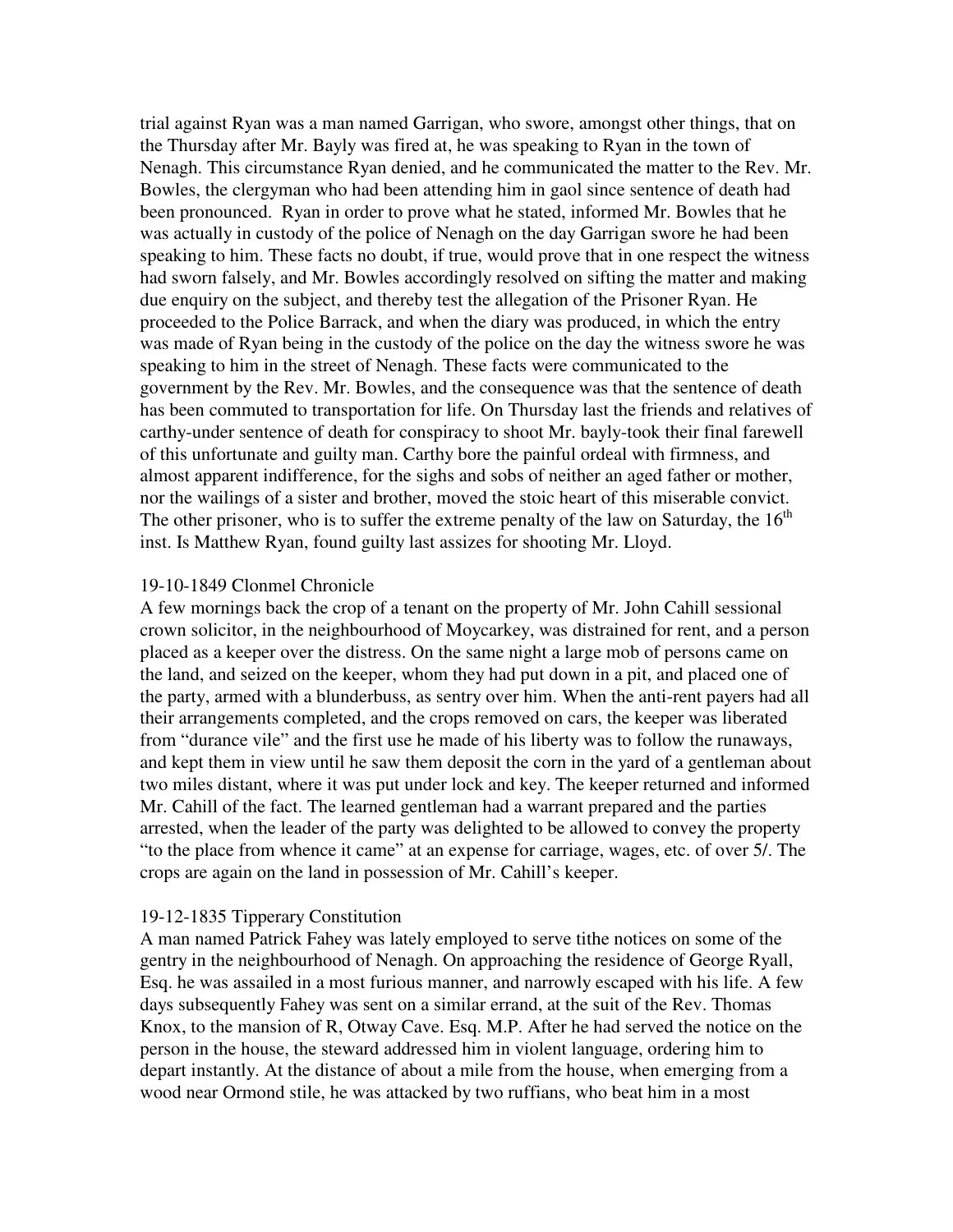barbarous manner, inflicting severe wounds on his head, and lacerated his arm dreadfully. This is the first move in the present "Campaign" in Tipperary, but it is the district of all others where the most violent resistance may be expected.

The Tipperary Constitution says it has good authority for announcing that the Earl of Donoughmore, Lord Lieutenant of the County of Tipperary, has sent in his resignation as a member of Brookes's, as he is unwilling that his name should be attached to any club which tolerates that double degradation-such a member as Mr. O'Connell, and such language as he has dared to use in more than one instance to other members of that club.

### Tipperary Free Press 20-4-1832

We have received a communication from Caher, relative to the interment there of a soldier who belonged to the Carbineers, and who was well known to be a Roman Catholic. On the occasion of his burial one of the Catholic Curates of the Parish attended to perform the last solemn offices of the Church, and having intimated his intention to the Officer in command of the burial party, was told by him, in a tone of most haughty superciliousness, that his orders were to allow none but a Protestant minister officiate, and that he had send for the Hon. And Rev. Mr. Cavendish (the Vicar) for that purpose. The clergyman remonstrated; the officer was inexorable; he ordered the procession, which was on its way to the grave to halt, and the coffin to be laid on the tomb, until Mr. Cavendish arrived. A crowd was at this time was assembled in the Church yard, and the Clergyman, feeling that it was in vain further to remonstrate with the officer, took the opportunity which the delay presented to read De Profundis, the  $129<sup>th</sup>$  psalm, "From the depts I have cried unto thee, O Lord", etc. after which he expressed a wish that the people should depart with him from the Churchyard, which they immediately complied with, and peaceably seperated. It was soon after ascertained that Mr. Cavendish was from home, and the body was committed to the grave.

## 20-6-1845 Nenagh Guardian.

Murder in Tipperary.

The comparative tranquillity which the ill-starred North Riding of Tipperary had enjoyed for the last month or two has been interrupted by another of those revolting murders committed under circumstances unhappily but too characteristic of this wretched district. On Tuesday morning last, about the hour of 2 O'Clock, another murder was perpetrated in this county. The victim was a farmer of the middling class, named James Meehan, residing not far from Carrigatoher, within 5 miles of Nenagh. It appears that Meehan left his home early on the morning of Monday, to go some distance , about 5 or 6 miles up in the mountains near Newport, for lime, taking a boy named Gleeson, and his horse and car for the purpose of bringing it to that home he never reached alive. He made some delay near Greenhall and got into some bad company, who made him drink, and remain out until it was late. Gleeson had separated from him, and Meehan returned towards his own place, and when within a short distance from home, he was brutally murdered, it is supposed by three persons, who shot him through the right temple. Some men from the vicinity of Barbaha Police station, who were out early going to a fair in County Clare, discovered, about 3 O'Clock the body on the road side-but they returned to inform the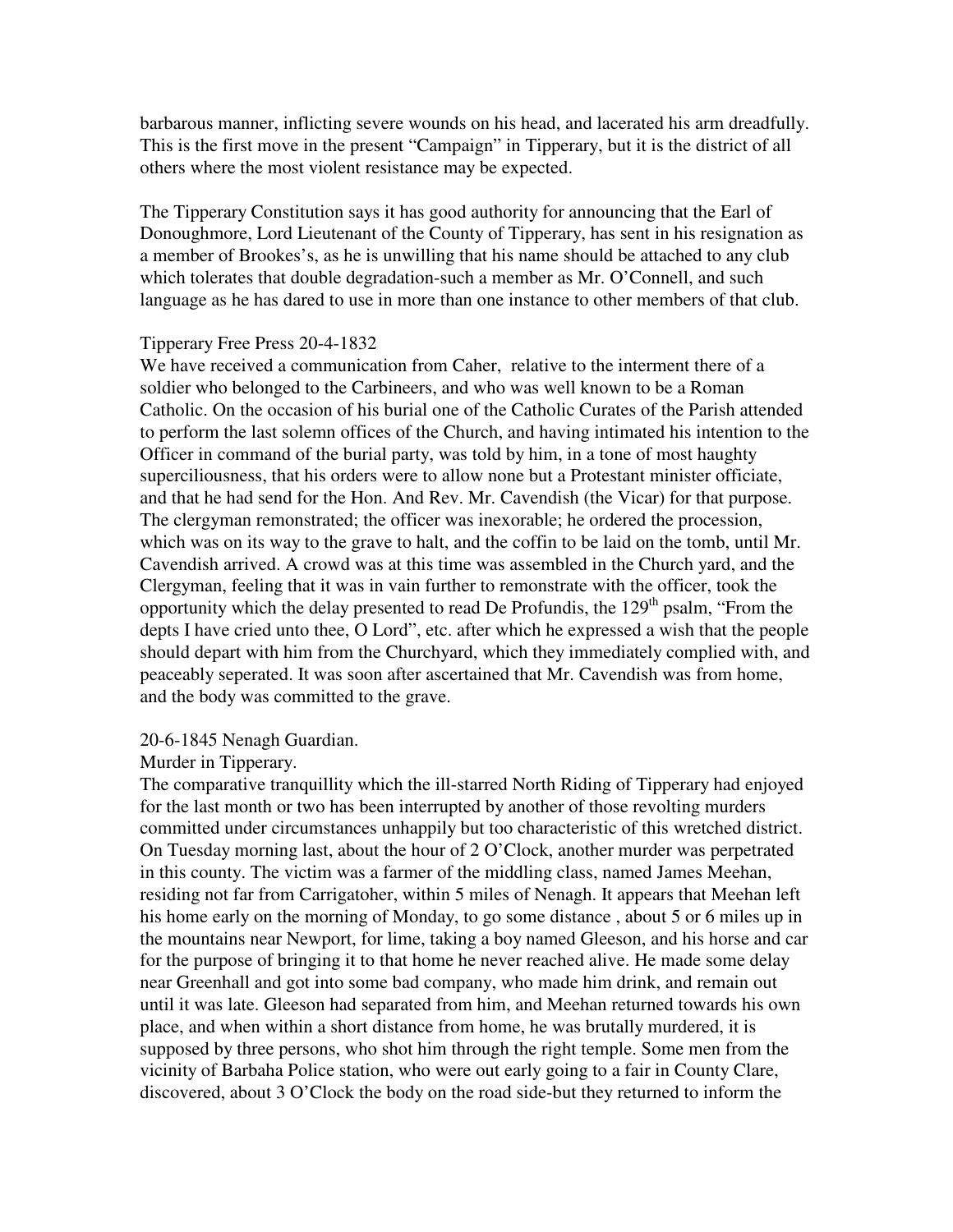Constable of the event. The Constable then proceeded to the spot, and found the body of Meehan without any signs of life. There was a farmer's place within 6 yards of the place where he was found but they denied having heard any shot fired. The Constable then went to the house of the boy Gleeson, who accompanied Meehan in the morning for the lime, found him in bed, and he acknowledged having already heard of the murder. Meehan was to have prosecuted at the approaching assizes, and we have no doubt that this was the cause of his murder. Gleeson was taken into custody by Constable Sullivan, and was under examination yesterday for a length of time. An inquest will be held this morning (Wednesday) at 11 O'Clock.

20-9-1837 Tipperary Constitution.

Roscrea Sept  $12^{th}$ .

A few days ago, a man named Malone seized on some stock for rent due to him. He scarcely succeeded in lodging them in the pound of this town, when he was followed by an immense mob, who commenced rioting in the streets by throwing stones, etc. The cattle would, in all probability, have been rescued, and serious injury done to the inhabitants, but for the prompt exertions of Constable John M'Guire and his party, who succeeded in quelling the riot.

On Wed. morning, a little before daylight, the house of a man named Martin Moran, residing in the suburbs of this town (Roscrea), was forcibly broke open with stones, by three men. On Moran coming to the door, he was struck with a large stone, which knocked out all the teeth in the front of his mouth. The only reason assigned for such savage conduct is, that he dared to be honest to the trust reposed upon him, and was suspected of giving information to his employer of petty thefts that were perpetrated by others who were left watching hay by night.

On Sunday night the house of Ann Connor, of this town (Roscrea) was forcibly entered by three men, who under threats to take her life, induced her to give them her all---?. A man named Leonard, has been identified and committed.

On Tuesday morning last an artfully framed little coffin was thrust into the house of Mr. Dalton, of Cashel, with the marks of a skull and cross-bones thereupon, and a notice as follows;

"Bludy Dalton, prepare for death, and all ye hiretics; we will shortly cut ye all off the face of the earth; you slanthur us in the constitution."

There was something more in the notice, but which, from the forcing of it through the lock of the door, has become illegible, This, with the late notice which Mr. John Gilbert received, and which allusion was also made to Mr. Dalton, is a lasting monument of Lord Mulgrave's "paternal" Government.

The dwelling house of Anthony Lamphier, Esq, near Littleton, was attacked on Friday night, by some of the leglisators, the windows over the hall door was broken, and a notice affixed to the door desiring that "he should be a good landlord in future, or else ----------- ". Immediately after breaking the windows and posting the notice several shots were fired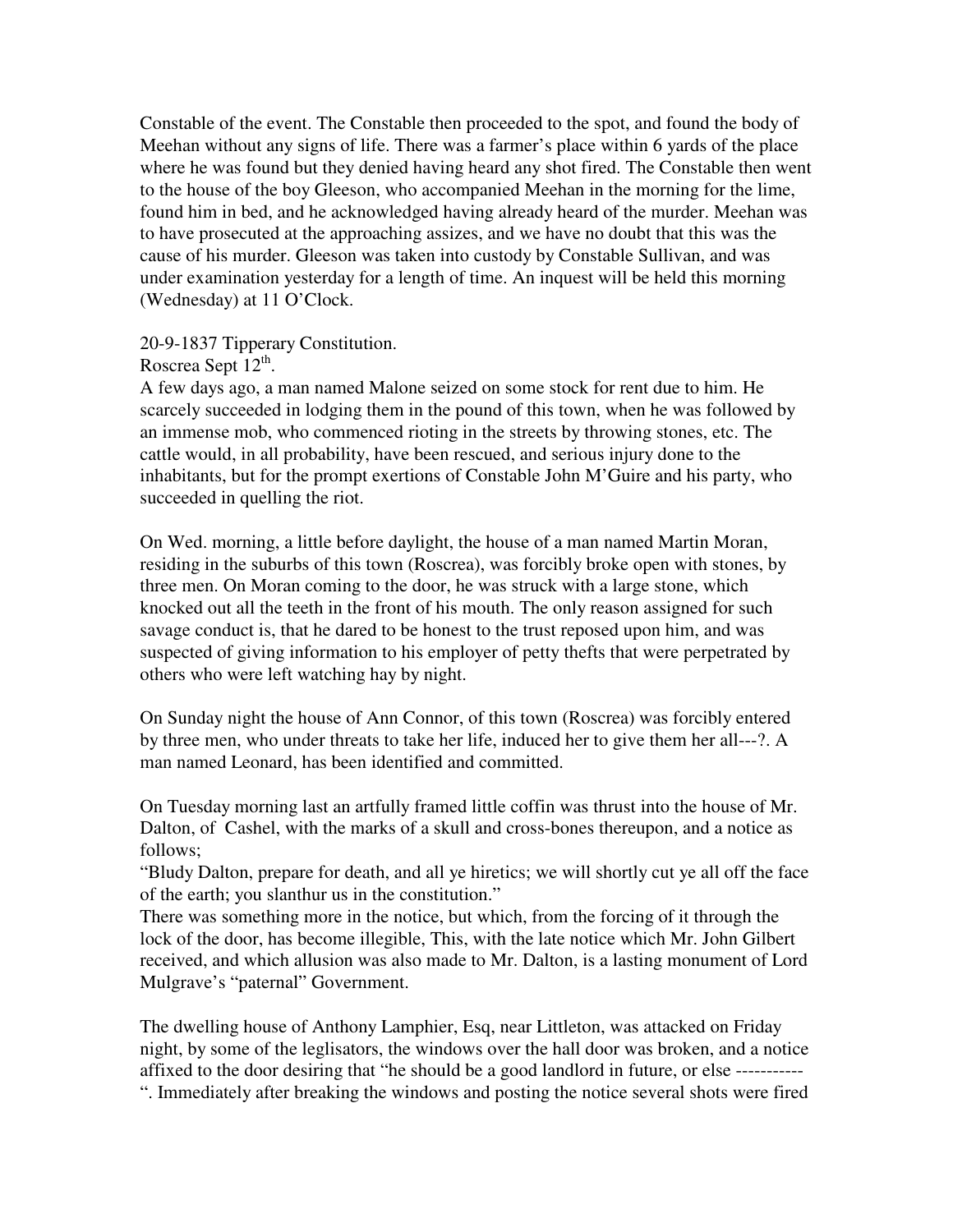by the party, and some balls lodged in the front door. Mr. Lamphier, we have heard, is one of the Concilliators, and refused to vote for either party in the last election. We have often told such gentry that they are sure to be the worse off.

Tipp Free Press  $20<sup>th</sup>$  Sept. 1832.

Cholera Thurles.

Meeting Resolutions.

At the meeting in the Market House on the  $17<sup>th</sup>$  His Grace. Dr. Laffan in the chair-The following resolutions were unanimously adopted.

1st. That Mr. Matthew Quinlan do act as secretary to the meeting.

 $2<sup>nd</sup>$ . That we deem it necessary at the present crisis to form a relief committee to cooperate with the Board of Health in this Parish of this Parish, for the purpose of collecting subscriptions to be handed over to the Treasurer of that Board, and that the committee do consist of 41 members, seven of whom shall form a quorum.

3<sup>rd</sup>. Resolved that the thanks of the Inhabitants of Thurles are eminently due and hereby given to Edmond Lenigan, Esq. President of the Board of Health, for his zealous and unceasing exertions in providing for the necessities of the poor patients and their orphans whose homes are rendered desolate by the visitation of the Cholera, and for the true sense of humanity which prompts him, regardless of personal consequences, to visit the Hospital daily and attend to the comfort of the inmates.

4<sup>th</sup>. That the thanks of this meeting be hereby given to those Medical Gentlemen who have given their gratuitous service to the poor afflicted with Cholera in Thurles, and for their anxious and untiring attention at the Hospital both day and night.

5<sup>th</sup>. Resolved that the Christian Brothers be requested to accept our grateful thanks for the gift of their splendid house for the use of a Hospital, and their unremitting attendance on the wants of the patients.

Resolved; That Mr. Benjamin Russell, be appointed treasurer, and Mr. Matthew Quinlan be appointed secretary to the relief committee.

Robert Laffan Chairman

Matthew Quinlan Secretary.

His Grace Dr. Laffan, having left the chair, and the Rev. Henry Armstrong having been called hereto..

Resolved-That the marked thanks of this meeting be presented to the Most. Rev. Dr. Laffan for his dignified and efficient conduct in the Chair.

Henry Armstrong Chairman

Matthew Quinlan Secretary.

News of the Cholera.

Clonmel-We have not had a case of Cholera in this town, T.G. for the last 10 days. The hospital is now empty and the medical staff discharged.

Carrick-on-Suir is quite free from Cholera.

Thurles-No new case in Thurles on Thursday.

Templemore-Two cases reported.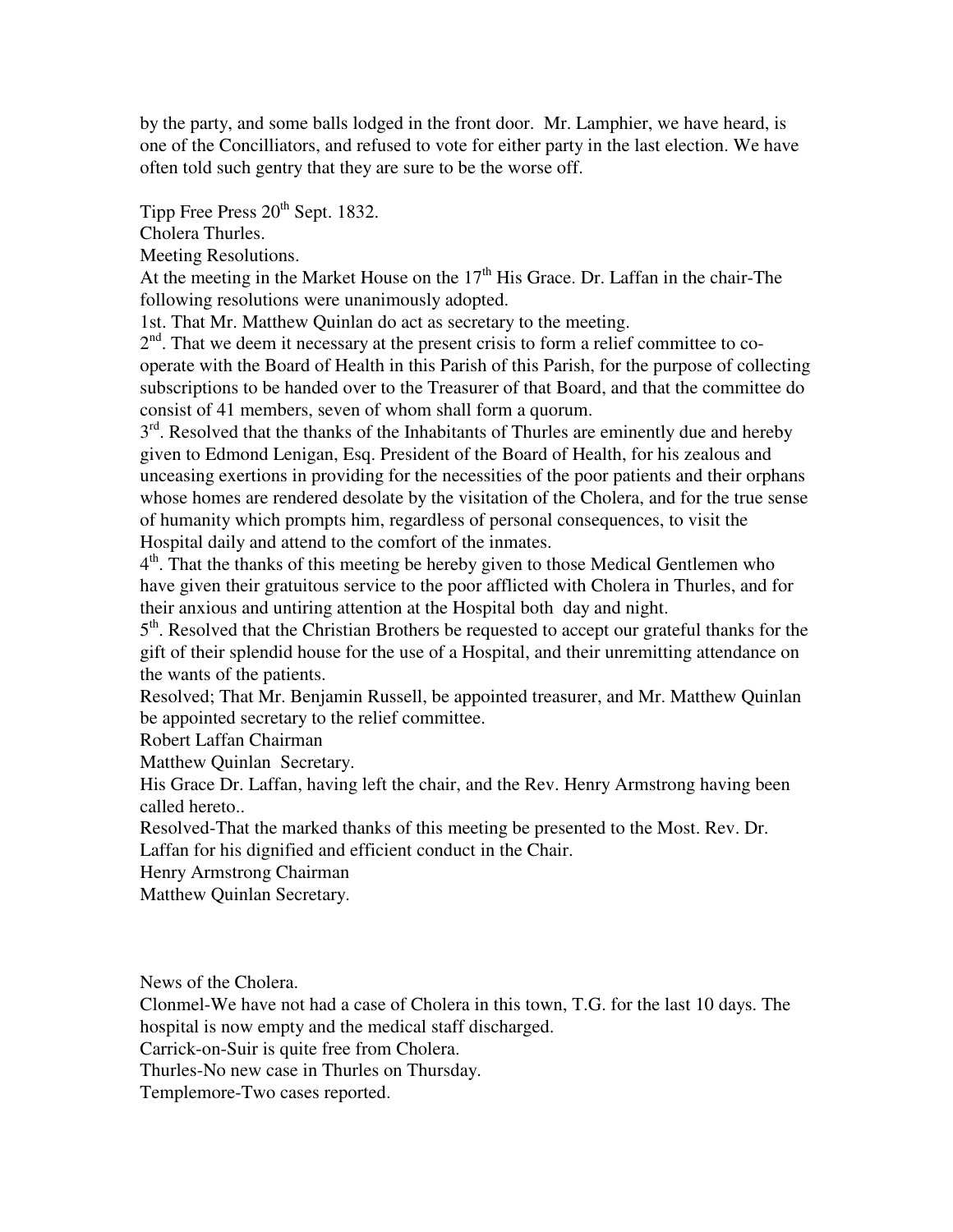Nenagh-Cholera is on the decline.

## Hot Water a cure for Cholera.

Messrs.G.R. Chappell and brothers of Beswick Mill, Manchester Have published a bill, stating that up to Sept.  $5<sup>th</sup>$  from 40 to 50 cases of Cholera have been effectually cured by simply taking from one gill to one pint of water, as hot as it can be drank, on the first painful effects of Cholera being felt. It is added that the patient, being thrown into a profuse perspiration by the water, should be careful to guard against taking cold after.

## 21-5-1850 From the Nenagh Guardian.

"A gentleman of highly respectable family and connexions, the owner in fee of different estates not many miles from Newport, in this County and which realised until very recently a rental of over £1000 per year, died within the last few days a recipient of indoor relief within one of the Dublin workhouses. The father of the unfortunate gentleman referred to had been at one time High Sheriff of this county, held the commission of peace for the counties of Clare, Limerick, and Tipperary, was the processor in his lifetime of over 20 fee simple and freehold estates, and a courtier in the reign of George IV, with whom he was a close companion, and favourite when Prince of Wales. The remnants of the Family Estates, which are heavily encumbered, will, we believe, be put up for sale in the Incumbered Estates Court in the month of June, the order for sale having been made absolute some months since.

## 28-9-1831

On the night of the  $18<sup>th</sup>$  inst. Four armed men attacked the house of Michael Malone, at Allengart, in the district of Kilnemanagh, they fired several shots through the door, and on going into the house, one of the party struck Malone's mother with a stone, which seriously injured her. She knows one of the party, but will not prosecute.

# The Tipperary Constitution 22-11-1837

A few evenings ago a most wanton and murderous attack was made on Mr. Robert Switzer, of Nenagh, on his return from Toomevara, where he had been executing decrees under the Sheriff's warrant at the suit of the National Bank. When within half a mile of Nenagh he was met by a party of men armed with stones, who, after knocking him off his horse by a blow on the back of the neck, beat him until they left him in a state of insensibility. The opportune arrival of some persons frustrated the evident intention of the blood thirsty miscreants of depriving him of his life, but no clue has yet been discovered likely to lead to their apprehension. The only reason that can be assigned for this barbarous outrage is, that Mr. Switzer was appointed a special bailiff under the late act, and it is supposed that in consequence of his spirited and successful exertions in enforcing the provisions of the law, he rendered himself obnoxious to those who seemed no longer disposed to respect the rights of property, or submit to the payment of any legitimate demand.

A man of the name of Hogan, when returning from the fair of Nenagh was waylaid near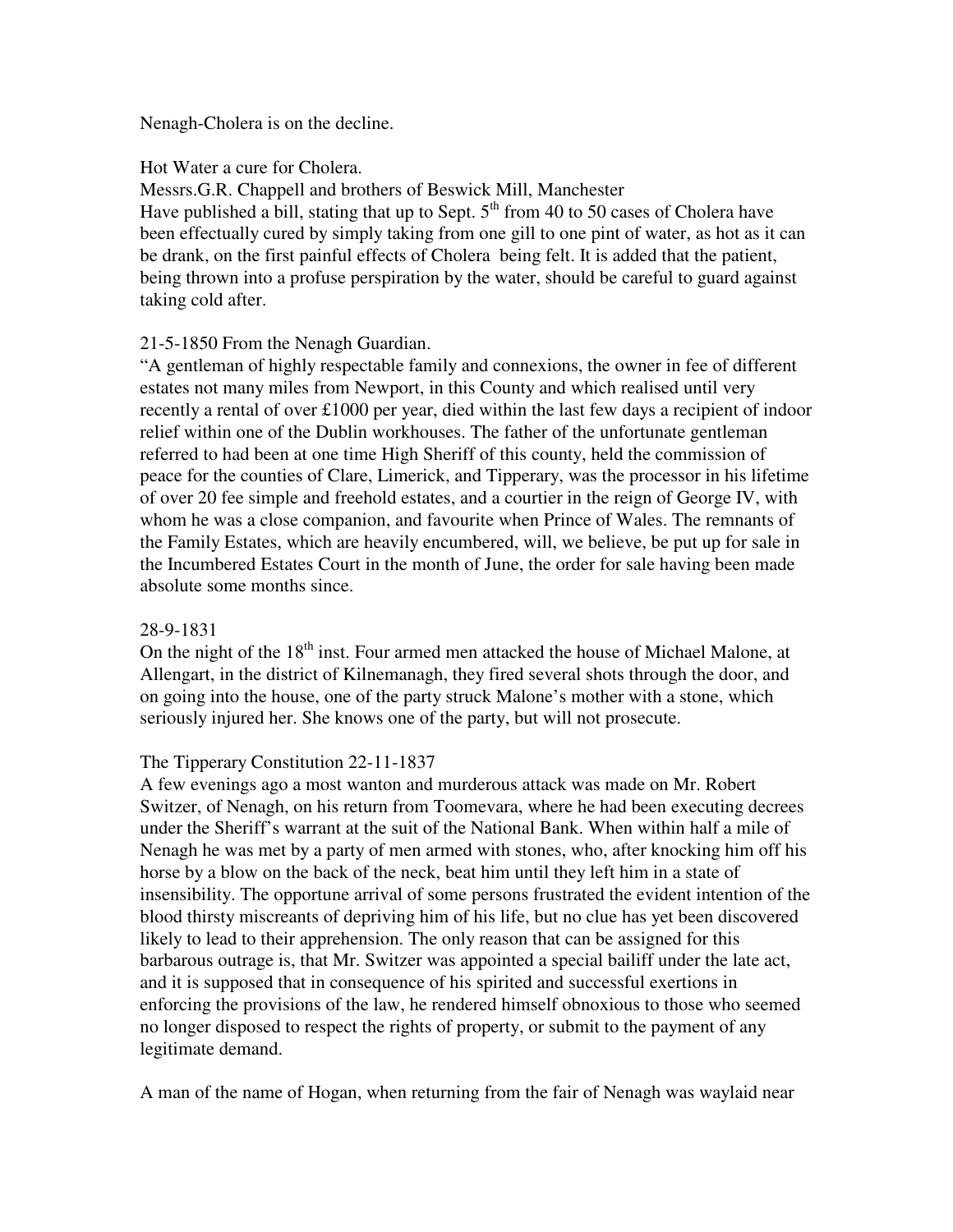Kilcoleman, within two miles of the town, by a party of men, who beat him with stones until they left him apparently lifeless. The unfortunate man had his skull fractured, and was otherwise severely injured.

On Thursday last a man calling himself John Carty, but identified by a police constable as Pat. Mahony, was committed to Nenagh Bridewell, for the wilful murder of Michael Desmonde, of Macroom, County Cork, about four years since.

On Monday the  $6<sup>th</sup>$  inst, an armed party went to the house of a man named Ryan, in the employment of Lord Dunally as care-taker of part of his Lordships mountains. On Ryan making his appearance at the door, one of the party presented and snapped a gun at him. After consulting a few moments the party decamped, after threatening his life if he should dare to disobey some orders which they gave him.

On Monday last a notorious ruffian named Flannery, who, although not more than 17 or 18 years of age, has already paid many visits to the County gaol, was convicted before the bench at the petty sessions of Nenagh of an aggravated assault on a young woman, by wounding her severely on the head with a heavy bludgeon, and sentenced to pay a fine of 3/, or in default of payment to two months imprisonment and hard labour.

On Sunday, the  $12<sup>th</sup>$  inst, a respectable farmer named Maurice Scanlan was waylaid within a short distance of his own house, near Traverstown, by a party of men who fractured his skull with a blow of a stone; his recovery if considered doubtful. Active steps have been taken by Caleb Goring, Esq, J.P. for the discovery of the assassins, and strong hopes are entertained of justice speedily overtaking them.

## Clonmel Advertiser 23-11-1835

On Sunday evening last, as a respectable farmer, named McGrath, from the neighbourhood of Lisronagh, was on his return from this town, in the company of some labourers, whom he had hired to dig potatoes, a dispute arose, when one of them hit him a violent blow of a spade, which fractured his skull. The wretch, when arrested on the following day by the police, emphatically expressed his regret at not having deprived his victim of life on the spot.

## 24-1-1846 Clonmel Paper.

On the night of Sunday last a most atrocious, wanton, and diabolical murder was perpetrated in the vicinity of Woodroffe, in this County. The victim was a man of the name of Patrick Crotty. He was a servant to a man named Thomas Fennessy, and was shot through the left side of his chest, the ball coming out through his hip. The body was discovered in Hennessy's yard. An inquest was held on Monday before Mr. William Ryan, Coroner, assisted by Mr. Samuel Perry, justice of the peace, Captain Plunkett, county inspector, and Mr. C. Brew, sub inspector of the district. After a minutes investigation a verdict of "Wilful Murder" against some person or persons unknown was returned. We understand two persons have been committed, charged with the perpetration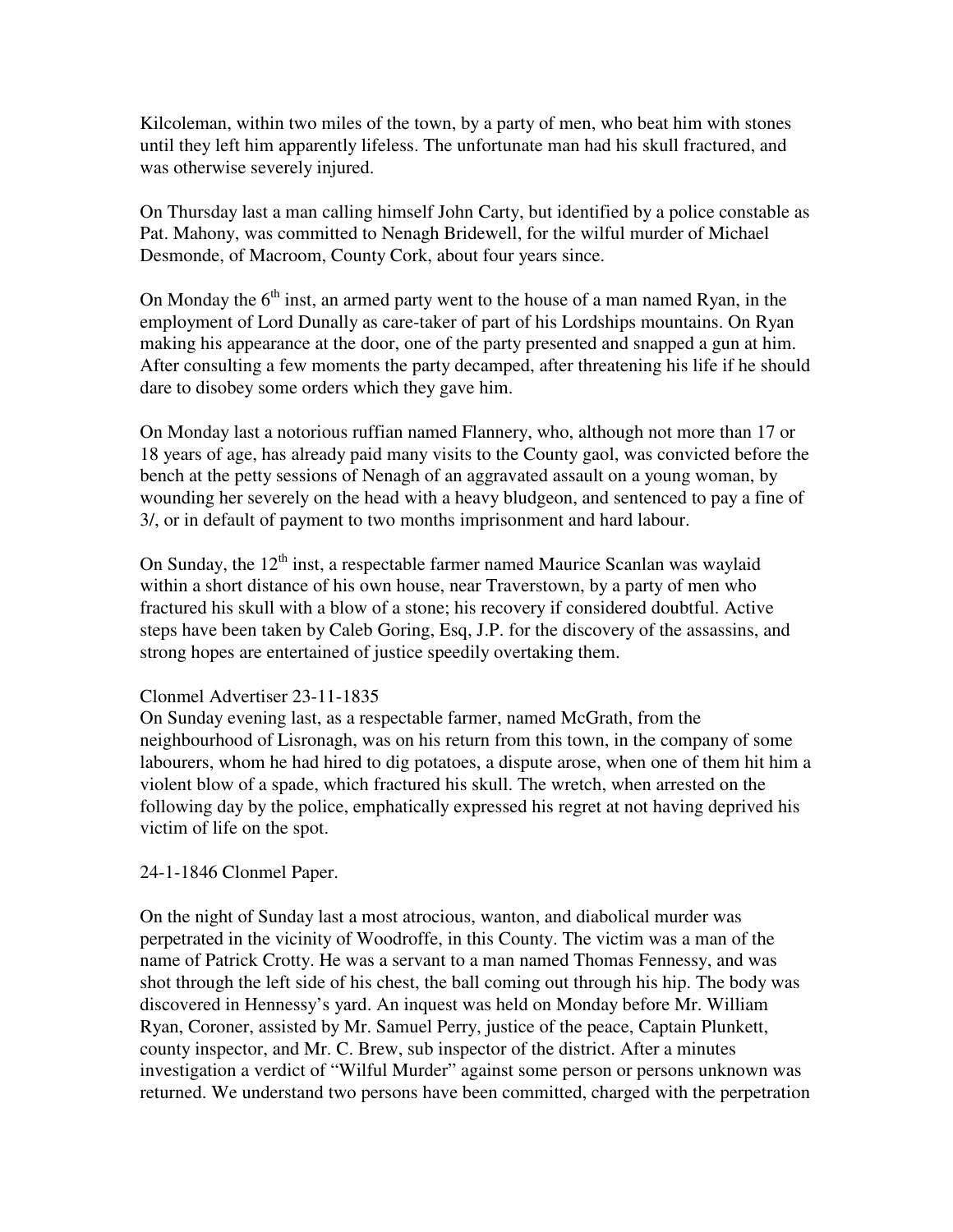of this heinous crime. Lest the ends of justice may be frustrated in any sense, we decline for the present entering into a more lengthened detail upon the painful subject.

## 24-7-1837-Tipperary Constitution.

At the Tipperary assizes on Tuesday, Patrick Carroll, William Carroll, Martin Shanahan, James Carroll, and Edward cane, were given in charge for the wilful murder of John Lanigan, at Fishmoyne, on the  $14<sup>th</sup>$  of Feb. last. Several witnesses were in this case examined for the crown, and the jury, after having retired for about a half an hour brought in a verdict of guilty against all prisoners but William Carroll, whom they acquitted. The four unfortunate men convicted were sentenced to be hanged.

James Cormick was given in charge for the wilful murder of Thomas Ryan at Lagginstown, in Dec. last. The jury retired about 2 O'Clock, and at 5'15 returned a verdict of gulity. The Chief Justice passed an awful sentence of the law, but did not name the day of execution.

Denis Hogan was indicted for robbing the dwelling house of Mr. Thomas Brereton, at Rathurles, on the  $10<sup>th</sup>$  of Feb. last, and putting John Brereton in fear. Guilty, to be transported.

At the same assizes, on Wed. a man named Peters was found guilty of the murderous attack on Major Lidwell.

Daniel Ryan was acquitted of the murder of Patrick Ryan. Jeremiah Ryan and James Ryan pleaded guilty to the charge of manslaughter.

## 24-10-1848

Murderous attack in Clonmel.

A letter from Clonmel, published in a morning paper, says:-

"In one of my letters from Clonmel, I sent an account of an attempt at murder made in the street here a few nights ago. I am now able to send you the particulars. In the month of July a woman named Margaret Walsh eloped from Clonmel with a man named Patrick Doran, a boat hawler from Carrick-on-Suir, taking with her the proceeds of the sale of five pigs and several articles, the property of her brother, who followed the fugitives to Dublin, and succeeded in having them arrested there, previous to their embarkation for Liverpool. Doran, when arrested had on him a pair of Walsh's stockings. The police magistrates forwarded the parties for trial to Clonmel, and on Wednesday they were arraigned before Mr. Sergeant Howley. The prosecutor did not press his charge, not wishing to punish his sister, consequently they were both acquitted. On that night, about the hour of 9 O'clock, Walsh who was on the watch for Doran, met him in Bagwell Street, and plunged a knife into him, in the region of the heart, inflicting a dangerous wound, from which he bled profusely. The unfortunate man fell almost lifeless, and Doctor Prosser, who was in immediate attendance, rendered every aid in stopping the effusion of blood. The mayor and Mr. Ryan. R.M. were promptly on the spot, and having issued their warrant, the assassin was forthwith arrested, and now lies in Clonmel Gaol. Doran was conveyed to the surgical hospital, where he continues in a dangerous state.

Tipperary Free Press 25-11-1828 Nenagh Petit Sessions Nov. 13<sup>th</sup>.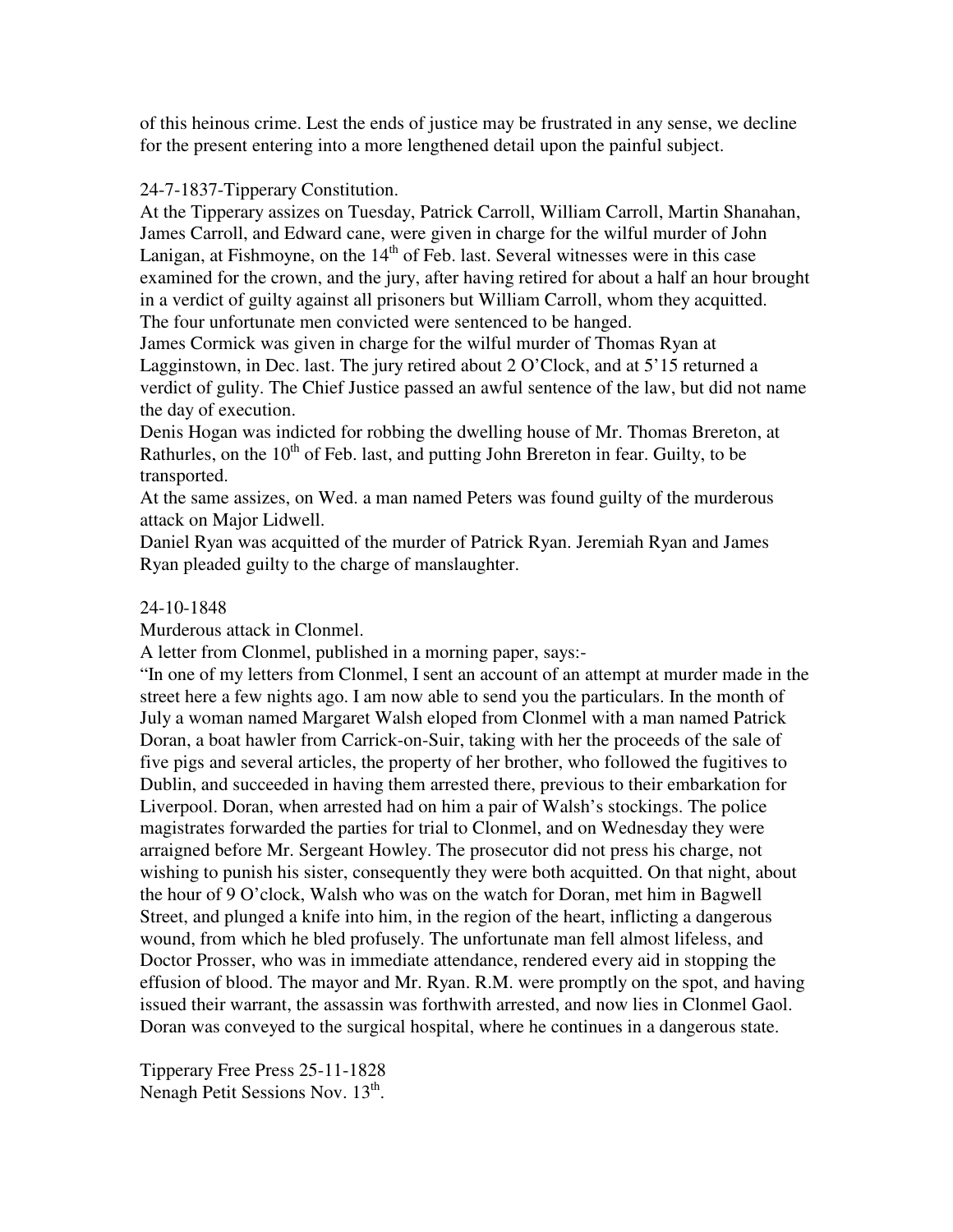On last Thursday, Maurice O'Connor, a Roman Catholic Policeman, at Borrisokane station, attended to answer complaints made against him by Chief Constable Lambert, and Mr. Lambert attended to answer complaints made against him by Mr. O'Connor. It appears that O'Connor felt himself harassed by distressing duties put upon him, for what cause he did not know, and memorialed the Lord Lieutenant for inquiry, which was granted; the inquiry was put off from last Thursday to this day, when the Bench was required to go to the bed side of O'Connor and receive his informations against four of the police, who were returning with him to the station in Borrisokane, on Thursday evening last, when they insulted him as a Kerry Papist, knocked him down, kicked him and stabbed him. Major Carter and another magistrate repaired to the house in which O'Connor was confined to his bed, and having taken his informations, had the four policemen committed. An inquiry is to be entered into against Mr. Lambert. I found it difficult to get any information on the progress of these police fracas, as the magistrated discussed them in their private chamber.

### 26-10-1835 Clonmel Advertiser.

On the evening of the  $10<sup>th</sup>$  last on the road between Mullinahone and Callan, a confidential man of the name of John Shea, in the employment of Matthew Hughes, Esq., of Ballyrichard, was attacked by two unknown ruffians from inside a ditch, who beat him to a savage degree, inflicting several cuts on his head and a fractured skull, of which he died on Monday night, the  $12<sup>th</sup>$  inst. An inquest was held on the body by Mr. Hill Coroner, and the Rev. William Bryan, Parish Priest, and a verdict returned "That the deceased came by his death in consequence of having received several cuts on his head and a fractured skull, by some malicious persons as of yet unknown". Shea was a man of upright and temperate character, and had been in the employment of Mr. Hughes for the last 20 years. The only cause assigned for this murder is, that by his attention to his master's business he made himself obnoxious to some individuals. Shea is the eight person who has lost his life within these nine years between Mullinahone and Callan, a distance of only four miles, five out of that number been barbarously murdered. 27-10-1860 Letter to Newspaper.

Ireland in the last Century. William Armstrong, of Killea, near Lloydsboro, in the County of Tipperary, told me he well recollects his father, who, at his death, had attained the advanced age of 87 years, telling him that, in his early days, so sparse was the population in the locality in which he resided, that it was usual when a death took place in the neighbourhood to light a fire at nightfall on the nearest eminence, to notify the occurrence to those living at a distance, and that their attendance would be required to convey the corpse to the grave.

James Butler,

19, Northumberland Street.

18-3-1833 Clonmel Herald County of Tipperary Calendar-Spring Assizes. Murder 35 Accessary to murder 4 Assault with intent ot murder 1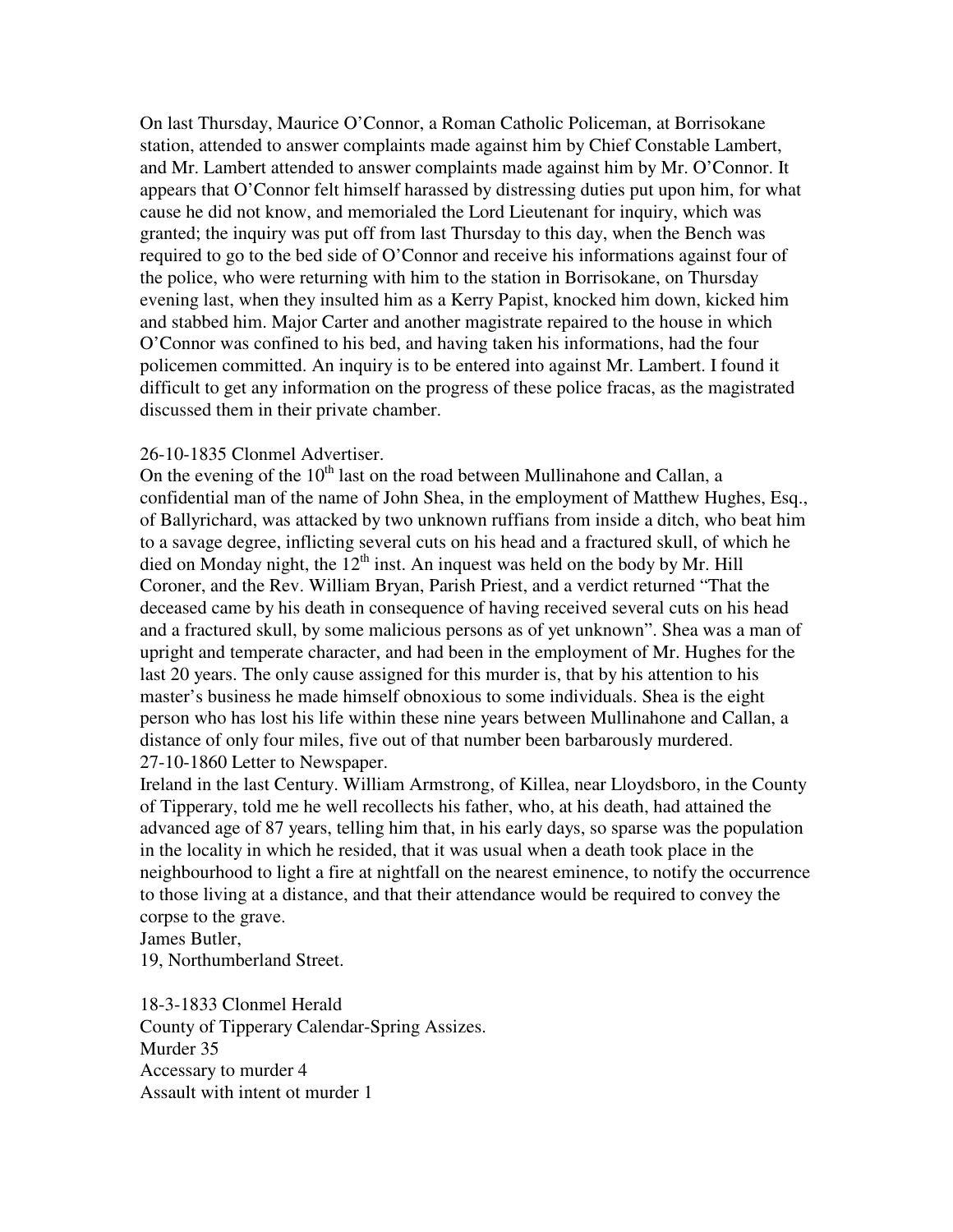Cutting and maiming cattle 1 Rape 2 Housebreaking 1 Robbing of the person 5 Sheep stealing 5 Pig stealing 2 Mail robbing 2 Unlawful oath 5 Possession of stolen goods 3 Horse stealing 2 Robbery of arms 6 Bigamy 1 House robbery 16 Escaping from the Bridewell 1 Larceny in shop 1 Larceny in house 6 Felonious assault 6 Vagrancy 1 Appearing in arms 1 Passing Base Coin 1 Waylaying and grevious injury 2 Attacking houses and firing shots 4 Sacrilege 1 Abduction 1 Forcible Possession 1 Turning up Land 1 Perjury 1 Embezzlement 1 Total 120. Three murders.

In our last we gave account of the riotous and outrageous conduct of the people on Wed. last at the steeplechase, at Turtola outside Thurles. Three men, two of them being of the name of Ryan were on their way home waylaid, and at the back of Mr. Langley's Orchard, at Archerstown, set on so violently that the two men of the name of Ryan were killed, and the other so savagely beaten, he has since died. One of the Ryans was from Kyle, his skull dreadfully fractured. The bodies were found in a ditch, outside the orchard already alluded to.

It was remarked by the gentleman who intended to have joined the steeplechase on Wed. that the country people had pistols under their great-coats; and when the latter appeared to wish to provoke a fray by throwing stones the former prudently gave up their sport and returned home.

## 30-1-1843 Tipperary Constitution.

On Tuesday evening a party of 12 armed men proceeded to the lands of Ballysheehan, near Clogheen, for the purpose of obtaining possession of some decrees which had been